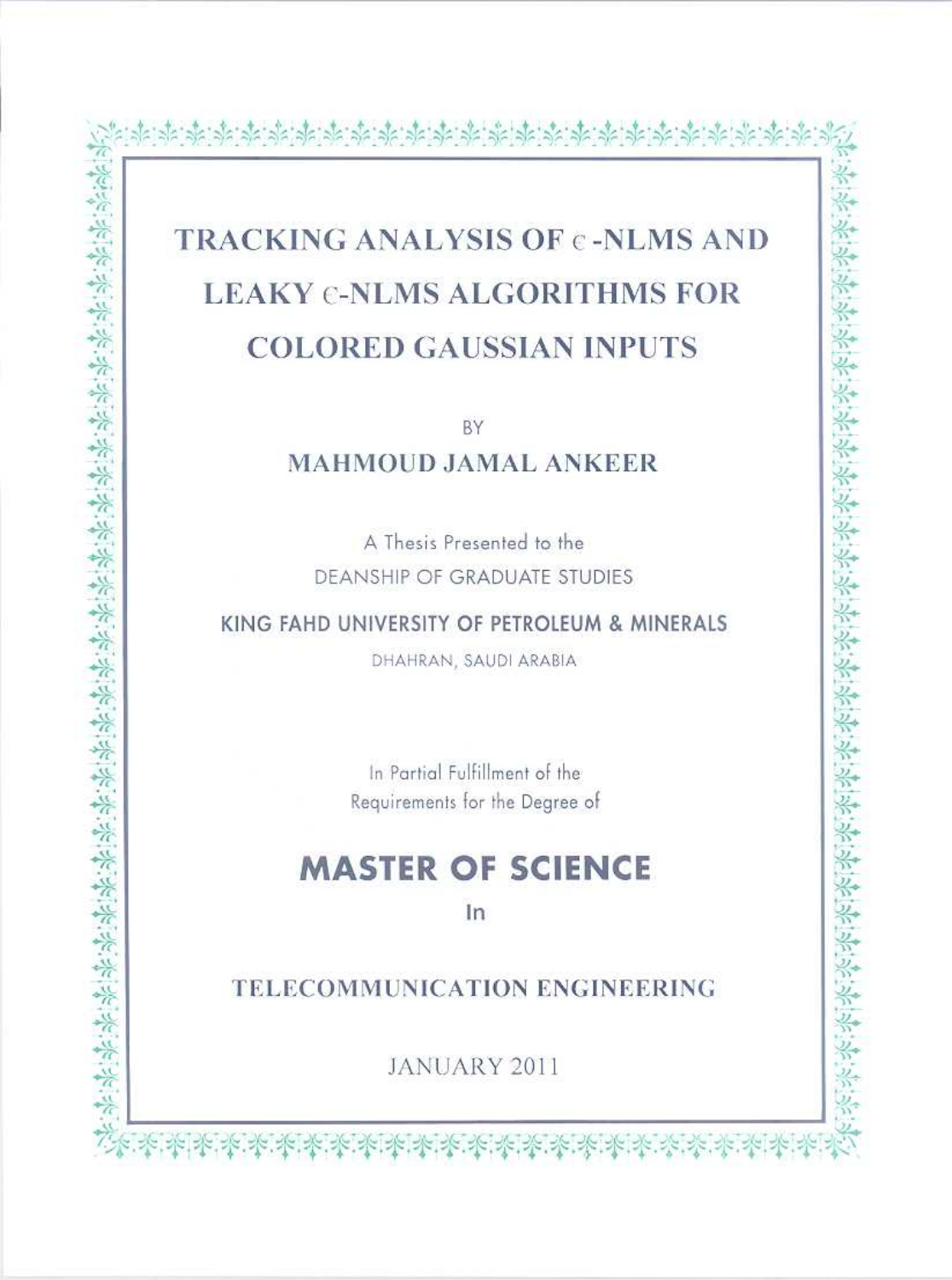### KING FAHD UNIVERSITY OF PETROLEUM & MINERALS DHAHRAN 31261, SAUDI ARABIA

#### DEANSHIP OF GRADUATE STUDIES

This thesis, written by MAHMOUD JAMAL M. ANKEER under the direction of his thesis adviser and approved by his thesis committee, has been presented to and accepted by the Dean of Graduate Studies, in partial fulfillment of the requirements for the degree of MASTER OF SCIENCE IN TELECOM-MUNICATION ENGINEERING.

Thesis Committee zirgvine Dr. Azzedine Zerguine (Adviser) Dr. Tareq Y. Al Naffouri (Co-adviser) Dr. Samir H. Abdul Jauwad (Member) Dr. Abdelmalek Zidouri (Member) Dr. Wajih Abu-Al-Saud (Member)

Dr. Ali Al-Shaikhi Department Chairman

Dr. Salam A. Zummo Dean of Graduate Studies

17/4/11

Date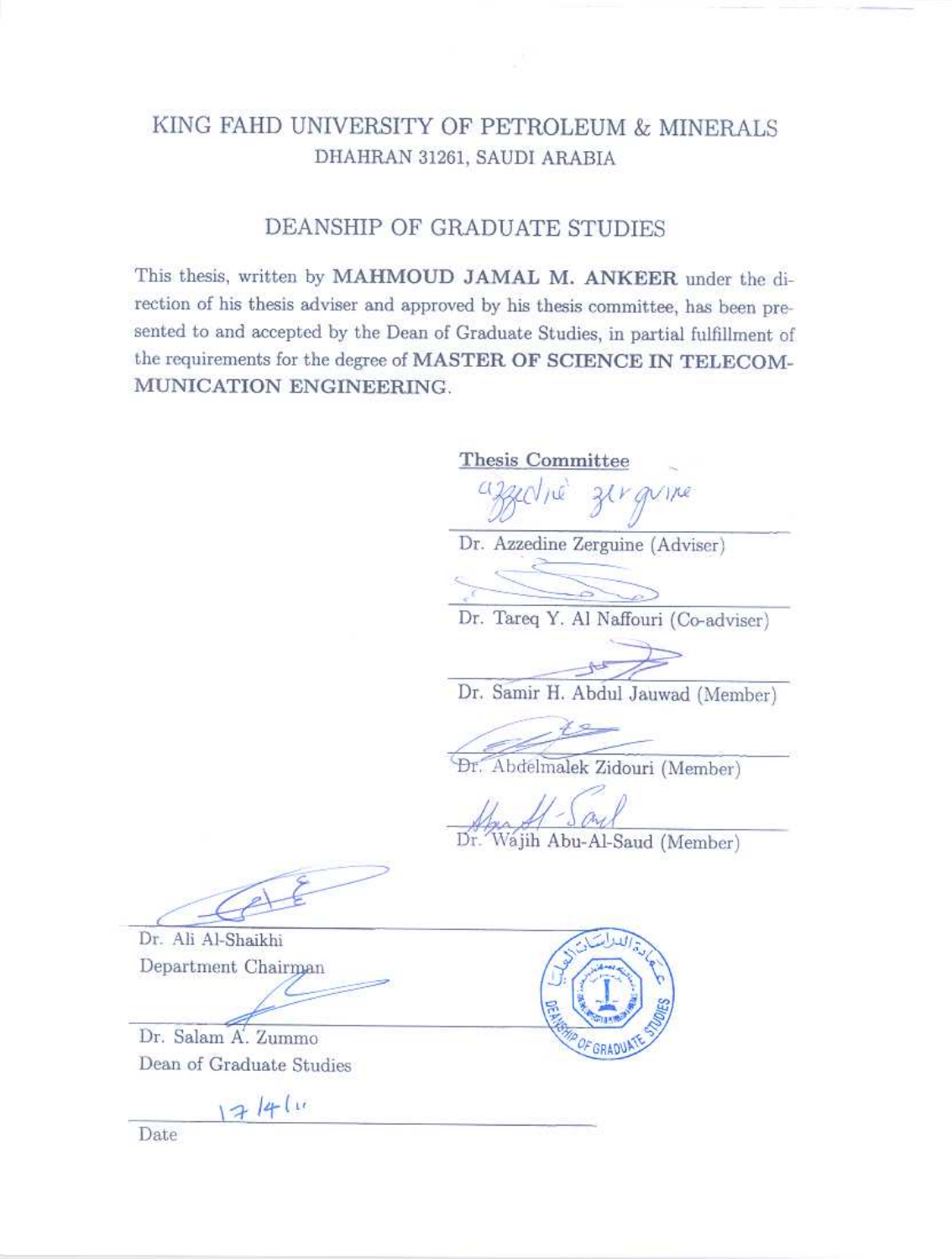Dedicated to the one I give my all for, My Mother

to the one who supports me, My Loving Father

and Finally, to My Wife, My Coming Baby, and to my Brothers and Sisters.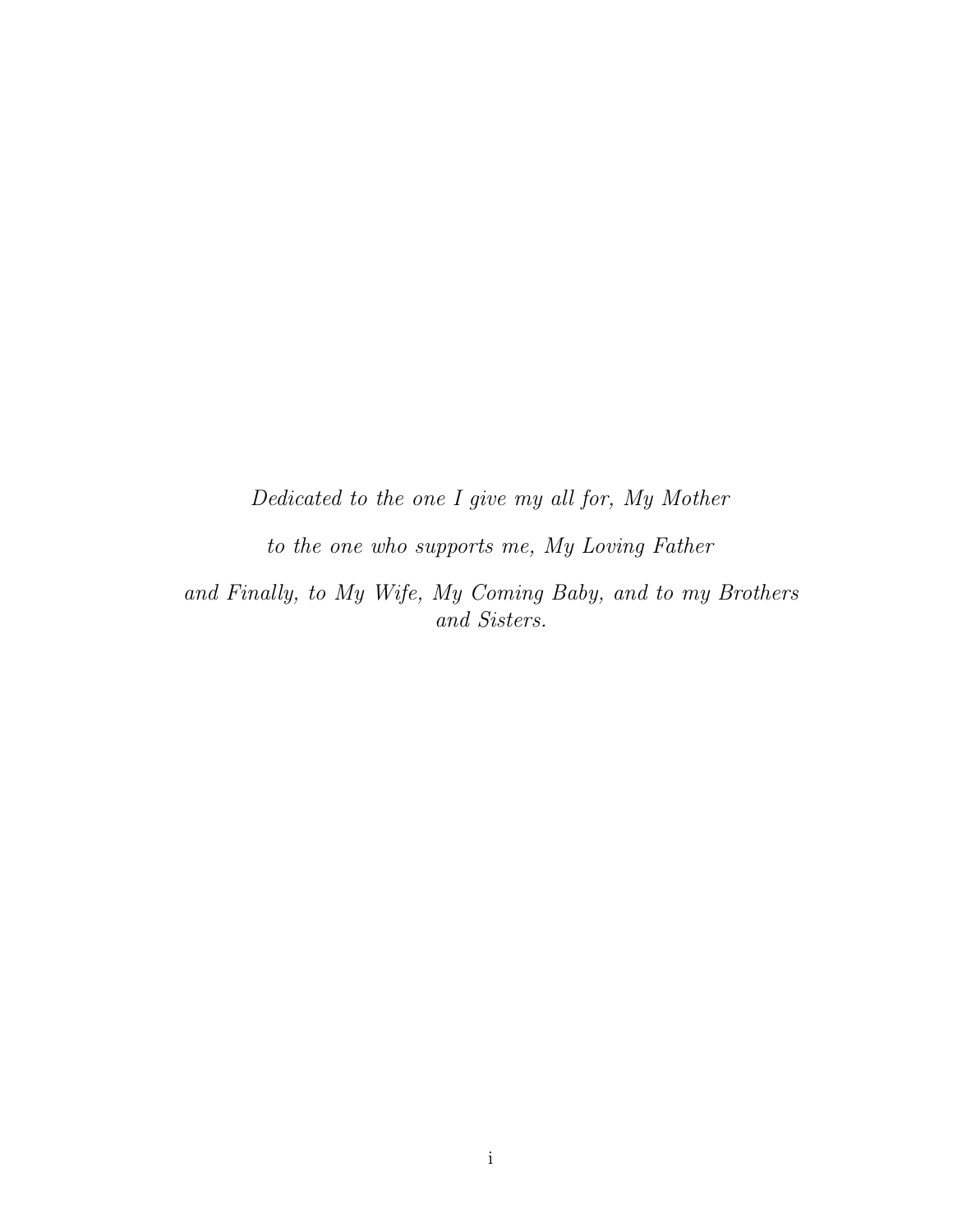## ACKNOWLEDGMENTS

In the name of Allah, Most Gracious, Most Merciful

Allah, With Your prolific praise,

Owner of Honor, I desire to begin A limitless praise,

with which You are Pleased.

All Praise be to Allah, the Lord of the worlds, who says in His Glorious Book, "My Lord! Increase me in knowledge". All praise is due to Allah for His limitless blessings. Peace and blessings of Allah be upon the noblest of the Prophets and Messengers, our Prophet Mohammed who said "he who treads the path in search of knowledge, Allah would make that path easy, leading to Paradise for him". May peace be upon him, his family, his companions, and his followers.

It is my pleasure to work with such kind, respective, understandable, very helpful and remarkable persons such as Dr. Azzedine Zerquine, and Dr. Tareq Al Naffouri, Without their guidance, advices, patience, kindness and expertise, nothing of this work would see the light. I really enjoyed working with them, they gave me the opportunity to increase my knowledge and my research experience in the adaptive filtering field.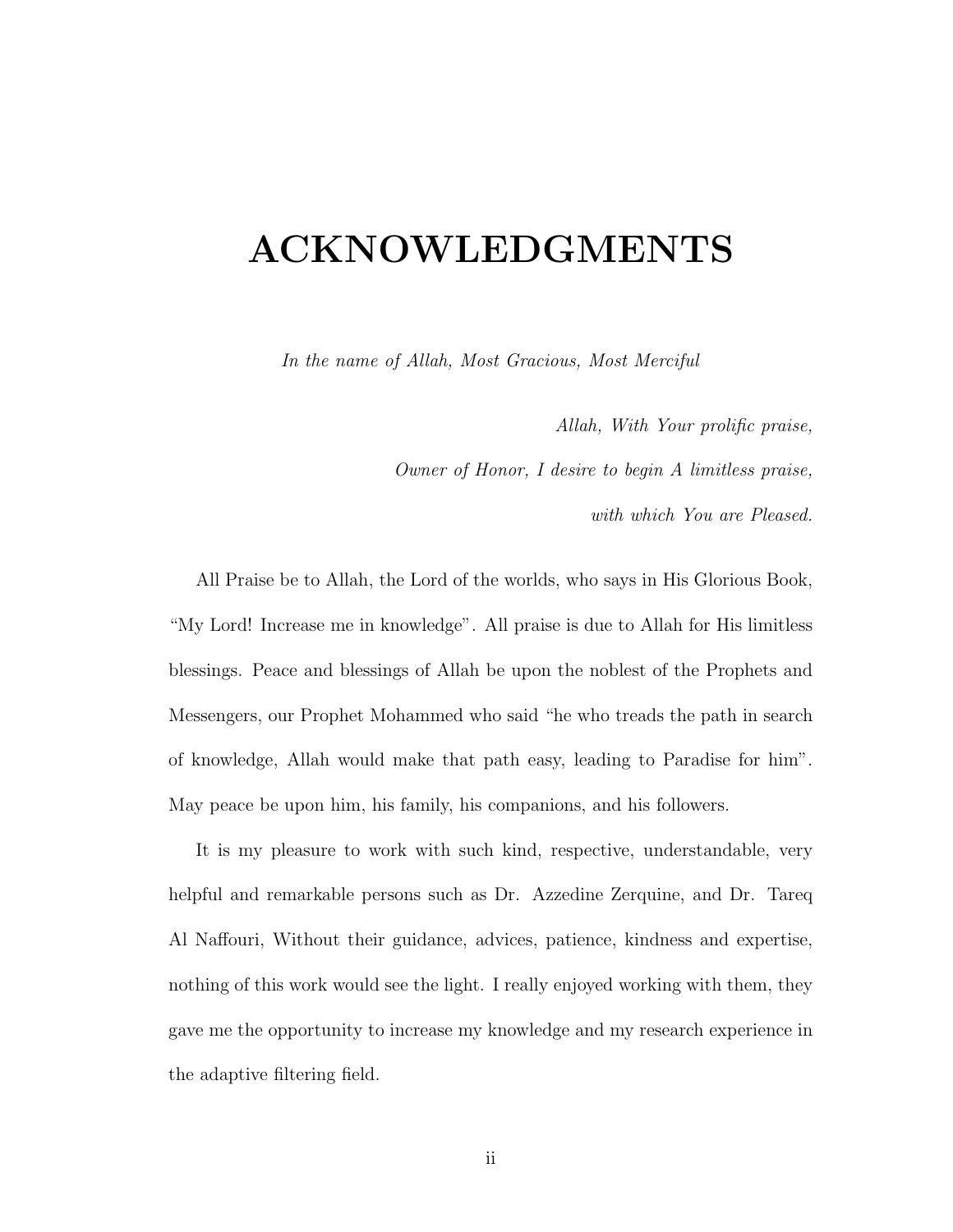I would like to express my profound gratitude and appreciation to my commitee members, Dr. Samir Abdul-Jauwad, Dr. Abdelmalek Zidouri, and Dr. Wajih Abu Al-Saud for their helping and support in addition to their acceptence to be members of my committee.

Special thanks to my dearest mother and father for their emotional support, love, sacrifices, prayers and understanding throughout my academic career. I would not be where I am in life if it weren't for their love.

Thank you very much to my wife who gives me her private time just to give me the ability to finsih this work, she is my partner in this success, she encouarges me to do my best and to work hard to reach this success.

My grateful thanks to my friend, Omer Bin Saeed for his unlimited helping and support, I would like to thank him for every piece of time that he gave to me during the time of this research.

I also acknowledge my colleagues and friends as I had a pleasant, enjoyable and fruitful company with them especially Yousuf Al-Arian, Ahmad Al-Masri, Hesham Abdul-Khaliq, Babar Khan, Ahmad Saleem, Mohammed Sitouah, Sameh, Suhaib, and Abdurahman Shaheen. I thank all of them (and many more whom I forgot to mention) for their love and encouragement and for dragging me out of the academic work. All the good time we had together will remain a valuable part of my memory for the rest of my life.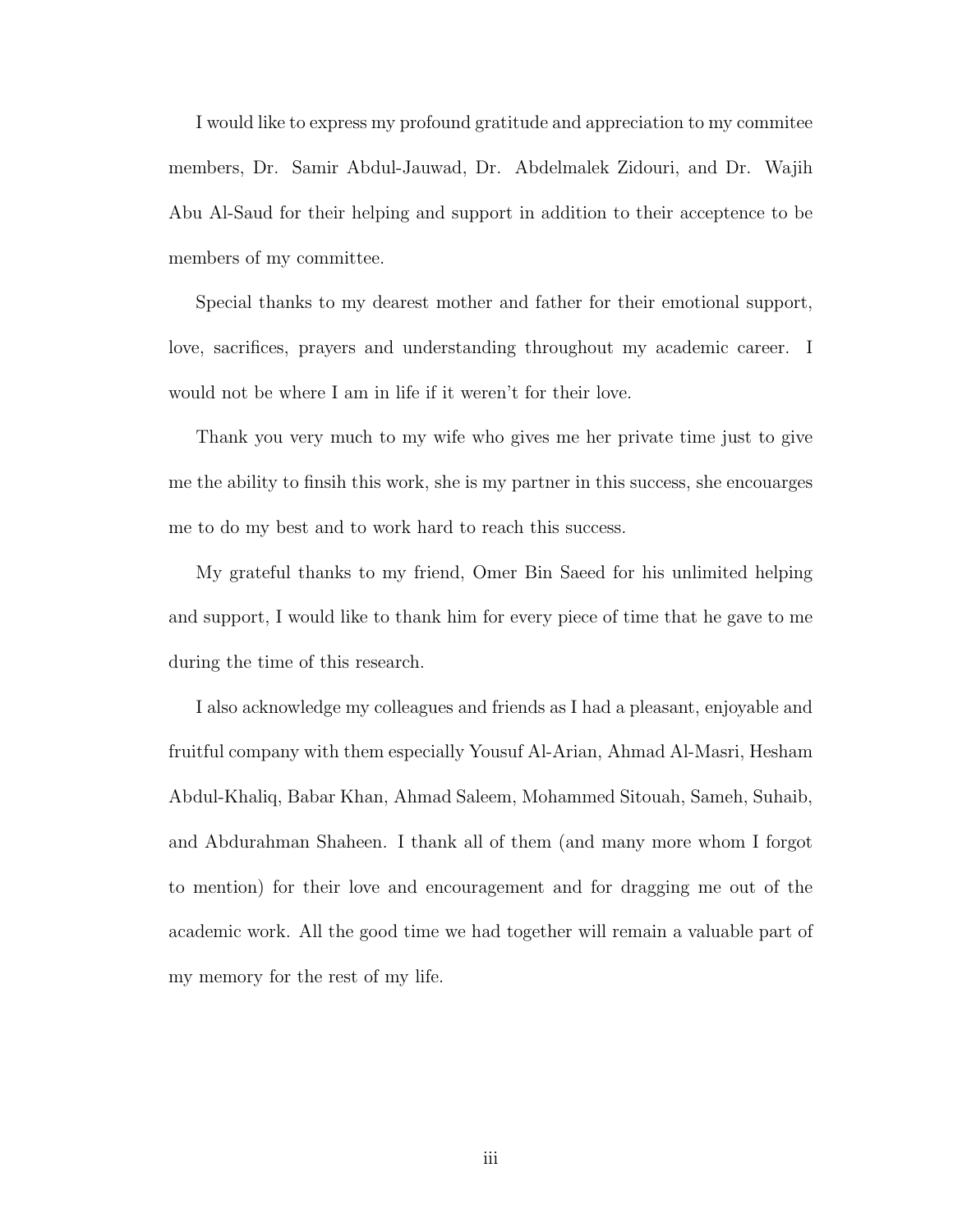Finally, I acknowledge that this research would not have been possible without the support provided by the King Fahd University of Petroleum & Minerals.

We praise Allah for His favor to us in completing this work, praying Him to accept this as a sincere service for His sake.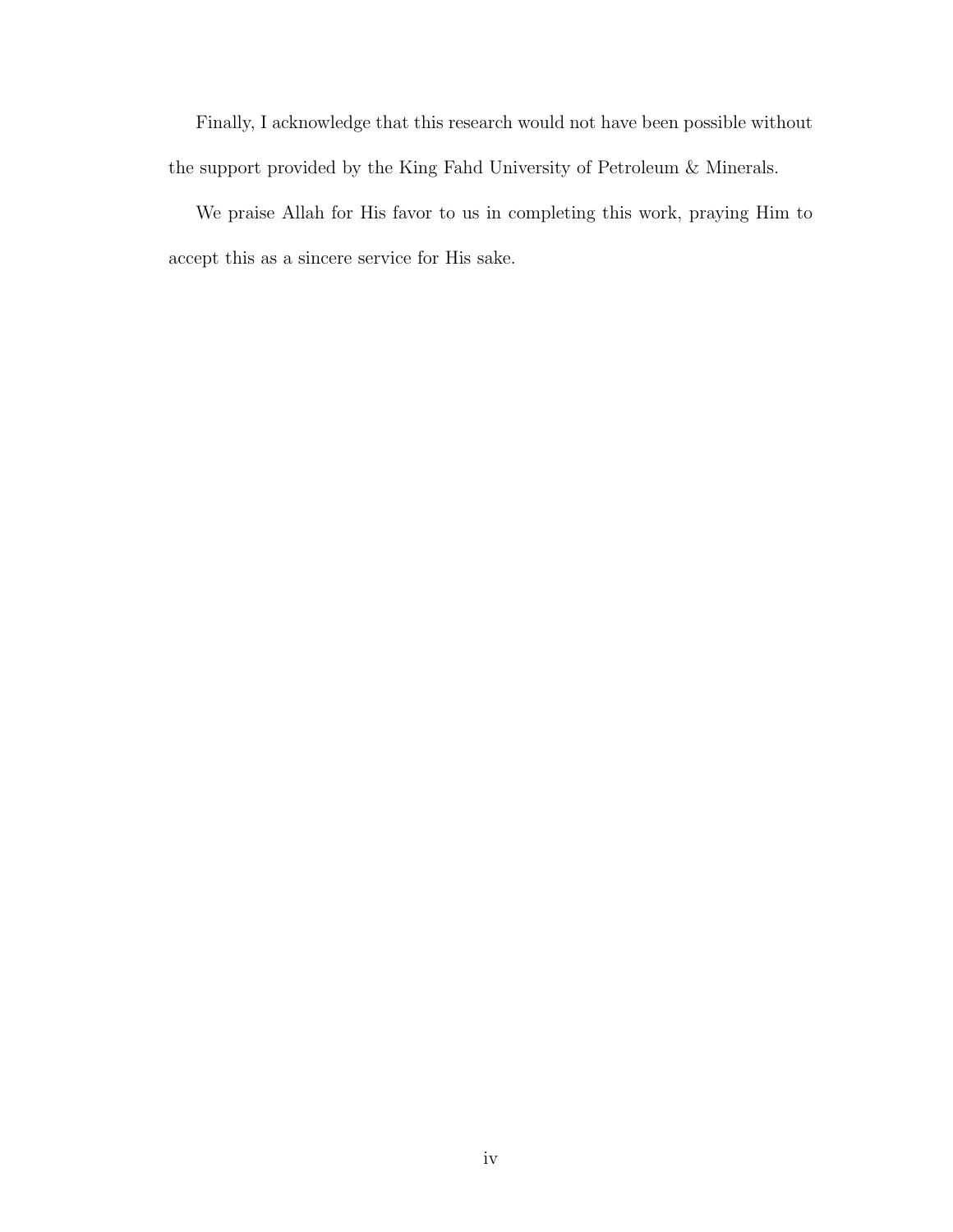## TABLE OF CONTENTS

| <b>LIST OF TABLES</b>                                  |             |  |  | vii            |  |
|--------------------------------------------------------|-------------|--|--|----------------|--|
| <b>LIST OF FIGURES</b><br>viii                         |             |  |  |                |  |
| <b>ABSTRACT (ENGLISH)</b>                              | $\mathbf x$ |  |  |                |  |
| <b>ABSTRACT</b> (ARABIC)                               |             |  |  | xi             |  |
| <b>NOMENCLATURE</b>                                    |             |  |  | xii            |  |
| <b>CHAPTER 1. INTRODUCTION</b>                         |             |  |  | $\mathbf{1}$   |  |
| 1.1                                                    |             |  |  | 3              |  |
| 1.2                                                    |             |  |  | 5              |  |
| Inverse Modelling or Equalization<br>1.2.1             |             |  |  | $\overline{5}$ |  |
| 1.2.2                                                  |             |  |  | 6              |  |
| 1.2.3                                                  |             |  |  | $\overline{7}$ |  |
| 1.2.4                                                  |             |  |  | $\overline{7}$ |  |
| 1.3                                                    |             |  |  | 10             |  |
| 1.3.1                                                  |             |  |  | 11             |  |
| 1.4                                                    |             |  |  | 13             |  |
| Normalized LMS (NLMS) Adaptive Algorithm<br>1.5        |             |  |  | 16             |  |
| 1.6                                                    |             |  |  | 16             |  |
| CHAPTER 2. TRACKING ANALYSIS OF $\epsilon$ -NLMS ALGO- |             |  |  |                |  |
| <b>RITHM</b>                                           |             |  |  | 18             |  |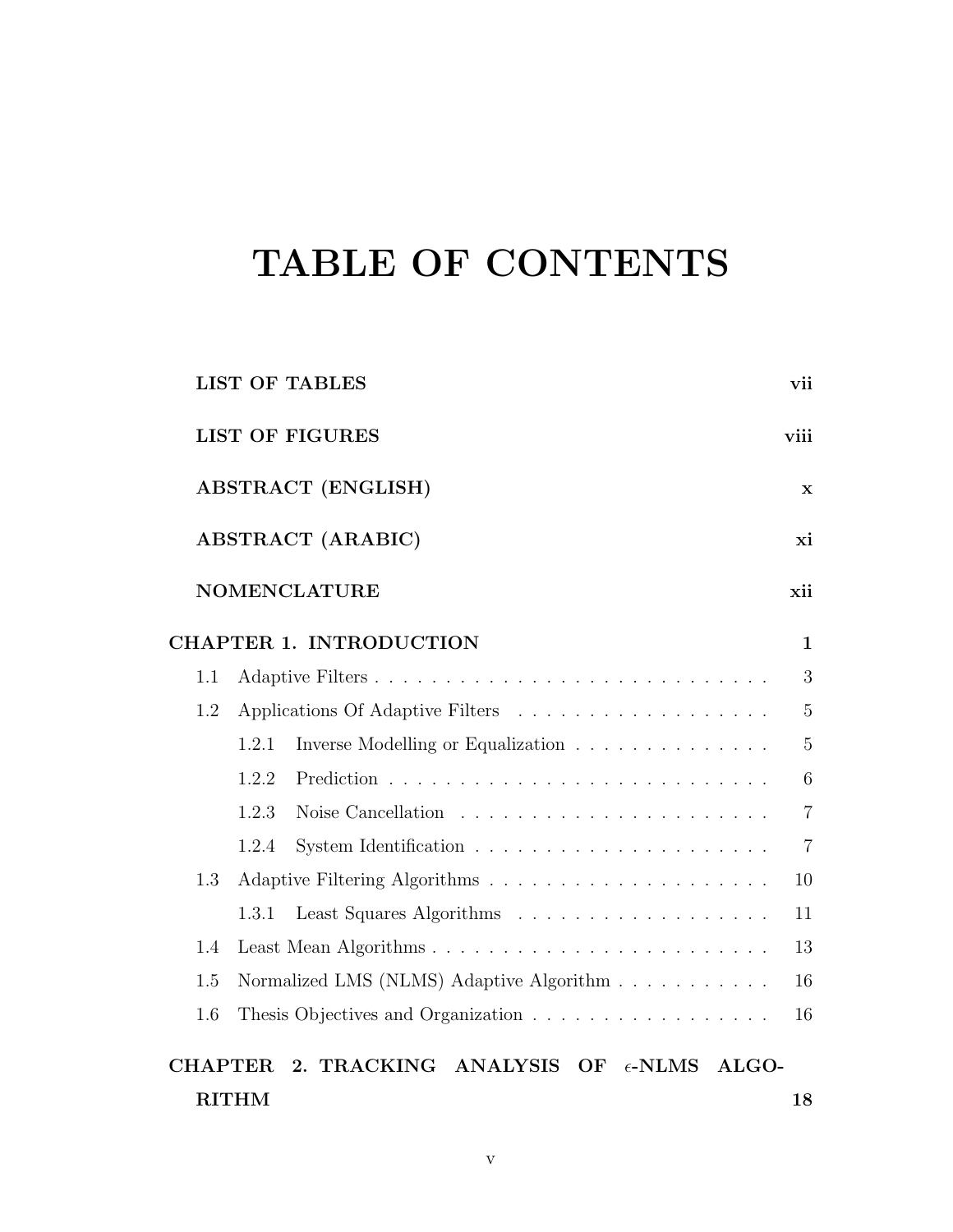| 2.1 |                                                                                             | 19     |
|-----|---------------------------------------------------------------------------------------------|--------|
| 2.2 |                                                                                             | 19     |
| 2.3 |                                                                                             | 23     |
| 2.4 |                                                                                             | 27     |
| 2.5 |                                                                                             | 28     |
|     | 2.5.1                                                                                       | 30     |
| 2.6 |                                                                                             | 33     |
|     | CHAPTER 3. TRACKING ANALYSIS OF LEAKY $\epsilon$ -NLMS AL-                                  |        |
|     | <b>GORITHM</b>                                                                              | 34     |
| 3.1 |                                                                                             | 34     |
| 3.2 |                                                                                             | 35     |
| 3.3 |                                                                                             | 36     |
|     | 3.3.1                                                                                       | 43     |
|     | 3.3.2                                                                                       | 44     |
| 3.4 | Tracking Analysis of Leaky $\epsilon$ -NLMS Algorithm                                       | 48     |
| 3.5 |                                                                                             | 49     |
|     | <b>CHAPTER 4. SIMULATION RESULTS</b>                                                        | 50     |
| 4.1 | Simulation Results for $\epsilon$ - NLMS algorithm                                          | 51     |
| 4.2 | Simulation Results for Leaky $\epsilon$ - NLMS algorithm                                    | 54     |
| 4.3 | Comparison of the $\epsilon$ - NLMS and leaky $\epsilon$ - NLMS ( $\alpha = 0, \beta = 1$ ) | $59\,$ |
|     |                                                                                             | 60     |
|     | <b>CHAPTER 5. CONCLUSIONS AND FUTURE WORK</b>                                               | 70     |
| 5.1 |                                                                                             | 70     |
| 5.2 |                                                                                             | 72     |
|     | <b>REFERENCES</b>                                                                           | 73     |
|     | <b>VITAE</b>                                                                                | 79     |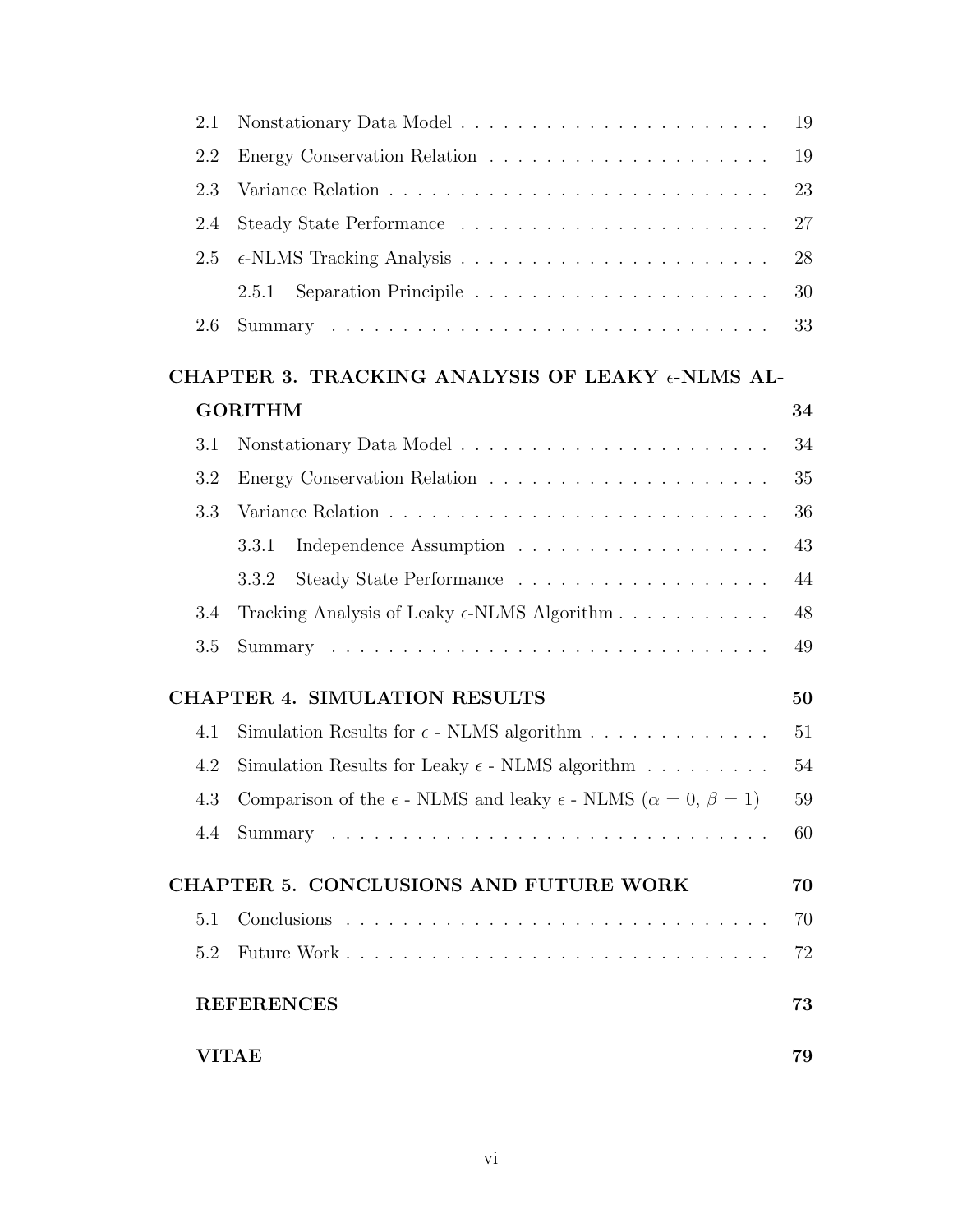## LIST OF TABLES

| 2.1 The LMS algorithm and some of its derivatives. $\dots \dots \dots \dots$ 20 |    |
|---------------------------------------------------------------------------------|----|
| 4.1 EMSE for $\epsilon$ -NLMS when Q is a multiple of $10^{-6}$ . 52            |    |
| 4.2 EMSE for $\epsilon$ -NLMS when Q is a multiple of $10^{-5}$ 52              |    |
| 4.3 EMSE for $\epsilon$ -NLMS when Q is a multiple of $10^{-4}$ 52              |    |
| 4.4 EMSE for Leaky $\epsilon$ -NLMS when Q is a multiple of $10^{-6}$           | 56 |
| 4.5 EMSE for Leaky $\epsilon$ -NLMS when Q is a multiple of $10^{-5}$ 56        |    |
| 4.6 EMSE for Leaky $\epsilon$ -NLMS when Q is a multiple of $10^{-4}$ 57        |    |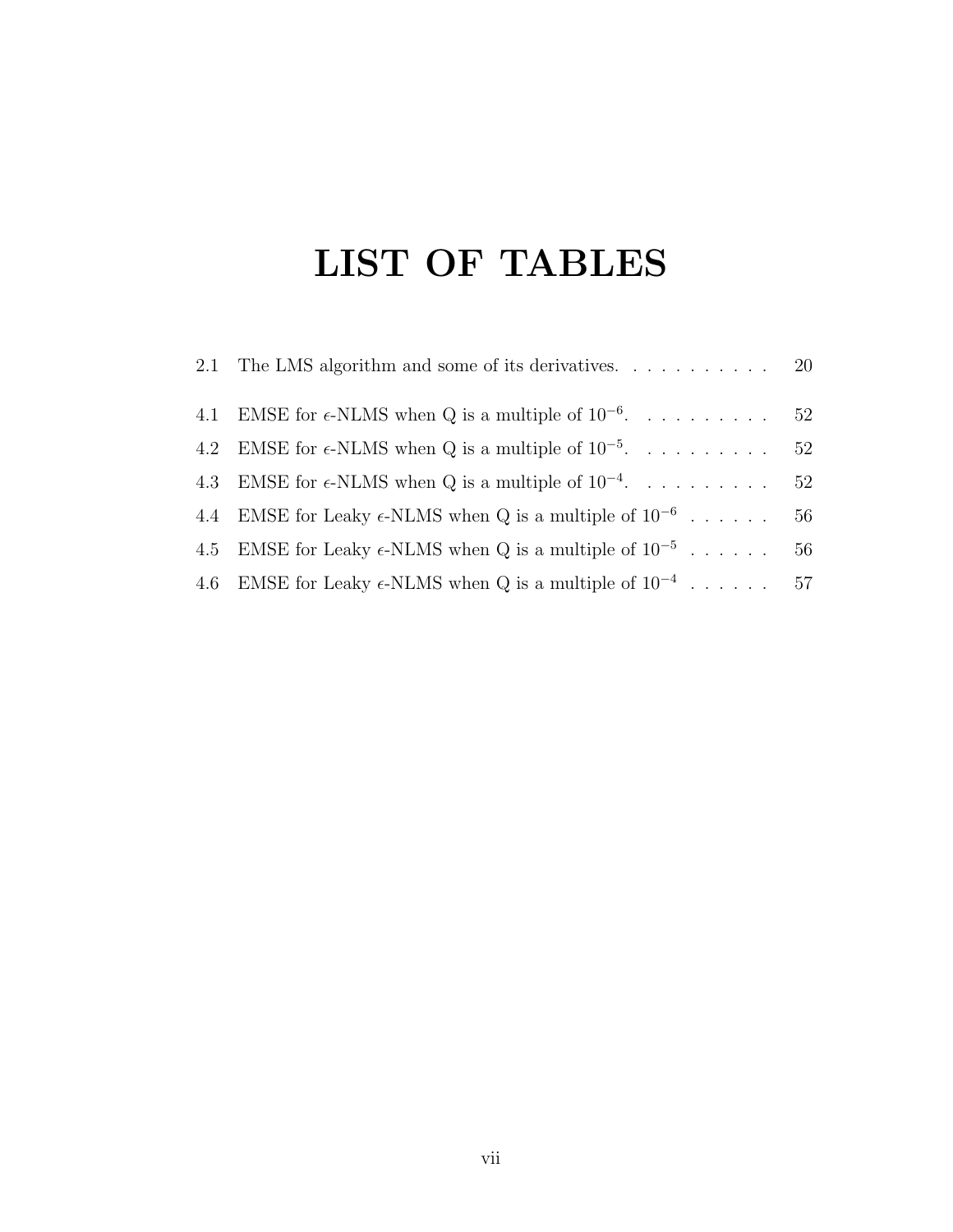## LIST OF FIGURES

| 1.1  |                                                                                                | 6               |
|------|------------------------------------------------------------------------------------------------|-----------------|
| 1.2  |                                                                                                | $6\phantom{.}6$ |
| 1.3  |                                                                                                | $\overline{7}$  |
| 1.4  |                                                                                                | $8\phantom{1}$  |
| 4.1  | EMSE for $\epsilon$ - NLMS Algorithm for varying $\epsilon$ when Q of order $10^{-4}$ .        | 53              |
| 4.2  | EMSE for $\epsilon$ - NLMS Algorithm for varying $\epsilon$ when Q of order $10^{-5}$ .        | 54              |
| 4.3  | EMSE for $\epsilon$ - NLMS Algorithm for varying $\epsilon$ when Q of order $10^{-6}$ .        | $55\,$          |
| 4.4  | EMSE for $\epsilon$ - NLMS Algorithm for varying $\epsilon$ when Q of order $10^{-7}$ .        | 56              |
| 4.5  | EMSE for $\epsilon$ - NLMS Algorithm when $\frac{\sigma_d^2}{\sigma_v^2} = 10^{-5}$            | 57              |
| 4.6  | EMSE for $\epsilon$ - NLMS Algorithm when $\frac{\sigma_d^2}{\sigma_s^2} = 10^{-3}$            | 58              |
| 4.7  | EMSE for $\epsilon$ - NLMS Algorithm when $\frac{\sigma_d^2}{\sigma_s^2} = 10^{-1}$            | 59              |
| 4.8  | EMSE for $\epsilon$ - NLMS Algorithm when $\frac{\sigma_d^2}{\sigma_s^2} = 1.$                 | 60              |
| 4.9  | EMSE for $\epsilon$ - NLMS Algorithm when $\frac{\sigma_d^2}{\sigma_v^2} = 10^2$ .             | 61              |
| 4.10 | EMSE for Leaky $\epsilon$ - NLMS Algorithm for varying $\epsilon$ when ${\bf Q}$ of order      |                 |
|      |                                                                                                | 62              |
|      | 4.11 EMSE for Leaky $\epsilon$ - NLMS Algorithm for varying $\epsilon$ when Q of order         |                 |
|      |                                                                                                | 62              |
|      | 4.12 EMSE for Leaky $\epsilon$ - NLMS Algorithm for varying $\epsilon$ when Q of order         |                 |
|      | $10^{-6}$                                                                                      | 63              |
|      | 4.13 EMSE for Leaky $\epsilon$ - NLMS Algorithm for varying $\epsilon$ when Q of order         |                 |
|      |                                                                                                | 63              |
|      | 4.14 EMSE for Leaky $\epsilon$ - NLMS Algorithm when $\frac{\sigma_d^2}{\sigma_x^2} = 10^{-5}$ | 64              |
|      |                                                                                                |                 |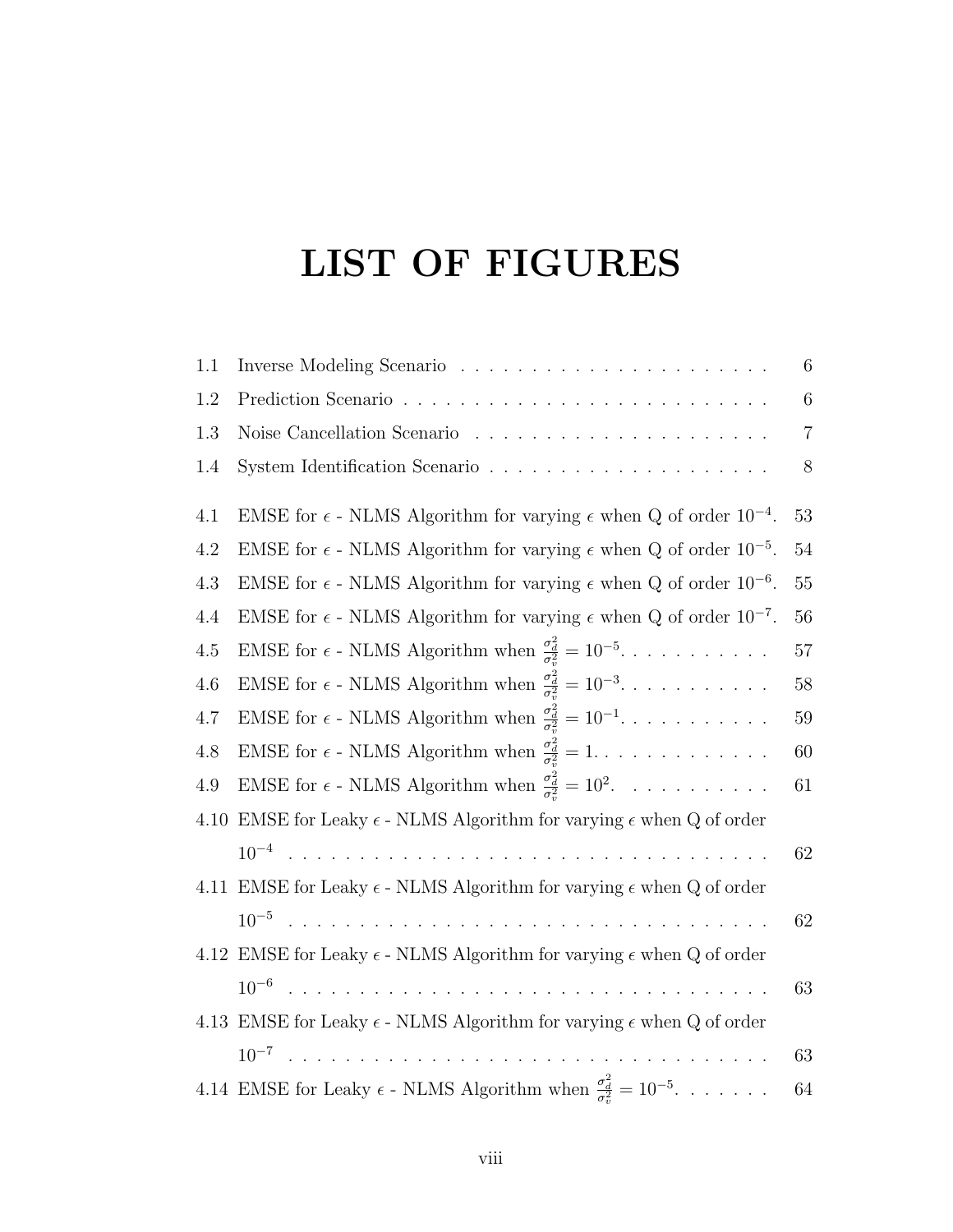| 4.15 EMSE for Leaky $\epsilon$ - NLMS Algorithm when $\frac{\sigma_d^2}{\sigma_z^2} = 10^{-3}$ | 64 |
|------------------------------------------------------------------------------------------------|----|
| 4.16 EMSE for Leaky $\epsilon$ - NLMS Algorithm when $\frac{\sigma_d^2}{\sigma_z^2} = 10^{-1}$ | 65 |
| 4.17 EMSE for Leaky $\epsilon$ - NLMS Algorithm when $\frac{\sigma_d^2}{\sigma^2} = 1$         | 65 |
| 4.18 EMSE for Leaky $\epsilon$ - NLMS Algorithm when $\frac{\sigma_d^2}{\sigma^2} = 10^2$      | 66 |
| 4.19 EMSE vs $\mu$ for $\epsilon$ - NLMS, Leaky $\epsilon$ - NLMS when $\sigma_d^2 = 10^{-7}$  |    |
|                                                                                                | 66 |
| 4.20 EMSE vs $\mu$ for $\epsilon$ - NLMS, Leaky $\epsilon$ - NLMS when $\sigma_d^2 = 10^{-5}$  |    |
|                                                                                                | 67 |
| 4.21 EMSE vs $\mu$ for $\epsilon$ - NLMS, Leaky $\epsilon$ - NLMS when $\sigma_d^2 = 10^{-3}$  |    |
|                                                                                                | 67 |
| 4.22 EMSE vs $\mu$ for $\epsilon$ - NLMS, Leaky $\epsilon$ - NLMS when $\sigma_d^2 = 10^{-7}$  |    |
|                                                                                                | 68 |
| 4.23 EMSE vs $\mu$ for $\epsilon$ - NLMS, Leaky $\epsilon$ - NLMS when $\sigma_d^2 = 10^{-5}$  |    |
|                                                                                                | 68 |
| 4.24 EMSE vs $\mu$ for $\epsilon$ - NLMS, Leaky $\epsilon$ - NLMS when $\sigma_d^2 = 10^{-3}$  |    |
|                                                                                                | 69 |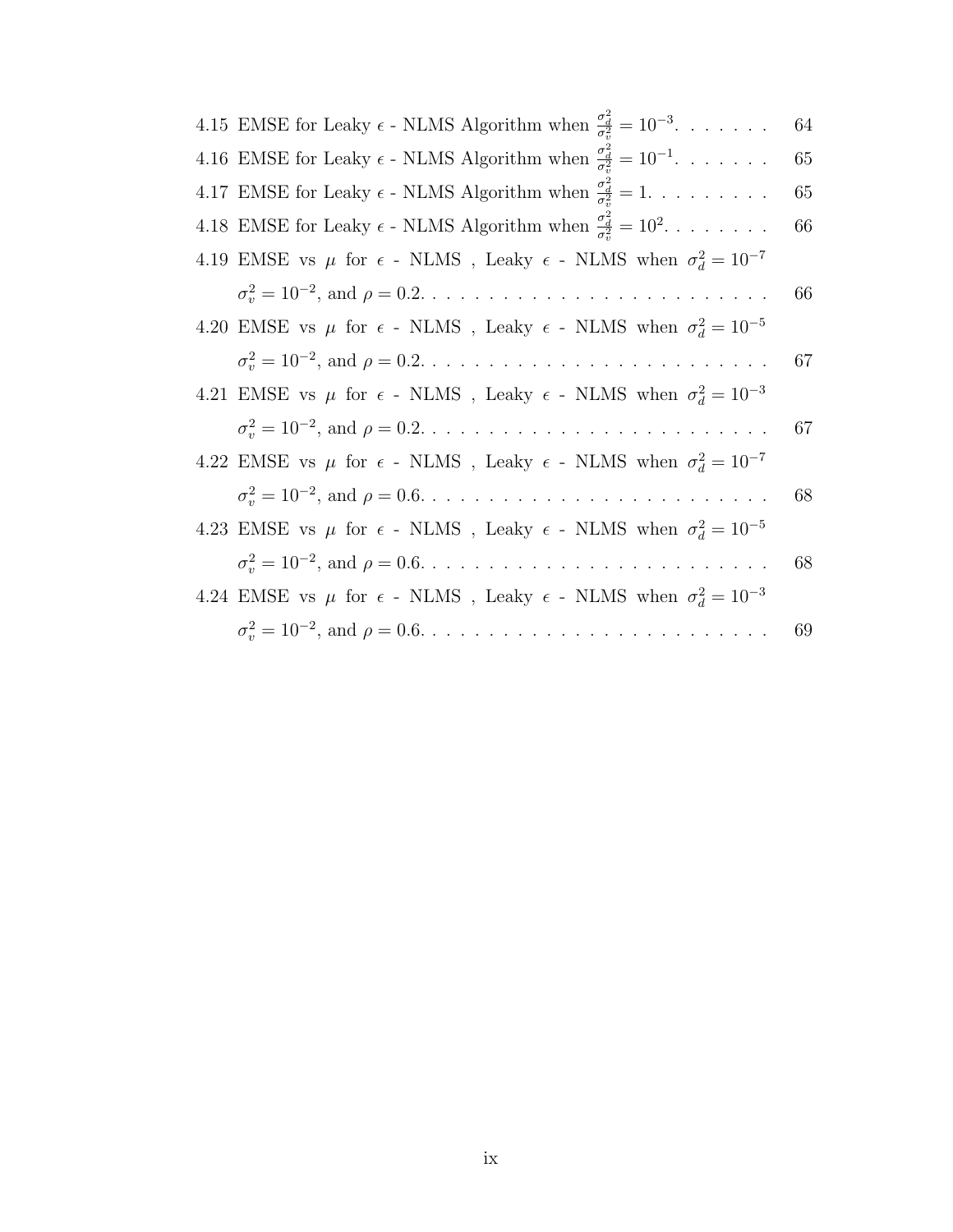## THESIS ABSTRACT

| NAME:                               | Mahmoud Jamal M. Ankeer                                                |
|-------------------------------------|------------------------------------------------------------------------|
| TITLE OF STUDY:                     | Tracking Analysis of $\epsilon$ -NLMS and Leaky $\epsilon$ -NLMS Algo- |
|                                     | rithms for Colored Gaussian Inputs                                     |
| <b>MAJOR FIELD:</b>                 | Telecommunication Engineering                                          |
| <b>DATE OF DEGREE:</b> January 2011 |                                                                        |

One of the main features of the adaptive filters is its ability to track the variations in the underlaying signal statistics. This is due to the fact that they are relying on the instantaneous data, the statistical properties of the error signal and the weight vector of the adaptive filter will react to these variations in the input signal properties. In this thesis, the tracking analysis of  $\epsilon$ -NLMS algorithm and leaky  $\epsilon$ -NLMS algorithm are investigated in a nonstationary environments, the environment is characterized by a first order autoregressive model and the filter input is assumed to be correlated gaussian, A closed form EMSE expression is derived for both algorithms by relying on energy conservation and weighted energy conservation relations, Finally, simulation results show a great match between the analytical and the simulation results especially in the slow changable environments.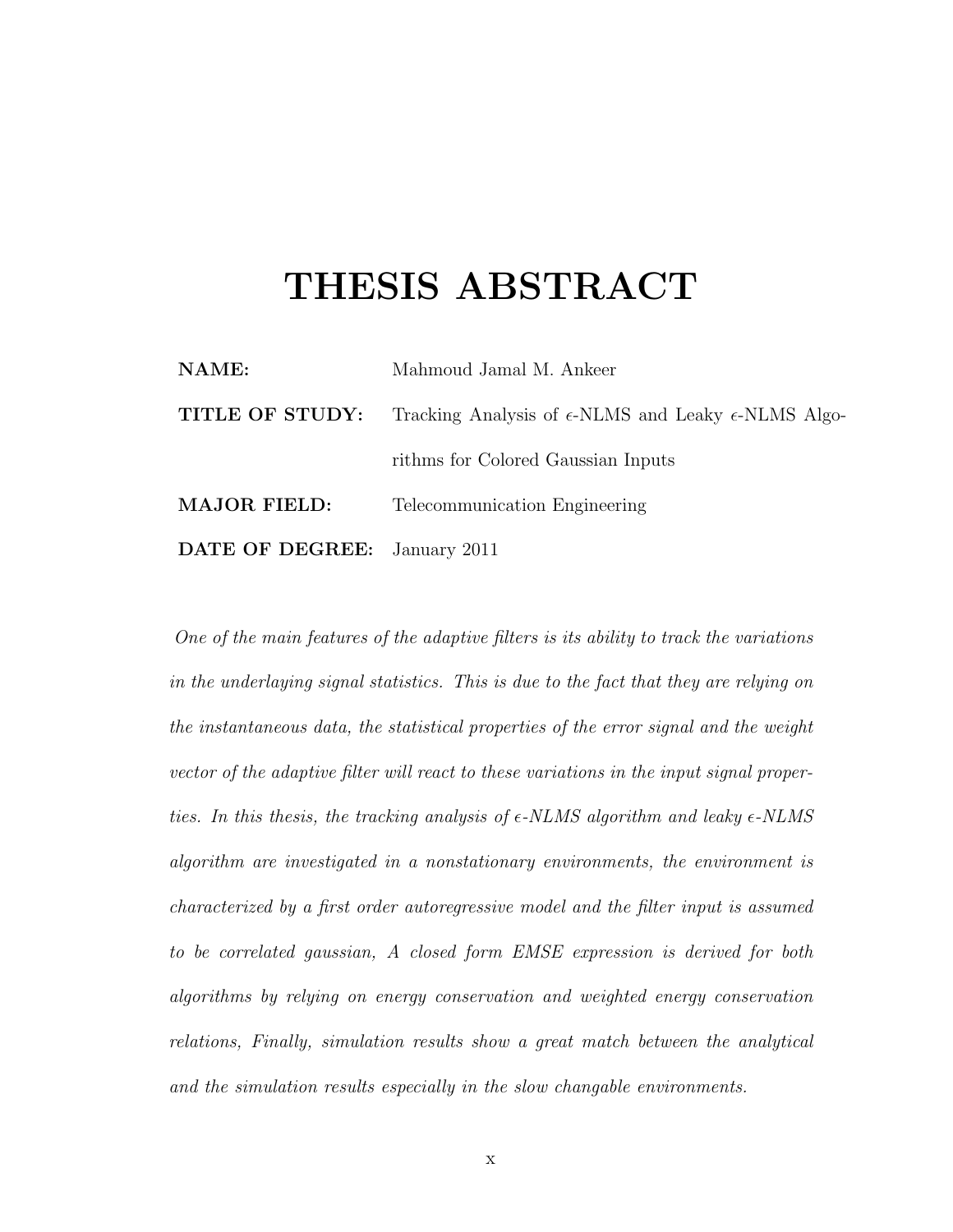### **ملخــص الرســــالــة**

الاسم: محمود جمال محمود عنكبر

عنوان الدراسة: تحليل خاصية النتبع لكل من خوارزمية (ALMS) و خوارزمية ( Leaky e-NLMS) عندما تكون المدخلات على شرط ارتباط جاوس.

التخصص: هندسة الاتصالات.

تاريخ التخرج: يناير ٢٠١١

احدي اهم المميزات الخاصة بالمنقحات المتكيفة هو قدرتها على عمل نتبع للتغيرات الحاصلة في خصائص الاشارة الكهربائية. وهذا كلّه يرجع الى حقيقة ان هذه المنقحات تعتمد على المعلومات اللحظية، الخصبائص الاحصائية لاشارة الخطأ بالاضبافة الى متجه الوزن والتي بدورها تقوم بالاستجابة لهذه التغيرات الحاصلة في خصبائص الاشبار ة الكهر بائية.

في هذه الرسالة، سوف نقوم بدراسة تحليل قدرة التتبع لخوارزمية e-NLMS وخوارزمية leaky e-NLMS وذلك ضمن البيئة المتغيرة مع الزمن.ٍ قمنا باعطاء وصف لهذه البيئة وذلك اعتمادا على نموذج الانحدار الذاتي. مدخلات المنقحات تم اعتبار ها على انها على شرط ارتباط جاوس، اضبافة الى ذلك فان هذه الرسالة تقدم اشتقاقا بصيغة مغلقة لفائض متوسط مربع الخطأ (EMSE) المتعلق بكلا الخوارزميتين وذلك بالاعتماد على علاقة حفظ الطاقة في حالة خوارزمية -e NLMS وعلاقة حفظ الطاقة الموزونة في حالة خوارزمية leaky e-NLMS.

في ختام الرسالة كانت نتائج المحاكاة متطابقة بشكل كبير مع العلاقات التي تم اشنقاقها و خاصية في البيئة ذات النغير البطيء مع الز من.ٍ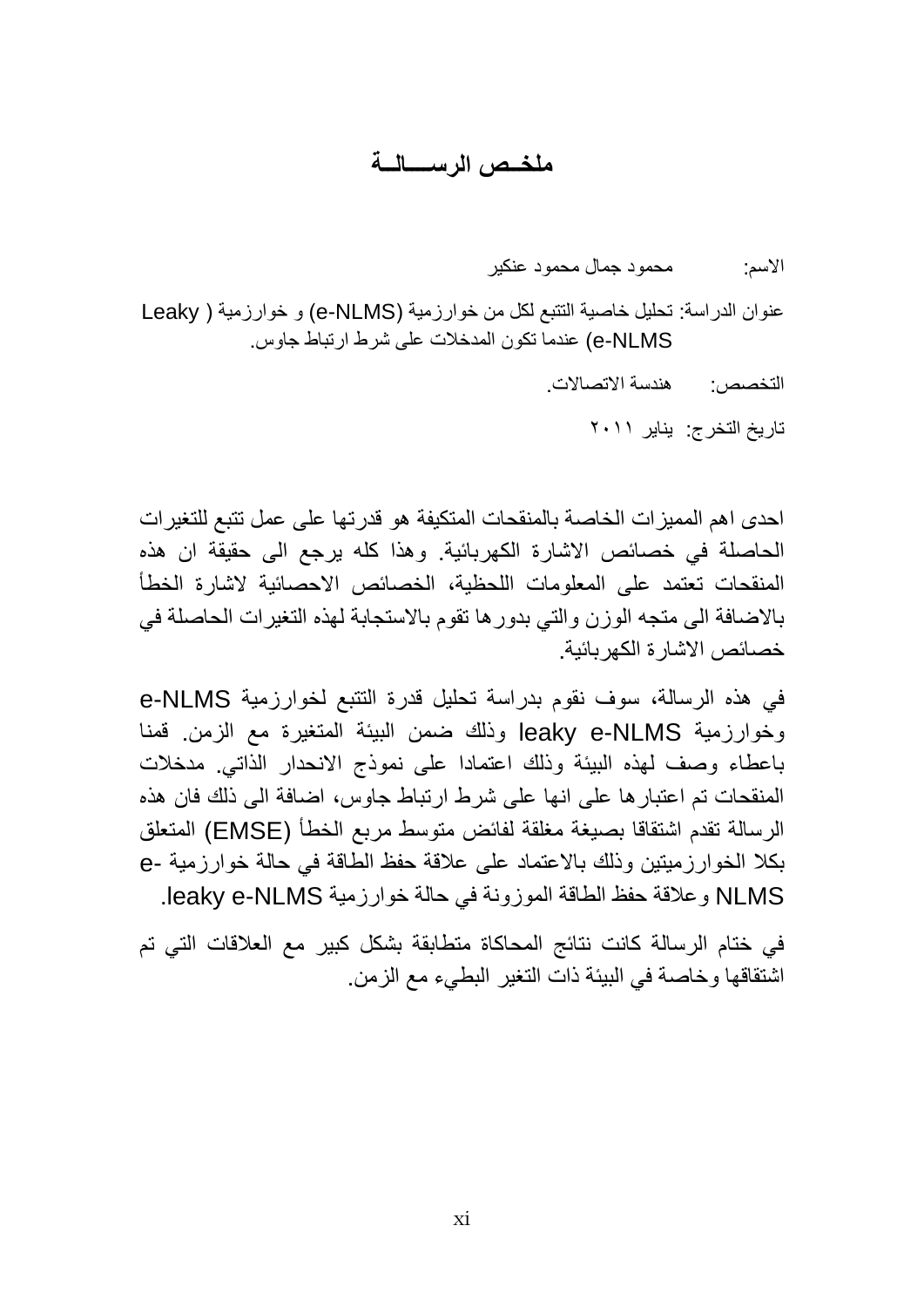## Nomenclature

### Abbreviations

| <b>SNR</b> | : Signal to Noise Ratio         |  |
|------------|---------------------------------|--|
| AWGN       | : Additive white Gaussian noise |  |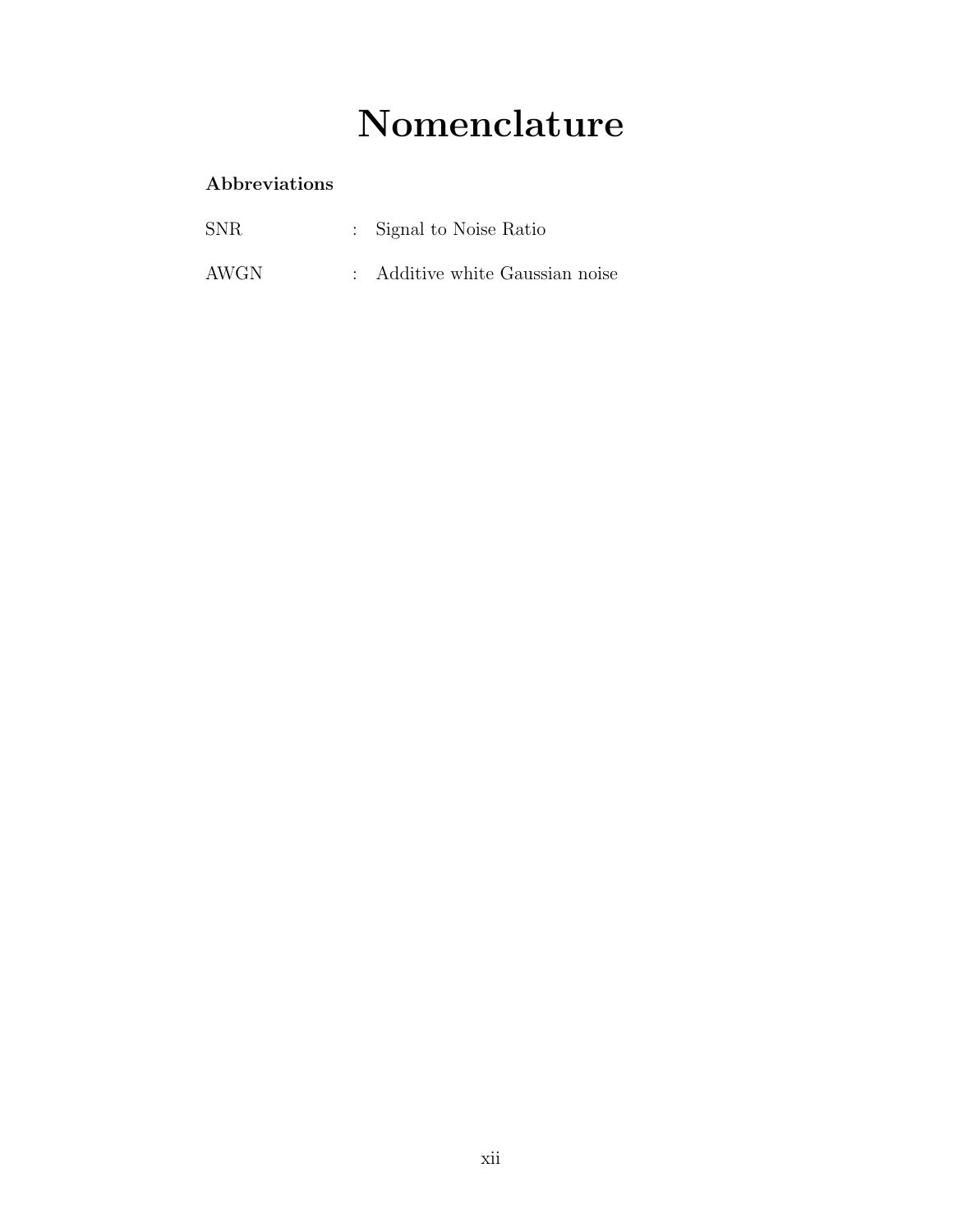#### Notations

| $(.)^H$             | : Hermitian transpose                          |
|---------------------|------------------------------------------------|
| $\ \cdot\ $         | : Euclidean Norm                               |
| Tr(.)               | : Trace of a matrix                            |
| $Tr_a(.)$           | : Normalized trace of a matrix                 |
| $\mathcal{N}(m, R)$ | : Gaussian random variable with a mean $m$ and |
|                     | a auto-correlation matrix $R$                  |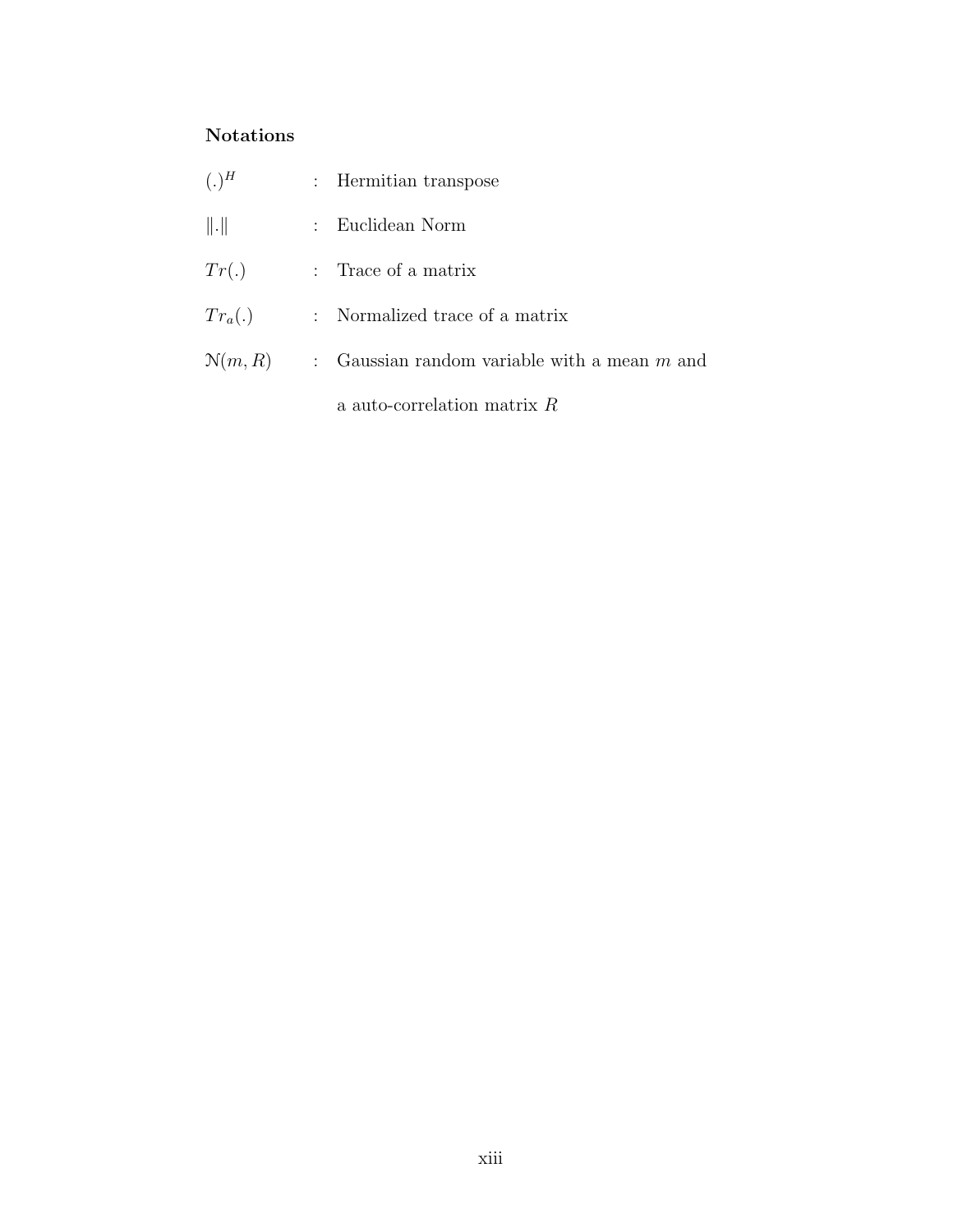### CHAPTER 1

## INTRODUCTION

Adaptive systems are playing a very important role in the development of modern communications. The concept of adaptive filtering is considered as an significant part of the statistical signal processing. Actually, Adaptive filter provides us with the attractive solution to the problem of processing or detecting a signal which results from an unknown statistics of an environment. In addition to that, Adaptive filters and systems are considered to be extremely effective in achieving high reliability, high quality, and high efficiency of around-the-world ubiquitous telecommunication services. Thus, adaptive filters are successfully applied in such diverse fields as noise cancellation [2], linear prediction [3], equalization [1], and in system identification [4],[5].

The two well known algorithms for adaptive filters in the literature are the Least Mean Squares (LMS) [4], [6] and the Recursive Least Squares (RLS)[4] algorithms.

The RLS algorithm basically depends on updating the inverse of the covari-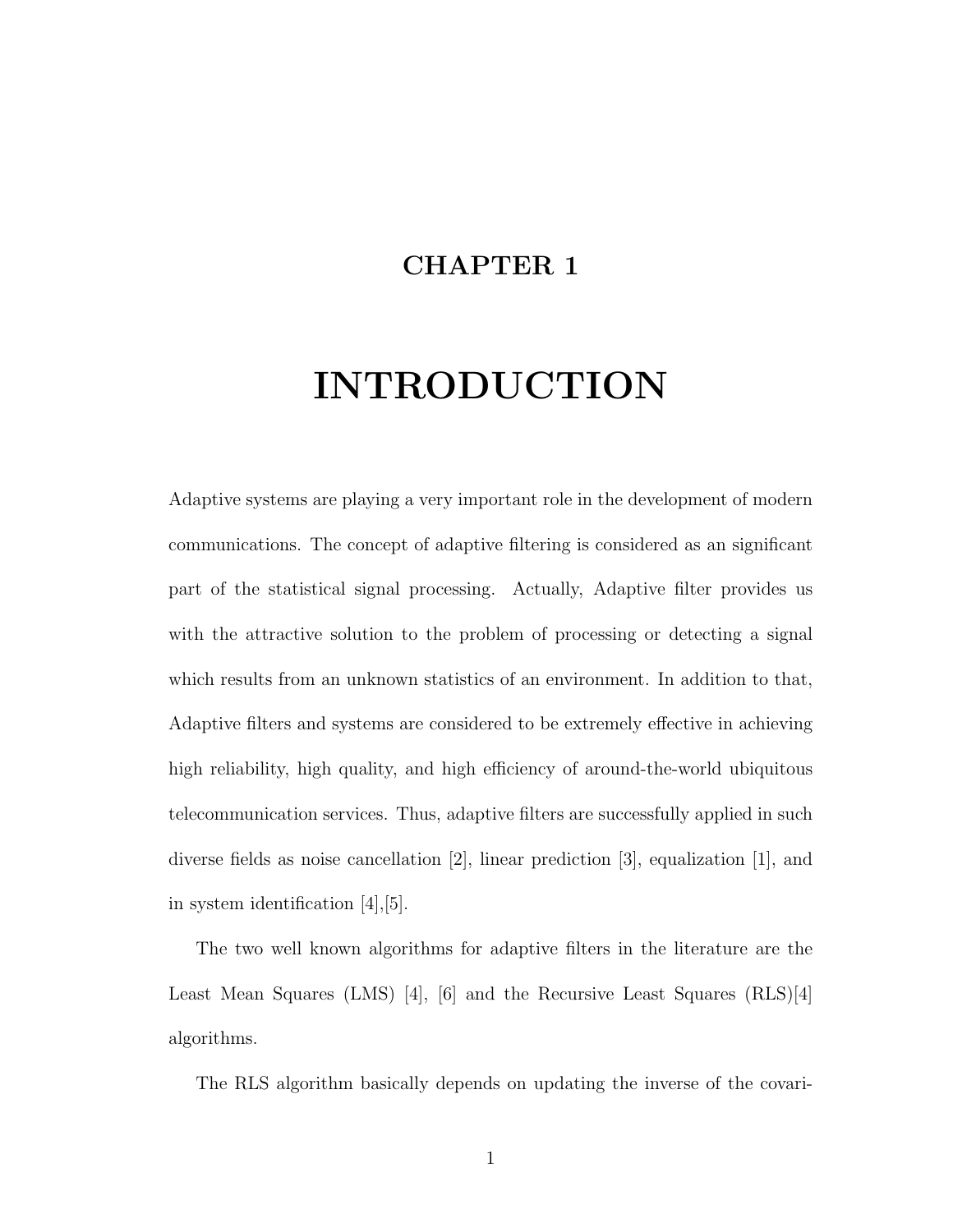ance matrix which has a size  $L \times L$  (L is the filter's length), therefore, its order of computational complexity is  $O(L^2)$ . In order to reduce the RLS algorithms complexity, researchers in the adaptive filtering field develop some fast versions of the RLS (FRLS) algorithms, namely, the fast Kalman [7], Fast a posteriori Error Sequential Technique (FAEST) [8], and Fast Transversal Filter (FTF) [9], which reduces the order of the complexity to  $O(L)$ . In the past, these fast RLS algorithms were not used practically especially in the real time applications, this is due to the divergence of these algorithms which appears as a result of the numerical error accumulation in the prediction parameters. Efficient stabilization techniques, with limited additional complexity that prevent numerical divergence without performance degradation, have been proposed in [10], [11].

The LMS algorithm represents a solution to the optimal Weiner Filter criterion which is minimizing the mean square value of the error in a stochastic approximation sense. The LMS algorithm belongs to the gradient types algorithmic family, this implies that LMS algorithm inherits its low computational complexity ,i.e.,  $O(L)$  operations, in addition to the slow convergence property, especially in highly correlated signals like speech. Hence, one must whiten the input signal. using one of the following methods: the projection algorithm or the affine projection algorithm [12], or the Normalized LMS (NLMS) algorithm [13].

There are many other algorithms derived from the LMS algorithm such as sign LMS [4], Leaky LMS [14], and Block LMS [15] algorithms, just to name a few. The performance of the LMS algorithm can be improved by employing a time varying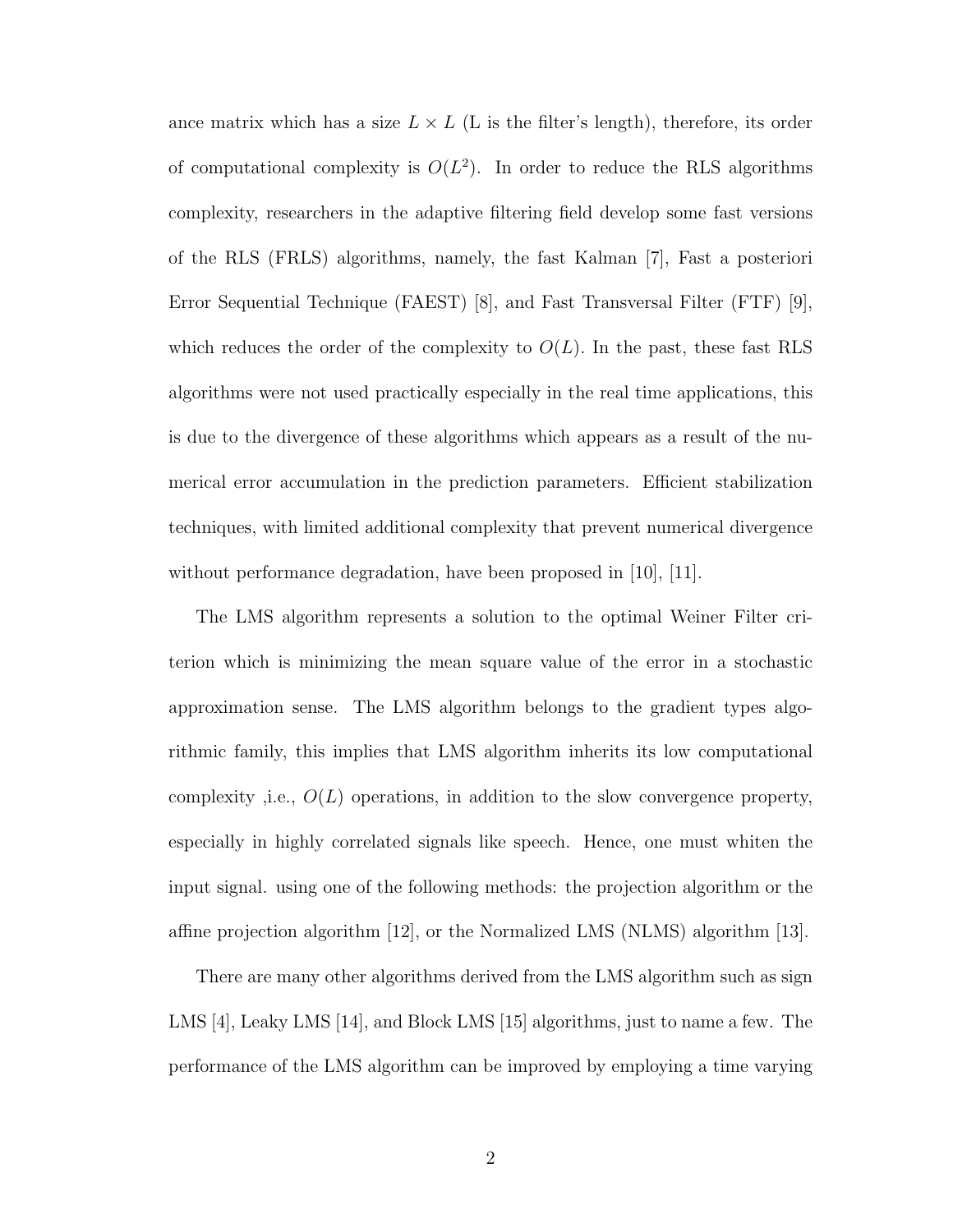step size in the standard LMS[16], [17]. The basic idea of this approach depends on using large step size when the algorithm is far from the optimal solution, the result is speeding up the convergence rate, and when the algorithm becomes close to the optimum solution, small step size is used in order to achieve a low level of misadjustment, As a result a great improvement in the overall performance of the LMS algorithm is acheived. To obtain this, The step size is adjusted in accordance to some criterion. Different criteria have been mentioned in the literature in order to adjust the step size, examples of these criteria are: squared instantaneous error [16], sign changes of successive samples of the gradient[18], attempting to reduce the squared error at each instant [19], and cross correlation of input and error [17]. In [20], a new variable step size LMS algorithm was proposed in which the step size is adjusted according to the square of the time averaged estimate of the correlation of the error.

The Least Mean Fourth (LMF) algorithm, another member of the steepest descent algorithm with 4th error norm was suggested in [21], is a special case of the more general family of the descent algorithms [5] with 2k error norms, where k is a positive integer. While the LMS algorithm is well established in adaptive filtering, the LMF algorithm has gained attention [22], [23], [24].

### 1.1 Adaptive Filters

When the filter is linear and all the pretinent statistics are known, then the Weiner filter [5] provides us with the optimal solution, which is optimum from the mean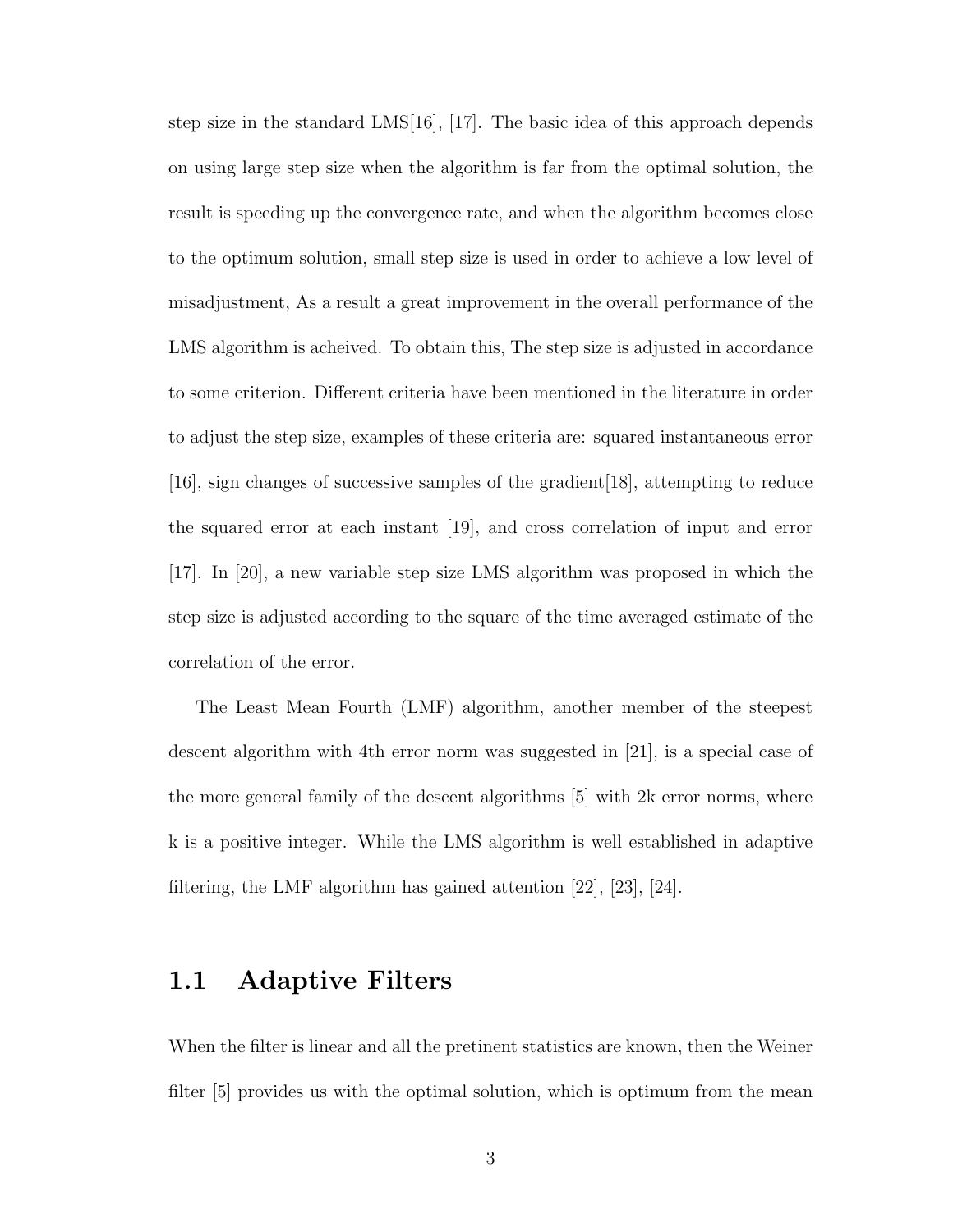square point of view. However, when the filter is required to operate in an environment of unknown statisitics or nonstationary environment, an adaptive filter provides an elegant solution to such problems. Generally, Adaptive filters are defined as filters which modify or adapt its characterisitics automatically (i.e. without user intervention) in order to achieve the desired objectives.

Working mechanism of the adaptive filter basically depends on a recursive algorithm, this gives the filter the ability to perform sufficiently in an environment where a complete knowledge of the signal characteristics is not available. The algorithm starts from some predetermined set of initial conditions, the algorithm initially ignores completely the environment. In a stationary environment, after successive iterations, the algorithm tries to converge to the optimum Wiener solution in some statistical sense.

There are different ways of classifying adaptive filters, depending on the feature of interest. When the feature of interest is input-output mapping, adaptive filters can be classified into two main categories: linear and nonlinear. Linear adaptive filters compute an estimate of the desired response by using a linear combination of the available set of the observables applied to the input. This form of input-output mapping satisfied by having a single layer of computational units or simply a single computational unit as the output layer. On the other hand, when the inputoutput mapping is required to be nonlinear, we need to use nonlinear adapative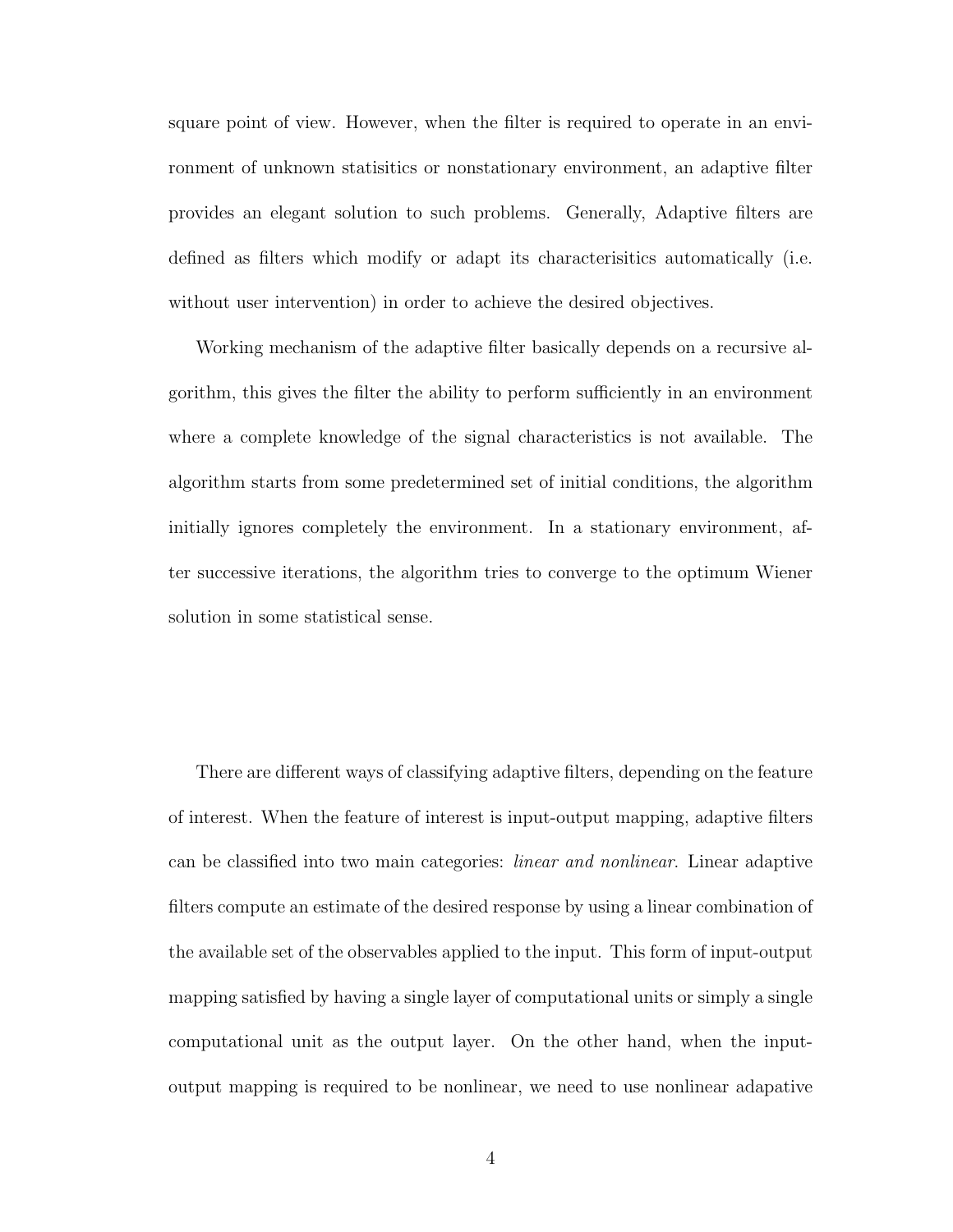filter. Typically, nonlinear adaptive filters involove the use of one or more layers of computational units in addition to the output layer [5].

### 1.2 Applications Of Adaptive Filters

Adaptive filtering has a number of applications in different fields. Despite of these applications are really quite different in nature, but they have one basic feature which is shared between all of them. All of these applications have an input signal and a desired response to compute the error, which is in turn used to control the values of a set of adjustable filter coefficients. However, the main difference among the various applications is the manner in which the desired response is extracted. On this basis, adaptive filters are classified into the following four categories.

#### 1.2.1 Inverse Modelling or Equalization

As the title implies, the basic function of the adaptive filter in this application is to provide an inverse model which represents the best fit to the unknown system. Thus, when the adaptive filter converges, then the transfer function inverse of the unknown system is approximated by the adaptive filter. A delay is introduced to the desired response path as shown in Figure (1.1), so as to ensure that the input to the adaptive filter is minimum phase and suitable for equalization. The primary use of the inverse modeling is to reduce the intersymbol interference (ISI) in digital receivers. This is can be achieved by using the channel equalization for digital communications [1].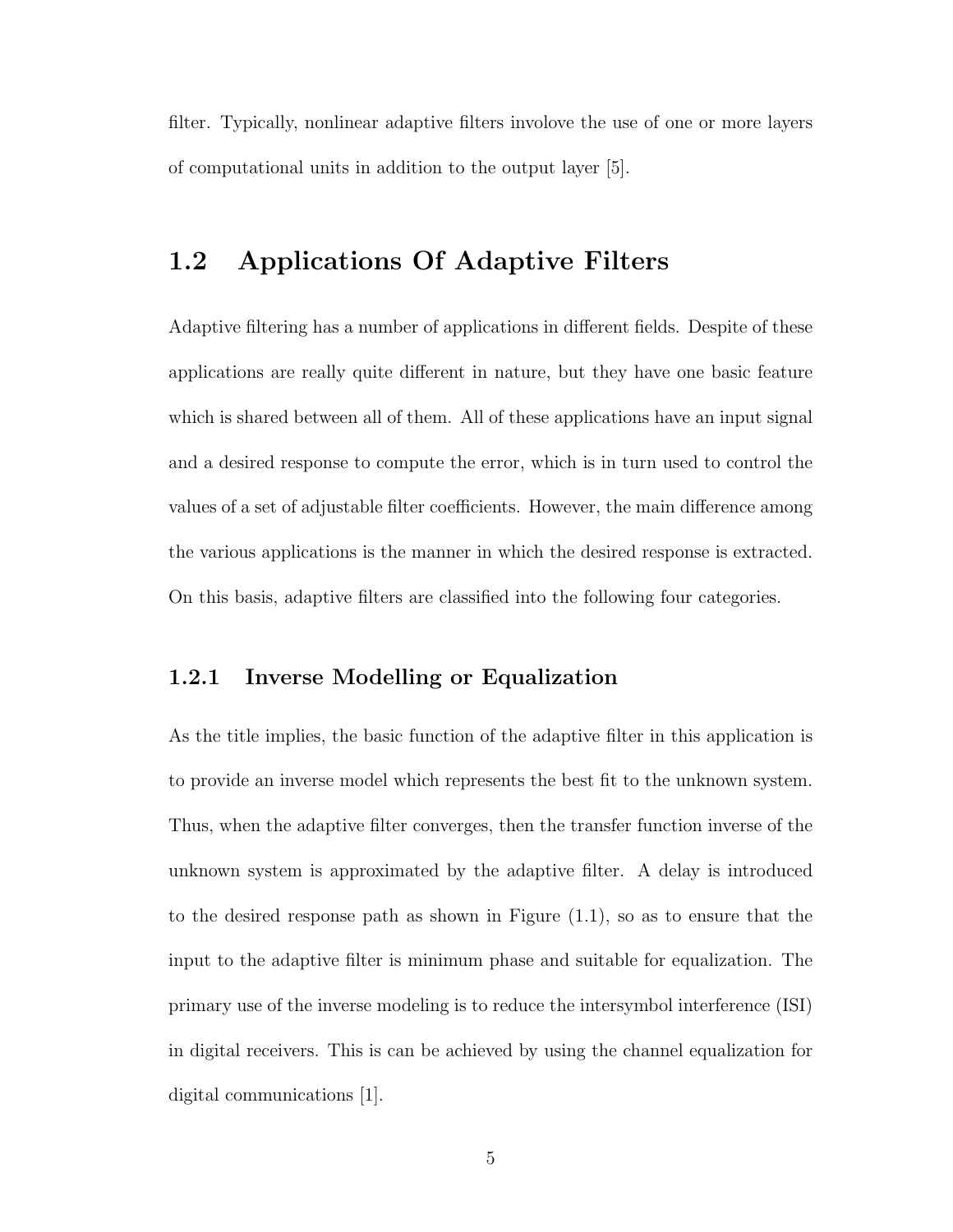

Figure 1.1: Inverse Modeling Scenario

#### 1.2.2 Prediction

In this application, the adaptive filter is used to provide the best prediciton of the present value of the input signal from its previous values. The configuration shown in Figure (1.2) is used for this purpose, where the desired signal,  $d_n$ , is the instantaneous value and the input to the adaptive filter is the delayed version of the same signal. This application is used in linear predictive coding (LPC) of speech [3] and in adaptive differential pulse-code modulation (DPCM) [27].



Figure 1.2: Prediction Scenario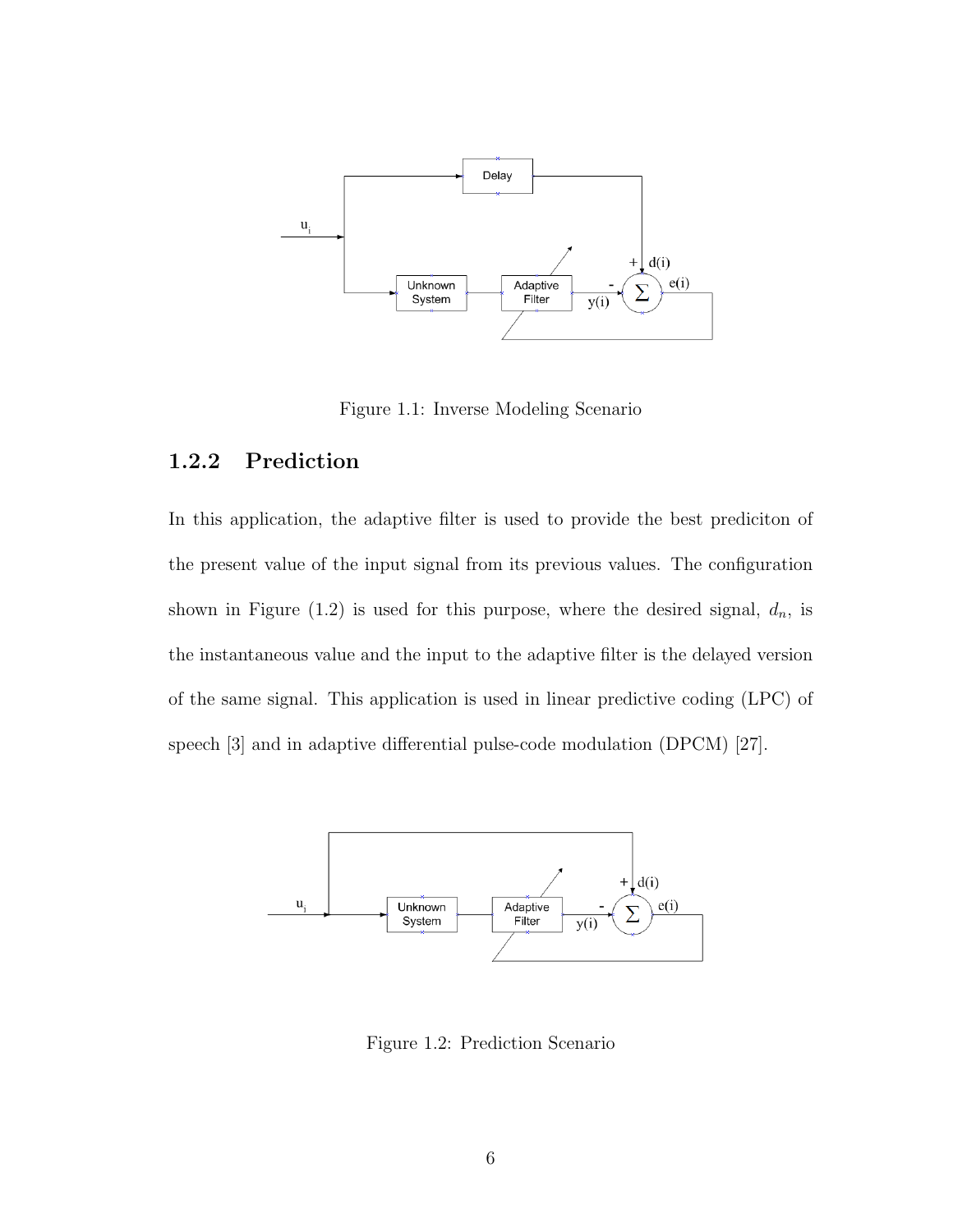#### 1.2.3 Noise Cancellation

In this class of applications, the adaptive filter is used to cancel unknown interference contained in a primary signal, as shown in Figure (1.3). The primary signal serves as the desired response of the adaptive filter. This type of application is used in adaptive noise cancellation [2] , or adaptive beamforming or adaptive array processing [28].



Figure 1.3: Noise Cancellation Scenario

#### 1.2.4 System Identification

System Identification is the experimental approach to the modeling of a process or a plant. It involoves the following steps: experimental planning, the selection of a model of a structure, parameter estimation and model validation. The procedure of system identification, as pursued in practice, is iterative in nature in that we may have to go back and forth in these steps until a satisfactory model is built. The system to be identified is unknown which can be stationary or time varying. Figure (1.4) depicts the system identification scenario.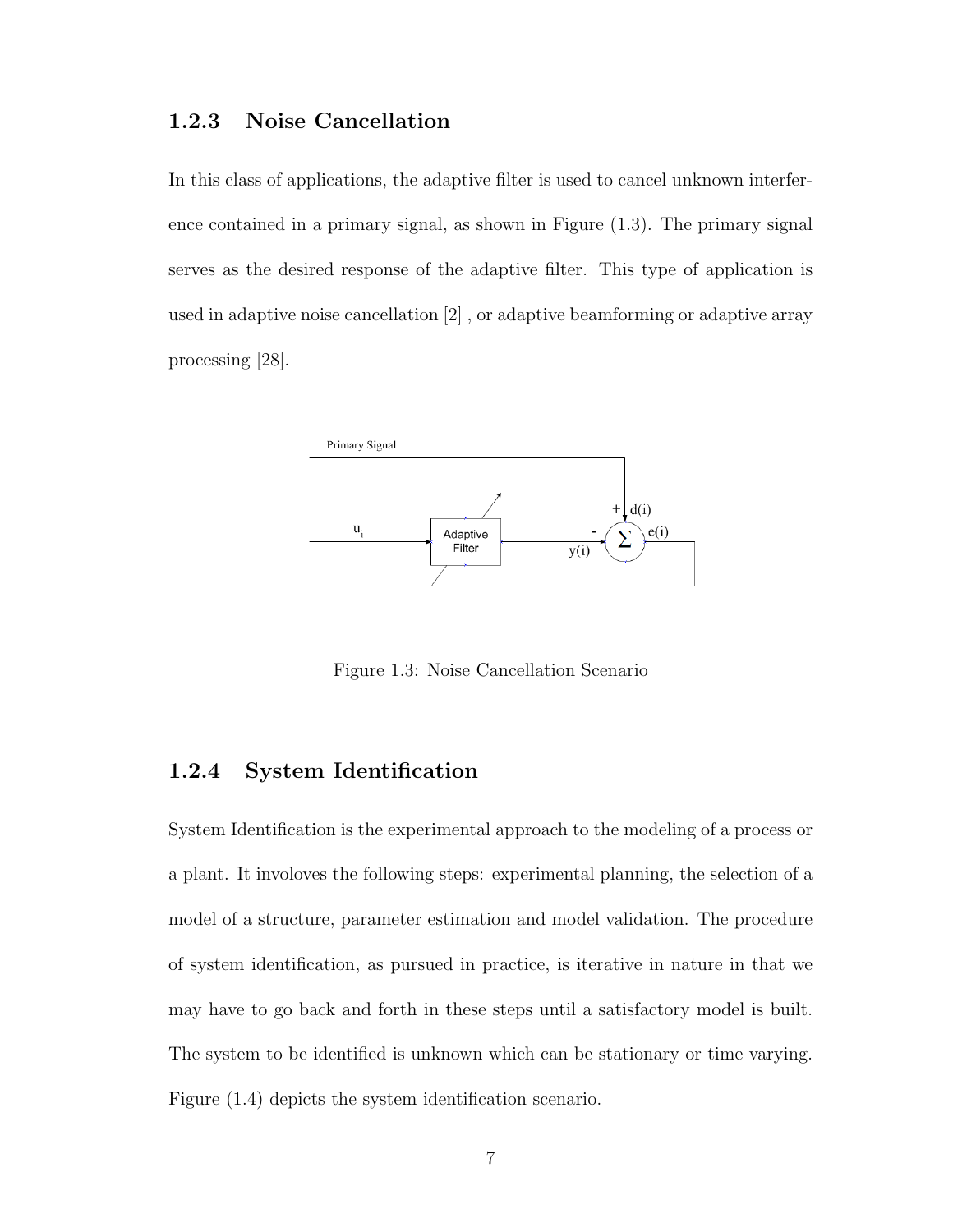

Figure 1.4: System Identification Scenario

Now we will discuss briefly the idea of adaptive filtering algorithms for estimating the parameters of an unknown system modeled as a transversal filter. Suppose that we have an unknown dynamic system that is linear and time varying. The system is characterized by a real valued set of discrete time measurements that describe the variations of the system output in response to a known stationary input.

The requirement is to develop an on-line transversal filter model for this plant. The model conists of finite number of unit delay elements and a corresponding set of adjustable parameters (tap weights). Let the available input sequence at time *i* be denoted by the set of samples:  $u_i, u_{i-1}, \ldots, u_{i-M+1}$ , where M is the number of adjustable parameters in the model. The input sequence is applied at the same time to the system and to the model. Let their outputs be denoted by  $d_i$  and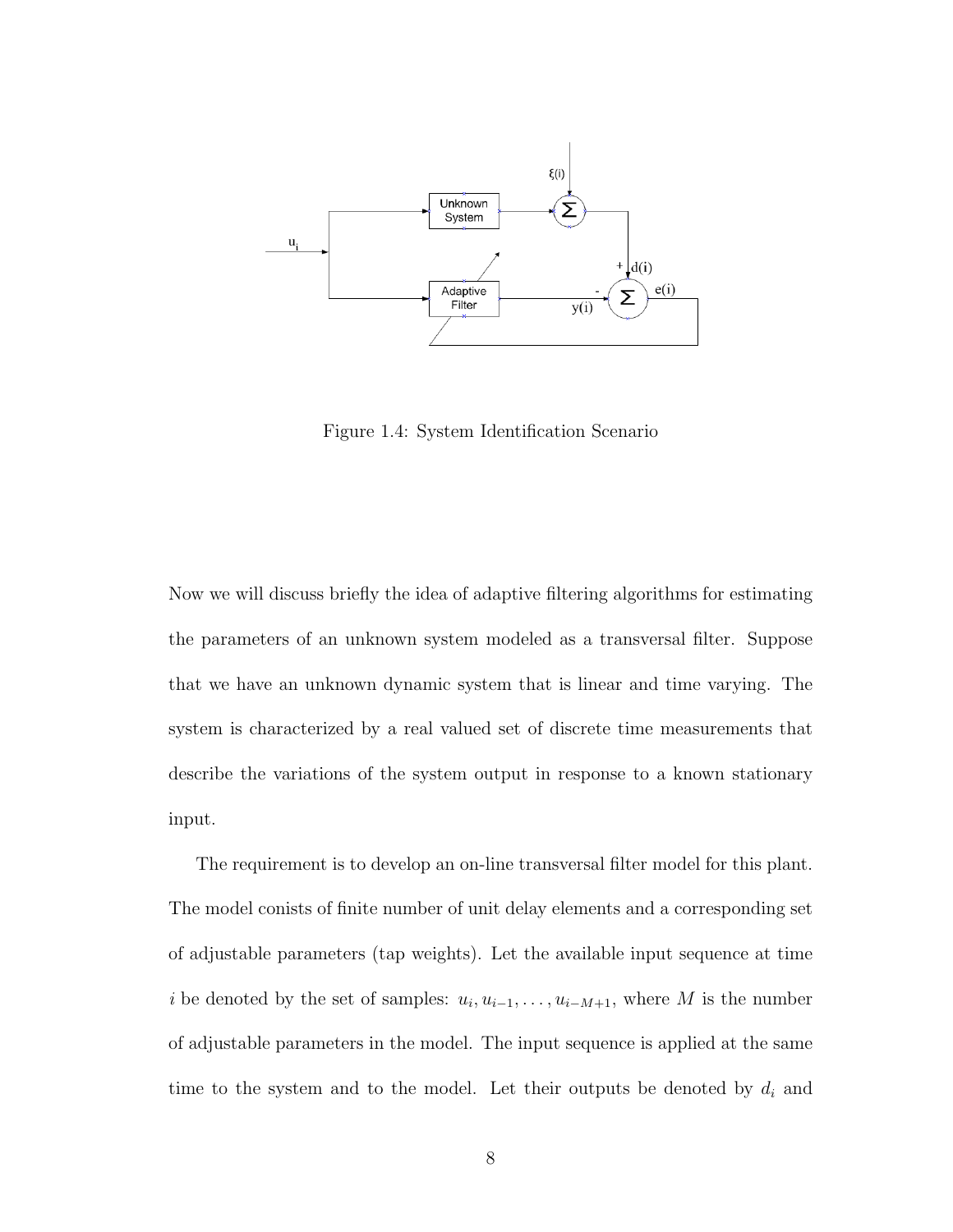$y_i$  respectively. The system output  $d_i$  serves as the purpose of desired response for the adaptive filtering algorithm employed to adjust the model paramters. The model output is given by:

$$
y_i = \sum_{N=0}^{M-1} w_{ni} u_{i-n},
$$
\n(1.1)

where  $w_{0i}, w_{1i}, \ldots, w_{(M-1)i}$  are the estimated model parameters at the ith iteration. The model output  $y_i$  is compared with the system output  $d_i$ . The difference between them defines the modeling (estimation) error. Let this error be denoted by  $e_i$  and defined as follows:

$$
e_i = d_i - y_i. \tag{1.2}
$$

Typically, at iteration  $i$ , the modeling error  $e_i$  is nonzero, implying that the model deviates from the system. In an attempt to account for this deviation, the error  $e_i$  is applied to an adaptive control algorithm. The samples of the input sequence  $u_i, u_{i-1}, \ldots, u_{i-M+1}$ , are also applied to the algorithm. The combination of the transversal filter and the adaptive control algorithm constitutes the adaptive filtering algorithm. The algorithm is designed to control the adjustment made in the values of the parameters of the model. As a result, the model parameter assumes a new set of values for use in the next iteration. Thus, at iteration  $i + 1$ , a new model output is computed, and with it a new value for the modeling error. The operation described is then repeated. This process is continued for a sufficiently large number of iterations (starting from  $i = 0$ ), until the deviation of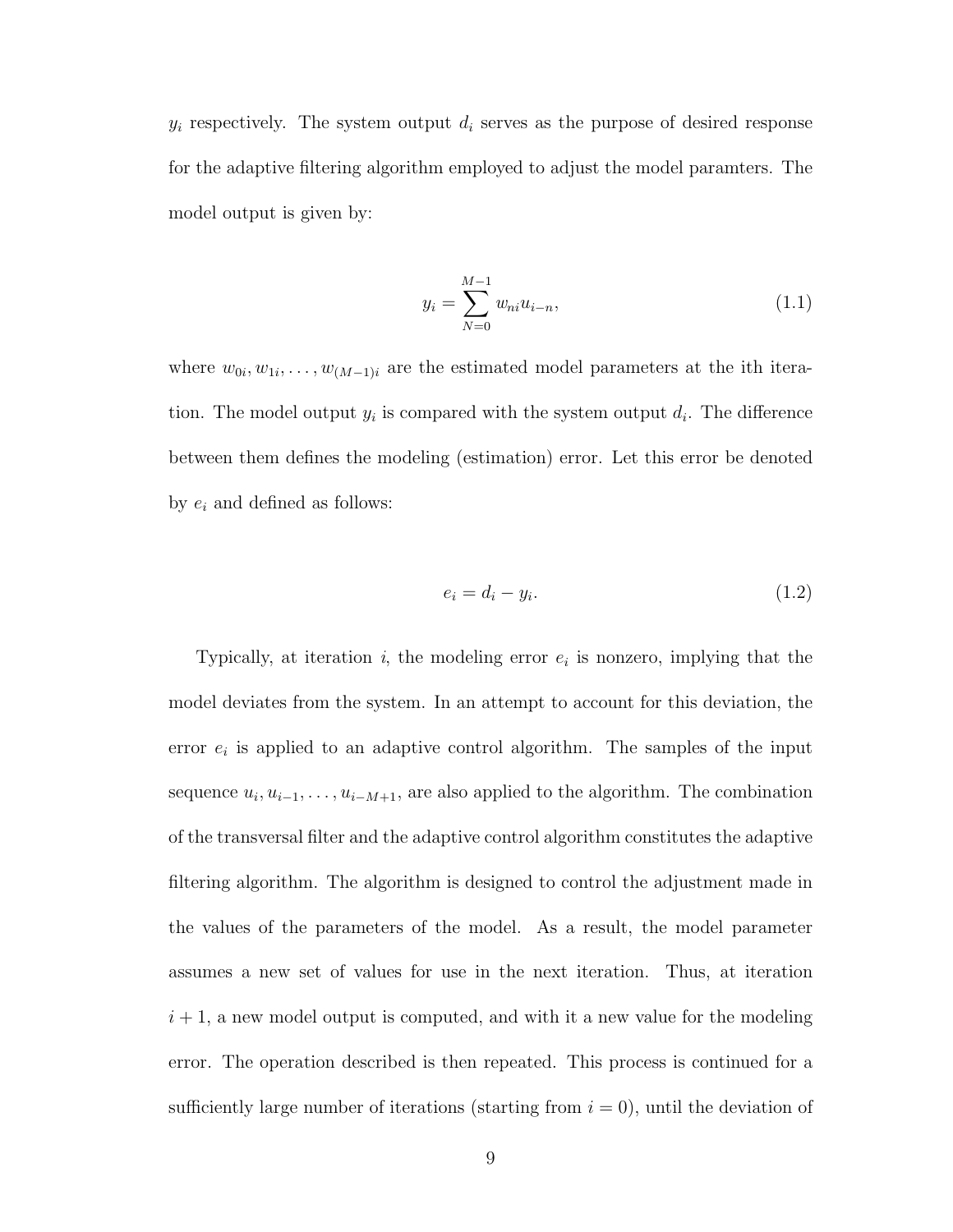the model from the system, measured by the magnitude of the modeling error  $e_i$ , becomes sufficiently small in a statistical sense.

When the system is time varying, the system output is non-stationary, and so is the desired response presented to the adaptive filtering algorithm. In such a situation, the adaptive filter has the task of not only keeping the modeling error small but also continually tracking the time variations in the dynamics of the system.

### 1.3 Adaptive Filtering Algorithms

An adaptive algorithm refers to the criteria by which a filter is adapted in response to the outside environment. Let  $w_i$  be a vector of length L whose elements represent a time-varying finite impulse response of the adaptive filter. A general form for the algorithm that adapts the filter coefficient vector  $w_i$  is given by

$$
\mathbf{w}_{i+1} = \mathbf{w}_i + f(\mathbf{u}_i, e(i), \mu), \tag{1.3}
$$

where  $u_i$  is the input sequence,  $e(i)$  is the adaptive error, and  $\mu$  denotes the algorithm step-size which may be time varying, and  $f$  is a function of all these quantities. As mentioned previously, adaptive algorithms can be classified into two main categories: the least squares algorithms, and the least mean algorithms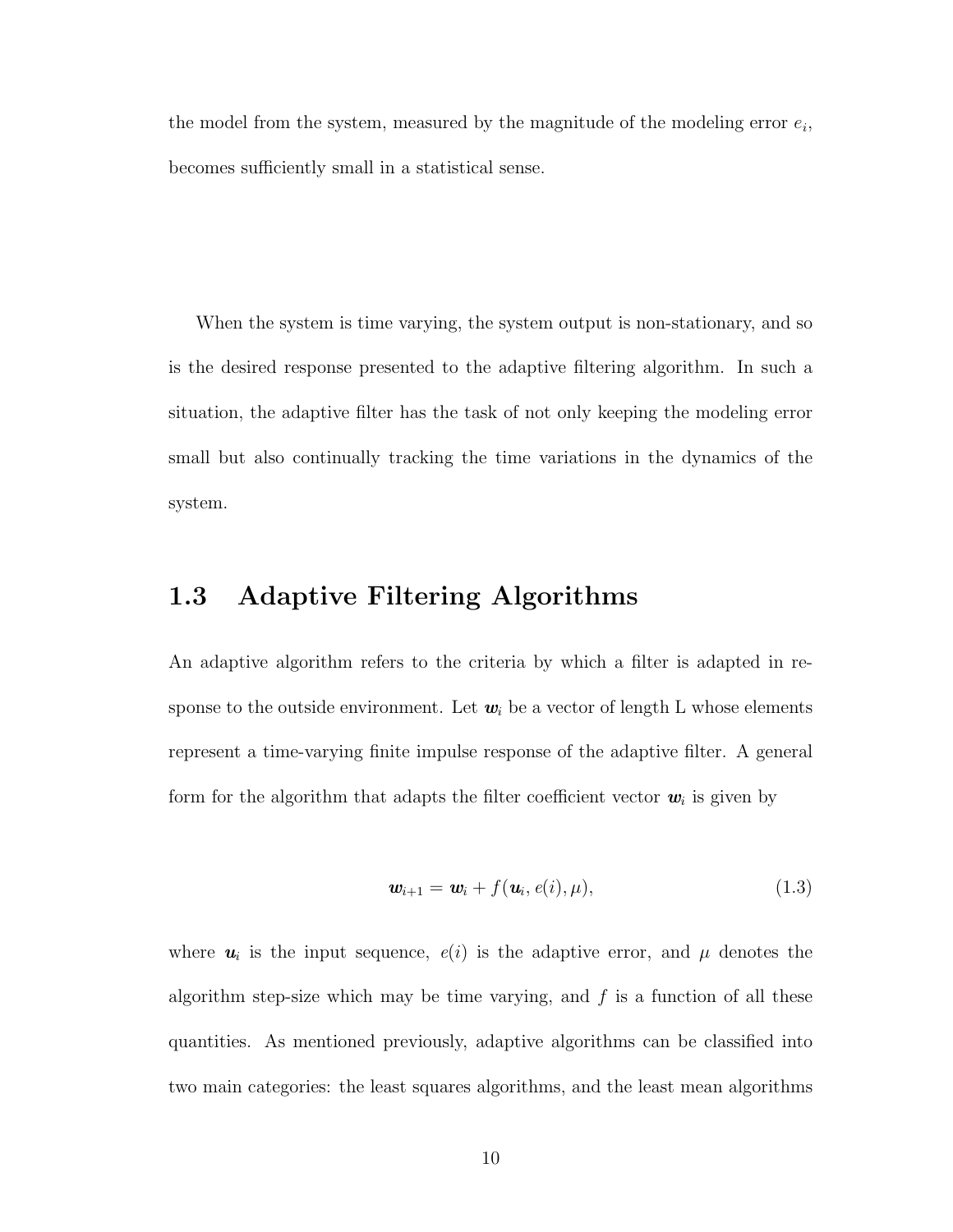#### 1.3.1 Least Squares Algorithms

Algorithms based on the method of least squares can be classified into three major classes [5] as follows:

- 1. Recursive least squares (RLS) algorithm.
- 2. QR-decomposition based recursive least squares algorithm (QRD-RLS).
- 3. Fast algorithms:
	- Fast transversal filters algorithm (FTF),
	- Recursive least squares lattice algorithm (LSL), and
	- QR-decomposition based least squares lattice algorithm (QRD-LSL).

Among all the above mentioned adaptive least squares algorithm, the most popular and widely used one is the RLS algorithm. Thus, only RLS is discussed here.

#### Recursive Least-Squares (RLS) Algorithm

In this class of algorithm, the minimization cost function is defined as

$$
J_n = \sum_{i=1}^n \beta_{(n,i)} [e(i)]^2,
$$
\n(1.4)

[29].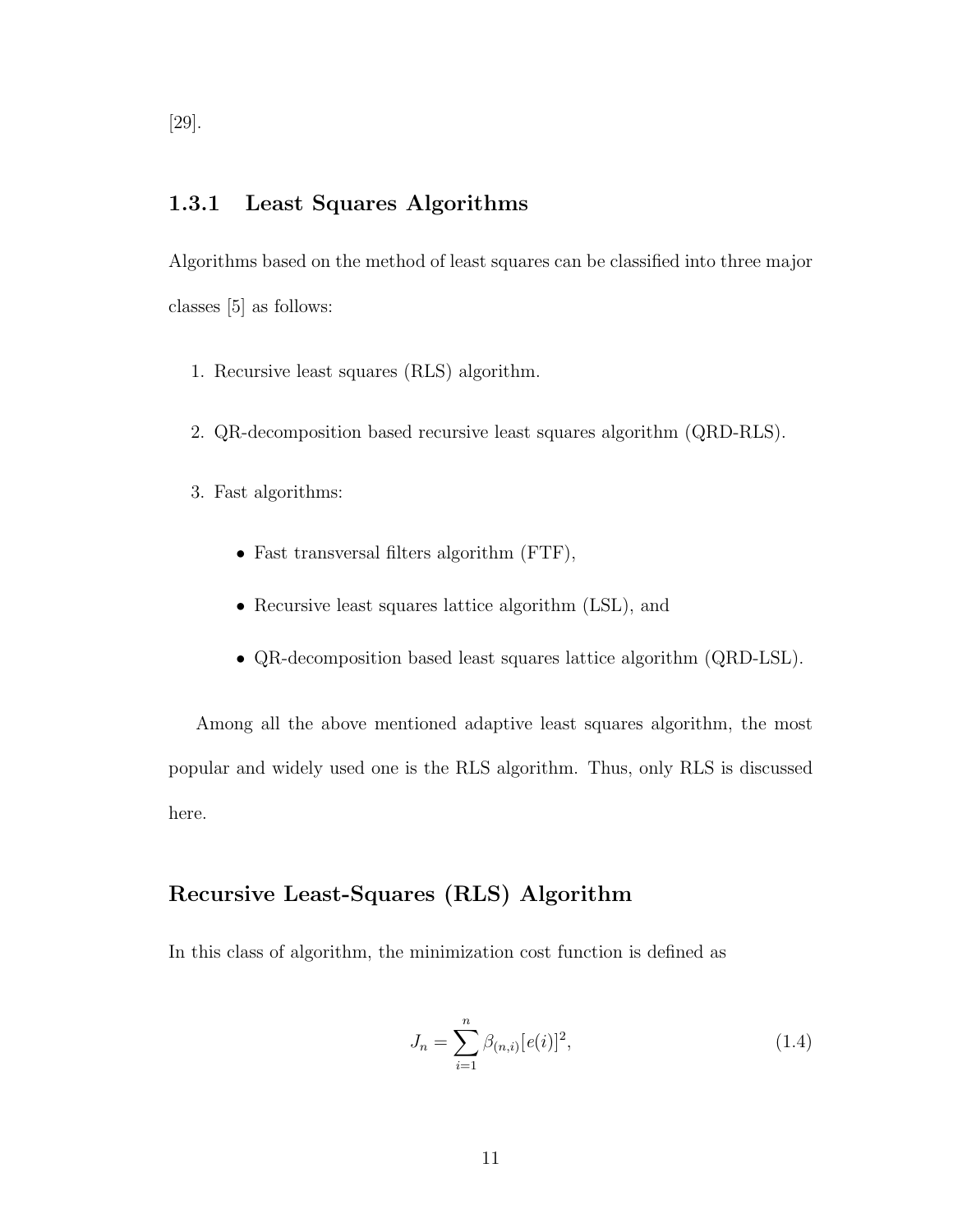where the sequence  $\beta_{(n,i)}$  represents a weighting function to gradually fade out the effect of previous data and to make the finite dimension arithmetic possible [30]. One possible choice for  $\beta_{(n,i)}$  is the exponential weighting defined as [5]

$$
\beta_{(n,i)} = \lambda^{n-i},\tag{1.5}
$$

where  $\lambda$  is a positive constant close to, but less than one [5]. The adaptation algorithm should read [5]

$$
\mathbf{w}_{i+1} = \mathbf{w}_i + \mathbf{k}_{i+1} \alpha_{i+1}^* \tag{1.6}
$$

where  $k_i$  is the gain vector, while  $\alpha_i$  is the innovation. They are defined in terms of the autocorrelation matrix,  $\mathbf{R} = E \mathbf{u}_i^* \mathbf{u}_i$ , and the desired response  $d(i)$  as follows [5]:

$$
k_i = \mathbf{R}_i^{-1} \mathbf{u}_i, \tag{1.7}
$$

and

$$
\alpha_i = \mathbf{d}(i) - \mathbf{w}_i^* \mathbf{u}_i. \tag{1.8}
$$

The main advantage of the RLS algorithm is its faster convergence irrespective of the input statistics. But the main problem with RLS algorithm is its computational complexity.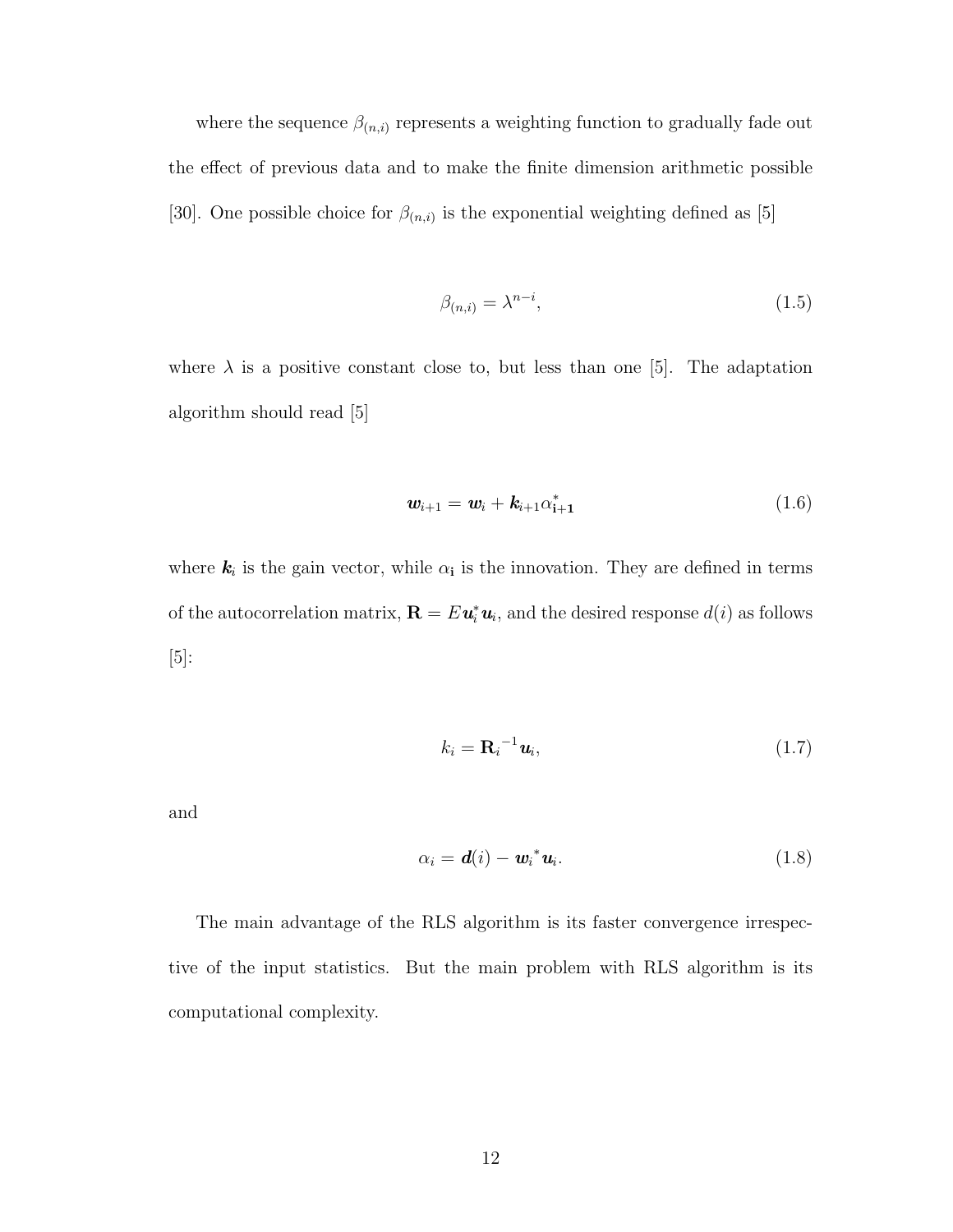### 1.4 Least Mean Algorithms

Instead of minimizing the time average of the error signal  $e(i)$  as in the RLS algorithm, the least mean class of algorithms minimizes a statistical average of the error, i.e.,  $E[f(e(i))]$ , a convex function of the filter coefficients  $w_i$ . Thus,  $w_i$ can be adapted using the steepest-descent algorithm as follows:

$$
\mathbf{w}_{i+1} = \mathbf{w}_i - \mu \Delta E[f(e(i))], \tag{1.9}
$$

where  $\Delta E[f(e(i))]$  represents the gradient of  $E[f(e(i))]$  with respect to  $w_i$ . Since, a closed form of this gradient is not available, it is replaced by its stochastic approximation, i.e.,  $\Delta E[f(e(i))]$ . Thus, different least mean algorithms are obtained for each choice of the function  $f(e(i))$ . The well known of them are discussed next.

#### Least Mean Square (LMS) Algorithm

If  $f(e(i)) = e(i)$ , the least mean squares (LMS) algorithm is obtained which is one of the most popular algorithms in adaptive filtering. According to LMS algorithm, the filter coefficients are adapted according to the following recursion:

$$
\mathbf{w}_{i+1} = \mathbf{w}_i + \mu \mathbf{u}_i^* e(i), \qquad (1.10)
$$

where the error signal  $e(i)$  is defined in  $(1.2)$ ,  $u_i$  is the tap input vector, and  $w_{i+1}$  represents the tap weights of the adaptive filter. The parameter  $\mu$  is a positive constant called step size which is used to control the size of the incremental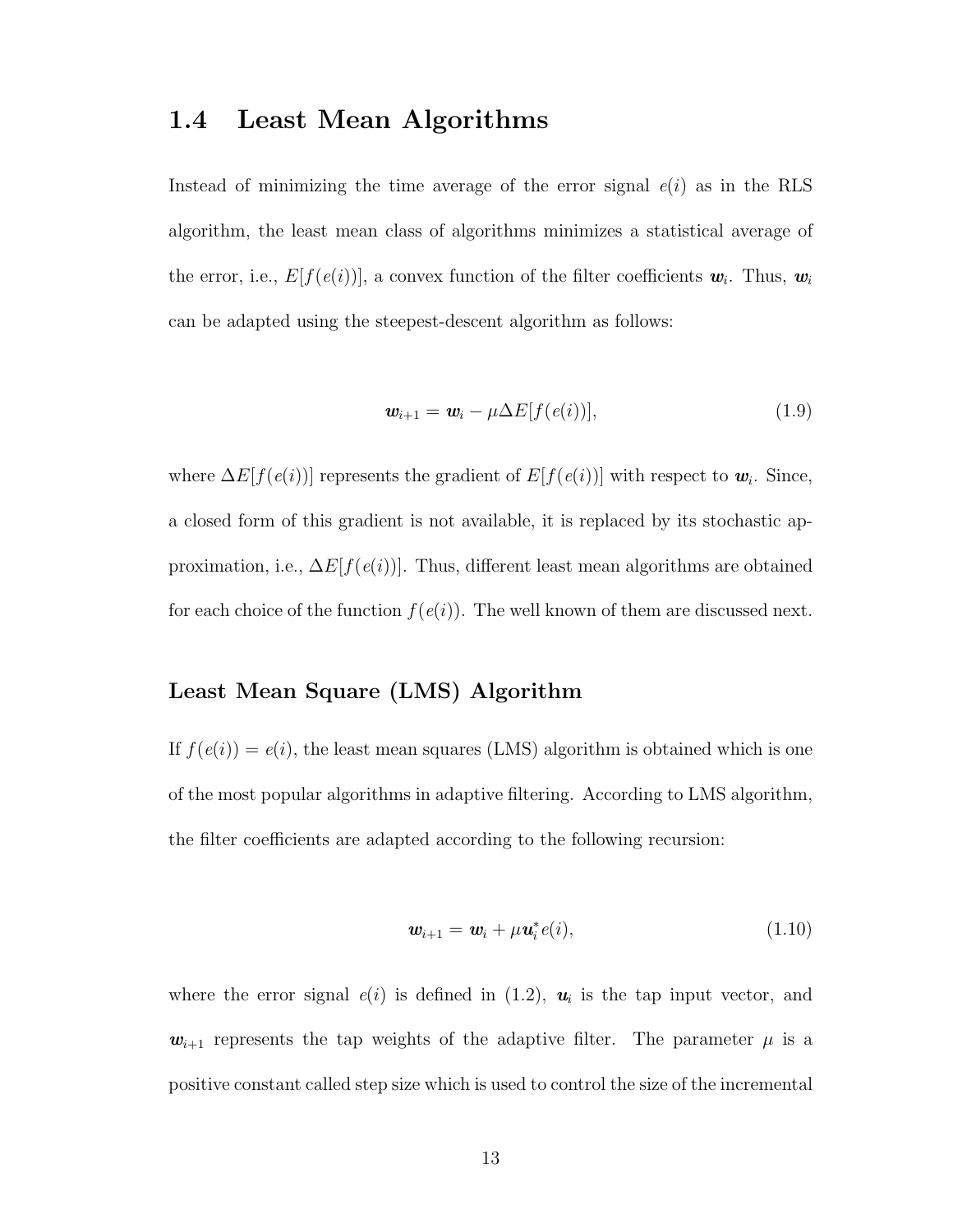correction applied to the tap weights as we proceed from one iteration to the next.

The LMS algorithm is simple to implement and yet capable of achieving satisfactory performance under the right conditions. Its major limitations are a relatively slow rate of convergence and a sensitivity to variations in the condition number of correlation matrix of the input signal<sup>1</sup>.

In a non-stationary environment, the orientation of the error-performance surface varies continuously with time. In this case, the LMS algorithm has the added task of continually tracking the bottom of the error performance surface. Indeed, tracking will occur provided that the input data varies slowly compared to the learning rate of the LMS algorithm [5].

#### Least Mean Fourth (LMF) Algorithm

This algorithm consists of minimizing the fourth power of the error. In fact, it is a special case of the more general family of the steepest decent algorithms with 2k error norms  $[5]$ , where k is a positive integer, and its weight update equation is defined as

$$
\mathbf{w}_{i+1} = \mathbf{w}_i + \mu \mathbf{u}_i^* e^3(i). \tag{1.11}
$$

The LMF algorithm has a faster convergence as compared to LMS but has higher steady state error. The complexity of the LMF algorithm is more as compared to the LMS algorithm because of the higher power of  $e(i)$  involved in the

<sup>&</sup>lt;sup>1</sup>The condition number of a hermitian matrix is defined as the ratio of its largest eigenvalue to its smallest eigenvalue.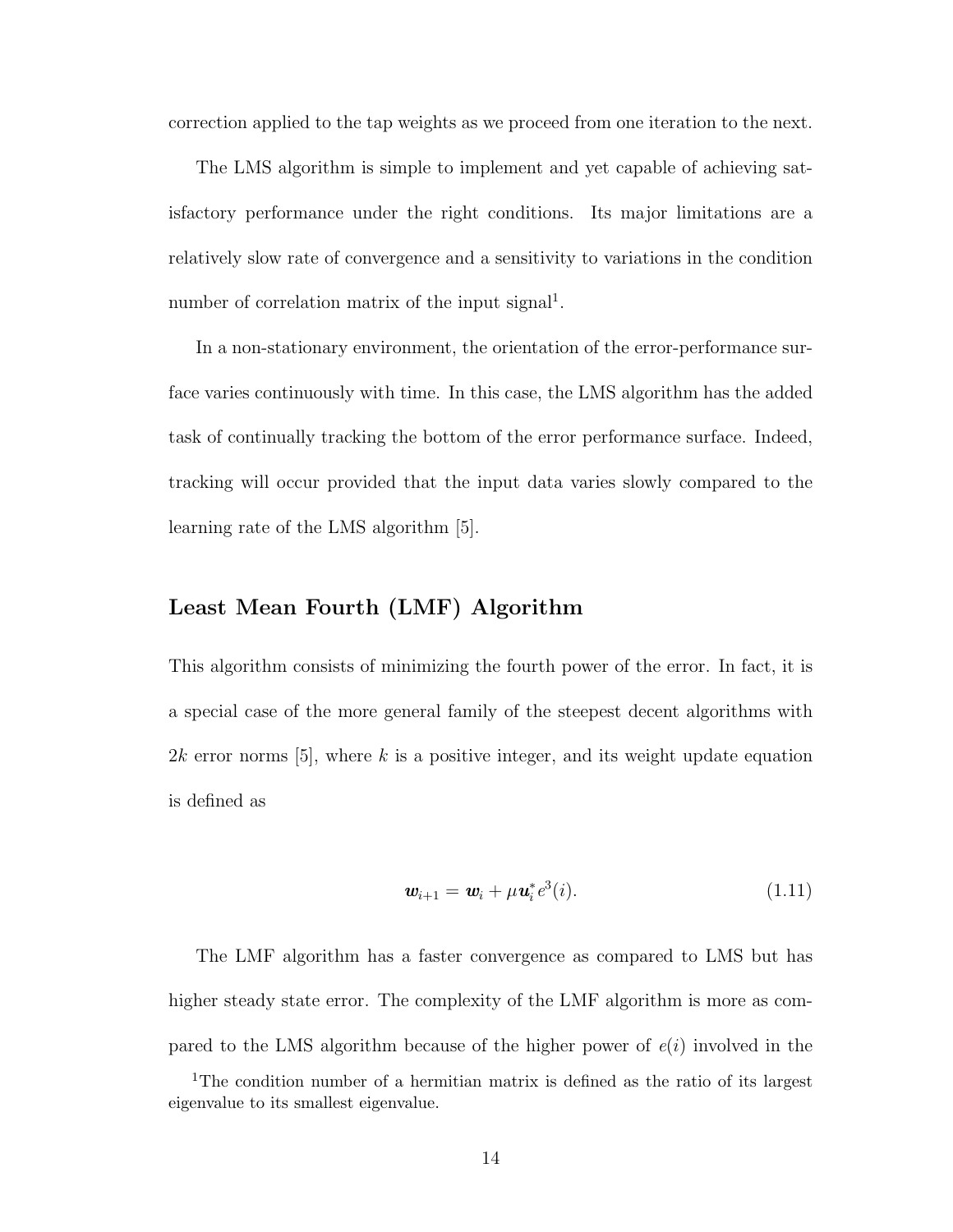adaptation of the weights.

#### Least Mean p-power Algorithm

Recently, other minimization criteria have emerged, in which adaptive structures are derived from the minimization of a class of functions of the form [21]

$$
J_n = E[e^p(i)],\tag{1.12}
$$

where p is an integer constant. It is seen from  $(1.12)$  that when  $p = 2$ , it is reduced to the cost function of LMS algorithm while LMF when  $p = 4$ .

#### Least Mean Mixed Norm (LMMN) Algorithm

It has been seen that the LMS algorithm can achieve the lower steady-state error floor than the LMF algorithm but its convergence speed is slower. So, knowing the fact that the convex addition of two convex function is also a convex function, a class of mixed norm algorithm [25] was developed with the following cost function:

$$
J_n = \gamma E[e^2(i)] + (1 - \gamma)E[e^4(i)],\tag{1.13}
$$

where  $\gamma$  is the mixing parameter. The adaptation algorithm of (1.4) reduces to the LMS algorithm and LMF algorithm, respectively, for  $\gamma = 1$  and  $\gamma = 0$ . Thus, it represents the generalization of both the LMS and LMF algorithm.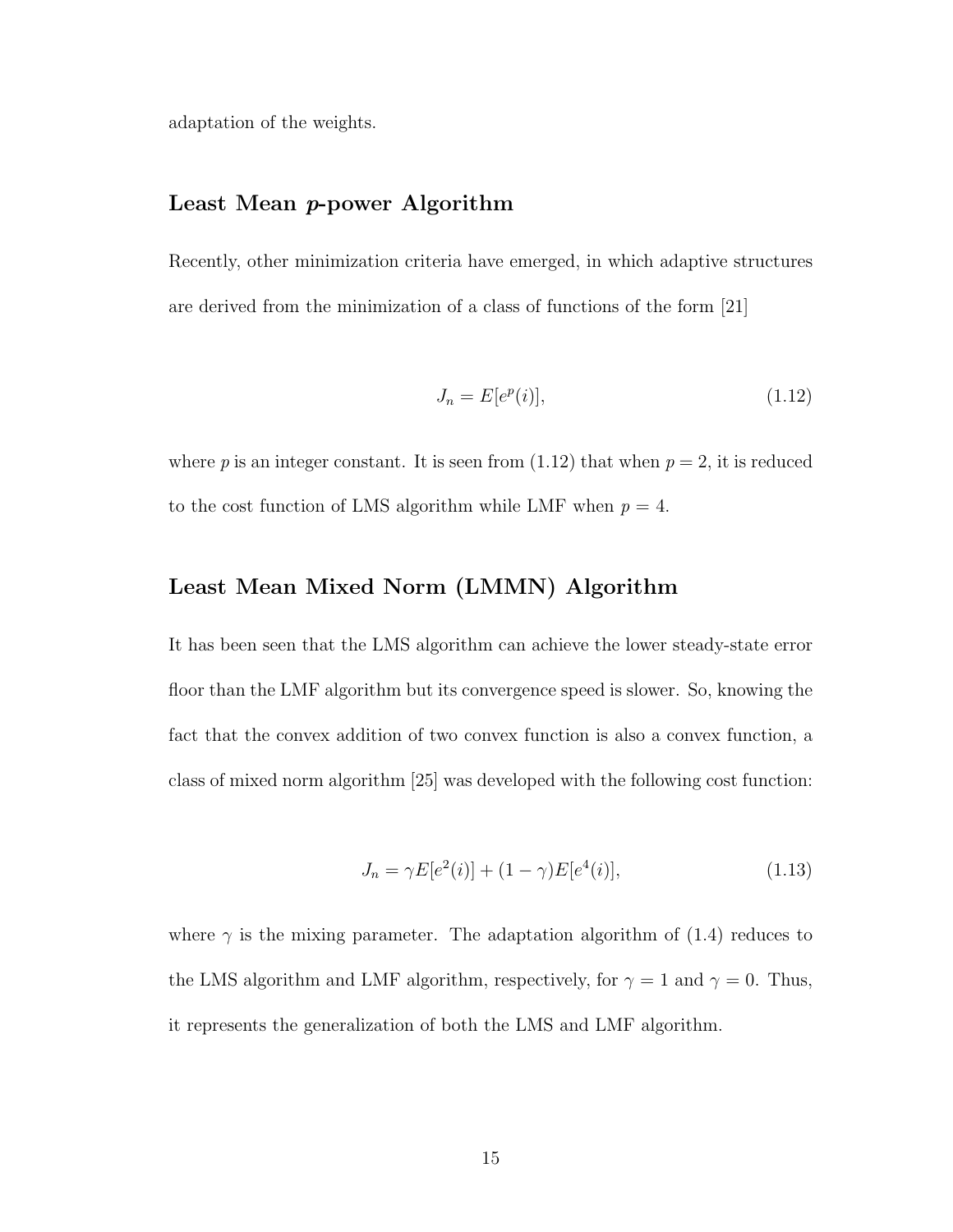## 1.5 Normalized LMS (NLMS) Adaptive Algorithm

The LMS algorithm performs badly with correlated input signal like speech signals. The reason is that LMS algorithm is directly dependent on the input vector  $u_i$ . Therefore, when the eigen-value spread of the autocorrelation is large, LMS algorithm experiences a gradient noise amplification. In order to overcome this problem, in traditional normalized LMS algorithm, the input signal is normalized by the input signal power. Thus, the filter coefficients are adapted according to the following recursion [13]:

$$
\mathbf{w}_{i+1} = \mathbf{w}_i + \mu \mathbf{u}_i^* \frac{e(i)}{\|\mathbf{u}_i\|^2}.
$$
 (1.14)

Due to normalization, The NLMS algorithm is made to have more stable behaviour for a known range  $(0 < \mu < 2)$ , less sensitive to the colored input signal (as the effect of the eigen-value spread of the input vector is reduced) [31], and converges faster than the LMS algorithm [31].

### 1.6 Thesis Objectives and Organization

This thesis provides the tracking analysis for both  $\epsilon$  - NLMS and leaky  $\epsilon$  - NLMS algorithms in the presence of nonstationary environment and a colored gaussian input data.

In Chapter 2, the tracking analysis of the  $\epsilon$  - NLMS is derived, the environment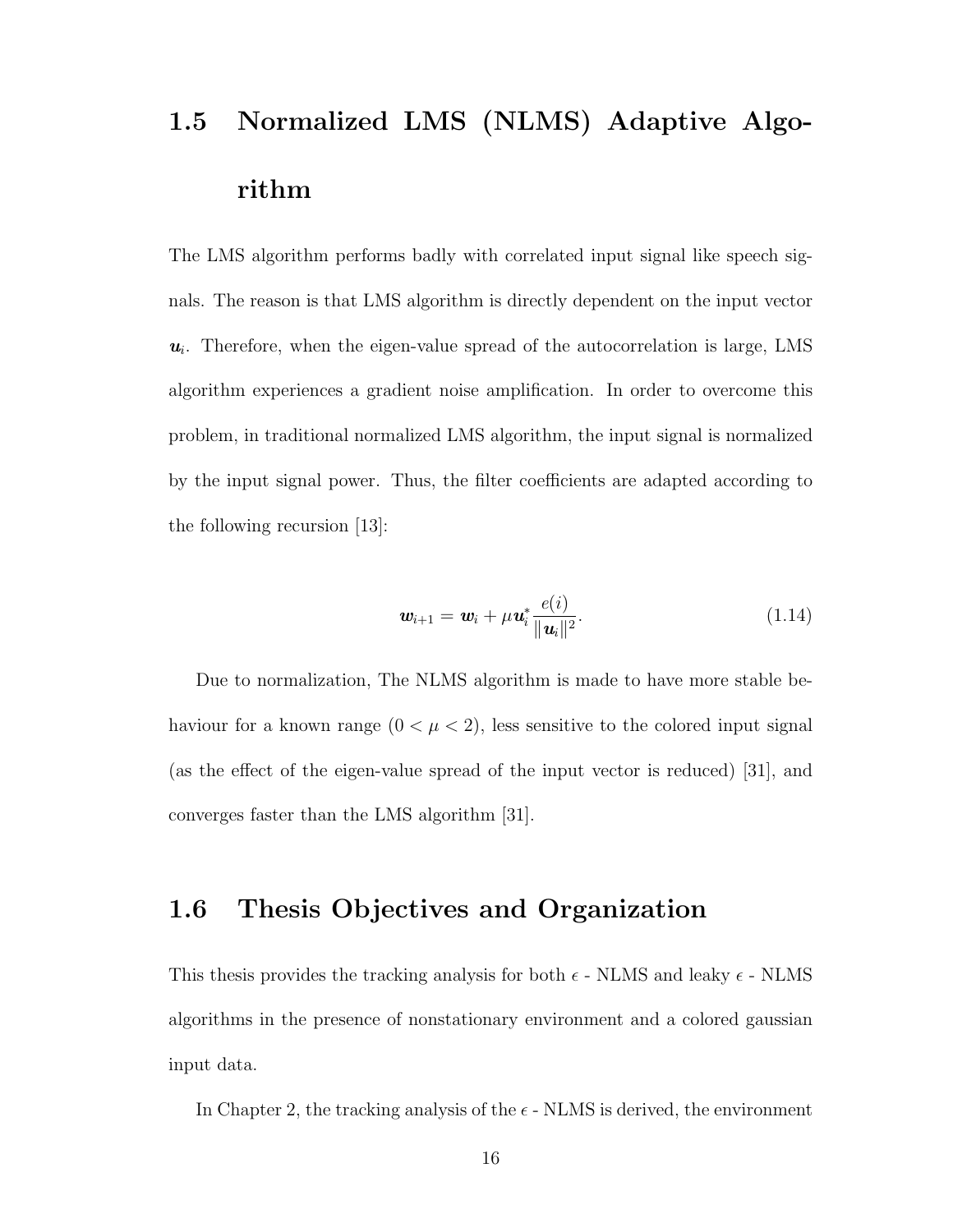model is assumed to be a nonstationry in the leaky sense, and the filter input is assumed to be a colored gaussian regressors, The energy conservation relation is derived in order to derive the steady-state excess mean square error of this algorithm.

Chapter 3 provides the tracking analysis of the leaky  $\epsilon$  - NLMS algorithm for the same environment and the same input data, the overall procedure which is used in this chapter is almost similar to that in chapter 2 (derivation of the energy conservation relation followed by the steady-state excess mean square error), but the main differece is the usage of the weighted energy conservation realtion in order to derive the EMSE of the leaky  $\epsilon$  - NLMS.

Simulation results are shown in Chapter 4, The algorithms tested in the presence of a white gaussian noise, the analytical results are compared to the experimental results in order to show the accuracy of the obtained analytical expressions. Finally, Thesis conclusions and recommendation for the futer work is presented in Chapter 5.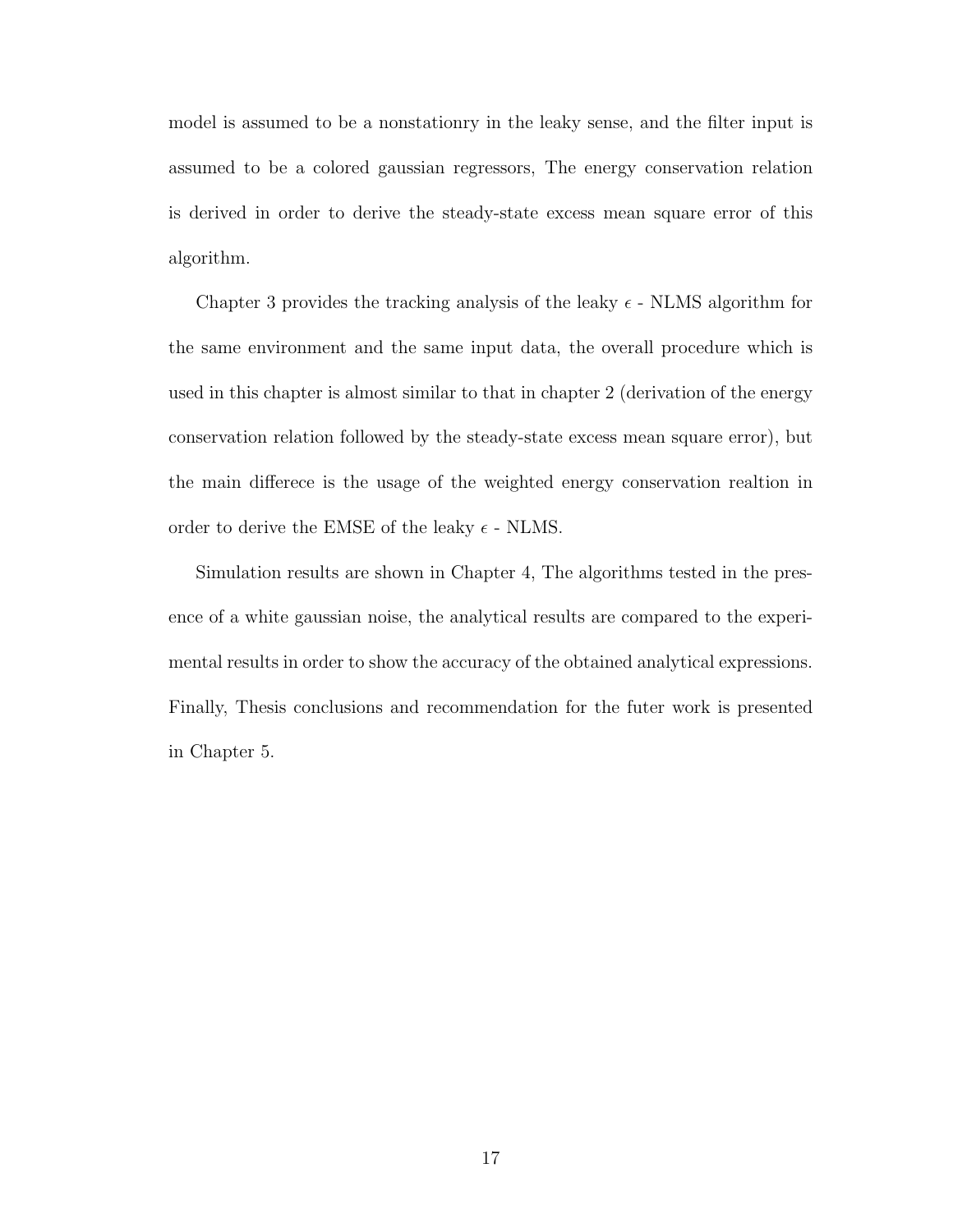### CHAPTER 2

# TRACKING ANALYSIS OF  $\epsilon$ -NLMS ALGORITHM

Since adaptive filters rely on the instantaneous data, one of the most important features of them is their ability to track the underlying charateristics of the signal. This means that the statistical properties of the signal error in addition to the weight vector will react to the changes in the input signal properties.

In this chapter, the tracking ability of the  $\epsilon$ -NLMS algorithm is derived in a special environemnt. First, the model are presented in the next section, after that the energy conservation relation is derived for the general form of adaptive filters. Second, the steady-state EMSE is derived also for the general form of adaptive filters, and finally the case of the  $\epsilon$ -NLMS is derived out of that form.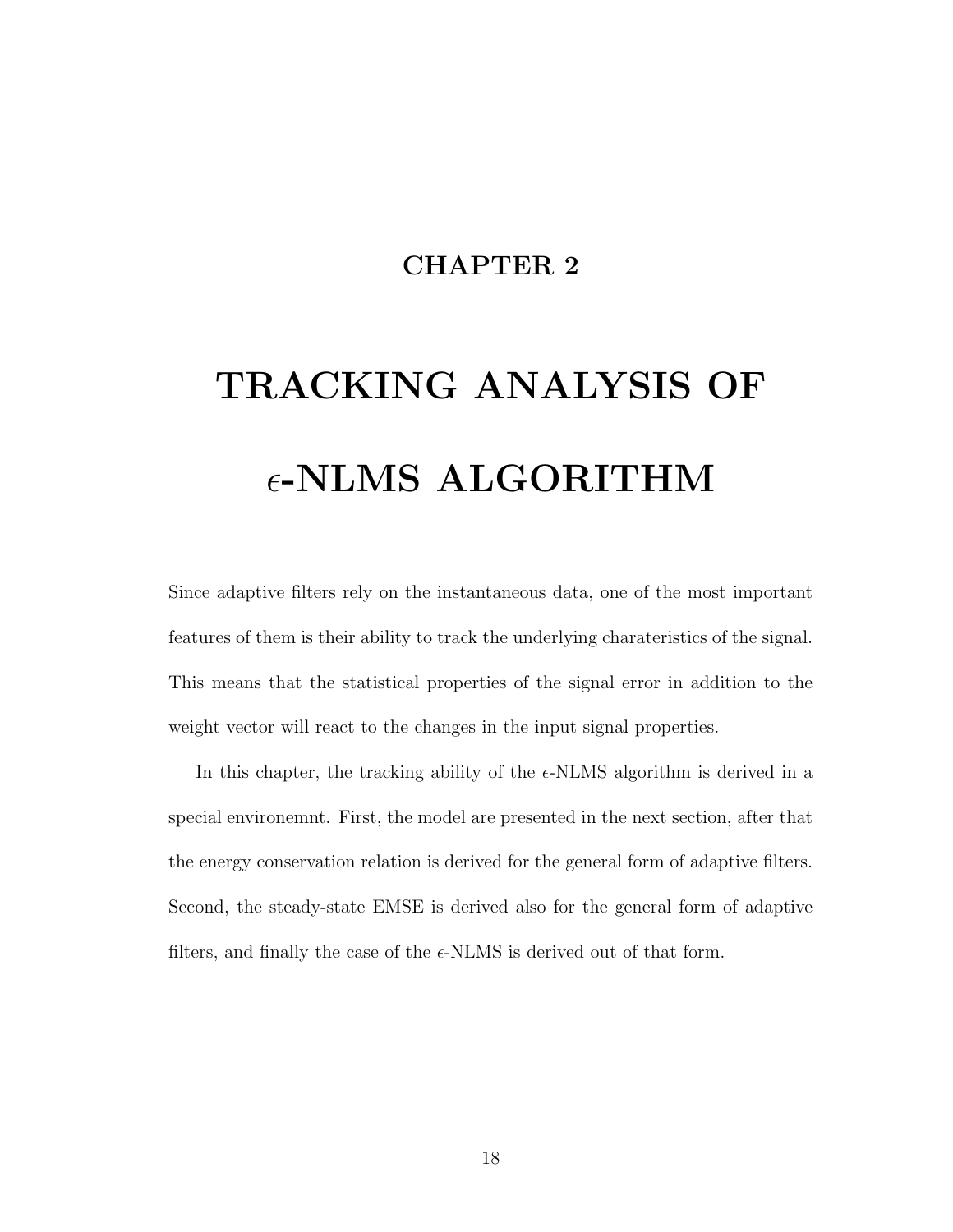#### 2.1 Nonstationary Data Model

The data model which describes the nonstationary environment in our tracking analysis is described by the following:

(a) There exists a vector  $\mathbf{w}_i^o$  such that  $\mathbf{d}(i) = \mathbf{u}_i \mathbf{w}_i^o + \mathbf{v}(i)$ . (b) The weight vector varies according to  $\mathbf{w}_i^o = w^o + \theta_i$ . (c) The perturbation varies according to  $\theta_{i+1} = \beta \theta_i + \mathbf{q}_i$ . (d) The noise sequence  $\{v(i)\}\$ is i.i.d with variance  $\sigma_v^2 = E |\dot{v}(i)|^2$ . (e) The noise sequence  $\{v(i)\}\$ is independent of  $u_j$  for all  $i, j$ . (f) The sequence  $q_i$  has covariance  $Q$  and is independent of  $\{v(j), u_j\}$  for all i, j. (g) The initial conditions  $\{w_{-1}, \theta_{-1}\}\$ are independent of all  $\{d(j), u_j, v(j), q_j\}$ . (h) The regressor covariance matrix is denoted by  $\mathbf{R}_u = \mathbf{E} \,\mathbf{u}_i^* \mathbf{u}_i > 0$ . (i) The coefficient  $\beta$  satisifies  $|\beta| \leq 1$ . (j) The random variables  $\{d(i), u_i, v(i), q_i\}$  are zero mean. (k) The weight vector  $w_i^o$  has constant mean  $w_o^o$ .

## 2.2 Energy Conservation Relation

Let us consider the adaptive algorithms whose update are of the form:

$$
\mathbf{w}_{i+1} = \mathbf{w}_i + \mu \mathbf{u}_i^* g[\mathbf{e}(i)], \qquad \mathbf{w}_{-1} = \text{initial condition} \tag{2.1}
$$

where g[.] denotes different error function. Table 2.1 list some of the error functions with their corresponding algorithms.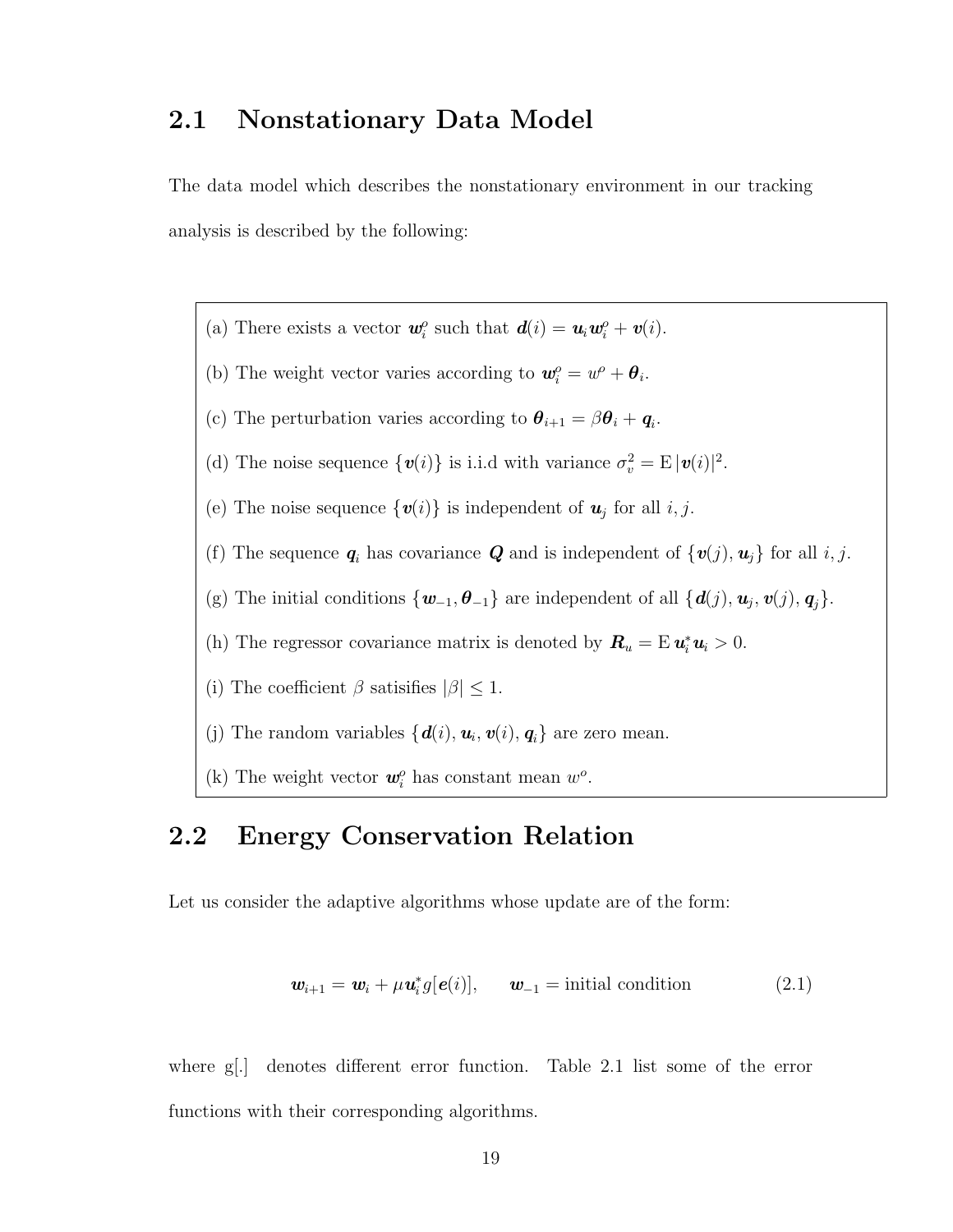| Algorithm      | Error Functions                |
|----------------|--------------------------------|
| LMS            | e(i)                           |
| Normalized LMS | $\frac{e(i)}{\ u_i\ ^2}$       |
| Leaky LMS      | e(i)                           |
| Sign-Data LMS  | $e(i)sign(\mathbf{u}_i)$       |
| Sign-Error LMS | $sign(e(i))\mathbf{u}_i$       |
| Sign-Sign LMS  | $sign(e(i))sign(\mathbf{u}_i)$ |

Table 2.1: The LMS algorithm and some of its derivatives.

Now in order to write the update recursion (2.1) in terms of the weight error vector  $\tilde{\mathbf{w}}_{i+1} = \mathbf{w}_{i+1}^o - \mathbf{w}_{i+1}$  we have to subtract from both sides of (2.1)  $\mathbf{w}_{i+1}^o$  which gives

$$
\mathbf{w}_{i+1}^o - \mathbf{w}_{i+1} = \mathbf{w}_{i+1}^o - \mathbf{w}_i - \mu \mathbf{u}_i^* g[\mathbf{e}(i)]. \qquad (2.2)
$$

Further, On the right hand side we have to subtract and add the term  $w_i^o$ , so  $(2.1)$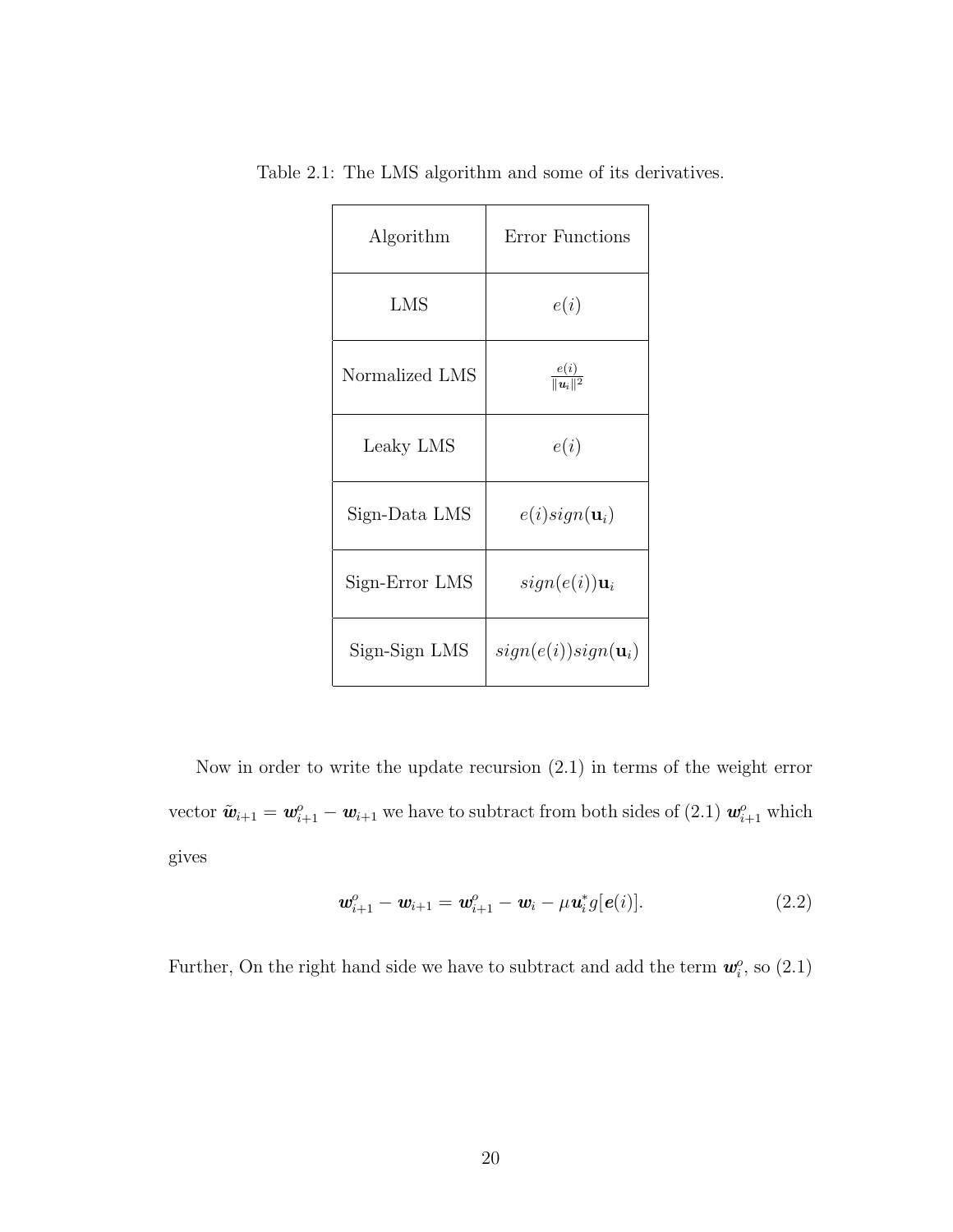becomes

$$
\mathbf{w}_{i+1}^o - \mathbf{w}_{i+1} = \mathbf{w}_{i+1}^o - \mathbf{w}_i^o + \mathbf{w}_i^o - \mathbf{w}_i - \mu \mathbf{u}_i^* g[\mathbf{e}(i)]
$$
  

$$
\tilde{\mathbf{w}}_{i+1} = \mathbf{w}_{i+1}^o - \mathbf{w}_i^o + \tilde{\mathbf{w}}_i - \mu \mathbf{u}_i^* g[\mathbf{e}(i)].
$$
 (2.3)

Depending on point(b) of the mentioned data model, the term  $w_{i+1}^o - w_i^o$  can be rewritten as

$$
\mathbf{c}_{i+1} = \boldsymbol{\theta}_{i+1} - \boldsymbol{\theta}_i
$$
  
=  $\mathbf{w}_{i+1}^o - \mathbf{w}_i^o$ . (2.4)

Using  $(2.4)$ ,  $(2.3)$  can be written as

$$
\tilde{\boldsymbol{w}}_{i+1} = \tilde{\boldsymbol{w}}_i + \boldsymbol{c}_{i+1} - \mu \boldsymbol{u}_i^* g[\boldsymbol{e}(i)] \qquad (2.5)
$$

$$
\tilde{\boldsymbol{w}}_{i+1} - \boldsymbol{c}_{i+1} = \tilde{\boldsymbol{w}}_i - \mu \boldsymbol{u}_i^* g[\boldsymbol{e}(i)]. \qquad (2.6)
$$

Next,we will define a priori and a posteriori estimation errors as

$$
\boldsymbol{e}_{a}(i) = \boldsymbol{u}_{i}\tilde{\boldsymbol{w}}_{i}, \qquad \boldsymbol{e}_{p}(i) = \boldsymbol{u}_{i}(\tilde{\boldsymbol{w}}_{i+1} - \boldsymbol{c}_{i+1}) \qquad (2.7)
$$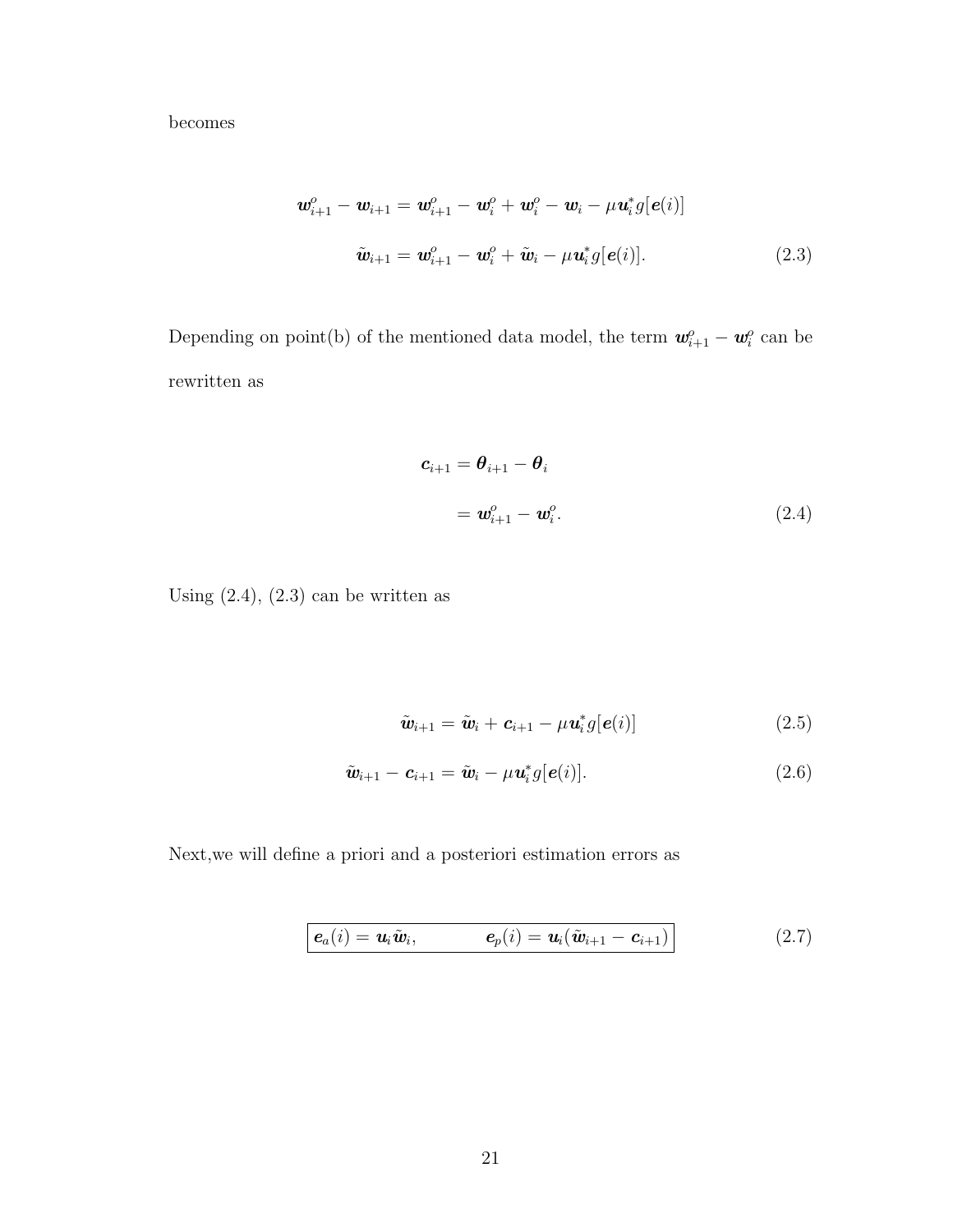By multiplying both sides of equation (2.6) by  $u_i$  gives

$$
\mathbf{e}_p(i) = \mathbf{e}_a(i) - \mu ||\mathbf{u}_i||^2 g[\mathbf{e}(i)]. \tag{2.8}
$$

By rearranging (2.8) we get

$$
g[\boldsymbol{e}(i)] = \frac{\boldsymbol{e}_a(i) - \boldsymbol{e}_p(i)}{\mu ||\boldsymbol{u}_i||^2}.
$$
\n(2.9)

Then substituting (2.9) in (2.6) and rearranging the terms we find that

$$
\boxed{(\tilde{\mathbf{w}}_{i+1}-\mathbf{c}_{i+1})+\frac{\mathbf{u}_i^*}{\|\mathbf{u}_i\|^2}\mathbf{e}_a(i)}=\tilde{\mathbf{w}}_i+\frac{\mathbf{u}_i^*}{\|\mathbf{u}_i\|^2}\mathbf{e}_p(i)}
$$
(2.10)

Taking the squared euclidean norms of both sides (i.e. evaluating the energies), we get

$$
\|\tilde{\mathbf{w}}_{i+1} - \mathbf{c}_{i+1}\|^2 + \frac{1}{\|\mathbf{u}_i\|^2} |\mathbf{e}_a(i)|^2 = \|\tilde{\mathbf{w}}_i\|^2 + \frac{1}{\|\mathbf{u}_i\|^2} |\mathbf{e}_p(i)|^2
$$
\n(2.11)

When  $u_i = 0$ , it is obiviously true that

$$
\|\tilde{\bm{w}}_{i+1} - \bm{c}_{i+1}\|^2 = \|\tilde{\bm{w}}_i\|^2. \tag{2.12}
$$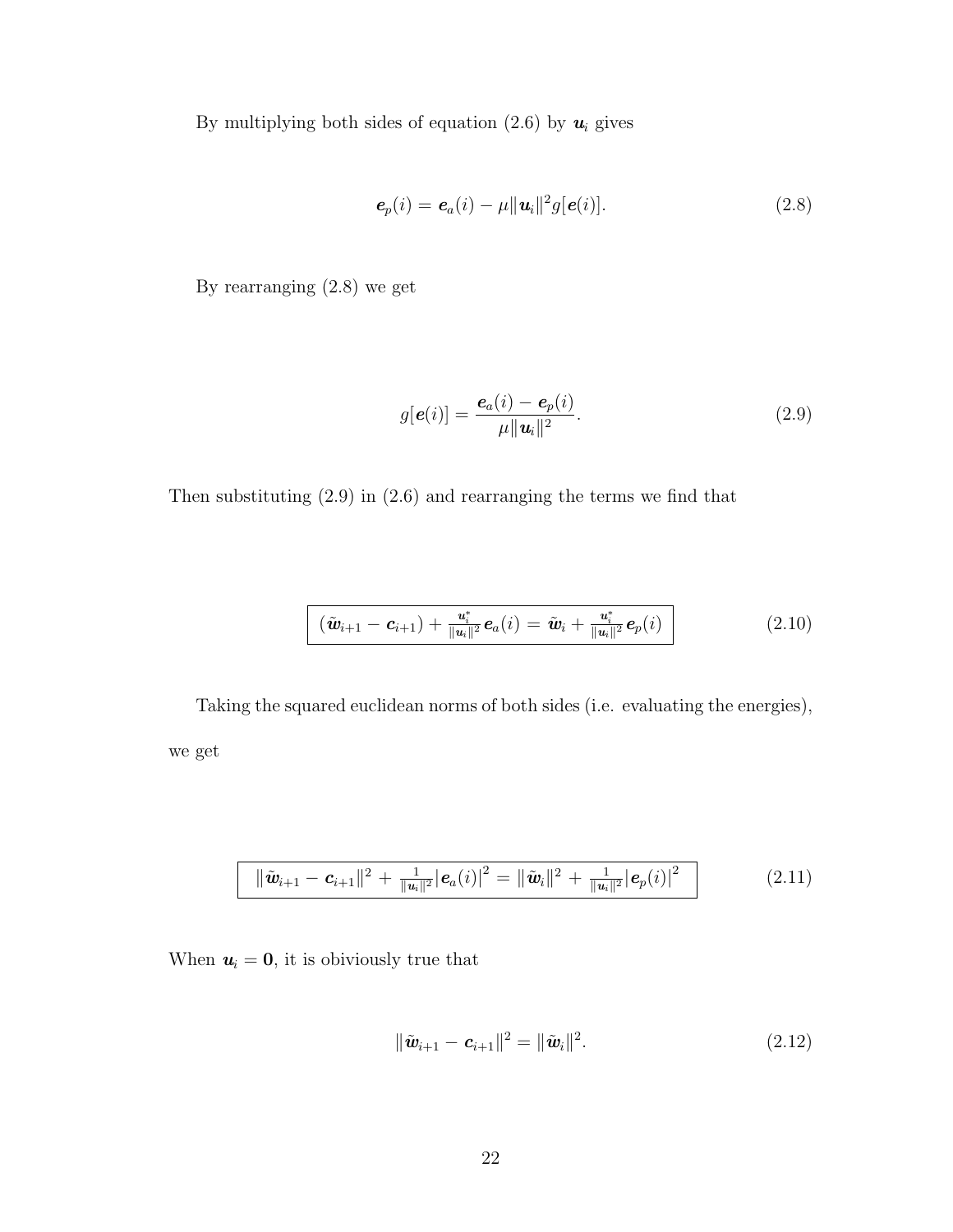Both results, (2.11) and (2.12), can be grouped together into a single equation by defining  $\epsilon$ 

$$
\bar{\mu}(i) = \begin{cases} \frac{1}{\|u_i\|^2} & \text{for} \quad \|\boldsymbol{u}_i\|^2 \neq \mathbf{0} \\ 0 & \text{for} \quad \|\boldsymbol{u}_i\|^2 = \mathbf{0} \end{cases}
$$

Thus, using the above definition, (2.11) can be defined as

$$
\|\tilde{\mathbf{w}}_{i+1} - \mathbf{c}_{i+1}\|^2 + \bar{\mu}(i) |\mathbf{e}_a(i)|^2 = \|\tilde{\mathbf{w}}_i\|^2 + \bar{\mu}(i) |\mathbf{e}_p(i)|^2 \qquad (2.13)
$$

#### 2.3 Variance Relation

L

Equation (2.13) can be used to derive the variance relation. To do so, we start by expanding the term  $|e_p(i)|^2$ . Using (2.8) gives

$$
|\mathbf{e}_p(i)|^2 = |\mathbf{e}_a(i) - \mu ||\mathbf{u}_i||^2 g[\mathbf{e}(i)]^2
$$
  
=  $|\mathbf{e}_a(i)|^2 + \mu^2 ||\mathbf{u}_i||^4 g[\mathbf{e}(i)]^2 - 2\mu ||\mathbf{u}_i||^2 \text{Re}(\mathbf{e}_a^*(i)g[\mathbf{e}(i)]).$  (2.14)

Multiplying both sides by  $\bar{\mu}(i)$  and substituting in (2.14) will cancel out the term  $\bar{\mu}(i)|\mathbf{e}_a(i)|^2$ , so we will endup with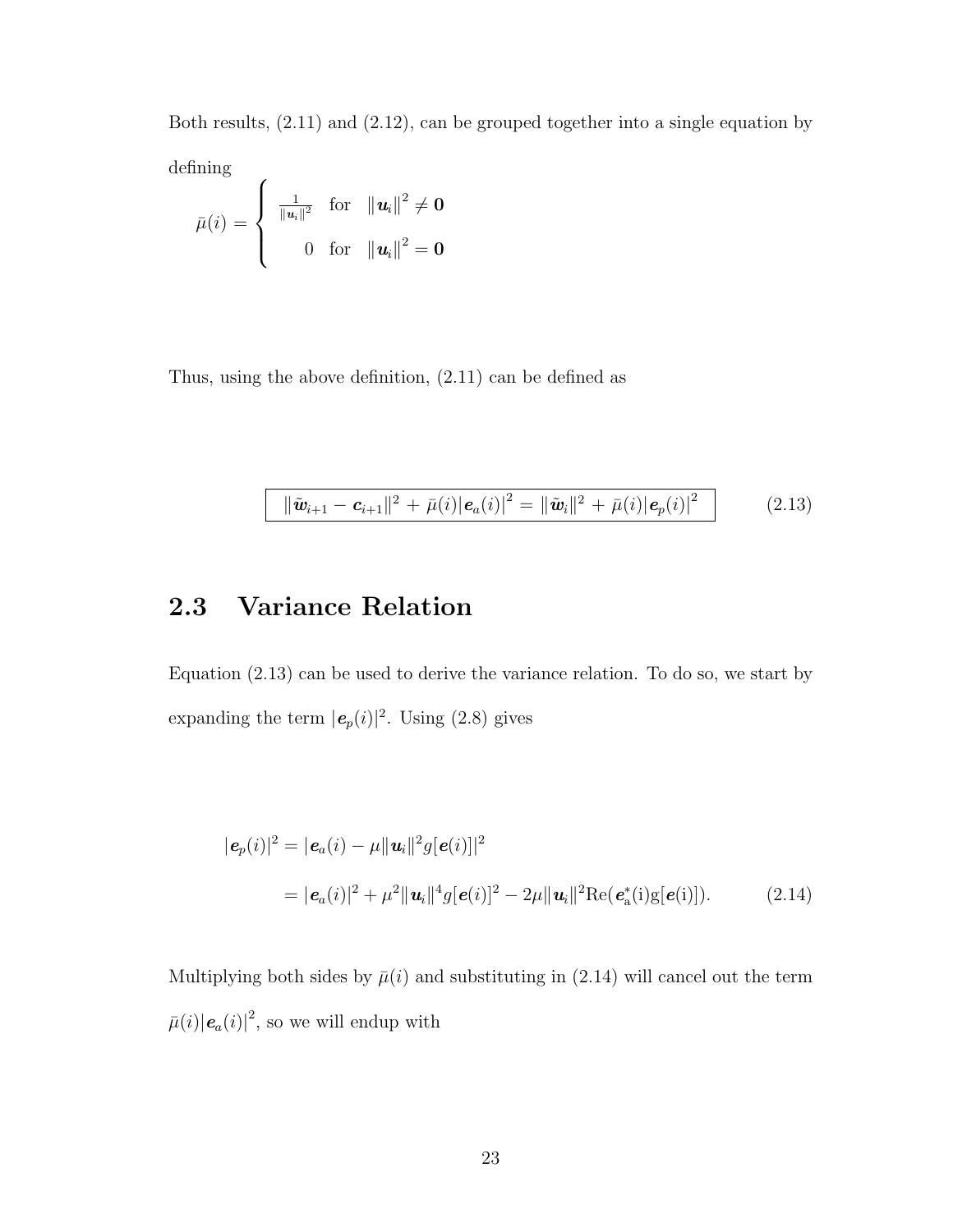$$
\|\tilde{\mathbf{w}}_{i+1} - \mathbf{c}_{i+1}\|^2 = \|\tilde{\mathbf{w}}_i\|^2 + \mu^2 \|\mathbf{u}_i\|^2 g[\mathbf{e}(i)]^2 - 2\mu \text{Re}(\mathbf{e}_a^*(i)g[\mathbf{e}(i)]). \tag{2.15}
$$

Now, let us expand the term  $\|\tilde{\mathbf{w}}_{i+1} - \mathbf{c}_{i+1}\|^2$ , this will give us

$$
\|\tilde{\mathbf{w}}_{i+1} - \mathbf{c}_{i+1}\|^2 = \|\tilde{\mathbf{w}}_{i+1}\|^2 + \|\mathbf{c}_{i+1}\|^2 - 2\text{Re}(\mathbf{c}_{i+1}^*\tilde{\mathbf{w}}_{i+1}).
$$
\n(2.16)

Substituting (2.16) in (2.15) and re-arranging the terms we get

$$
\|\tilde{\mathbf{w}}_{i+1}\|^2 = \|\tilde{\mathbf{w}}_i\|^2 + \mu^2 \|\mathbf{u}_i\|^2 g[\mathbf{e}(i)]^2 - 2\mu \text{Re}(\mathbf{e}_a^*(i)g[\mathbf{e}(i)]) - \|\mathbf{c}_{i+1}\|^2 + 2\text{Re}(\mathbf{c}_{i+1}^*\tilde{\mathbf{w}}_{i+1}).
$$
\n(2.17)

In order to evaluate  $||c_{i+1}||^2$  we need to simplify (2.4) by using point (c) of the nonstationary data model as the following:

$$
\mathbf{c}_{i+1} = \boldsymbol{\theta}_{i+1} - \boldsymbol{\theta}_i
$$
  
=  $\beta \boldsymbol{\theta}_i - \boldsymbol{\theta}_i + \boldsymbol{q}_i$   
=  $(\beta - 1)\boldsymbol{\theta}_i + \boldsymbol{q}_i$  (2.18)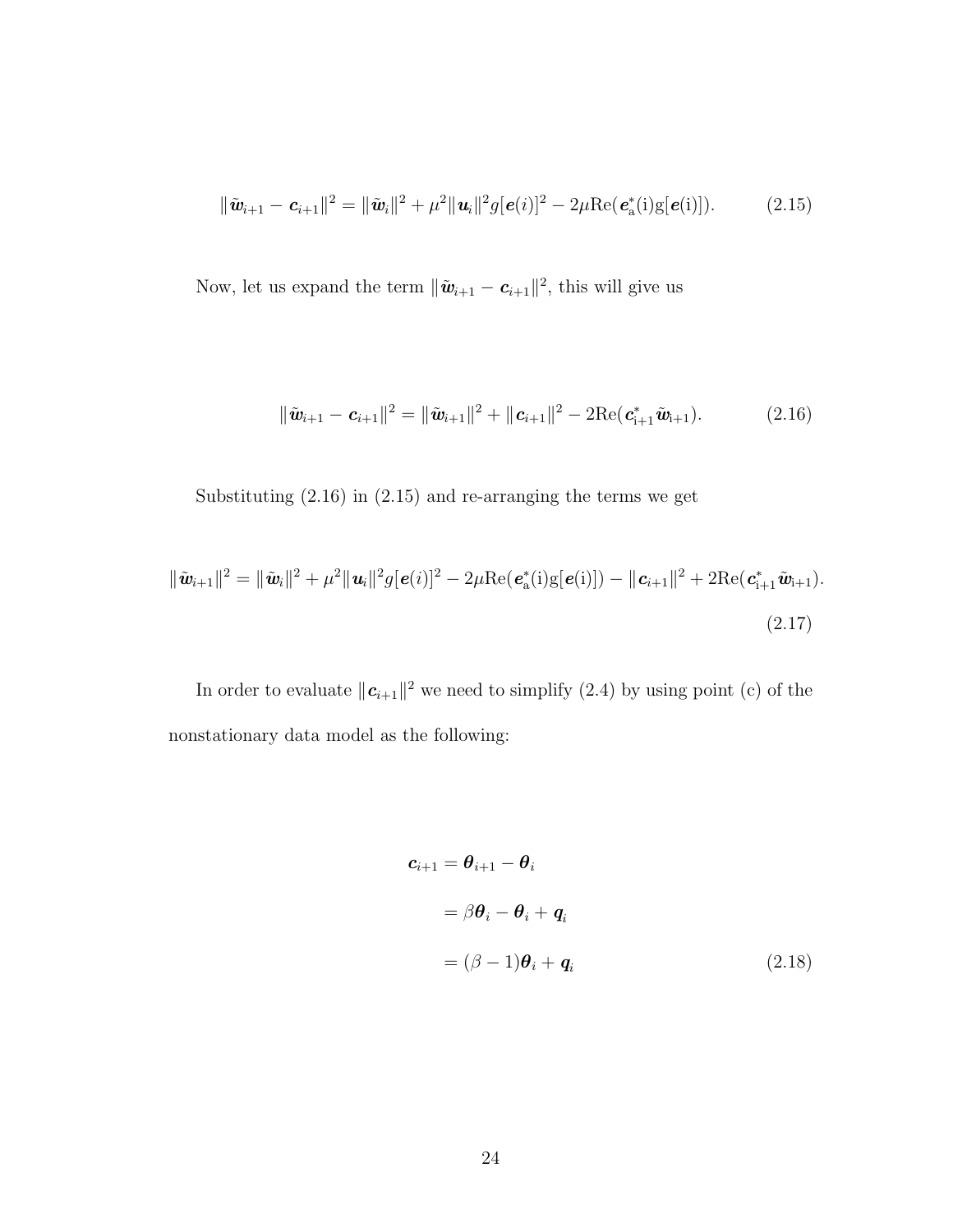Now the term  $\|\mathbf{c}_{i+1}\|^2$  can be evaluated simply as

$$
\|\mathbf{c}_{i+1}\|^2 = \|(\beta - 1)\boldsymbol{\theta}_i + \mathbf{q}_i\|^2
$$
  
= 
$$
\|(\beta - 1)\boldsymbol{\theta}_i\|^2 + \|\mathbf{q}_i\|^2 + (\beta - 1)\mathbf{q}_i^*\boldsymbol{\theta}_i + (\beta - 1)^*\boldsymbol{\theta}_i^*\mathbf{q}_i
$$
  
= 
$$
|\beta - 1|^2 \|\boldsymbol{\theta}_i\|^2 + \|\mathbf{q}_i\|^2 + (\beta - 1)\mathbf{q}_i^*\boldsymbol{\theta}_i + (\beta - 1)^*\boldsymbol{\theta}_i^*\mathbf{q}_i.
$$
 (2.19)

In addation to the term  $||c_{i+1}||^2$ , we need to evaluate the term  $\text{Re}(c_{i+1}^*\tilde{w}_{i+1}),$ which can be done using  $(2.5)$  and  $(2.18)$  as follows:

$$
\begin{array}{rcl}\n\text{Re}\{\pmb{c}_{i+1}^*\tilde{\pmb{w}}_{i+1}\} & = & \text{Re}\{((\beta-1)\pmb{\theta}_i+\pmb{q}_i)^*(\tilde{\pmb{w}}_i+\pmb{c}_{i+1}-\mu\pmb{u}_i^*\text{g}[\pmb{e}(i)])\} \\
& = & \text{Re}\{((\beta-1)\pmb{\theta}_i+\pmb{q}_i)^*(\tilde{\pmb{w}}_i+(\beta-1)\pmb{\theta}_i+\pmb{q}_i-\mu\pmb{u}_i^*\text{g}[\pmb{e}(i)])\} \\
& = & |\beta-1|^2 \|\pmb{\theta}_i\|^2 + \|\pmb{q}_i\|^2 + \text{Re}\{((\beta-1)\pmb{\theta}_i)^*(\tilde{\pmb{w}}_i+\pmb{q}_i-\mu\pmb{u}_i^*\text{g}[\pmb{e}(i)])\} \\
& + \text{Re}\{\pmb{q}_i^*(\tilde{\pmb{w}}_i+(\beta-1)\pmb{\theta}_i-\mu\pmb{u}_i^*\text{g}[\pmb{e}(i)])\}.\n\end{array} \tag{2.20}
$$

In order to derive the variance relation, we take the expectaion operation on (2.17), To do so, let us take the expected value of (2.19) and (2.20). Starting with (2.19) gives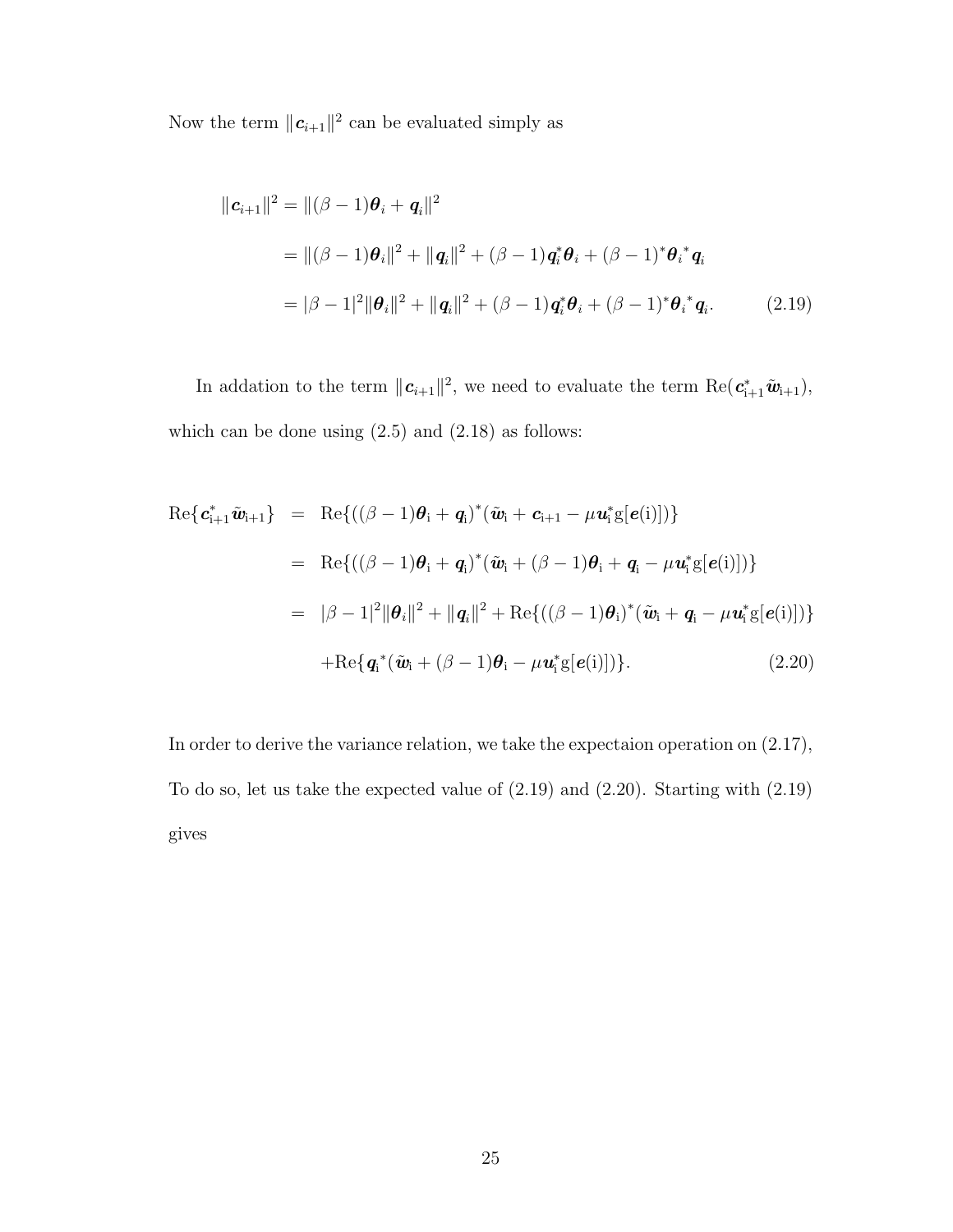$$
E||\mathbf{c}_{i+1}||^2 = E|\beta - 1|^2 ||\boldsymbol{\theta}_i||^2 + E||\mathbf{q}_i||^2 + E(\beta - 1)\mathbf{q}_i^* \boldsymbol{\theta}_i + E(\beta - 1)^* \boldsymbol{\theta}_i^* \mathbf{q}_i
$$
  
\n
$$
= |\beta - 1|^2 E||\boldsymbol{\theta}_i||^2 + E||\mathbf{q}_i||^2 + (\beta - 1)E\mathbf{q}_i^* \boldsymbol{\theta}_i + (\beta - 1)E\mathbf{\theta}_i^* \mathbf{q}_i
$$
  
\n
$$
= |\beta - 1|^2 E||\boldsymbol{\theta}_i||^2 + E||\mathbf{q}_i||^2 + (\beta - 1)E\mathbf{q}_i^* \left(\beta^{i+1} \boldsymbol{\theta}_{-1} + \sum_{j=1}^{i+1} \beta^{(j-1)} \mathbf{q}_{(i-j)}\right)
$$
  
\n
$$
+ (\beta - 1)E\left(\beta^{i+1} \boldsymbol{\theta}_{-1} + \sum_{j=1}^{i+1} \beta^{(j-1)} \mathbf{q}_{(i-j)}\right)^* \mathbf{q}_i.
$$
 (2.21)

But since  $q_i$  is independent of all previous  $q_j$  and of  $\theta_{-1}$ , the last two terms will vanish and therfore (2.21) lookslike

$$
E\|\mathbf{c}_{i+1}\|^2 = |\beta - 1|^2 E \|\mathbf{\theta}_i\|^2 + E \|\mathbf{q}_i\|^2. \tag{2.22}
$$

Now, taking the expected value of (2.20) and using the same methodology used above gives

$$
\begin{array}{rcl}\n\text{Re}\{\mathrm{E}\mathbf{c}_{i+1}^*\tilde{\mathbf{w}}_{i+1}\} & = & |\beta - 1|^2 E \|\boldsymbol{\theta}_i\|^2 + E \|\mathbf{q}_i\|^2 + \text{Re}\{\mathrm{E}((\beta - 1)\boldsymbol{\theta}_i)^*(\tilde{\mathbf{w}}_i - \mu \mathbf{u}_i^*\mathrm{g}[\boldsymbol{e}(i)])\} \\
& & + \text{Re}\{\mathrm{E}\mathbf{q}_i^*(\tilde{\mathbf{w}}_i - \mu \mathbf{u}_i^*\mathrm{g}[\boldsymbol{e}(i)])\}.\n\end{array} \tag{2.23}
$$

The last term of (2.23) will vanish due to the fact that the term  $(\tilde{\mathbf{w}}_i - \mu \mathbf{u}_i^* g[\mathbf{e}(i)])$ is a function of  $\{w_{-1}, u_{i-1}, \ldots, u_0, d(i-1), \ldots, d(0)\}\$  and  $q_i$  is independent of all these variables. Thus (2.23) becomes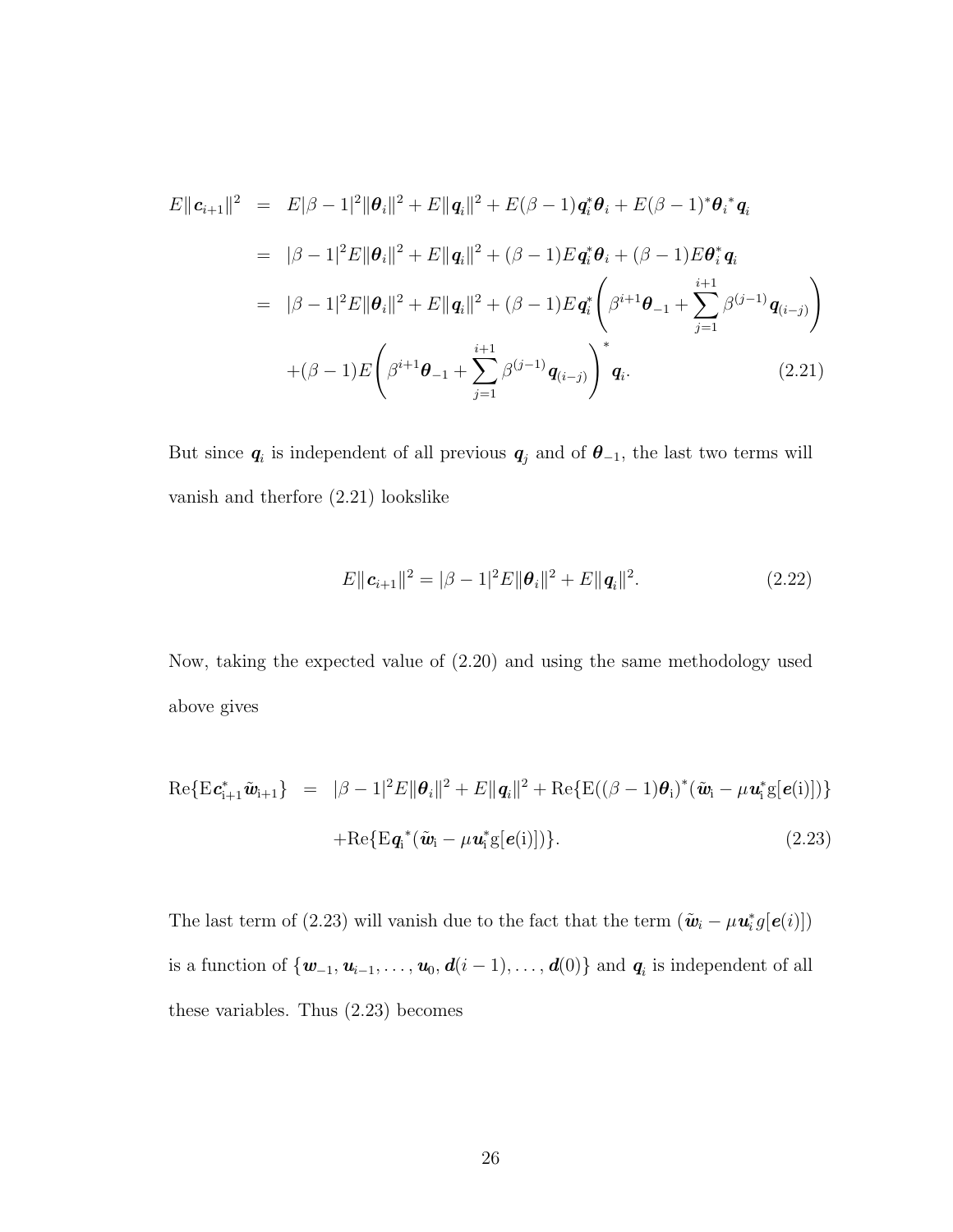$$
\operatorname{Re}\{\mathrm{E} \mathbf{c}_{i+1}^* \tilde{\mathbf{w}}_{i+1}\} = |\beta - 1|^2 E \|\mathbf{\theta}_i\|^2 + E \|\mathbf{q}_i\|^2
$$

$$
+ \operatorname{Re}\{(\beta - 1)^* \mathrm{E} (\mathbf{\theta}_i^* (\tilde{\mathbf{w}}_i - \mu \mathbf{u}_i^* \mathrm{g}[\mathbf{e}(i)]))\}
$$
(2.24)

Finally, the expected value of (2.17), substituting (2.22) and (2.24) and combining the common terms gives

$$
E\|\tilde{\boldsymbol{w}}_{i+1}\|^2 = E\|\tilde{\boldsymbol{w}}_i\|^2 + \mu^2 E(\|\boldsymbol{u}_i\|^2 g[\boldsymbol{e}(i)]^2) - 2\mu \text{Re}\{\text{E}(\boldsymbol{e}_a^*(i)g[\boldsymbol{e}(i)])\}
$$
  
+|\beta - 1|^2 E\|\boldsymbol{\theta}\_i\|^2 + \text{tr}(\boldsymbol{Q})  
+2\text{Re}\{(\beta - 1)^\* \text{E}(\boldsymbol{\theta}\_i^\*(\tilde{\boldsymbol{w}}\_i - \mu \boldsymbol{u}\_i^\* g[\boldsymbol{e}(i)]))\}, \qquad (2.25)

where we have used the fact that  $E\|\mathbf{q}_i\|^2 = \text{tr}(\mathbf{Q})$ .

# 2.4 Steady State Performance

We are interested in using the variance relation (2.25) to evaluate the excess mean square error (EMSE) of an adaptive filter at steady state. It is known that  $E\|\tilde{\mathbf{w}}_{i+1}\|^2 = E\|\tilde{\mathbf{w}}_i\|^2$  at steady state. By applying this fact to (2.25) and rearranging the terms we get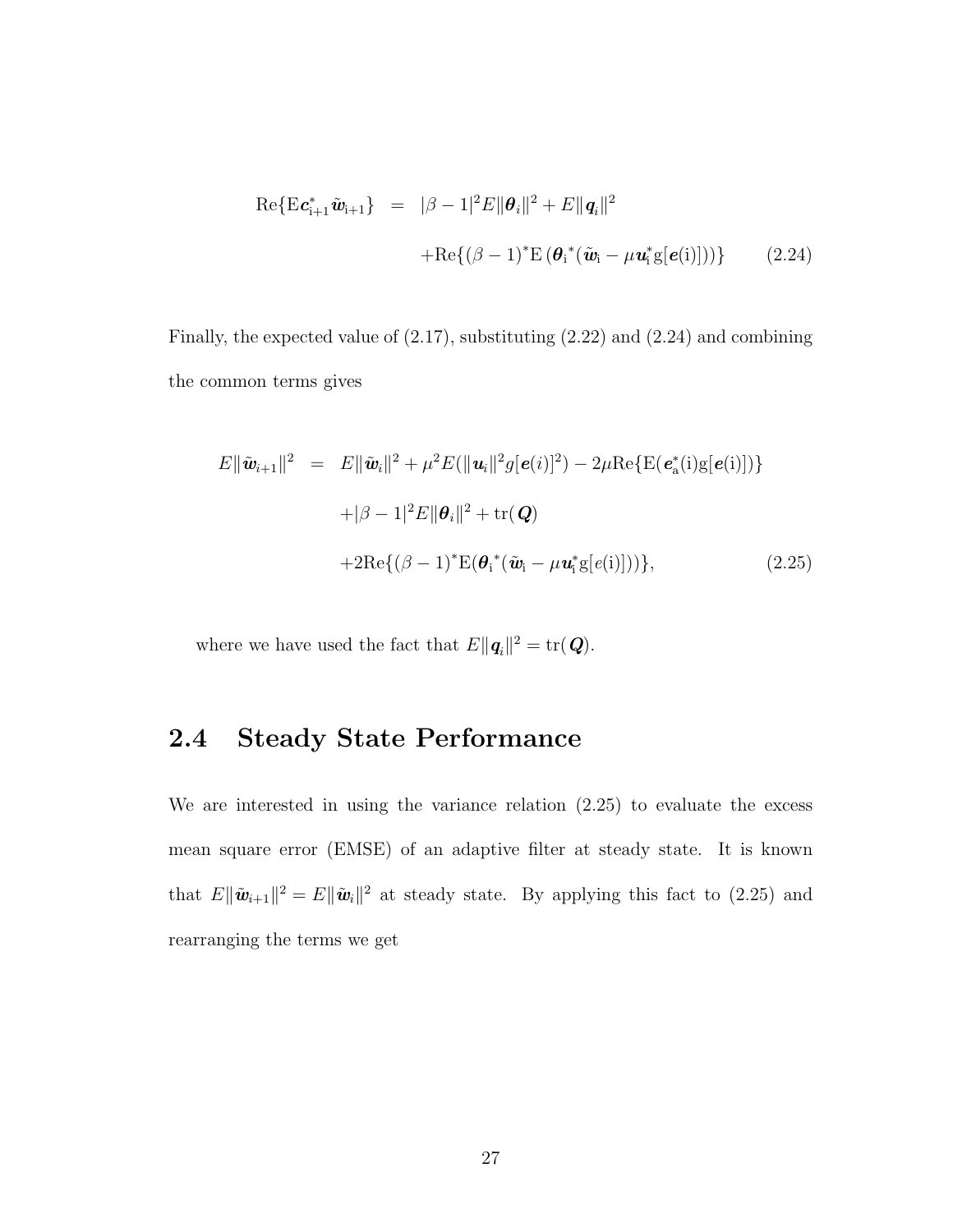$$
2\mu \text{Re}\{\text{E}(\boldsymbol{e}_{\text{a}}^{*}(i)g[\boldsymbol{e}(i)])\} = \mu^{2}E(\|\boldsymbol{u}_{i}\|^{2}g[\boldsymbol{e}(i)]^{2}) + |\beta - 1|^{2}E\|\boldsymbol{\theta}_{i}\|^{2} + \text{tr}(\boldsymbol{Q})
$$

$$
+ 2\text{Re}\{(\beta - 1)^{*}\text{E}(\boldsymbol{\theta}_{i}^{*}(\tilde{\boldsymbol{w}}_{i} - \mu \boldsymbol{u}_{i}^{*}g[\boldsymbol{e}(i)]))\}.
$$
 (2.26)

At steady state, it can be easily verified that

$$
\lim_{i \to \infty} E(\boldsymbol{\theta}_i \boldsymbol{\theta}_i^*) = \frac{Q}{1 - |\beta|^2}
$$
  
=  $\Theta$ . (2.27)

Using (2.27), (2.26) becomes

$$
2\mu \text{Re}\{\text{E}(\boldsymbol{e}_{\text{a}}^{*}(i)g[\boldsymbol{e}(i)])\} = \mu^{2}E(\|\boldsymbol{u}_{i}\|^{2}g[\boldsymbol{e}(i)]^{2}) + |\beta - 1|^{2}\text{tr}(\boldsymbol{\Theta}) + \text{tr}(\boldsymbol{Q})
$$

$$
+ 2\text{Re}\{(\beta - 1)^{*}\text{E}(\boldsymbol{\theta}_{i}^{*}(\tilde{\boldsymbol{w}}_{i} - \mu \boldsymbol{u}_{i}^{*}g[\boldsymbol{e}(i)]))\}.
$$
 (2.28)

# 2.5  $\epsilon$ -NLMS Tracking Analysis

In the previous sections, we derived the variance relation for any adaptive filter that statisfies the recursion (2.1). In this section, we will derive an expression for the EMSE of the  $\epsilon$ -NLMS algorithm.

For  $\epsilon$ -NLMS algorithm we have: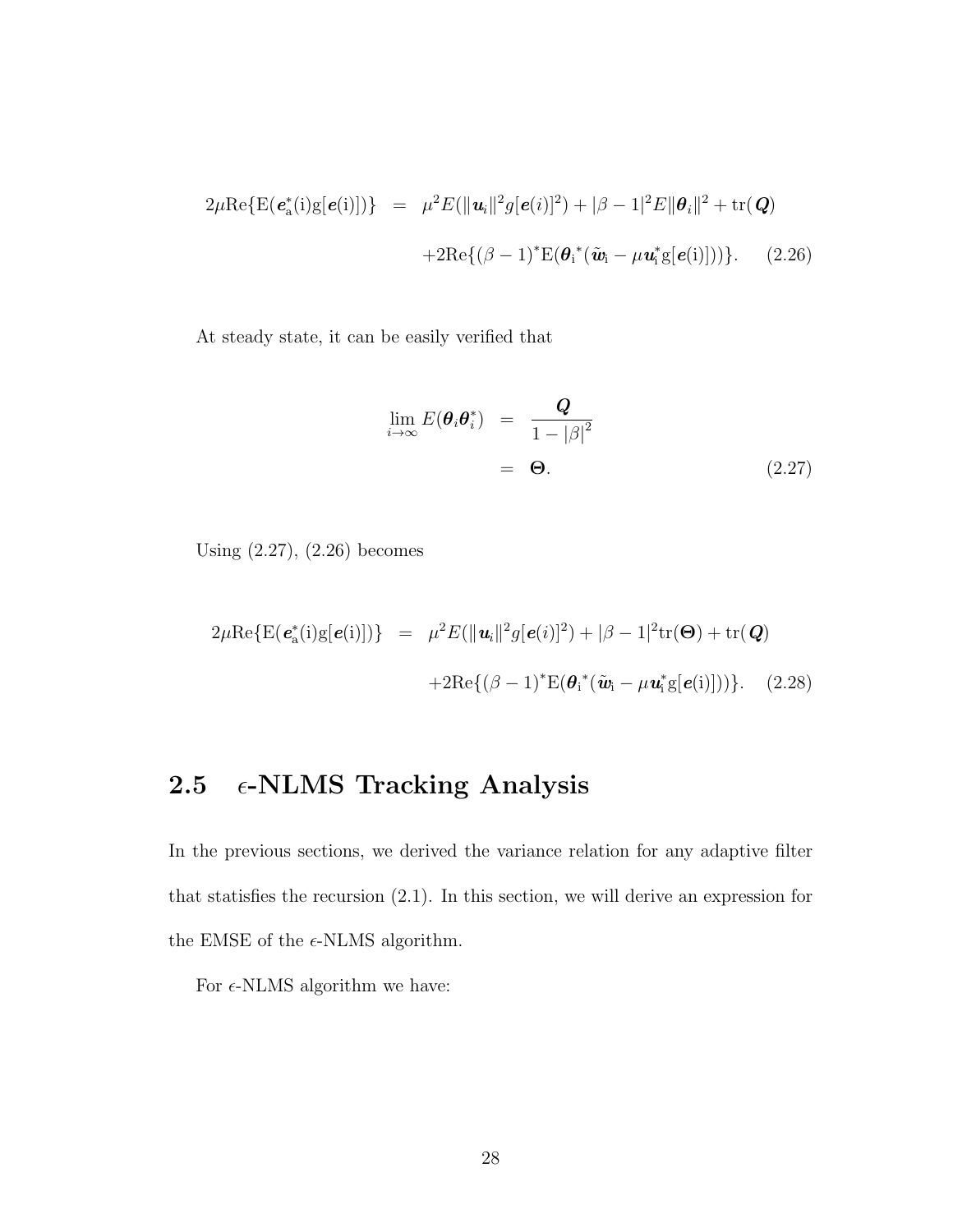$$
g[e(i)] = \frac{e(i)}{(\varepsilon + ||\mathbf{u}_i||^2)}
$$
  
= 
$$
\frac{d(i) - \mathbf{u}_i \mathbf{w}_i}{(\varepsilon + ||\mathbf{u}_i||^2)}
$$
  
= 
$$
\frac{\mathbf{u}_i \mathbf{w}_i^o - \mathbf{u}_i \mathbf{w}_i + \mathbf{v}(i)}{(\varepsilon + ||\mathbf{u}_i||^2)}
$$
  
= 
$$
\frac{\mathbf{u}_i \tilde{\mathbf{w}}_i + \mathbf{v}(i)}{(\varepsilon + ||\mathbf{u}_i||^2)}
$$
  
= 
$$
\frac{\mathbf{e}_a(i) + \mathbf{v}(i)}{(\varepsilon + ||\mathbf{u}_i||^2)}
$$
 (2.29)

Since  $\{v(i)\}$  is i.i.d with zero mean and statistically independent of the regressor sequence  $u_i$  then it can be shown that  $\{v(i)\}\$ is also independent of  $e_a(i)$ . Using this fact and by substituting  $(2.29)$  in the relation $(2.28)$ , we get

$$
2\mu E\left\{\frac{|\boldsymbol{e}_{a}(i)|^{2}}{(\varepsilon+\|\boldsymbol{u}_{i}\|^{2})}\right\} = \mu^{2} E\left(\|\boldsymbol{u}_{i}\|^{2}\frac{[|\boldsymbol{e}_{a}(i)|^{2}+|\boldsymbol{v}(i)|^{2}]}{(\varepsilon+\|\boldsymbol{u}_{i}\|^{2})^{2}}\right)+|\beta-1|^{2} \text{tr}(\boldsymbol{\Theta})+\text{tr}(\mathbf{Q})
$$

$$
+2 \text{Re}\left\{(\beta-1)^{*} \text{E}\left(\boldsymbol{\theta}_{i}^{*}(\tilde{\boldsymbol{w}}_{i}-\mu\frac{\boldsymbol{u}_{i}^{*}\boldsymbol{u}_{i}}{(\varepsilon+\|\boldsymbol{u}_{i}\|^{2})}\tilde{\boldsymbol{w}}_{i})\right)\right\}
$$

$$
= \mu^{2} E\left(\frac{\|\boldsymbol{u}_{i}\|^{2}|\boldsymbol{e}_{a}(i)|^{2}}{(\varepsilon+\|\boldsymbol{u}_{i}\|^{2})^{2}}\right)+\mu^{2} \sigma_{v}^{2} E\left(\frac{\|\boldsymbol{u}_{i}\|^{2}}{(\varepsilon+\|\boldsymbol{u}_{i}\|^{2})^{2}}\right)+|\beta-1|^{2} \text{tr}(\boldsymbol{\Theta})
$$

$$
+\text{tr}(\mathbf{Q})+2 \text{Re}\left\{(\beta-1)^{*} \text{E}\left(\boldsymbol{\theta}_{i}^{*}(\mathbf{I}-\mu\frac{\boldsymbol{u}_{i}^{*}\boldsymbol{u}_{i}}{(\varepsilon+\|\boldsymbol{u}_{i}\|^{2})}\right)\tilde{\boldsymbol{w}}_{i}\right)\right\}
$$

$$
= \mu^{2} E\left(\frac{\|\boldsymbol{u}_{i}\|^{2}|\boldsymbol{e}_{a}(i)|^{2}}{(\varepsilon+\|\boldsymbol{u}_{i}\|^{2})^{2}}\right)+\mu^{2} \sigma_{v}^{2} E\left(\frac{\|\boldsymbol{u}_{i}\|^{2}}{(\varepsilon+\|\boldsymbol{u}_{i}\|^{2})^{2}}\right)+|\beta-1|^{2} \text{tr}(\boldsymbol{\Theta})
$$

$$
+\text{tr}(\mathbf{Q})+2 \text{Re}\left\{(\beta-1)^{*} \text{E}\left(\boldsymbol{\theta}_{i}^{*}(\mathbf{I}-\mu\mathbf{R}_{n})\tilde{\boldsymbol{w}}_{i})\right\}\right\}
$$
(2.30)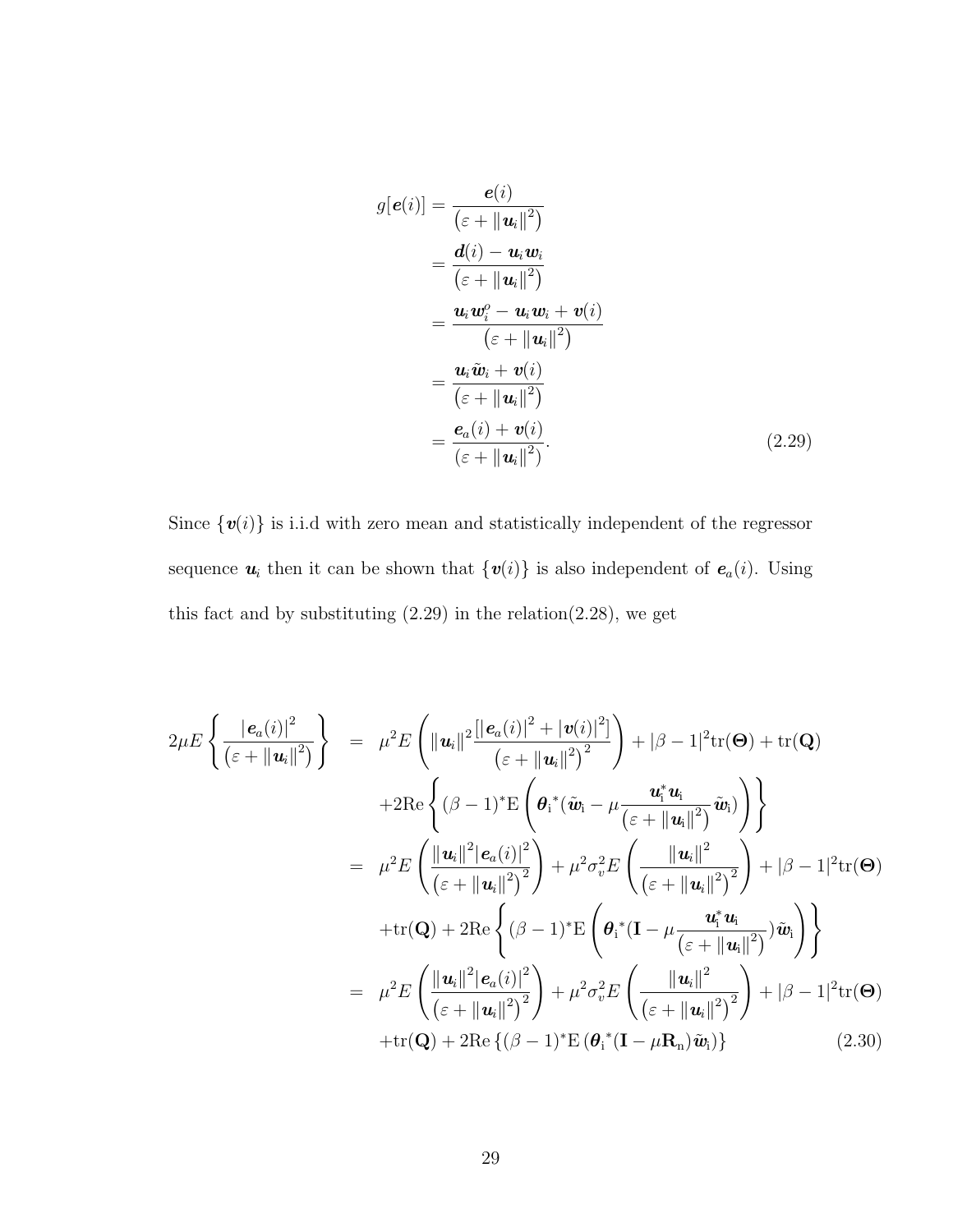where

$$
\mathbf{R}_n \triangleq \mathbf{\Gamma} \triangleq E \left( \frac{\mathbf{u}_i^* \mathbf{u}_i}{\left( \varepsilon + \|\mathbf{u}_i\|^2 \right)} \right). \tag{2.31}
$$

# 2.5.1 Separation Principile

Separation Principle states that

At steady state 
$$
||\mathbf{u}_i||^2
$$
 is statistically independent of  $|\mathbf{e}_a(i)|^2$  (2.32)

By imposing this principle to (2.30) we get

$$
2\mu E\left\{\frac{1}{\left(\varepsilon+\|\mathbf{u}_{i}\|^{2}\right)}\right\}E|\mathbf{e}_{a}(i)|^{2} = \mu^{2}E\left(\frac{\|\mathbf{u}_{i}\|^{2}}{\left(\varepsilon+\|\mathbf{u}_{i}\|^{2}\right)^{2}}\right)E|\mathbf{e}_{a}(i)|^{2} + \mu^{2}\sigma_{v}^{2}E\left(\frac{\|\mathbf{u}_{i}\|^{2}}{\left(\varepsilon+\|\mathbf{u}_{i}\|^{2}\right)^{2}}\right) + |\beta-1|^{2}\text{tr}(\Theta) + \text{tr}(\mathbf{Q}) + 2\text{Re}\left\{\left(\beta-1\right)^{*}\text{E}\left(\theta_{i}^{*}(\mathbf{I}-\mu\mathbf{R}_{n})\tilde{\mathbf{u}}_{i}\right)\right\}
$$
\n(2.33)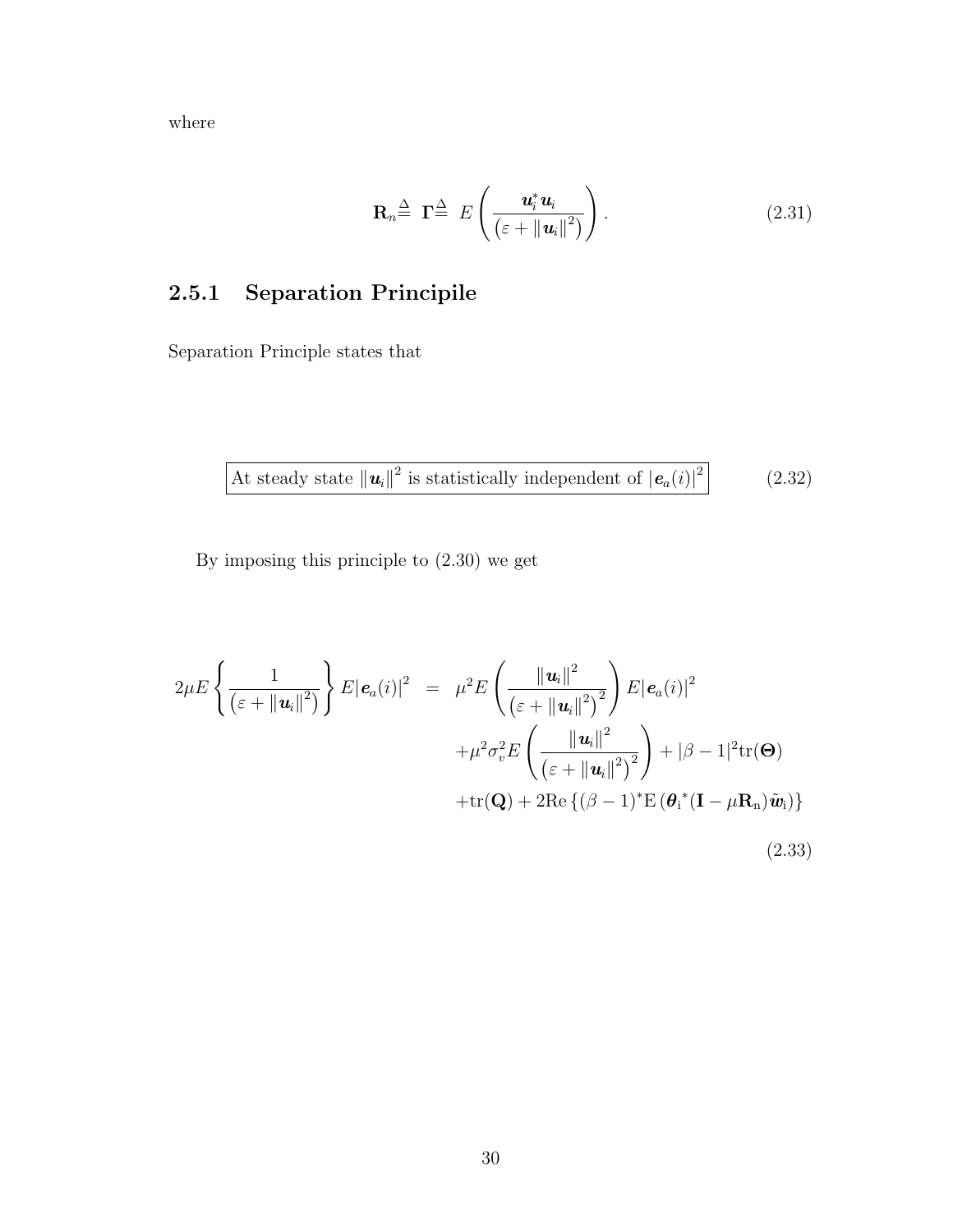$$
2\mu\eta_u E |\mathbf{e}_a(i)|^2 = \mu^2 \alpha_u E |\mathbf{e}_a(i)|^2 + \mu^2 \sigma_v^2 \alpha_u + |\beta - 1|^2 \text{tr}(\Theta)
$$

$$
+ \text{tr}(\mathbf{Q}) + 2 \text{Re}\left\{ (\beta - 1)^* E (\boldsymbol{\theta}_i^* (\mathbf{I} - \mu \mathbf{R}_n) \tilde{\mathbf{w}}_i) \right\}
$$

$$
(2\mu\eta_u - \mu^2 \alpha_u) E |\mathbf{e}_a(i)|^2 = \mu^2 \sigma_v^2 \alpha_u + |\beta - 1|^2 \text{tr}(\Theta) + \text{tr}(\mathbf{Q})
$$

$$
+ 2 \text{Re}\left\{ (\beta - 1)^* E (\boldsymbol{\theta}_i^* (\mathbf{I} - \mu \mathbf{R}_n) \tilde{\mathbf{w}}_i) \right\}
$$

$$
\zeta^{\varepsilon - NLMS} = \left( \frac{1}{2\mu\eta_u - \mu^2 \alpha_u} \right) \left( \mu^2 \sigma_v^2 \alpha_u + |\beta - 1|^2 \text{tr}(\Theta) + \text{tr}(\mathbf{Q})
$$

$$
+ 2 \text{Re}\left\{ (\beta - 1)^* E (\boldsymbol{\theta}_i^* (\mathbf{I} - \mu \mathbf{R}_n) \tilde{\mathbf{w}}_i) \right\} \right), \qquad (2.34)
$$

where

$$
\eta_u \triangleq E\left(\frac{1}{\left(\varepsilon + \|\mathbf{u}_i\|^2\right)}\right), \qquad \alpha_u \triangleq E\left(\frac{\|\mathbf{u}_i\|^2}{\left(\varepsilon + \|\mathbf{u}_i\|^2\right)^2}\right) \tag{2.35}
$$

The cross correlation  $E(\theta_i^* \tilde{w}_i)$  which appears in (2.34) can be computed by the same procedure which was followed by [32] (especially Lemma 2), this gives us the following result:

$$
\zeta^{\varepsilon - NLMS} = \left( \frac{1}{2\mu \eta_u - \mu^2 \alpha_u} \right) \left( \mu^2 \sigma_v^2 \alpha_u + |\beta - 1|^2 \text{tr}(\Theta) + \text{tr}(\mathbf{Q}) \right)
$$

$$
+ 2 \text{Re} \left\{ \text{tr} \left[ (\beta - 1)^* (\mathbf{I} - \mu \mathbf{R}_n) \mathbf{W} \right] \right\} \right), \tag{2.36}
$$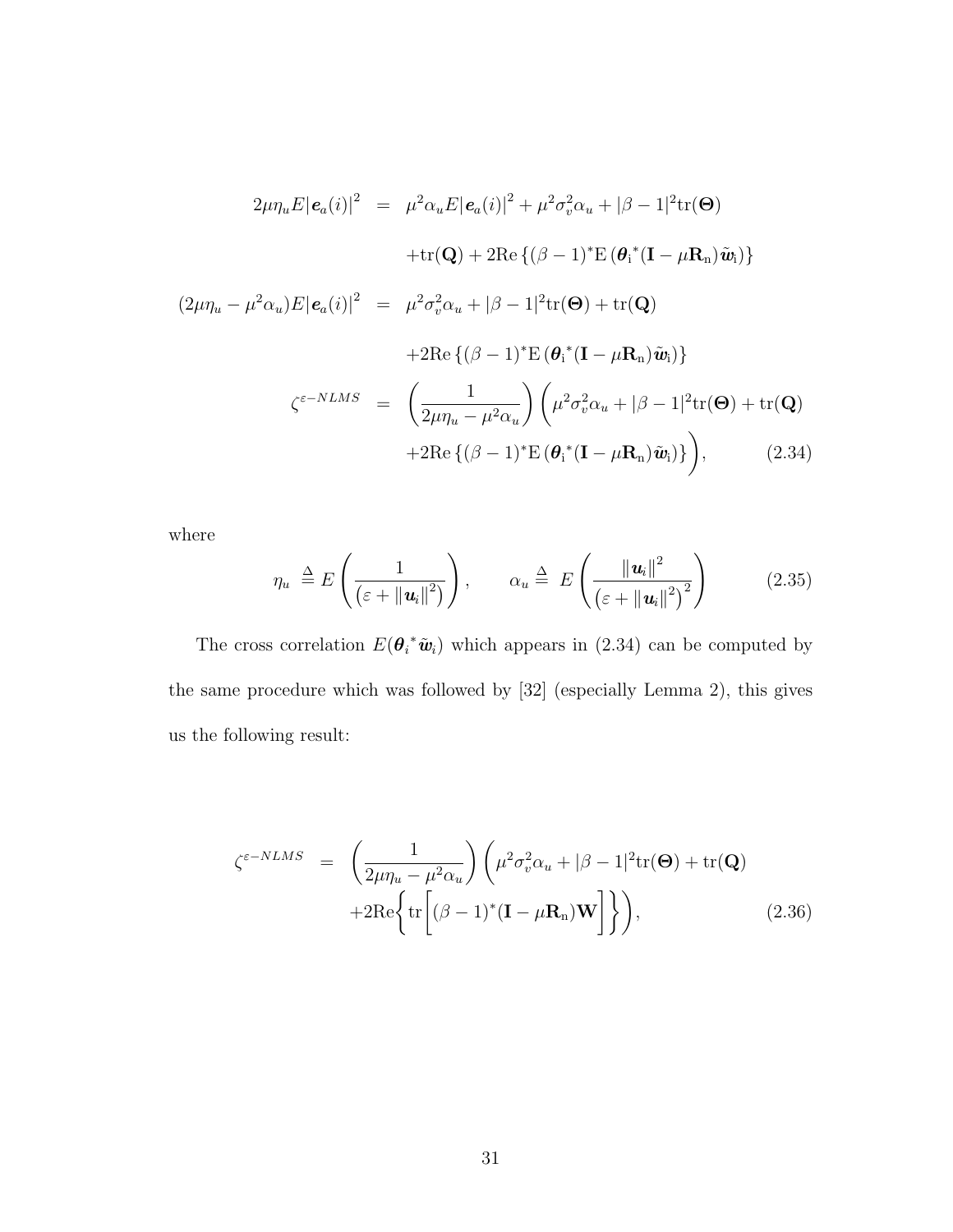where

$$
\mathbf{W} = [\beta^*(\mathbf{I} - \mu \mathbf{\Gamma}) - \mathbf{I}]^{-1} \mathbf{C}
$$
  

$$
\mathbf{C} = \beta^*(1 - \beta) \mathbf{\Theta} - \mathbf{Q}.
$$
 (2.37)

Equation (2.36) can be further simplified to be

$$
\zeta^{\varepsilon - NLMS} = \frac{\mu \sigma_v^2 \alpha_u - \mu^{-1} \psi}{2\eta_u - \mu \alpha_u},
$$
\n(2.38)

where

$$
\psi = |\beta - 1|^2 \text{Re}\left[\text{tr}(\mathbf{\Theta}(\mathbf{I} - 2\beta^* \mathbf{X}_{\alpha}))\right] + \text{Re}\left[\text{tr}(\mathbf{Q}(\mathbf{I} - 2(\beta - 1)^* \mathbf{X}_{\alpha}))\right],
$$
\n(2.39)

where

$$
\mathbf{X}_{\alpha} \triangleq (\mathbf{I} - \mu \mathbf{R}_{\mathbf{n}}) [\beta^* (\mathbf{I} - \mu \mathbf{\Gamma}) - \mathbf{I}]^{-1}.
$$
 (2.40)

It is clear from  $(2.38)$  that the tracking analysis of the  $\epsilon$  - NLMS algorithm depends on the moments  $\alpha_u$  and  $\eta_u$  in addition to the matrix identified by (2.31). These moments are given in the Appendix of [38].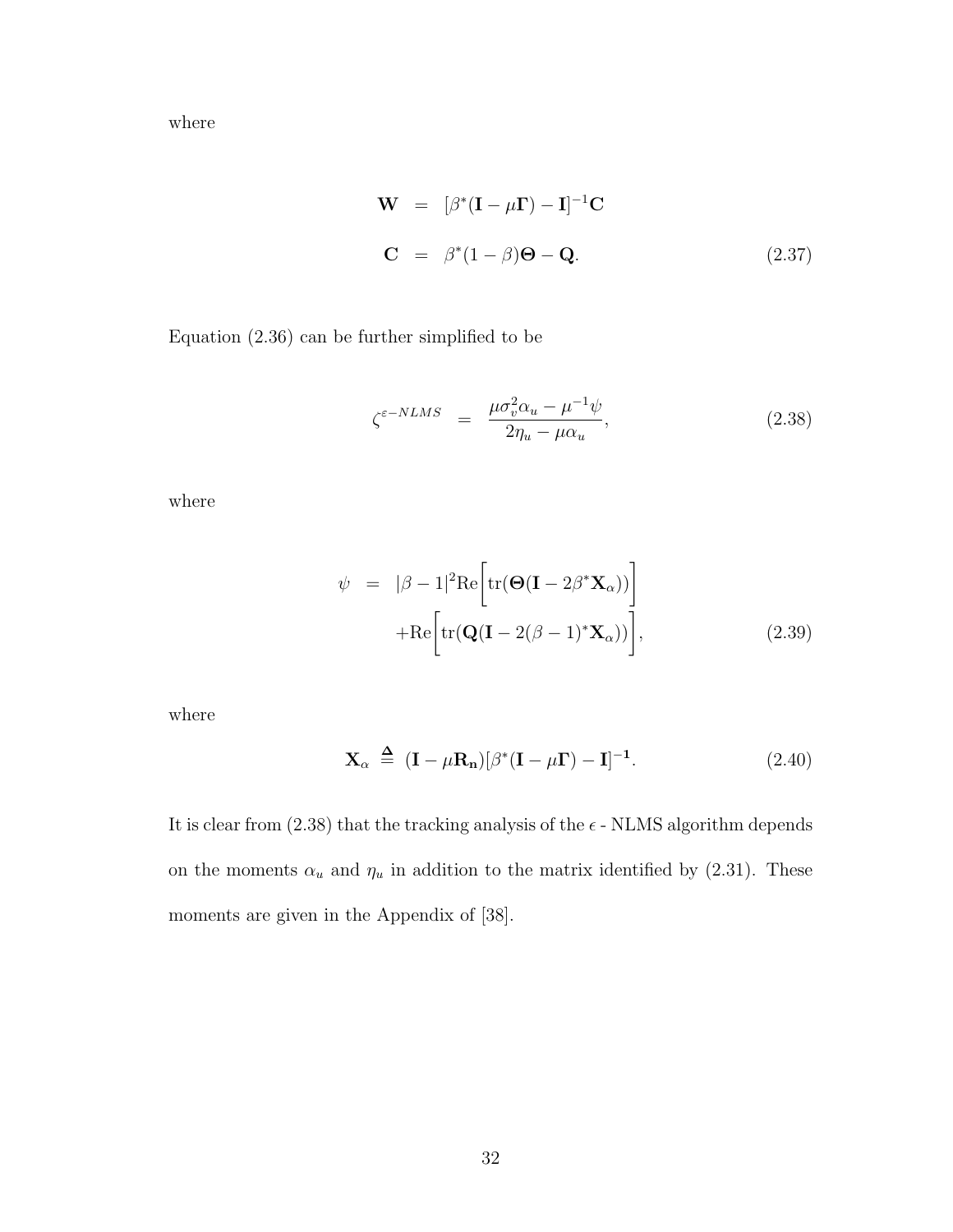#### 2.6 Summary

In this chapter, the tracking analysis of the  $\epsilon$  - NLMS algorithm in a nonstationary environment was investigated. Here, it was assumed that the environment is time varying according to a first order auto regressive model and the filter input is correlated gaussian, Finally an exact expression for the steady state EMSE of the  $\epsilon$ -NLMS algorithm is derived based on the energy conservation relation.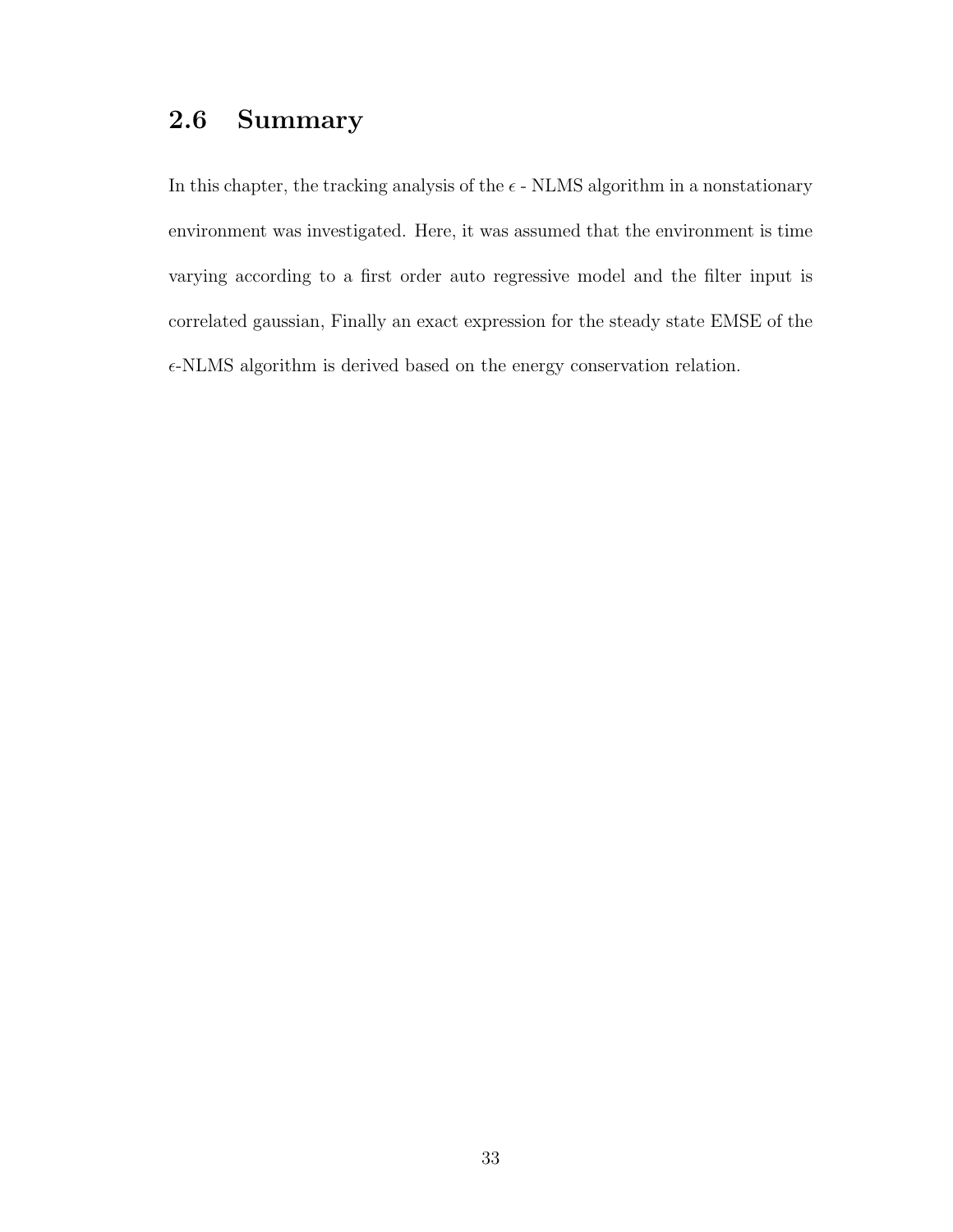#### CHAPTER 3

# TRACKING ANALYSIS OF LEAKY  $\epsilon$ -NLMS ALGORITHM

As it was done in the previous chapter, here we derive the steady-state performance of the leaky  $\epsilon$ -NLMS algorithm in the presence of the white gaussian noise in addition to the changing environment. In order to do that, we start by mentionining the nonstationary model, then the weighted energy conservation relation is derived in order to derive a general leaky adaptive filters formula for the steady state excess mean square error, finallay, the case of the leaky  $\epsilon$ -NLMS is considered as a special case of the general formula and the EMSE of the leaky  $\epsilon$ -NLMS is derived.

#### 3.1 Nonstationary Data Model

Since there are no changes in our assumptions about the environment in which the adaptive filter will operate on, we will use the same data model which was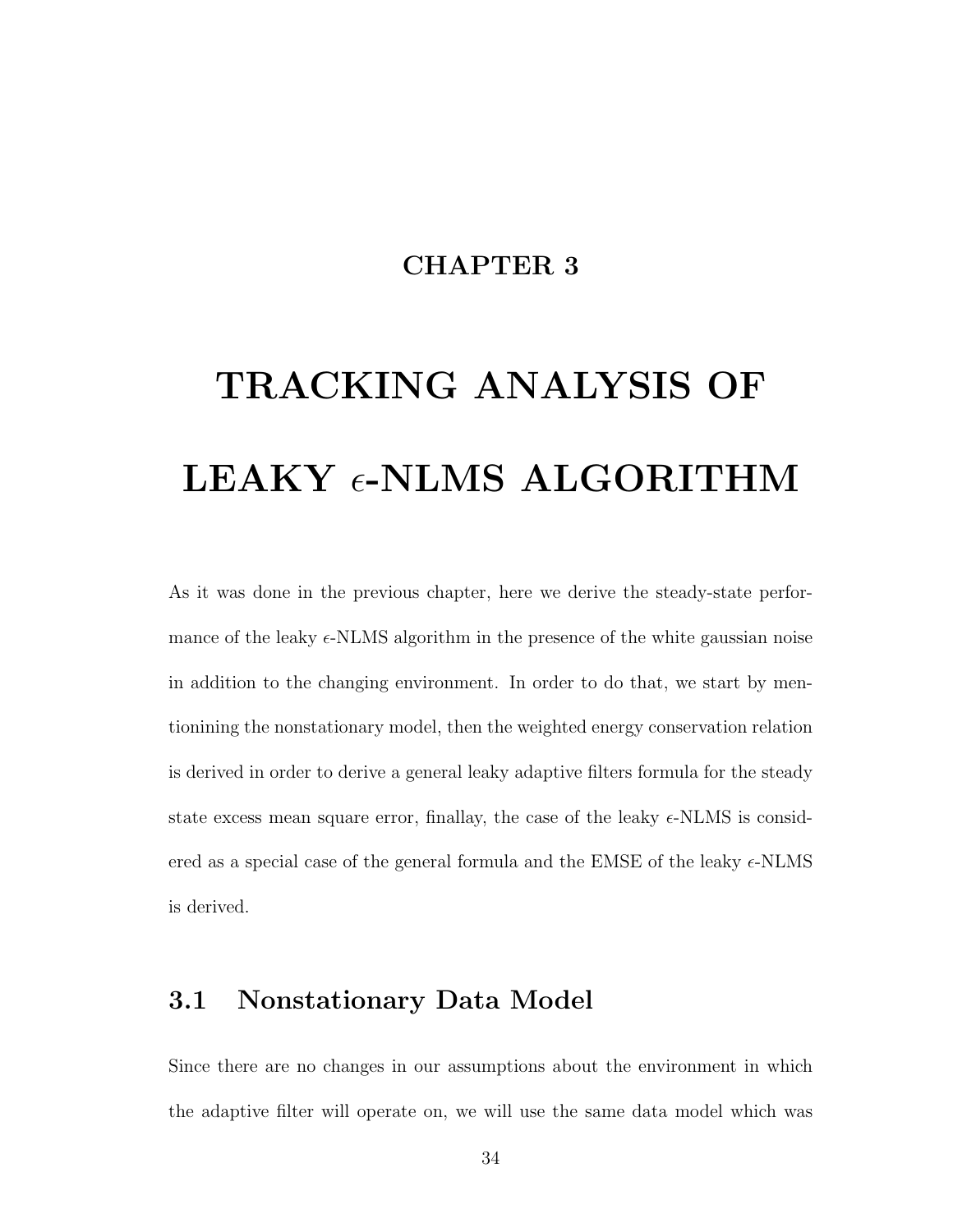used in Chapter 2.

#### 3.2 Energy Conservation Relation

Let us consider adaptive algorithms whose update equations are of the form

$$
\mathbf{w}_{i+1} = (1 - \alpha \mu)\mathbf{w}_i + \mu \mathbf{u}_i^* \frac{\mathbf{e}(i)}{g[\mathbf{u}_i]}, \qquad \mathbf{w}_{-1} = \text{initial condition} \tag{3.1}
$$

where g[.] denotes different error function, which differs according to the algorithm itself.

By using the same methodology which was used in the previous chapter, we will subtract from both sides of (3.1)  $w_{i+1}^o$ , this will give us the same recursion but in terms of the weight error vector  $\tilde{\mathbf{w}}_{i+1}$ 

$$
\mathbf{w}_{i+1}^o - \mathbf{w}_{i+1} = \mathbf{w}_{i+1}^o - (1 - \alpha \mu) \mathbf{w}_i - \mu \mathbf{u}_i^* \frac{\mathbf{e}(i)}{g[\mathbf{u}_i]}
$$
\n
$$
\tilde{\mathbf{w}}_{i+1} = \alpha \mu \mathbf{w}_{i+1}^o + (1 - \alpha \mu) \mathbf{w}_{i+1}^o - (1 - \alpha \mu) \mathbf{w}_i - \mu \mathbf{u}_i^* \frac{\mathbf{e}(i)}{g[\mathbf{u}_i]}
$$
\n
$$
\tilde{\mathbf{w}}_{i+1} = \alpha \mu \mathbf{w}_{i+1}^o + (1 - \alpha \mu) (\tilde{\mathbf{w}}_i + \mathbf{c}_{i+1}) - \mu \mathbf{u}_i^* \frac{\mathbf{e}(i)}{g[\mathbf{u}_i]}
$$
\n(3.2)

where  $c_i$  is defined according to (1.4).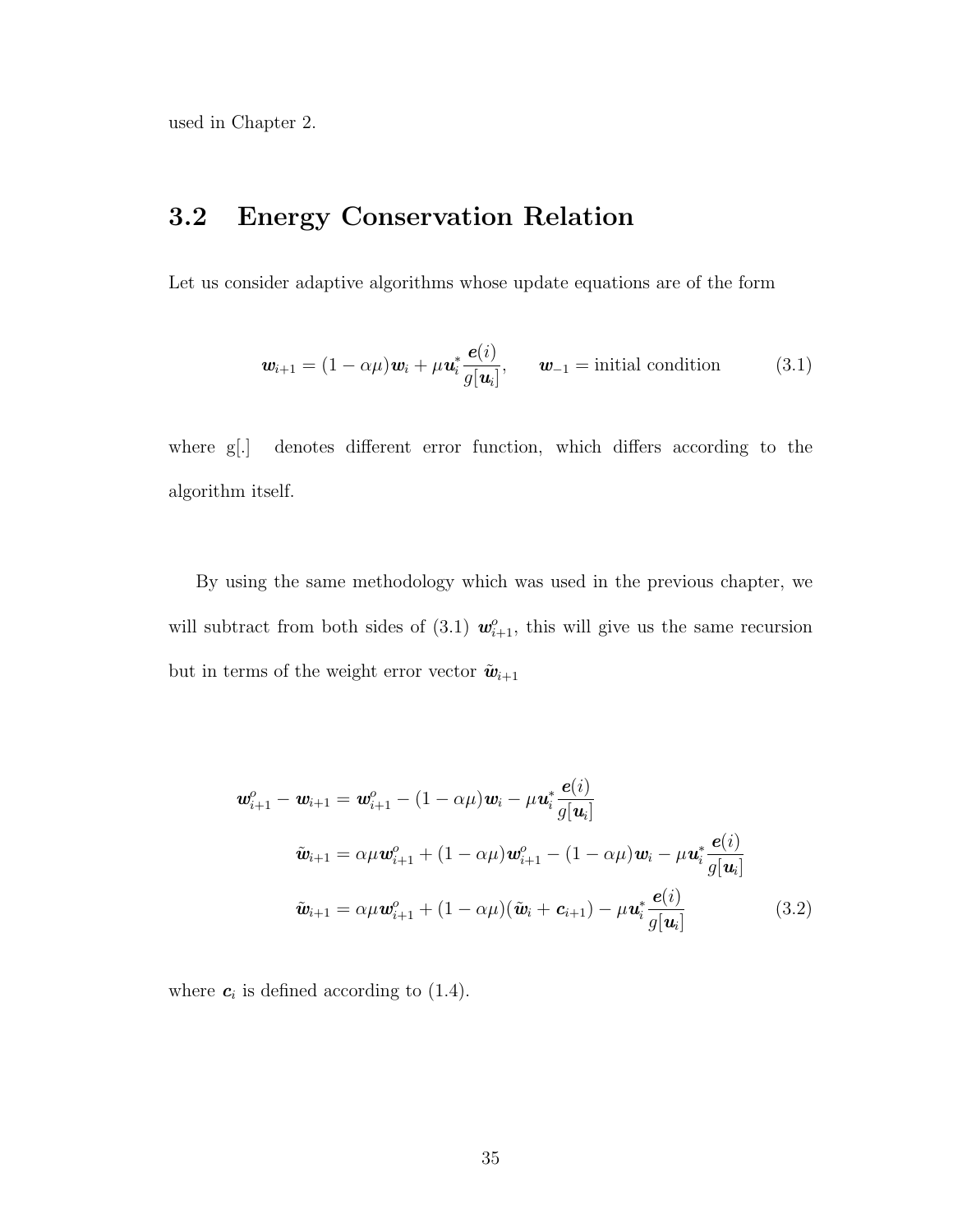Now, we will take the weighted euclidean norms of both sides, we have:

$$
\|\tilde{\boldsymbol{w}}_{i+1}\|_{\Sigma}^{2} = \left\|\alpha\mu \boldsymbol{w}_{i+1}^{o} + (1 - \alpha\mu)(\tilde{\boldsymbol{w}}_{i} + \boldsymbol{c}_{i+1}) - \mu \boldsymbol{u}_{i}^{*} \frac{\boldsymbol{e}(i)}{g[\boldsymbol{u}_{i}]} \right\|_{\Sigma}^{2}.
$$
 (3.3)

In order to solve the above equation, we will use the fact that  $e(i) = e_a(i) + v(i)$ , so (3.3) becomes

$$
\begin{split}\n\|\tilde{\mathbf{w}}_{i+1}\|_{\Sigma}^{2} &= \left\|\alpha\mu\mathbf{w}_{i+1}^{o} + (1 - \alpha\mu)(\tilde{\mathbf{w}}_{i} + \mathbf{c}_{i+1}) - \mu\mathbf{u}_{i}^{*}\frac{\mathbf{e}_{a}(i)}{g[\mathbf{u}_{i}]} - \mu\mathbf{u}_{i}^{*}\frac{\mathbf{v}(i)}{g[\mathbf{u}_{i}]} \right\|_{\Sigma}^{2} \\
&= \left\|\alpha\mu\mathbf{w}_{i+1}^{o} + (1 - \alpha\mu)(\tilde{\mathbf{w}}_{i} + \mathbf{c}_{i+1}) - \mu\mathbf{u}_{i}^{*}\frac{\mathbf{e}_{a}(i)}{g[\mathbf{u}_{i}]} \right\|_{\Sigma}^{2} + \mu^{2}\frac{\|\mathbf{u}_{i}\|_{\Sigma}^{2}}{g^{2}[\mathbf{u}_{i}]}|\mathbf{v}(i)|^{2} \\
&\quad -\frac{2\mu}{g[\mathbf{u}_{i}]} \text{Re}\left\{\mathbf{u}_{i}\mathbf{v}^{*}(i)\Sigma(\alpha\mu\mathbf{w}_{i+1}^{o} + (1 - \alpha\mu)(\tilde{\mathbf{w}}_{i} + \mathbf{c}_{i+1}) - \mu\mathbf{u}_{i}^{*}\frac{\mathbf{e}_{a}(i)}{g[\mathbf{u}_{i}]})\right\}.\n\end{split}
$$
\n(3.4)

# 3.3 Variance Relation

In order to calculate the variance relation, we apply the expectation operator to both sides of (3.4), to get

$$
E\|\tilde{\mathbf{w}}_{i+1}\|_{\Sigma}^{2} = E \left\|\alpha \mu \mathbf{w}_{i+1}^{o} + (1 - \alpha \mu)(\tilde{\mathbf{w}}_{i} + \mathbf{c}_{i+1}) - \mu \mathbf{u}_{i}^{*} \frac{\mathbf{e}_{a}(i)}{g[\mathbf{u}_{i}]} \right\|_{\Sigma}^{2} + \mu^{2} \sigma_{v}^{2} E \frac{\|\mathbf{u}_{i}\|_{\Sigma}^{2}}{g^{2}[\mathbf{u}_{i}]},
$$
\n(3.5)

where the last term in  $(3.4)$  vanishes due to the following reasons: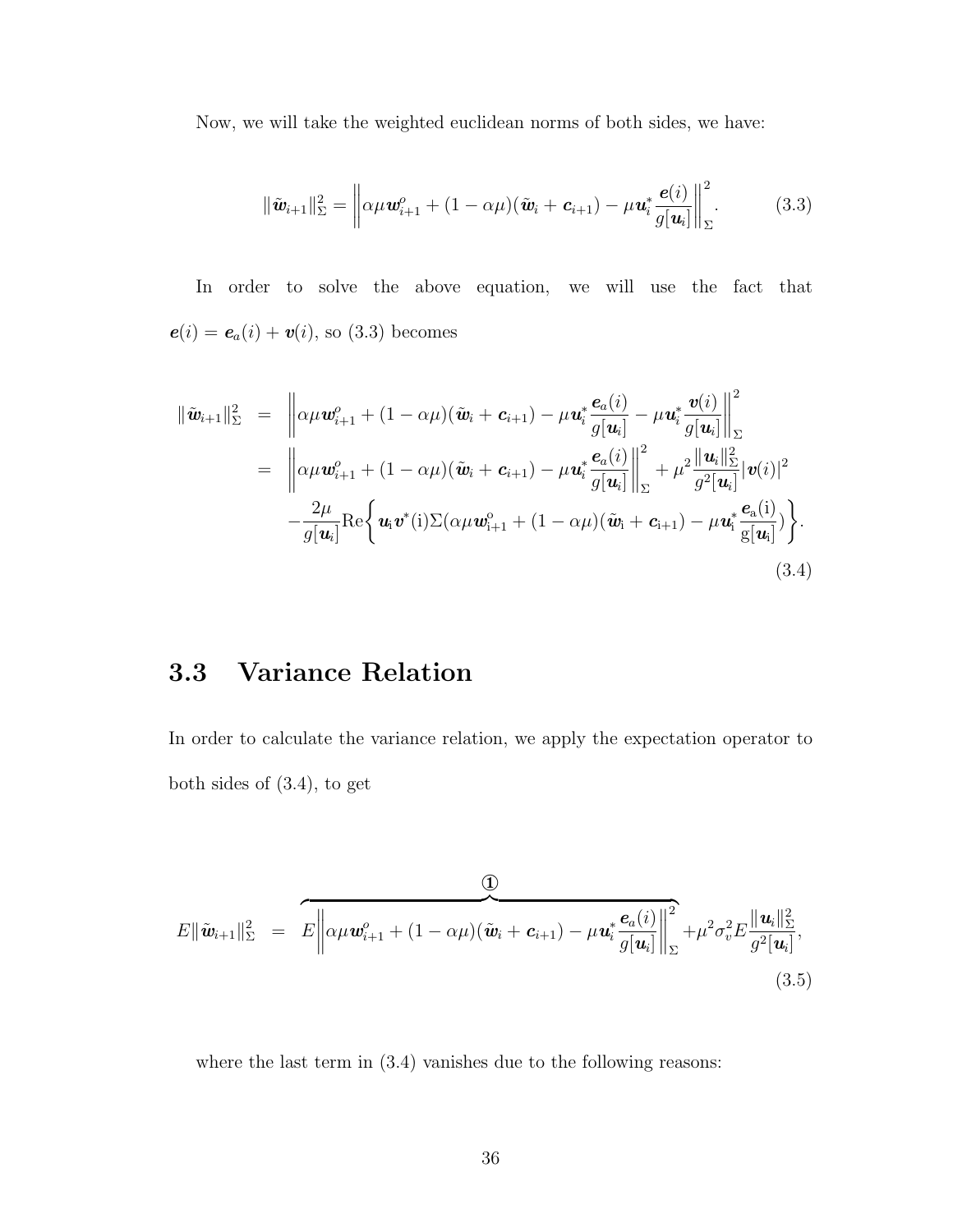- Since  $w_i^o = w^o + \theta_i$  and  $\theta_i$  is a function of  $\{\theta_{-1}, \theta_{-1}, \theta_0, \dots, \theta_i\}$  and  $v(i)$  is independent of all of these variables, then  $E \mathbf{u}_i \mathbf{v}^*(i) \Sigma \alpha \mu \mathbf{w}_{i+1}^o = 0$ .
- Since  $c_i$  is a function of  $\{\theta_{-1}, \mathbf{q}_{-1}, \mathbf{q}_0, \ldots, \mathbf{q}_i\}$ , and for the same reason mentioned in the previous point, then  $E \mathbf{u}_i \mathbf{v}^*(i) \Sigma (1 - \alpha \mu) \mathbf{c}_{i+1} = 0$ .
- Finally,  $v(i)$  is independent of  $\tilde{w}_i$  and it's also independent of  $e_a(i)$ , then  $E \mathbf{u}_i \mathbf{v}^*(i) \Sigma (1 - \alpha \mu) \tilde{\mathbf{w}}_i = 0$  and  $E \mathbf{u}_i \mathbf{v}^*(i) \Sigma \mu \mathbf{u}_i^*$  $\frac{e_a(i)}{g[u_i]}=0.$

Equation (3.5) can be further simplified by expanding the first term on the right hand side as follows: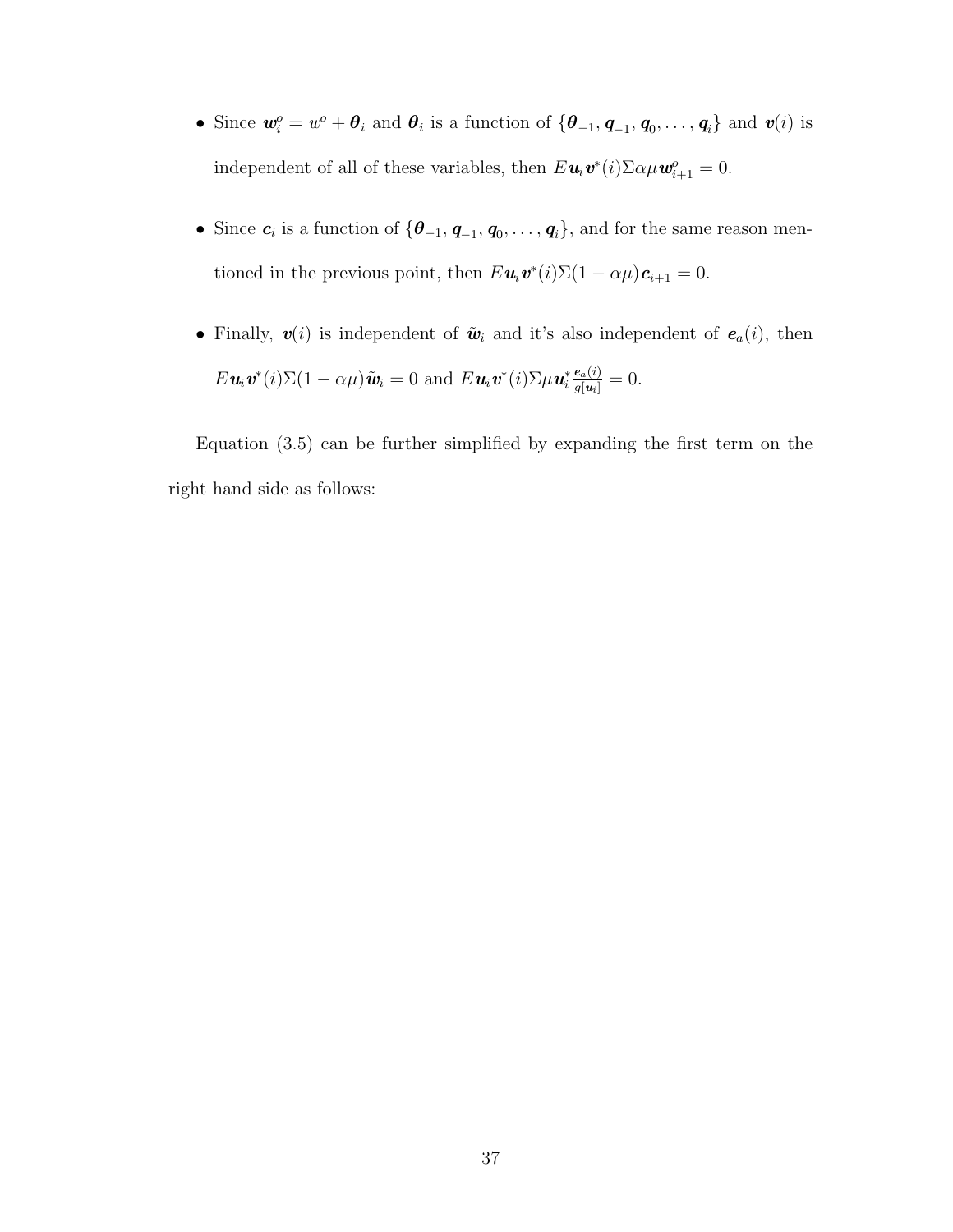$$
\mathbf{D} = E \|\alpha \mu \mathbf{w}_{i+1}^o\|_{\Sigma}^2 + E \left\| (1 - \alpha \mu)(\tilde{\mathbf{w}}_i + \mathbf{c}_{i+1}) - \mu \mathbf{u}_i^* \frac{\mathbf{e}_a(i)}{g[\mathbf{u}_i]} \right\|_{\Sigma}^2 + 2\alpha \mu \text{Re} \left\{ E \mathbf{w}_{i+1}^o \Sigma \left[ (1 - \alpha \mu) \tilde{\mathbf{w}}_i + (1 - \alpha \mu) \mathbf{c}_{i+1} - \mu \mathbf{u}_i^* \frac{\mathbf{e}_a(i)}{g[\mathbf{u}_i]} \right] \right\}
$$

$$
= E \|\alpha \mu \mathbf{w}_{i+1}^o\|_{\Sigma}^2 + E \left\| (1 - \alpha \mu) \tilde{\mathbf{w}}_i - \mu \mathbf{u}_i^* \frac{\mathbf{e}_a(i)}{g[\mathbf{u}_i]} \right\|_{\Sigma}^2 + E \left\| (1 - \alpha \mu) \mathbf{c}_{i+1} \right\|_{\Sigma}^2
$$
  
+2(1 - \alpha \mu) \text{Re} \left\{ \text{E} \mathbf{c}\_{i+1}^\* \Sigma \left[ (1 - \alpha \mu) \tilde{\mathbf{w}}\_i - \mu \mathbf{u}\_i^\* \frac{\mathbf{e}\_a(i)}{g[\mathbf{u}\_i]} \right] \right\}  
+2\alpha \mu \text{Re} \left\{ \text{E} \mathbf{w}\_{i+1}^\* \Sigma \left[ (1 - \alpha \mu) \tilde{\mathbf{w}}\_i + (1 - \alpha \mu) \mathbf{c}\_{i+1} - \mu \mathbf{u}\_i^\* \frac{\mathbf{e}\_a(i)}{g[\mathbf{u}\_i]} \right] \right\}

$$
= E\|\alpha\mu\mathbf{w}_{i+1}^o\|_{\Sigma}^2 + E\left\|(1-\alpha\mu)\tilde{\mathbf{w}}_i\right\|_{\Sigma}^2 + \mu^2 E\left\|\mathbf{u}_i^* \frac{\mathbf{e}_a(i)}{g[\mathbf{u}_i]}\right\|_{\Sigma}^2
$$

$$
-\mu(1-\alpha\mu)E\left[\tilde{\mathbf{w}}_i^* \Sigma \mathbf{u}_i^* \frac{\mathbf{e}_a(i)}{g[\mathbf{u}_i]}\right] - \mu(1-\alpha\mu)E\left[\frac{\mathbf{e}_a^*(i)}{g[\mathbf{u}_i]}\mathbf{u}_i \Sigma \tilde{\mathbf{w}}_i\right]
$$

$$
+ E\left\|(1-\alpha\mu)\mathbf{c}_{i+1}\right\|_{\Sigma}^2 + 2(1-\alpha\mu)\text{Re}\left\{E\mathbf{c}_{i+1}^* \Sigma\left[(1-\alpha\mu)\tilde{\mathbf{w}}_i - \mu\mathbf{u}_i^* \frac{\mathbf{e}_a(i)}{g[\mathbf{u}_i]}\right]\right\}
$$

$$
+ 2\alpha\mu\text{Re}\left\{E\mathbf{w}_{i+1}^* \Sigma\left[(1-\alpha\mu)\tilde{\mathbf{w}}_i + (1-\alpha\mu)\mathbf{c}_{i+1} - \mu\mathbf{u}_i^* \frac{\mathbf{e}_a(i)}{g[\mathbf{u}_i]}\right]\right\}.
$$
(3.6)

Using the weighted norm algebra, some terms of (3.6) can be further simplified as

\n- \n
$$
E\left\|\mathbf{u}_i^* \frac{e_a(i)}{g[\mathbf{u}_i]}\right\|_{\Sigma}^2 = E\left\|\tilde{\mathbf{w}}_i\right\|_{\mathbf{u}_i^* \frac{\|\mathbf{u}_i\|_{\Sigma}^2}{g^2[\mathbf{u}_i]}}^2
$$
\n
\n- \n
$$
E\left[\tilde{\mathbf{w}}_i^* \Sigma \mathbf{u}_i^* \frac{e_a(i)}{g[\mathbf{u}_i]}\right] = E\left\|\tilde{\mathbf{w}}_i\right\|_{\Sigma \frac{\mathbf{u}_i^* \mathbf{u}_i}{g[\mathbf{u}_i]}}^2,
$$
\n
\n- \n
$$
E\left[\frac{e_a^*(i)}{g[\mathbf{u}_i]}\mathbf{u}_i \Sigma \tilde{\mathbf{w}}_i\right] = E\left\|\tilde{\mathbf{w}}_i\right\|_{\frac{\mathbf{u}_i^* \mathbf{u}_i}{g[\mathbf{u}_i]}}^2,
$$
\n
\n

In addition to the above terms, we can simplify the term  $E$  $\begin{array}{c} \begin{array}{c} \begin{array}{c} \begin{array}{c} \end{array}\\ \end{array} \end{array} \end{array}$  $(1-\alpha\mu)\boldsymbol{c}_{i+1}$  2 Σ to become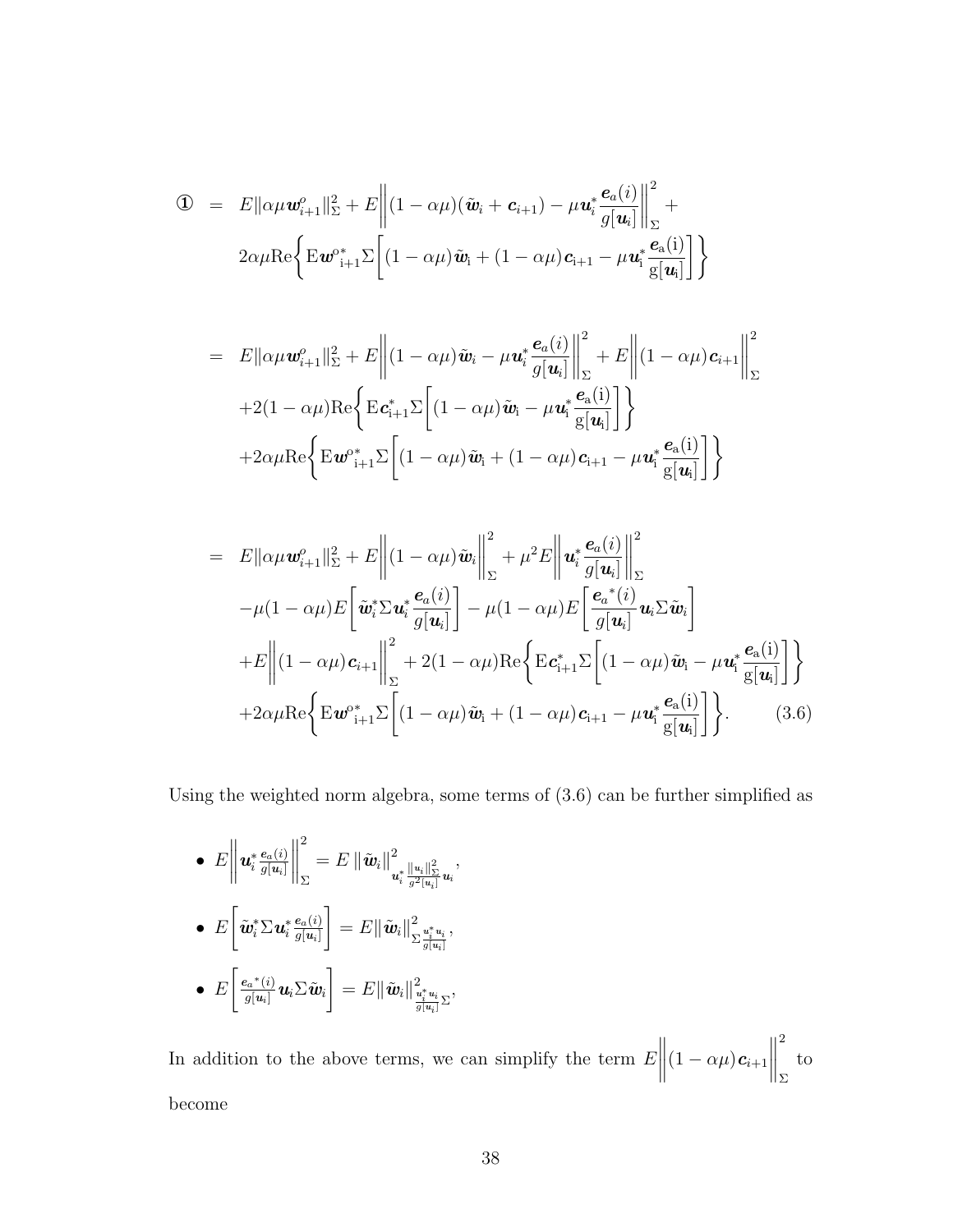$$
E\bigg\|(1-\alpha\mu)\boldsymbol{c}_{i+1}\bigg\|_{\Sigma}^2=(1-\alpha\mu)^2\bigg[\|\beta-1|^2E\|\boldsymbol{\theta}_i\|_{\Sigma}^2+E\|\boldsymbol{q}_i\|_{\Sigma}^2\bigg].
$$

Substituting all the above in (3.6) gives

$$
\begin{split}\n\mathbf{0} &= \alpha^2 \mu^2 E \|\mathbf{w}_{i+1}^o\|_{\Sigma}^2 + (1 - \alpha \mu)^2 E \|\tilde{\mathbf{w}}_i\|_{\Sigma}^2 + \mu^2 E \|\tilde{\mathbf{w}}_i\|_{\mathbf{w}_i^*}^2 \|\mathbf{w}_i\|_{\Sigma}^2 \mathbf{u}_i \\
&\quad - \mu (1 - \alpha \mu) E \|\tilde{\mathbf{w}}_i\|_{\Sigma \frac{\mathbf{w}_i^* \mathbf{u}_i}{g(u_i)}}^2 - \mu (1 - \alpha \mu) E \|\tilde{\mathbf{w}}_i\|_{\frac{\mathbf{w}_i^* \mathbf{u}_i}{g(u_i)}}^2 \mathbf{h}_i \\
&\quad + (1 - \alpha \mu)^2 \left[ |\beta - 1|^2 E \|\mathbf{\theta}_i\|_{\Sigma}^2 + E \|\mathbf{q}_i\|_{\Sigma}^2 \right] \\
&\quad + 2(1 - \alpha \mu) \text{Re} \left\{ \text{E} \mathbf{c}_{i+1}^* \Sigma \left[ (1 - \alpha \mu) \tilde{\mathbf{w}}_i - \mu \mathbf{u}_i^* \frac{\mathbf{e}_a(i)}{g[\mathbf{u}_i]} \right] \right\} \\
&\quad + 2 \alpha \mu \text{Re} \left\{ \text{E} \mathbf{w}_{i+1}^* \Sigma \left[ (1 - \alpha \mu) \tilde{\mathbf{w}}_i + (1 - \alpha \mu) \mathbf{c}_{i+1} - \mu \mathbf{u}_i^* \frac{\mathbf{e}_a(i)}{g[\mathbf{u}_i]} \right] \right\}\n\end{split}
$$

$$
= \alpha^2 \mu^2 \overbrace{E \|\boldsymbol{w}_{i+1}^o\|_{\Sigma}^2}^2 + E \|\tilde{\boldsymbol{w}}_i\|_{\boldsymbol{\Sigma}'}^2 + (1 - \alpha \mu)^2 \left[|\beta - 1|^2 E \|\boldsymbol{\theta}_i\|_{\Sigma}^2 + E \|\boldsymbol{q}_i\|_{\Sigma}^2\right] + 2(1 - \alpha \mu) \text{Re}\left\{E \boldsymbol{c}_{i+1}^* \Sigma \left[(1 - \alpha \mu)\tilde{\boldsymbol{w}}_i - \mu \boldsymbol{u}_i^* \frac{\boldsymbol{e}_a(i)}{g[\boldsymbol{u}_i]}\right]\right\} + 2\alpha \mu \text{Re}\left\{E \boldsymbol{w}_{i+1}^{\circ*} \Sigma \left[(1 - \alpha \mu)\tilde{\boldsymbol{w}}_i + (1 - \alpha \mu)\boldsymbol{c}_{i+1} - \mu \boldsymbol{u}_i^* \frac{\boldsymbol{e}_a(i)}{g[\boldsymbol{u}_i]}\right]\right\}.
$$
 (3.7)

Where  $\Sigma'$  is defined as

$$
\Sigma' = (1 - \alpha \mu)^2 \Sigma - \mu (1 - \alpha \mu) \Sigma \frac{\mathbf{u}_i^* \mathbf{u}_i}{g[\mathbf{u}_i]} - \mu (1 - \alpha \mu) \frac{\mathbf{u}_i^* \mathbf{u}_i}{g[\mathbf{u}_i]} \Sigma + \mu^2 \mathbf{u}_i^* \frac{\|\mathbf{u}_i\|_{\Sigma}^2}{g^2[\mathbf{u}_i]} \mathbf{u}_i.
$$
 (3.8)

② can be evaluated using point (b) of our model which is mentioned in section 1 as the following: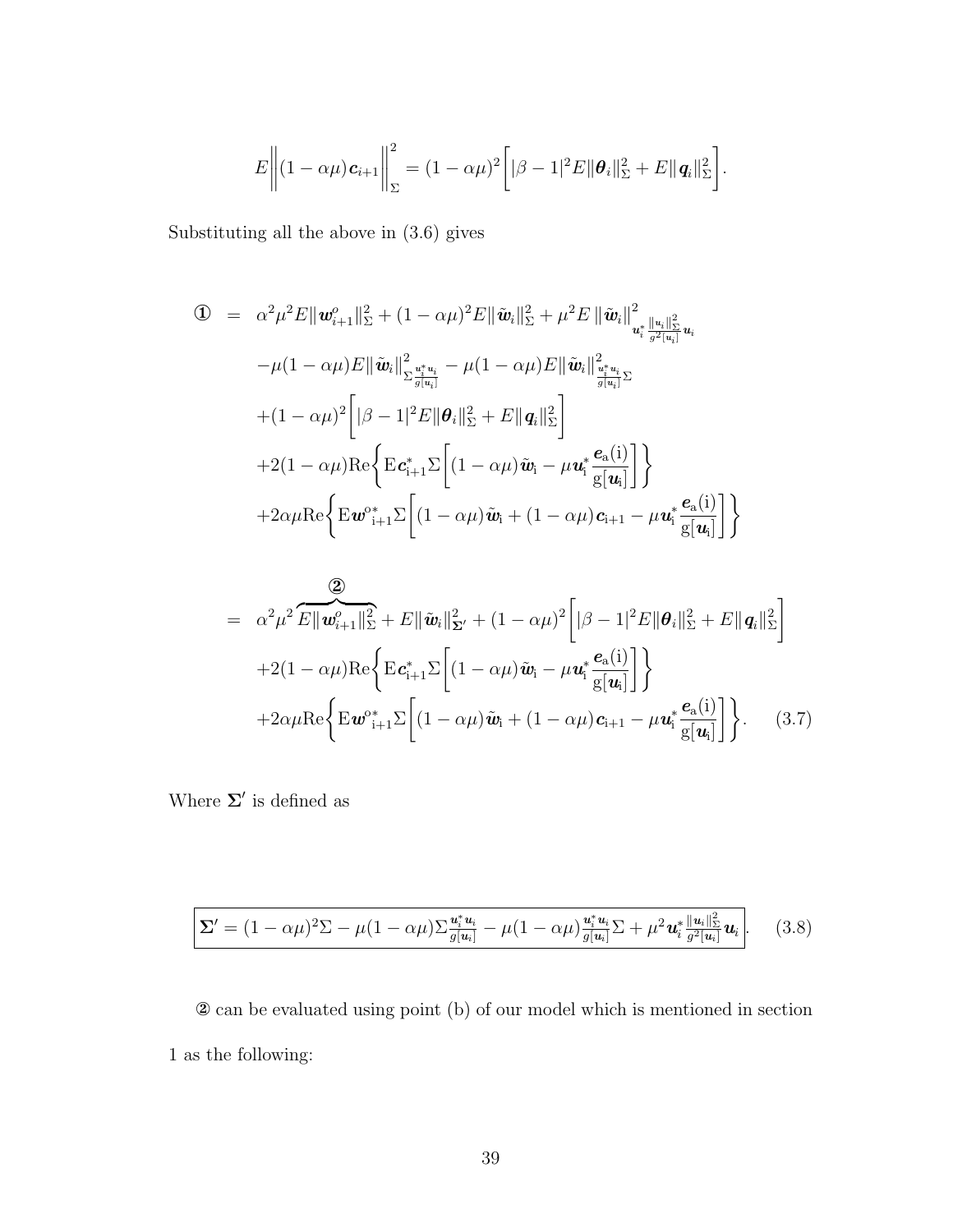$$
E\|\mathbf{w}_{i+1}^o\|_{\Sigma}^2 = E\|w^o + \boldsymbol{\theta}_{i+1}\|_{\Sigma}^2
$$
  
= 
$$
E\|w^o\|_{\Sigma}^2 + E\|\boldsymbol{\theta}_{i+1}\|_{\Sigma}^2
$$
  
= 
$$
E\|w^o\|_{\Sigma}^2 + |\beta|^2 E\|\boldsymbol{\theta}_i\|_{\Sigma}^2 + E\|\mathbf{q}_i\|_{\Sigma}^2
$$
(3.9)

Substituting (3.9) in (3.7) we conclude

$$
\begin{split}\n\mathbf{I} &= \alpha^2 \mu^2 (E \|w^0\|_{\Sigma}^2 + |\beta|^2 E \|\boldsymbol{\theta}_i\|_{\Sigma}^2 + E \|q_i\|_{\Sigma}^2) + E \| \tilde{\boldsymbol{w}}_i \|_{\Sigma'}^2 \\
&\quad + (1 - \alpha \mu)^2 \left[ |\beta - 1|^2 E \|\boldsymbol{\theta}_i\|_{\Sigma}^2 + E \|q_i\|_{\Sigma}^2 \right] \\
&\quad \mathbf{I} &\quad \mathbf{I} &\quad \mathbf{I} &\quad \mathbf{I} &\quad \mathbf{I} &\quad \mathbf{I} &\quad \mathbf{I} &\quad \mathbf{I} &\quad \mathbf{I} &\quad \mathbf{I} &\quad \mathbf{I} &\quad \mathbf{I} &\quad \mathbf{I} &\quad \mathbf{I} &\quad \mathbf{I} &\quad \mathbf{I} &\quad \mathbf{I} &\quad \mathbf{I} &\quad \mathbf{I} &\quad \mathbf{I} &\quad \mathbf{I} &\quad \mathbf{I} &\quad \mathbf{I} &\quad \mathbf{I} &\quad \mathbf{I} &\quad \mathbf{I} &\quad \mathbf{I} &\quad \mathbf{I} &\quad \mathbf{I} &\quad \mathbf{I} &\quad \mathbf{I} &\quad \mathbf{I} &\quad \mathbf{I} &\quad \mathbf{I} &\quad \mathbf{I} &\quad \mathbf{I} &\quad \mathbf{I} &\quad \mathbf{I} &\quad \mathbf{I} &\quad \mathbf{I} &\quad \mathbf{I} &\quad \mathbf{I} &\quad \mathbf{I} &\quad \mathbf{I} &\quad \mathbf{I} &\quad \mathbf{I} &\quad \mathbf{I} &\quad \mathbf{I} &\quad \mathbf{I} &\quad \mathbf{I} &\quad \mathbf{I} &\quad \mathbf{I} &\quad \mathbf{I} &\quad \mathbf{I} &\quad \mathbf{I} &\quad \mathbf{I} &\quad \mathbf{I} &\quad \mathbf{I} &\quad \mathbf{I} &\quad \mathbf{I} &\quad \mathbf{
$$

 $\circled{3}$  in (3.10) can be evaluated by using equation (2.18) which gives

$$
E \mathbf{c}_{i+1}^* \Sigma \left[ (1 - \alpha \mu) \tilde{\mathbf{w}}_i - \mu \mathbf{u}_i^* \frac{\mathbf{e}_a(i)}{g[\mathbf{u}_i]} \right] = E \left\{ ((\beta - 1)\theta_i + \mathbf{q}_i)^* \Sigma \left[ (1 - \alpha \mu) \tilde{\mathbf{w}}_i - \mu \mathbf{u}_i^* \frac{\mathbf{e}_a(i)}{g[\mathbf{u}_i]} \right] \right\}
$$
  
= 
$$
E \left\{ ((\beta - 1)\theta_i)^* \Sigma \left[ (1 - \alpha \mu) \tilde{\mathbf{w}}_i - \mu \mathbf{u}_i^* \frac{\mathbf{e}_a(i)}{g[\mathbf{u}_i]} \right] \right\}
$$
(3.11)

where we used the fact that  $E$  $\int$  $\bm{q}_i^*\Sigma$  $\lceil$  $(1 - \alpha \mu) \tilde{\boldsymbol{w}}_i - \mu \boldsymbol{u}_i^*$  $e_a(i)$  $\left\{\frac{e_a(i)}{g[u_i]}\right\} = 0.$  By substituting (3.11) in (3.10), (3.10) becomes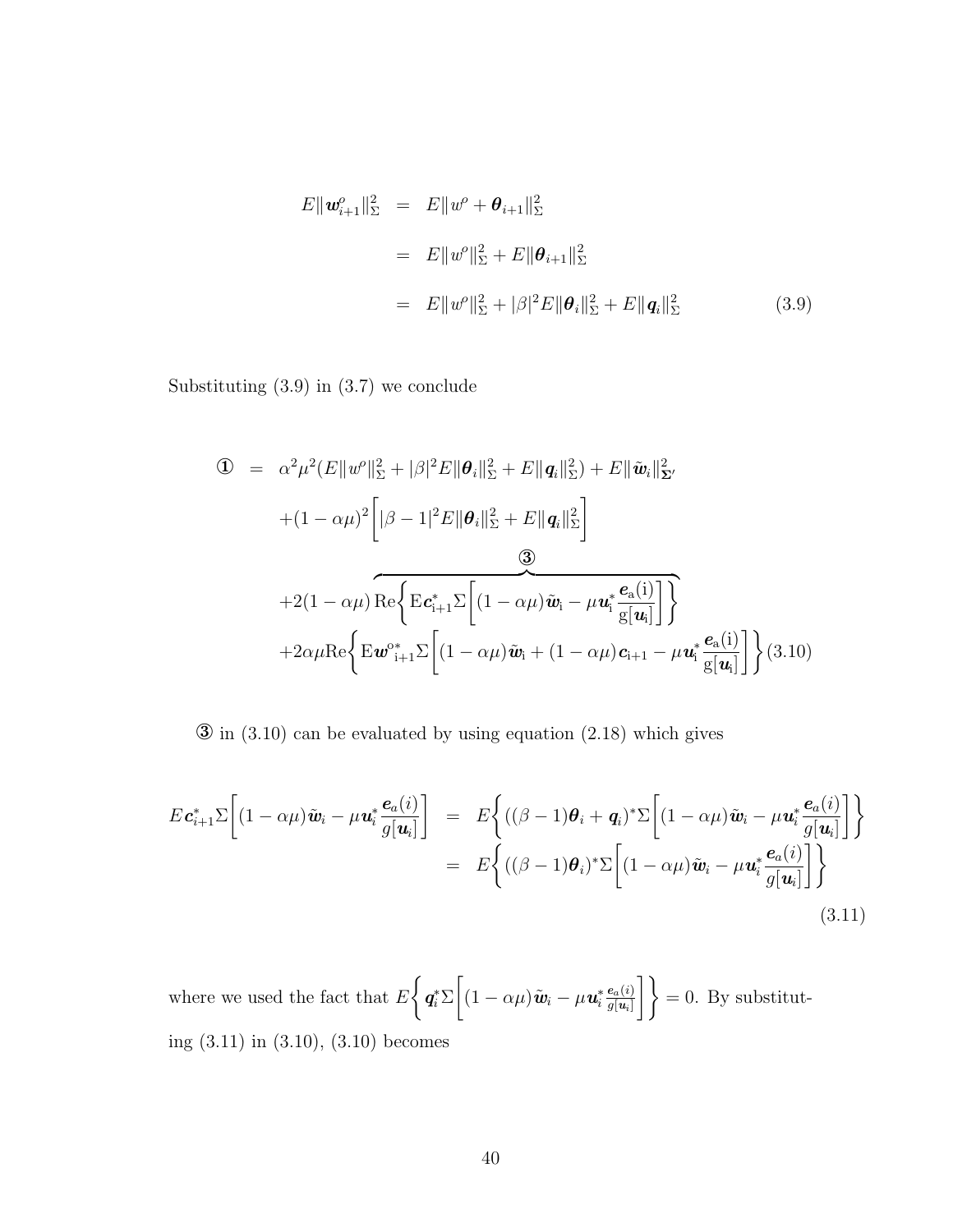$$
\begin{split}\n\mathbf{I} &= \alpha^2 \mu^2 (E \|w^o\|_{\Sigma}^2 + |\beta|^2 E \|\boldsymbol{\theta}_i\|_{\Sigma}^2 + E \|q_i\|_{\Sigma}^2) + E \| \tilde{\boldsymbol{w}}_i \|_{\Sigma'}^2 \\
&\quad + (1 - \alpha \mu)^2 \left[ |\beta - 1|^2 E \|\boldsymbol{\theta}_i\|_{\Sigma}^2 + E \|q_i\|_{\Sigma}^2 \right] \\
&\quad + 2(1 - \alpha \mu) \text{Re} \left\{ E (\beta - 1)^* \boldsymbol{\theta}_i^* \Sigma \left[ (1 - \alpha \mu) \tilde{\boldsymbol{w}}_i - \mu \boldsymbol{u}_i^* \frac{\boldsymbol{e}_a(i)}{g[\boldsymbol{u}_i]} \right] \right\} \\
&\quad + 2 \alpha \mu \text{Re} \left\{ E \boldsymbol{w}^*_{i+1} \Sigma \left[ (1 - \alpha \mu) \tilde{\boldsymbol{w}}_i + (1 - \alpha \mu) \boldsymbol{c}_{i+1} - \mu \boldsymbol{u}_i^* \frac{\boldsymbol{e}_a(i)}{g[\boldsymbol{u}_i]} \right] \right\} (3.12)\n\end{split}
$$

 $\circledast$  can be evaluated as

$$
\begin{split}\n\mathbf{\Phi} &= E(w^o + \boldsymbol{\theta}_{i+1})^* \Sigma \left[ (1 - \alpha \mu) \tilde{\boldsymbol{w}}_i + (1 - \alpha \mu) \boldsymbol{c}_{i+1} - \mu \boldsymbol{u}_i^* \frac{\boldsymbol{e}_a(i)}{g[\boldsymbol{u}_i]} \right] \\
&= E(w^o + \boldsymbol{\theta}_{i+1})^* \Sigma \left[ (1 - \alpha \mu) \tilde{\boldsymbol{w}}_i - \mu \boldsymbol{u}_i^* \frac{\boldsymbol{e}_a(i)}{g[\boldsymbol{u}_i]} \right] + (1 - \alpha \mu) E(w^o + \boldsymbol{\theta}_{i+1})^* \Sigma \boldsymbol{c}_{i+1} \\
&= Ew^{o*} \Sigma \left[ (1 - \alpha \mu) \tilde{\boldsymbol{w}}_i - \mu \boldsymbol{u}_i^* \frac{\boldsymbol{e}_a(i)}{g[\boldsymbol{u}_i]} \right] + \beta^* E \boldsymbol{\theta}_i^* \Sigma \left[ (1 - \alpha \mu) \tilde{\boldsymbol{w}}_i - \mu \boldsymbol{u}_i^* \frac{\boldsymbol{e}_a(i)}{g[\boldsymbol{u}_i]} \right] \\
&\quad + \beta^* (1 - \alpha \mu) (\beta - 1) E \|\boldsymbol{\theta}_i\|_{\Sigma}^2 + (1 - \alpha \mu) E \|\boldsymbol{q}_i\|_{\Sigma}^2 \n\end{split} \tag{3.13}
$$

By substituting (3.13) in (3.12), and re-arranging its terms we get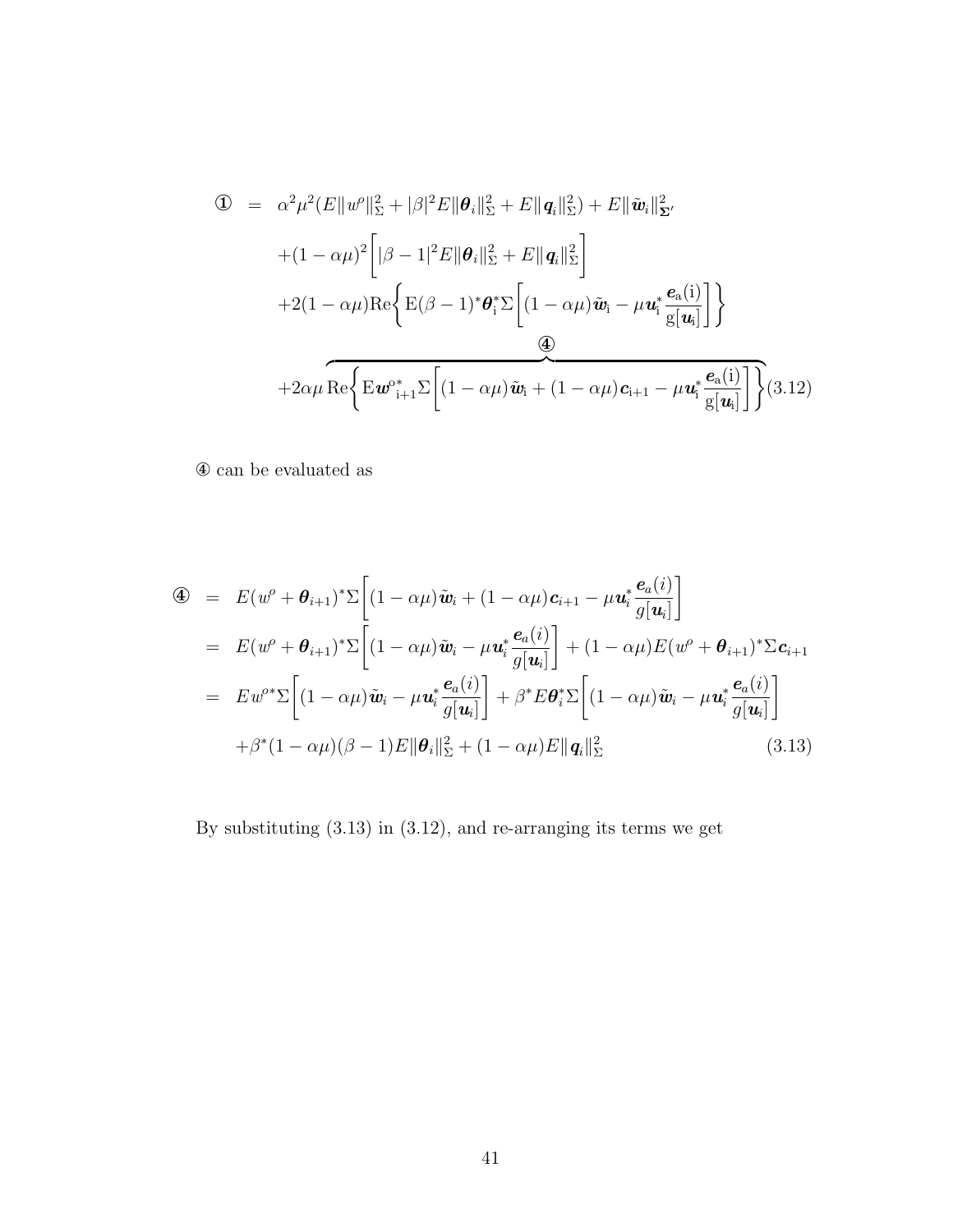$$
\begin{split}\n\mathbf{D} &= E \|\tilde{\mathbf{w}}_{i}\|_{\Sigma'}^{2} + \alpha^{2} \mu^{2} (E \|w^{\circ}\|_{\Sigma}^{2} + |\beta|^{2} E \|\theta_{i}\|_{\Sigma}^{2} + E \|q_{i}\|_{\Sigma}^{2}) \\
&\quad + (1 - \alpha \mu)^{2} \bigg[ |\beta - 1|^{2} E \|\theta_{i}\|_{\Sigma}^{2} + E \|q_{i}\|_{\Sigma}^{2} \bigg] \\
&\quad + 2(1 - \alpha \mu) \text{Re} \bigg\{ \text{E}(\beta - 1)^{*} \theta_{i}^{*} \Sigma \bigg[ (1 - \alpha \mu) \tilde{\mathbf{w}}_{i} - \mu \mathbf{u}_{i}^{*} \frac{\mathbf{e}_{\text{a}}(i)}{\mathbf{g}[\mathbf{u}_{i}]} \bigg] \bigg\} \\
&\quad + 2 \alpha \mu \text{Re} \bigg\{ \text{E} w^{\text{o}*} \Sigma \bigg[ (1 - \alpha \mu) \tilde{\mathbf{w}}_{i} - \mu \mathbf{u}_{i}^{*} \frac{\mathbf{e}_{\text{a}}(i)}{\mathbf{g}[\mathbf{u}_{i}]} \bigg] \\
&\quad + \beta^{*} E \theta_{i}^{*} \Sigma \bigg[ (1 - \alpha \mu) \tilde{\mathbf{w}}_{i} - \mu \mathbf{u}_{i}^{*} \frac{\mathbf{e}_{\text{a}}(i)}{\mathbf{g}[\mathbf{u}_{i}]} \bigg] \\
&\quad + \beta^{*} (1 - \alpha \mu) (\beta - 1) E \| \theta_{i} \|_{\Sigma}^{2} + (1 - \alpha \mu) E \|q_{i} \|_{\Sigma}^{2} \bigg\}.\n\end{split} \tag{3.14}
$$

By combining similar terms

$$
\begin{split}\n\mathbf{D} &= E \|\tilde{\mathbf{w}}_{i}\|_{\Sigma'}^{2} + E \|\mathbf{q}_{i}\|_{\Sigma}^{2} + \alpha^{2} \mu^{2} (E \|\mathbf{w}^{o}\|_{\Sigma}^{2} + |\beta|^{2} E \|\mathbf{\theta}_{i}\|_{\Sigma}^{2}) \\
&\quad + (1 - \alpha \mu)^{2} |\beta - 1|^{2} E \|\mathbf{\theta}_{i}\|_{\Sigma}^{2} \\
&\quad + 2 \text{Re} \bigg\{ (\alpha \mu - 1 + \beta^{*}) \text{E} \mathbf{\theta}_{i}^{*} \Sigma \bigg[ (1 - \alpha \mu) \tilde{\mathbf{w}}_{i} - \mu \mathbf{u}_{i}^{*} \frac{\mathbf{e}_{\text{a}}(i)}{\mathbf{g}[\mathbf{u}_{i}]} \bigg] \bigg\} \\
&\quad + 2 \alpha \mu \text{Re} \bigg\{ \text{E} \mathbf{w}^{o*} \Sigma \bigg[ (1 - \alpha \mu) \tilde{\mathbf{w}}_{i} - \mu \mathbf{u}_{i}^{*} \frac{\mathbf{e}_{\text{a}}(i)}{\mathbf{g}[\mathbf{u}_{i}]} \bigg] \\
&\quad + \beta^{*} (1 - \alpha \mu) (\beta - 1) E \|\mathbf{\theta}_{i}\|_{\Sigma}^{2} \bigg\} \n\end{split} \tag{3.15}
$$

Finally, substituting this in (3.5) we get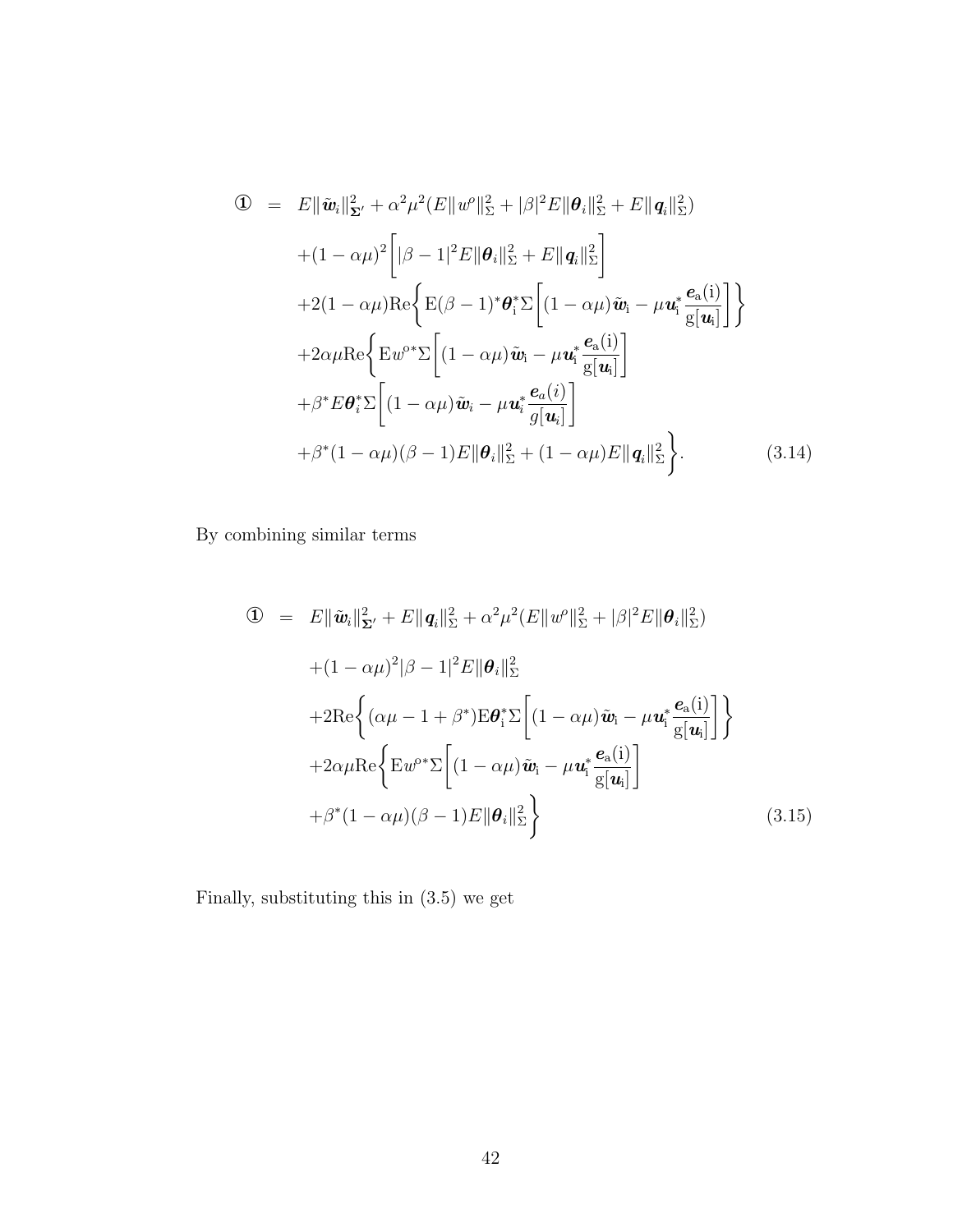$$
E\|\tilde{\mathbf{w}}_{i+1}\|_{\Sigma}^{2} = E\|\tilde{\mathbf{w}}_{i}\|_{\Sigma'}^{2} + \text{tr}(\Sigma \mathbf{Q}) + \alpha^{2} \mu^{2} (\text{tr}(\Sigma \mathbf{W}) + |\beta|^{2} \text{E} \|\boldsymbol{\theta}_{i}\|_{\Sigma}^{2})
$$
  
+ 
$$
(1 - \alpha \mu)^{2} |\beta - 1|^{2} E \|\boldsymbol{\theta}_{i}\|_{\Sigma}^{2}
$$
  
+ 
$$
2 \text{Re} \left\{ (\alpha \mu - 1 + \beta^{*}) \text{E} \boldsymbol{\theta}_{i}^{*} \Sigma \left[ (1 - \alpha \mu) \tilde{\mathbf{w}}_{i} - \mu \mathbf{u}_{i}^{*} \frac{\boldsymbol{e}_{\text{a}}(i)}{g[\mathbf{u}_{i}]} \right] \right\}
$$
  
+ 
$$
2 \alpha \mu \text{Re} \left\{ \text{E} \boldsymbol{w}^{o*} \Sigma \left[ (1 - \alpha \mu) \tilde{\mathbf{w}}_{i} - \mu \mathbf{u}_{i}^{*} \frac{\boldsymbol{e}_{\text{a}}(i)}{g[\mathbf{u}_{i}]} \right] + \beta^{*} (1 - \alpha \mu) (\beta - 1) E \|\boldsymbol{\theta}_{i}\|_{\Sigma}^{2} \right\} + \mu^{2} \sigma_{v}^{2} E \frac{\|\mathbf{u}_{i}\|_{\Sigma}^{2}}{g^{2}[\mathbf{u}_{i}]}, \qquad (3.16)
$$

where we have the fact that  $E\|\mathbf{q}_i\|_{\Sigma}^2 = \text{tr}(\Sigma \mathbf{Q})$  and  $E\|w^o\|_{\Sigma}^2 = \text{tr}(\Sigma \mathbf{W})$ , and  $\mathbf{W} = w^{\rho}w^{\rho*}.$ 

#### 3.3.1 Independence Assumption

Independence assumption states

The sequence 
$$
\tilde{u}_i
$$
 is independent and identically distributed  $(3.17)$ 

This assumption will allow us to replace  $\Sigma'$  by  $\Sigma'$  where  $\Sigma' = E[\Sigma']$ , therefore (3.16) becomes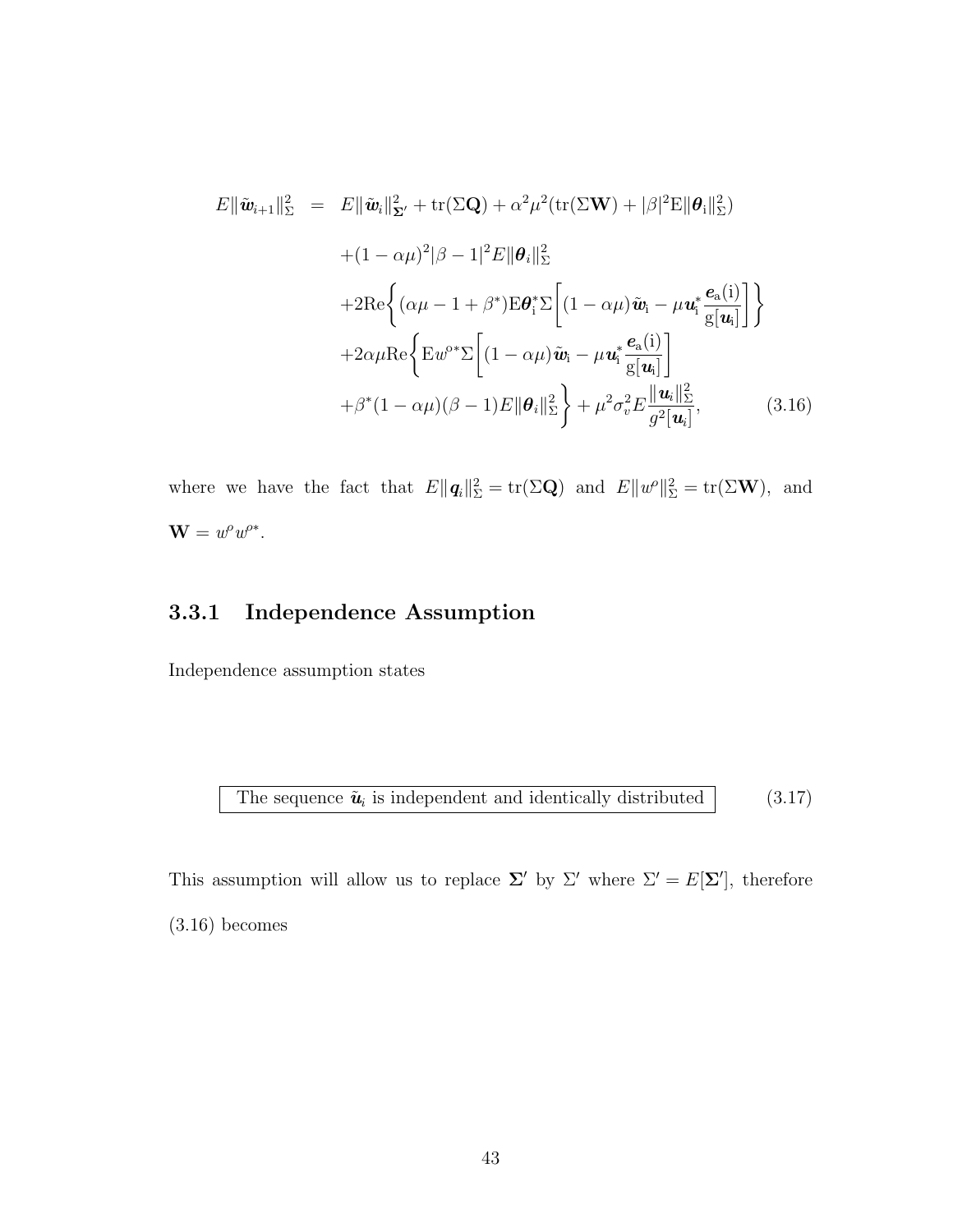$$
E\|\tilde{\mathbf{w}}_{i+1}\|_{\Sigma}^{2} = E\|\tilde{\mathbf{w}}_{i}\|_{\Sigma'}^{2} + \text{tr}(\Sigma \mathbf{Q}) + \alpha^{2} \mu^{2} (\text{tr}(\Sigma \mathbf{W}) + |\beta|^{2} \text{E} \|\boldsymbol{\theta}_{i}\|_{\Sigma}^{2})
$$
  
+ 
$$
(1 - \alpha \mu)^{2} |\beta - 1|^{2} E \|\boldsymbol{\theta}_{i}\|_{\Sigma}^{2}
$$
  
+ 
$$
2 \text{Re} \left\{ (\alpha \mu - 1 + \beta^{*}) \text{E} \boldsymbol{\theta}_{i}^{*} \Sigma \left[ (1 - \alpha \mu) \tilde{\mathbf{w}}_{i} - \mu \mathbf{u}_{i}^{*} \frac{\boldsymbol{e}_{a}(i)}{g[\mathbf{u}_{i}]} \right] \right\}
$$
  
+ 
$$
2 \alpha \mu \text{Re} \left\{ \text{E} \boldsymbol{w}^{o*} \Sigma \left[ (1 - \alpha \mu) \tilde{\mathbf{w}}_{i} - \mu \mathbf{u}_{i}^{*} \frac{\boldsymbol{e}_{a}(i)}{g[\mathbf{u}_{i}]} \right]
$$
  
+ 
$$
\beta^{*} (1 - \alpha \mu) (\beta - 1) E \|\boldsymbol{\theta}_{i}\|_{\Sigma}^{2} \right\} + \mu^{2} \sigma_{v}^{2} E \frac{\|\mathbf{u}_{i}\|_{\Sigma}^{2}}{g^{2}[\mathbf{u}_{i}]}, \qquad (3.18)
$$

where  $\Sigma'$  is defined as

$$
\Sigma' = (1 - \alpha \mu)^2 \Sigma - \mu (1 - \alpha \mu) \Sigma E \left[ \frac{\mathbf{u}_i^* \mathbf{u}_i}{g[\mathbf{u}_i]} \right] - \mu (1 - \alpha \mu) E \left[ \frac{\mathbf{u}_i^* \mathbf{u}_i}{g[\mathbf{u}_i]} \right] \Sigma + \mu^2 E \left[ \mathbf{u}_i^* \frac{\|\mathbf{u}_i\|_{\Sigma}^2}{g^2[\mathbf{u}_i]} \mathbf{u}_i \right]
$$
\n(3.19)

# 3.3.2 Steady State Performance

Initially we will start by substituting  $(2.27)$  in  $(3.16)$  which gives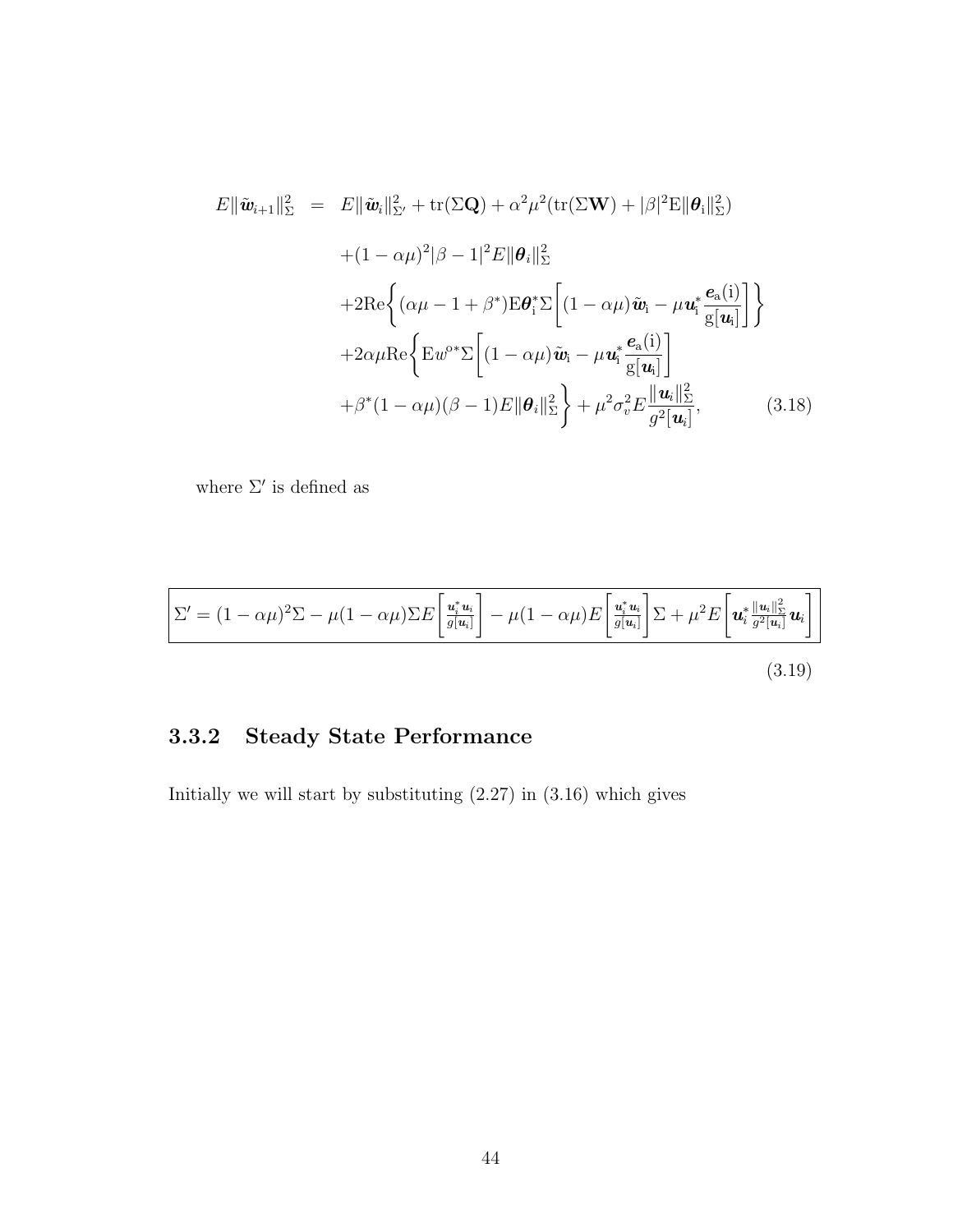$$
E \|\tilde{\mathbf{w}}_{i+1}\|_{\Sigma}^{2} = E \|\tilde{\mathbf{w}}_{i}\|_{\Sigma'}^{2} + \text{tr}(\Sigma \mathbf{Q}) + \alpha^{2} \mu^{2} (\text{tr}(\Sigma \mathbf{W}) + |\beta|^{2} \text{tr}(\Sigma \Theta))
$$
  
+  $(1 - \alpha \mu)^{2} |\beta - 1|^{2} \text{tr}(\Sigma \Theta)$   
+  $2 \text{Re} \left\{ (\alpha \mu - 1 + \beta^{*}) \text{E} \boldsymbol{\theta}_{i}^{*} \Sigma \left[ \left( (1 - \alpha \mu) \mathbf{I} - \mu \frac{\mathbf{u}_{i}^{*} \mathbf{u}_{i}}{g[\mathbf{u}_{i}} \right) \tilde{\mathbf{w}}_{i} \right] \right\}$   
+  $2 \alpha \mu \text{Re} \left\{ \text{E} \boldsymbol{w}^{o*} \Sigma \left[ \left( (1 - \alpha \mu) - \mu \frac{\mathbf{u}_{i}^{*} \mathbf{u}_{i}}{g[\mathbf{u}_{i}} \right) \tilde{\mathbf{w}}_{i} \right] + \beta^{*} (1 - \alpha \mu) (\beta - 1) \text{tr}(\Sigma \Theta) \right\} + \mu^{2} \sigma_{v}^{2} E \frac{\|\mathbf{u}_{i}\|_{\Sigma}^{2}}{g^{2}[\mathbf{u}_{i}]}, \qquad (3.20)$ 

Or

$$
E \|\tilde{\mathbf{w}}_{i+1}\|_{\Sigma}^{2} = E \|\tilde{\mathbf{w}}_{i}\|_{\Sigma'}^{2} + \text{tr}(\Sigma \mathbf{Q}) + \alpha^{2} \mu^{2} (\text{tr}(\Sigma \mathbf{W}) + |\beta|^{2} \text{tr}(\Sigma \Theta))
$$
  
+  $(1 - \alpha \mu)^{2} |\beta - 1|^{2} \text{tr}(\Sigma \Theta)$   
+  $2 \text{Re} \left\{ (\alpha \mu - 1 + \beta^{*}) \text{tr}(\Sigma[(\mathbf{I} - \mu \mathbf{R}_{n}) \mathbf{W}]) \right\}$   
+  $2 \alpha \mu \text{Re} \left\{ w^{\alpha*} \Sigma J E \tilde{\mathbf{w}}_{i} + \beta^{*} (1 - \alpha \mu)(\beta - 1) \text{tr}(\Sigma \Theta) \right\}$   
+  $\mu^{2} \sigma_{v}^{2} E \frac{\|\mathbf{u}_{i}\|_{\Sigma}^{2}}{g^{2}[\mathbf{u}_{i}]},$  (3.21)

where

$$
\boxed{\mathbf{R}_n = \mathbf{U}_i \stackrel{\Delta}{=} \alpha \mathbf{I} + \frac{\mathbf{u}_i^* \mathbf{u}_i}{g[\mathbf{u}_i]}, \quad \mathbf{J} \stackrel{\Delta}{=} \mathbf{I} - \mu E(\mathbf{U}_i)}
$$
(3.22)

also (3.19) will be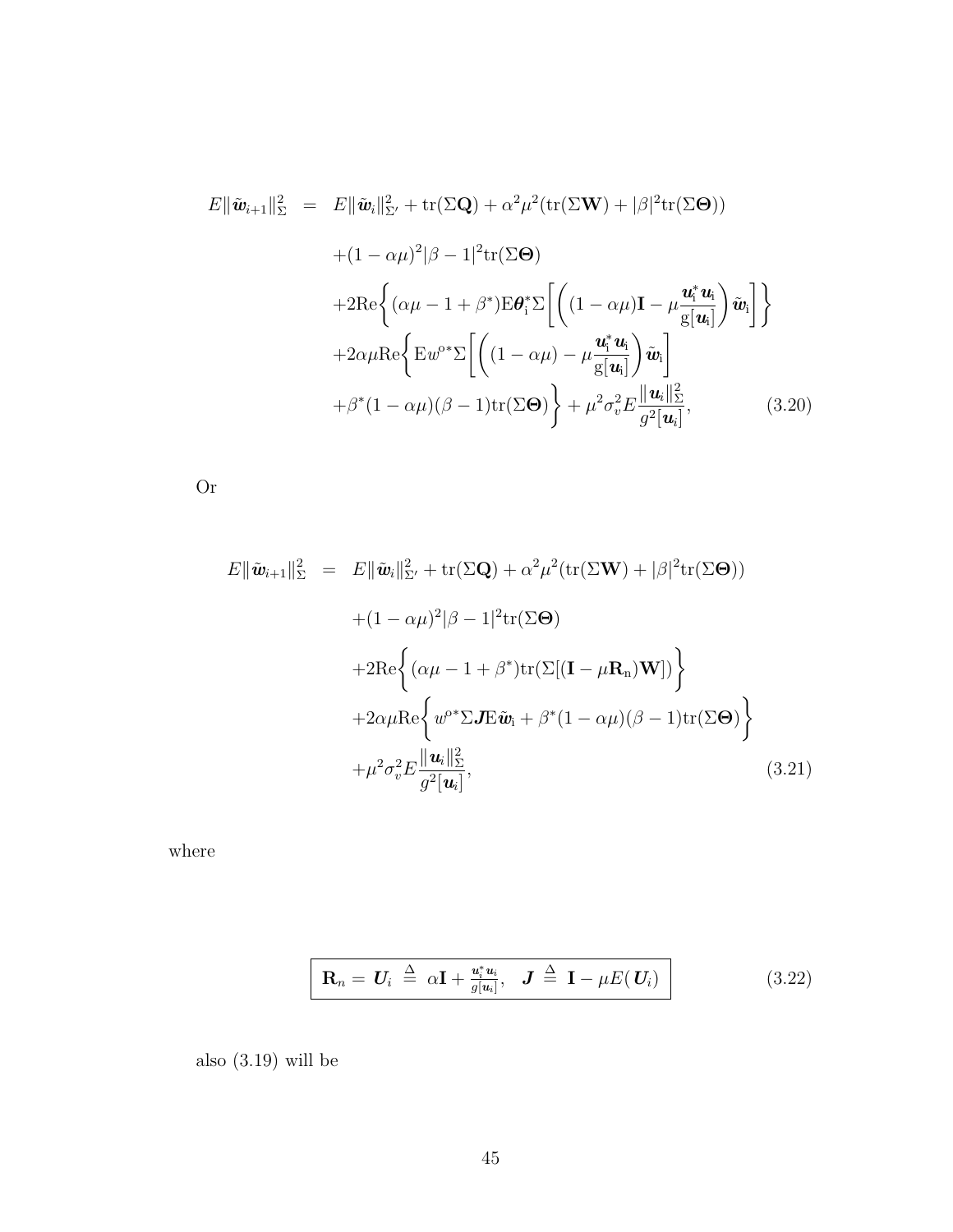$$
\Sigma' = \Sigma - \mu(E \mathbf{U}_i) \Sigma - \mu \Sigma(E \mathbf{U}_i) + \mu^2 E(\mathbf{U}_i \Sigma \mathbf{U}_i)
$$
(3.23)

#### Vector Notation

From [33], we can see many useful definitions which can be used in our case, which are

$$
\sigma = \text{vec}(\Sigma), \sigma' = \text{vec}(\Sigma'), \sigma' = F\sigma, \quad F \stackrel{\Delta}{=} E\{(I_M - \mu U_i)^* \otimes (I_M - \mu U_i)\}
$$
\n(3.24)

At steady state it is known that

$$
\lim_{i\to\infty}E\|\tilde{\boldsymbol{w}}_{i+1}\|_\sigma^2=\lim_{i\to\infty}E\|\tilde{\boldsymbol{w}}_{i}\|_\sigma^2,\quad \lim_{i\to\infty}E\tilde{\boldsymbol{w}}_{i+1}=\lim_{i\to\infty}E\tilde{\boldsymbol{w}}_{i}.
$$

Using the above, it can be shown that

$$
\lim_{i \to \infty} E \tilde{\mathbf{w}}_{i+1} = \alpha \mu (\mathbf{I} - \mathbf{J})^{-1} w^o
$$
\n(3.25)

Applying all the mentioned above to (3.21), we get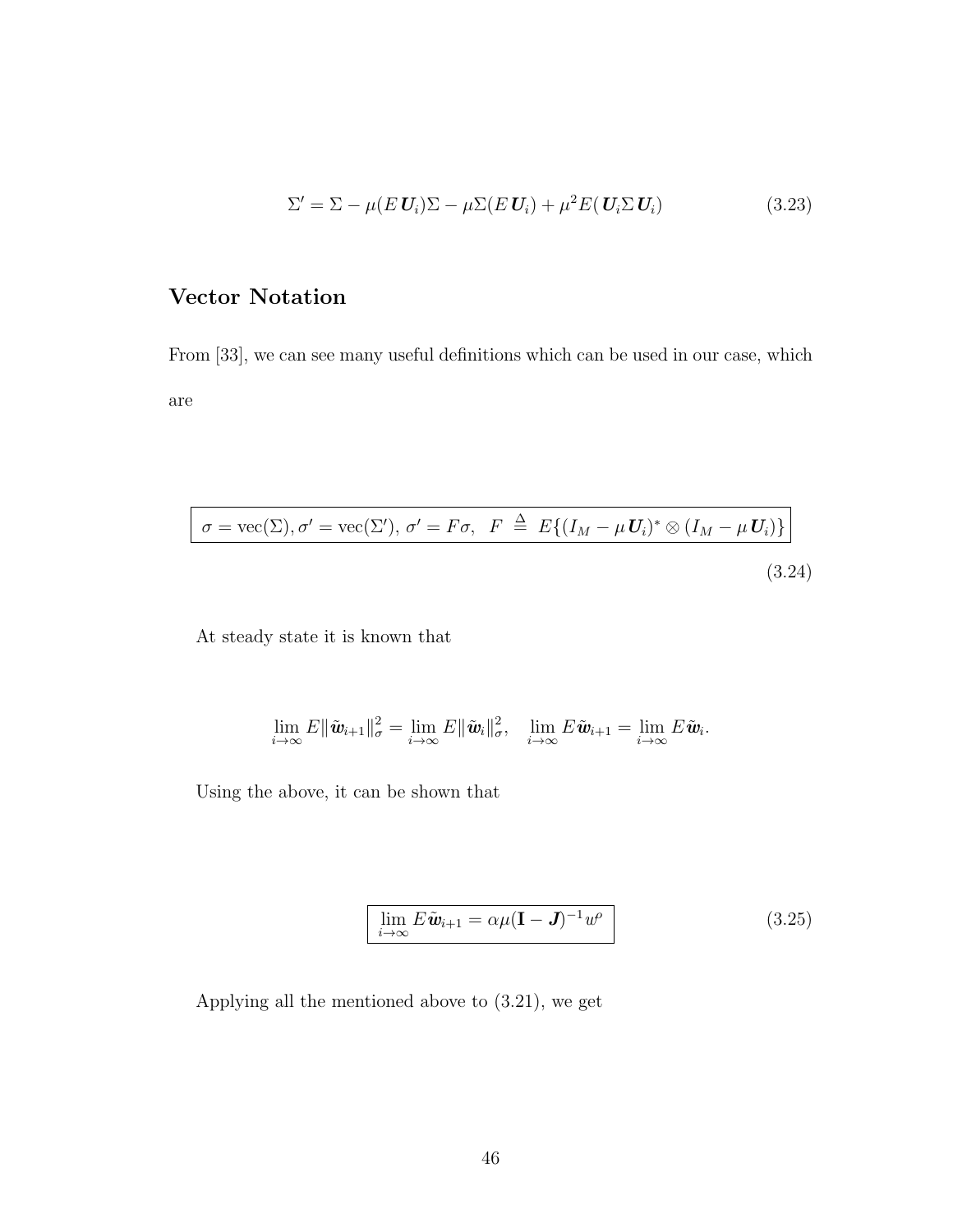$$
\lim_{i \to \infty} E \|\tilde{\mathbf{w}}_i\|_{(\mathbf{I} - F)\sigma}^2 = \text{tr}(\Sigma \mathbf{Q}) + \alpha^2 \mu^2 \|w^0\|_{\mathbf{T}\sigma}^2 + \alpha^2 \mu^2 |\beta|^2 \text{tr}(\Sigma \Theta)
$$

$$
+ (1 - \alpha \mu)^2 |\beta - 1|^2 \text{tr}(\Sigma \Theta) + \mu^2 \sigma_v^2 E \frac{\|\mathbf{u}_i\|_{\sigma}^2}{g^2[\mathbf{u}_i]}
$$

$$
+ 2 \text{Re} \left\{ (\alpha \mu - 1 + \beta^*) \text{tr}(\Sigma[(\mathbf{I} - \mu \mathbf{R}_n)\mathbf{W}]) \right\}
$$

$$
+ 2 \alpha \mu \text{Re} \left\{ \beta^*(1 - \alpha \mu)(\beta - 1) \text{tr}(\Sigma \Theta) \right\}
$$
(3.26)

where  ${\bf T}$  is defined as

$$
\mathbf{T} \stackrel{\Delta}{=} \mathbf{I} + ((\mathbf{I} - \mathbf{J}^T)^{-1} \mathbf{J}^T \otimes \mathbf{I}) + (\mathbf{I} \otimes (\mathbf{I} - \mathbf{J})^{-1} \mathbf{J})
$$
(3.27)

Now, we already know that

 $\lfloor$ 

$$
EMSE = E|\mathbf{e}_a(i)|^2
$$
  
= 
$$
E\|\tilde{\mathbf{w}}_i\|_{R_u}^2
$$
 (3.28)

if we define

$$
r = vec(R_u) \tag{3.29}
$$

then the EMSE of the leaky  $\epsilon$ -NLMS can be evaluated by substituting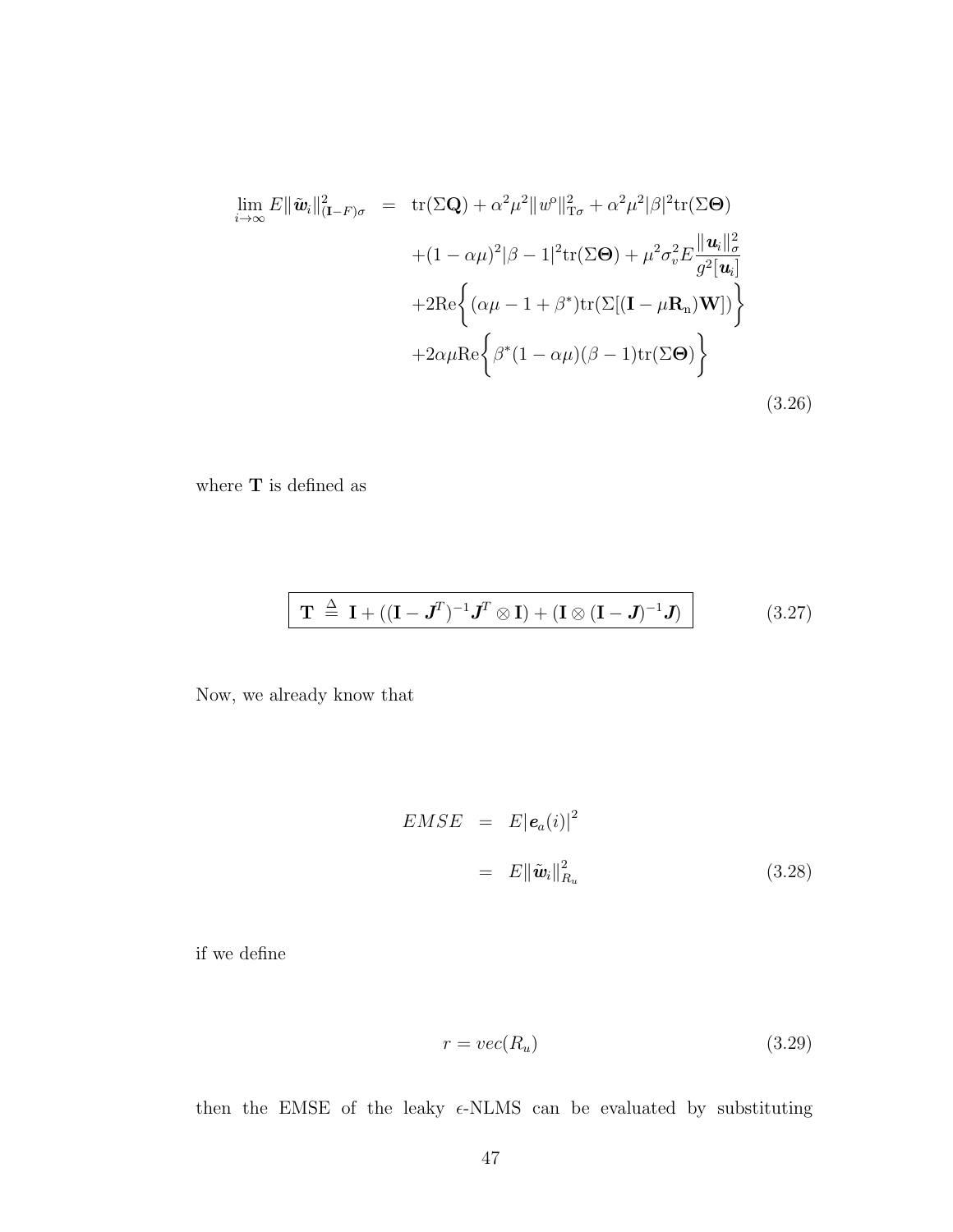$\sigma = (\mathbf{I} - F)^{-1}r$  as the following:

$$
\lim_{i \to \infty} E \|\tilde{\mathbf{w}}_i\|_r^2 = \text{tr}(\Sigma \mathbf{Q}) + \alpha^2 \mu^2 \|w^0\|_{\mathbf{T}(\mathbf{I} - \mathbf{F})^{-1} \mathbf{r}}^2 + \alpha^2 \mu^2 |\beta|^2 \text{tr}(\Sigma \Theta)
$$
  
+  $(1 - \alpha \mu)^2 |\beta - 1|^2 \text{tr}(\Sigma \Theta) + \mu^2 \sigma_v^2 E \frac{\|\mathbf{u}_i\|_{(\mathbf{I} - F)^{-1} \mathbf{r}}^2}{g^2[\mathbf{u}_i]}$   
+  $2 \text{Re} \left\{ (\alpha \mu - 1 + \beta^*) \text{tr}(\Sigma [(\mathbf{I} - \mu \mathbf{R}_n) \mathbf{W}]) \right\}$   
+  $2 \alpha \mu \text{Re} \left\{ \beta^* (1 - \alpha \mu) (\beta - 1) \text{tr}(\Sigma \Theta) \right\}$  (3.30)

# 3.4 Tracking Analysis of Leaky  $\epsilon$ -NLMS Algorithm

In this section we will apply the relations which were derived in the previous section to Leaky  $\epsilon$ -NLMS algorithm.

The recursion of Leaky  $\epsilon$ -NLMS algorithm is given by

$$
\boldsymbol{w}_{i+1} = (1 - \alpha \mu) \boldsymbol{w}_i + \mu \boldsymbol{u}_i^* \frac{\boldsymbol{e}(i)}{\left(\varepsilon + {\Vert \boldsymbol{u}_i \Vert}^2\right)}.
$$
(3.31)

Therefore, from this recursion we can see that  $g[\mathbf{u}_i]$  is replaced by  $(\varepsilon + ||\mathbf{u}_i||^2)$ , substituting this in (3.22) and (3.26) produces

$$
\mathbf{R}_n = \mathbf{U}_i \stackrel{\Delta}{=} \alpha \mathbf{I} + \frac{\mathbf{u}_i^* \mathbf{u}_i}{(\varepsilon + ||\mathbf{u}_i||^2)}, \quad \mathbf{J} \stackrel{\Delta}{=} \mathbf{I} - \mu E(\mathbf{U}_i) \tag{3.32}
$$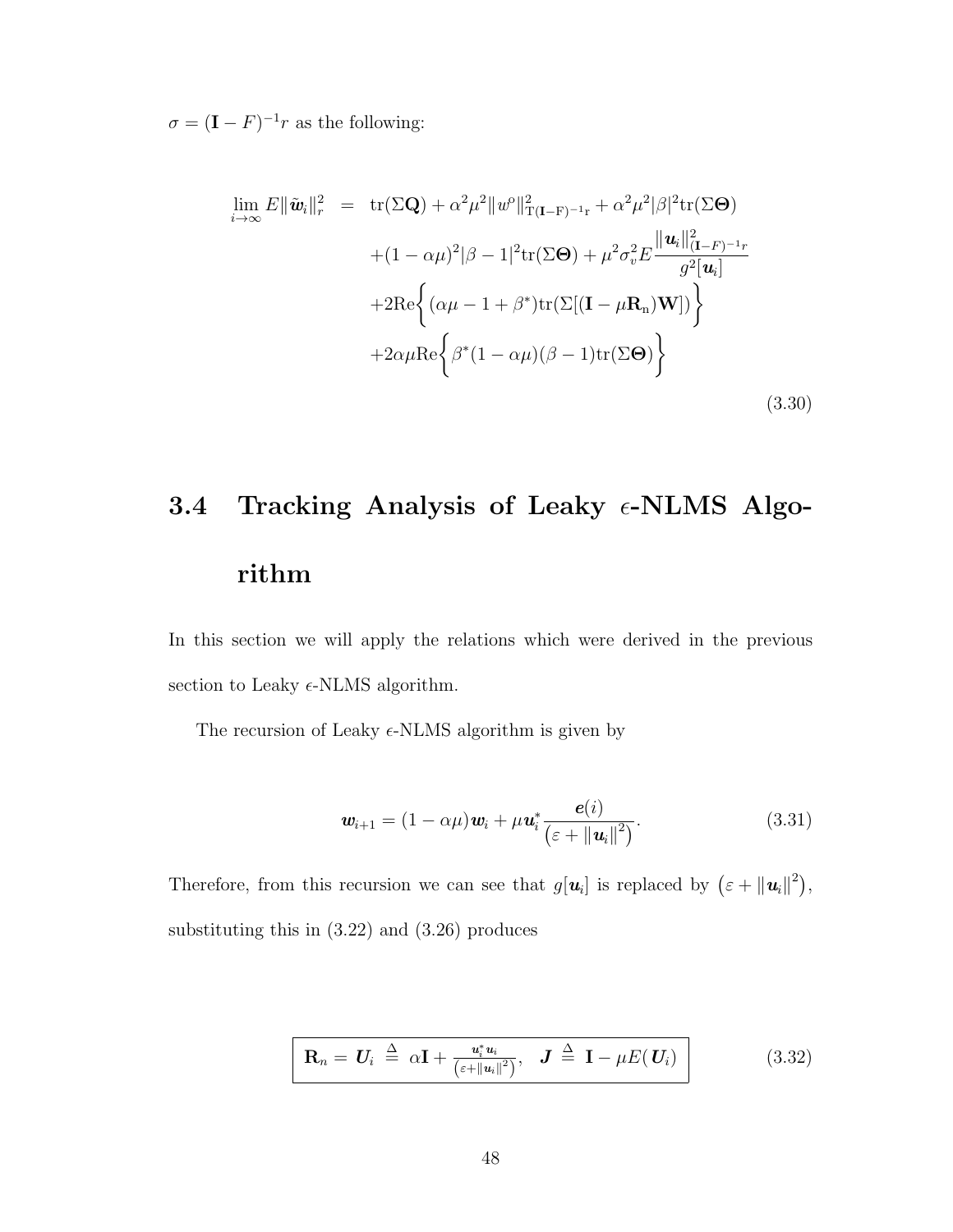$$
\lim_{i \to \infty} E \|\tilde{\mathbf{w}}_i\|_r^2 = \text{tr}(\Sigma \mathbf{Q}) + \alpha^2 \mu^2 \|w^0\|_{\mathbf{T}(\mathbf{I}-\mathbf{F})^{-1}\mathbf{r}}^2 + \alpha^2 \mu^2 |\beta|^2 \text{tr}(\Sigma \Theta)
$$
  
 
$$
+ (1 - \alpha \mu)^2 |\beta - 1|^2 \text{tr}(\Sigma \Theta) + \mu^2 \sigma_v^2 E \left[ \frac{\|\mathbf{u}_i\|_{(\mathbf{I}-\mathbf{F})^{-1}\mathbf{r}}^2}{(\varepsilon + \|\mathbf{u}_i\|^2)^2} \right]
$$
  
 
$$
+ 2 \text{Re} \left\{ (\alpha \mu - 1 + \beta^*) \text{tr}(\Sigma[(\mathbf{I} - \mu \mathbf{R}_n)\mathbf{W}]) \right\}
$$
  
 
$$
+ 2 \alpha \mu \text{Re} \left\{ \beta^*(1 - \alpha \mu)(\beta - 1) \text{tr}(\Sigma \Theta) \right\}
$$
(3.33)

#### 3.5 Summary

The tracking analysis of the leaky  $\epsilon$  - NLMS algorithm in a nonstationary environments was investigated in this chapter, the environment is assumed to be time varying according to a first order auto regressive model. The filter input is assumed to be correlated gaussian. Finally an expression for the steady state EMSE is derived based on the weighted energy conservation relation thanks to the independence assumption principle. The derived EMSE of the leaky  $\epsilon$  - NLMS algorithm depends mainly on two moments, and an exact expression for the steady state EMSE of the leaky  $\epsilon$ -NLMS algorithm is derived using the results of [38] defined by (3.33).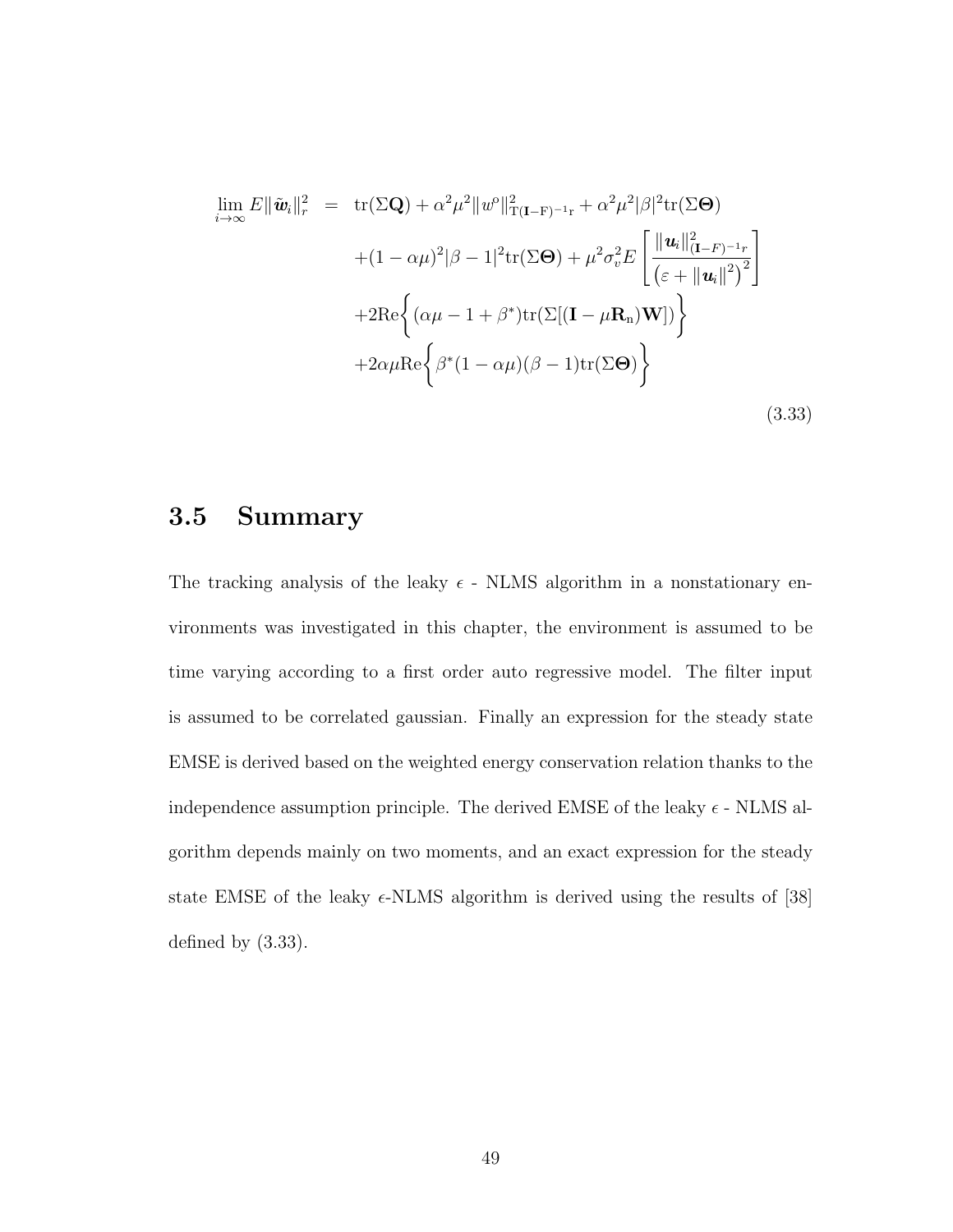#### CHAPTER 4

# SIMULATION RESULTS

In this chapter the results of the computer simulations are presented which are made to investigate the validity of the derived steady-state EMSE for both  $\epsilon$ . NLMS and leaky  $\epsilon$  - NLMS algorithms.

In order to test the performance of these algorithms, an unknown real valued system identification problem is considered. The system noise is taken as zero mean i.i.d with variance 0.01. The length of the adaptive filter is taken to be equal to that of the unknown system, i.e., 5. The correlation matrix of the correlated complex Gaussian input to the adaptive filter and unknown system is

$$
\mathbf{R} = \begin{pmatrix}\n1 & \rho_c & \rho_c^2 & \cdots & \rho_c^{M-1} \\
\rho_c & 1 & \rho_c & \cdots & \rho_c^{M-2} \\
\rho_c^2 & \rho_c & 1 & \cdots & \rho_c^{M-3} \\
\vdots & & & & \\
\rho_c^{M-1} & \rho_c^{M-2} & \rho_c^{M-3} & \cdots & 1\n\end{pmatrix}
$$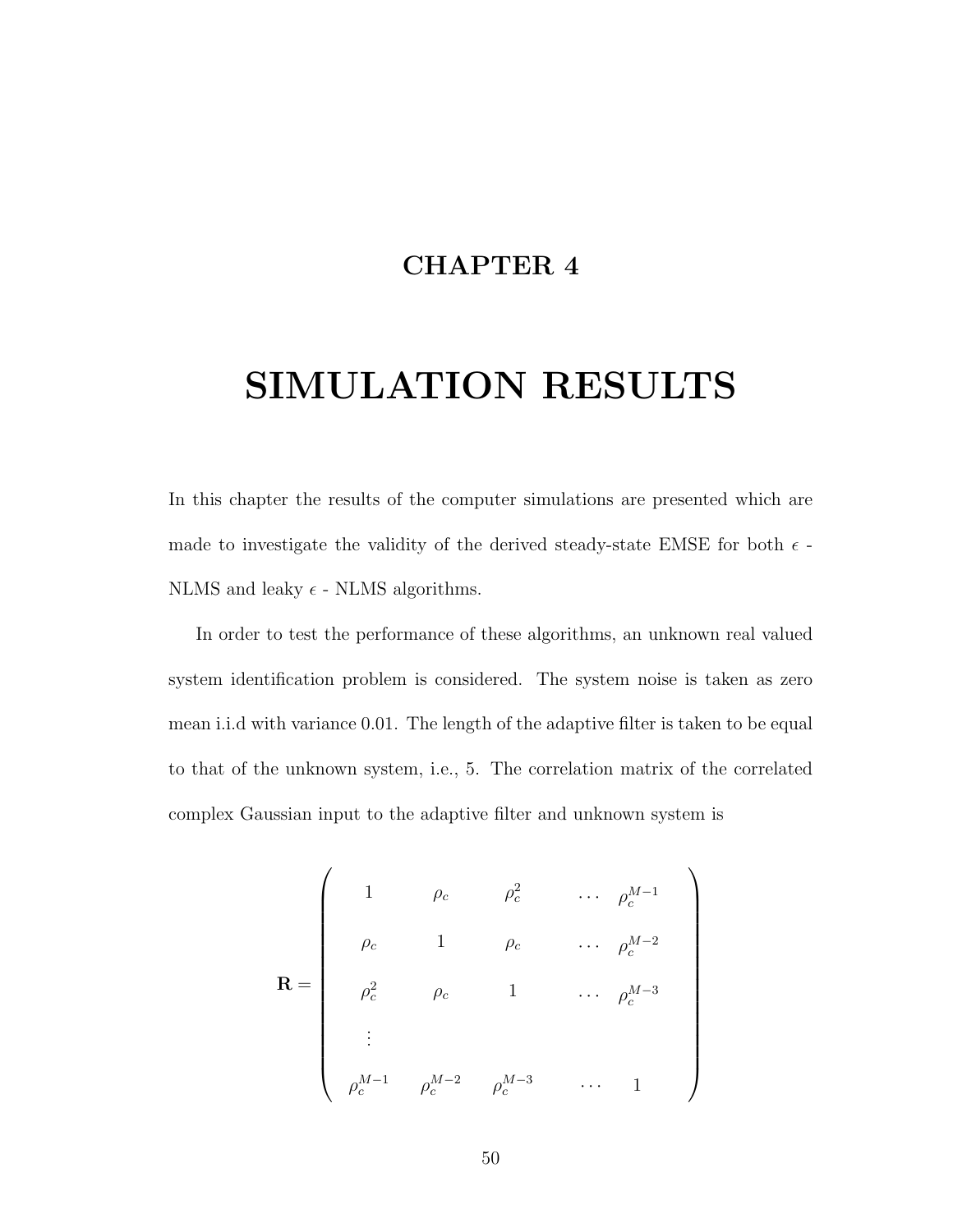where  $0 < \rho_c < 1$  is the factor that controls the correlation between the regressor elements, large value of  $\rho_c$  results in a highly correlated input.

#### 4.1 Simulation Results for  $\epsilon$  - NLMS algorithm

In this section we are going to test the accuracy of the derived EMSE for the  $\epsilon$ -NLMS algorithm. As it was mentioned in the introduction of this chapter, the filter length is  $M = 5$ , the SNR is set to be 20 dB which is equivalent to  $\sigma_v^2 = 0.01$ . The nonstationary environement controlled by choosing different values of  $\sigma_d^2$  and the correlation of the adaptive filter input is controlloed by  $\rho_c$ . The simulated results are obtained by averaging over 100 experiments while the analytical results are obtained by plotting the steady state tracking expression given by(2.36).

Tables below show a comparison between the analytical and simulated EMSE of the  $\epsilon$  - NLMS algorithm for different values of  $\epsilon$  (and the same value of the correlation factor  $\rho_c = 0.5$ ). Table 4.1 represents the case when  $\sigma_d^2 = 10^{-6}$ , Table 4.2 when  $\sigma_d^2 = 10^{-5}$ , and Table 4.3 when  $\sigma_d^2 = 10^{-4}$ . The tables show the analytical results match the experimental results whith a notable error in the third case (Table 4.3) and with a great accuracy in the first two tables. This implies that when rapid variations occured in the environemnt, the tracking becomes difficult.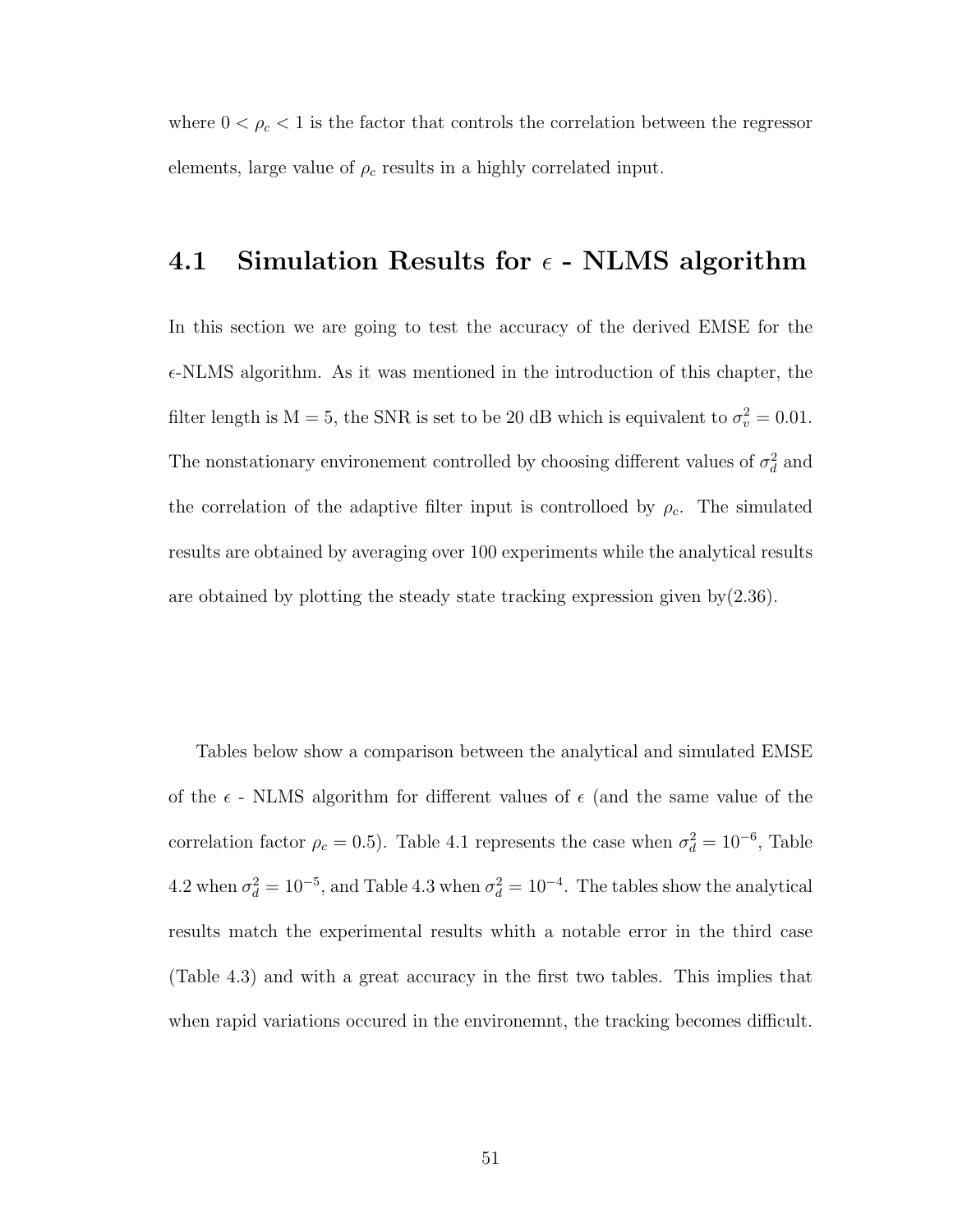| EMSE in $10^{-3}$  |      |                  |                |                |                  |              |                 |                                                                                                                                             |      |  |  |
|--------------------|------|------------------|----------------|----------------|------------------|--------------|-----------------|---------------------------------------------------------------------------------------------------------------------------------------------|------|--|--|
| $\epsilon = 0.1$   |      | $\epsilon = 0.3$ |                | $\epsilon=0.5$ |                  | $\ell = 0.7$ |                 | $\epsilon=0.9$                                                                                                                              |      |  |  |
| Anal. $\vert$ Sim. |      |                  |                |                |                  |              |                 | $\parallel$ Anal. $\parallel$ Sim. $\parallel$ Anal. $\parallel$ Sim. $\parallel$ Anal. $\parallel$ Sim. $\parallel$ Anal. $\parallel$ Sim. |      |  |  |
| 4.2                | 4.33 |                  | $3.8$   $3.82$ |                | $3.5 \, \, 3.56$ |              | $3.3 \mid 3.34$ | 3.0                                                                                                                                         | 3.08 |  |  |

Table 4.1: EMSE for  $\epsilon$ -NLMS when Q is a multiple of 10<sup>-6</sup>.

| $EMSE$ in $10^{-3}$ |  |                  |      |                                                                                                     |      |                  |                    |                  |  |  |  |
|---------------------|--|------------------|------|-----------------------------------------------------------------------------------------------------|------|------------------|--------------------|------------------|--|--|--|
| $\epsilon = 0.1$    |  | $\epsilon = 0.3$ |      | $\epsilon=0.5$                                                                                      |      | $\epsilon = 0.7$ |                    | $\epsilon = 0.9$ |  |  |  |
| Anal. $\vert$ Sim.  |  |                  |      | Anal. $\vert$ Sim. $\vert$ Anal. $\vert$ Sim. $\vert$ Anal. $\vert$ Sim. $\vert$ Anal. $\vert$ Sim. |      |                  |                    |                  |  |  |  |
|                     |  |                  | 3.93 | 3.7                                                                                                 | 3.66 | 3.5              | $\vert 3.45 \vert$ | 3.3              |  |  |  |

Table 4.2: EMSE for  $\epsilon$ -NLMS when Q is a multiple of 10<sup>-5</sup>.

| EMSE in $10^{-3}$ |      |                  |      |                  |  |                  |            |                  |                 |  |  |
|-------------------|------|------------------|------|------------------|--|------------------|------------|------------------|-----------------|--|--|
| $\epsilon = 0.1$  |      | $\epsilon = 0.3$ |      | $\epsilon = 0.5$ |  | $\epsilon = 0.7$ |            | $\epsilon = 0.9$ |                 |  |  |
| Anal.             | Sim. | Anal.            | Sim. | Anal. Sim.       |  | Anal.            | $\pm$ Sim. | Anal.            | $^{\circ}$ Sim. |  |  |
| 6.3               | 5.5  | 5.9              | 5.31 | 5.6              |  |                  |            |                  |                 |  |  |

Table 4.3: EMSE for  $\epsilon$ -NLMS when Q is a multiple of  $10^{-4}$ .

Figures  $\{4.1 - 4.4\}$  show how  $\epsilon$ -NLMS EMSE against  $\epsilon$  in 4 nonstationary environments with different  $\sigma_d^2$ . The figures show that the EMSE of the  $\epsilon$ -NLMS is monotically decreasing as  $\epsilon$  is increasing (inversely proportional to  $\epsilon$ ) which means that choosing  $\epsilon$  near 1 will ensure a low EMSE. In addition to that, the figures show that in a slow changeble environment the simulation and analytical results are almost the same, this clear in Figures {4.2 - 4.4}, while in rapid changeble environments, a gap appears between the analytical and experimental results which again implies the tracking difficulty in a rapid nonstationary environements.

A study for the effect of the step size on the EMSE of the  $\epsilon$ -NLMS algorithm at different values of the ratio of  $\frac{\sigma_d^2}{\sigma_v^2}$  are shown in the Figures {4.5 - 4.9}. The ratio  $\frac{\sigma_d^2}{\sigma_v^2}$  gives us an information about which is the dominant factor of the algorithm if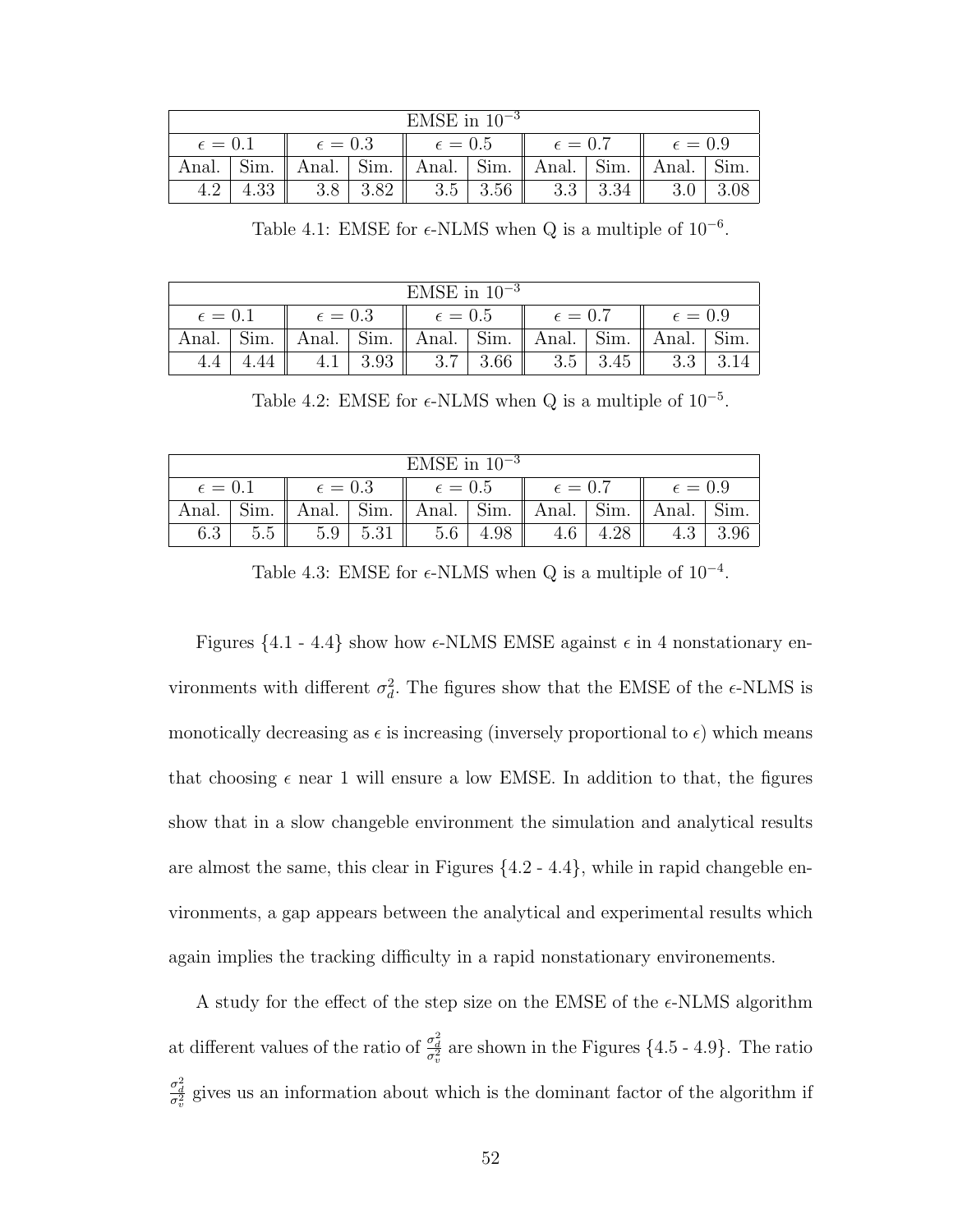

Figure 4.1: EMSE for  $\epsilon$  - NLMS Algorithm for varying  $\epsilon$  when Q of order  $10^{-4}$ .

it was the noise or the rapid changes in the environment. The figures show that when this ratio is small, the noise is the dominant factor and the environment is slowly changing, the step size is monotically increasing and the EMSE is very small, when this ratio increases until it reaches 1, the analytical curve becomes a parabola while the experimental curve still monotically increasing and the EMSE becomes very large. These resutls imply that small step size is better for EMSE performance but its bad for the convergence speed of the  $\epsilon$  - NLMS algorithm.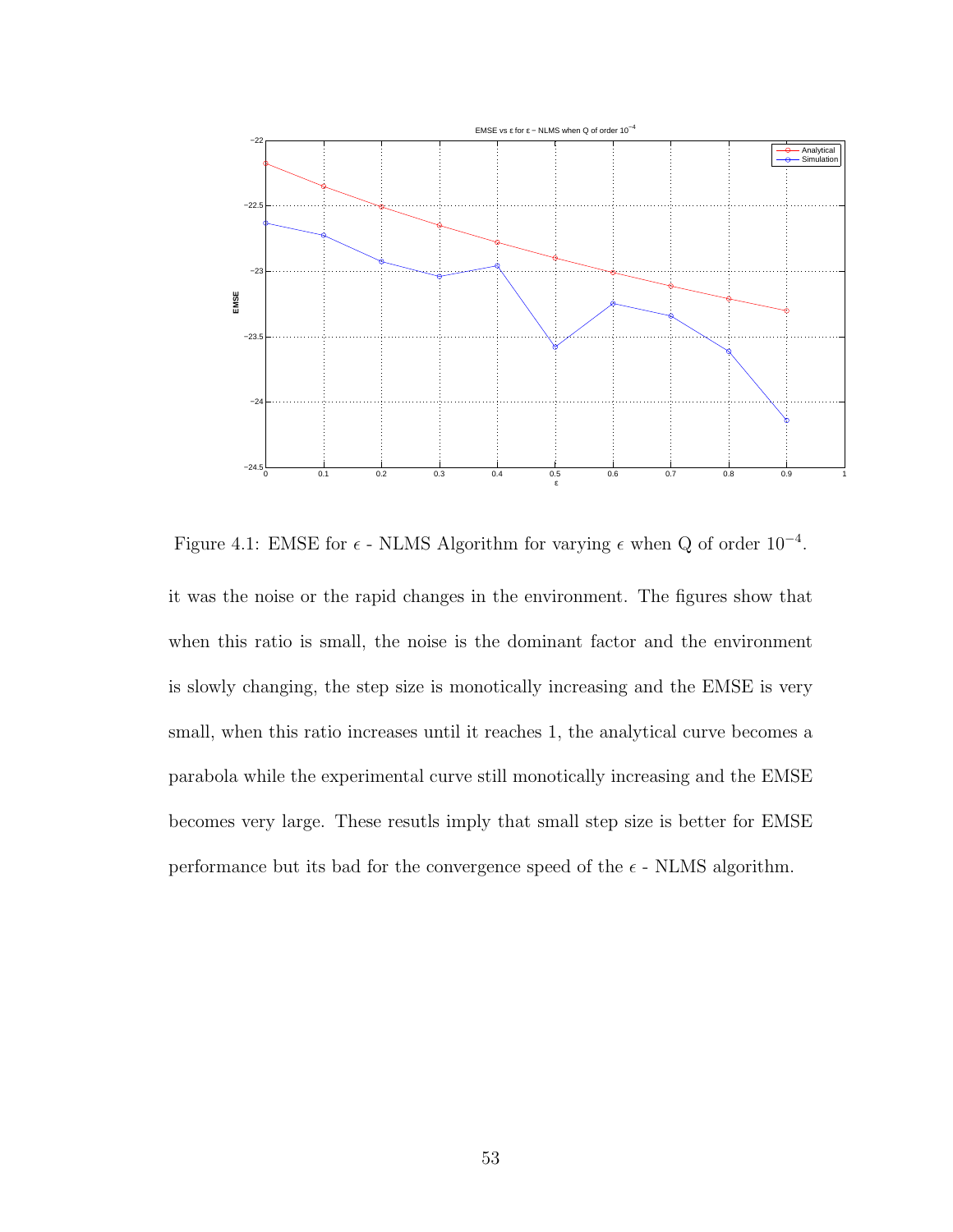

Figure 4.2: EMSE for  $\epsilon$  - NLMS Algorithm for varying  $\epsilon$  when Q of order  $10^{-5}$ . 4.2 Simulation Results for Leaky  $\epsilon$  - NLMS al-

# gorithm

The derivations of the Leaky  $\epsilon$  - NLMS Algorithm which is shown in Chapter 3 is tested here. The simulation parameters are simialr to that in the previous section, i.e., the filter length is  $M = 5$ , SNR is 20 dB ( $\sigma_v^2 = 0.01$ ). The nonstationary environement controlled by choosing different values of  $\sigma_d^2$  and the correlation of the adaptive filter input is controlloed by  $\rho_c$ . The simulation results are obtained by averaging over 100 experiments while the analytical results are obtained by plotting the steady state tracking expression given in (3.33).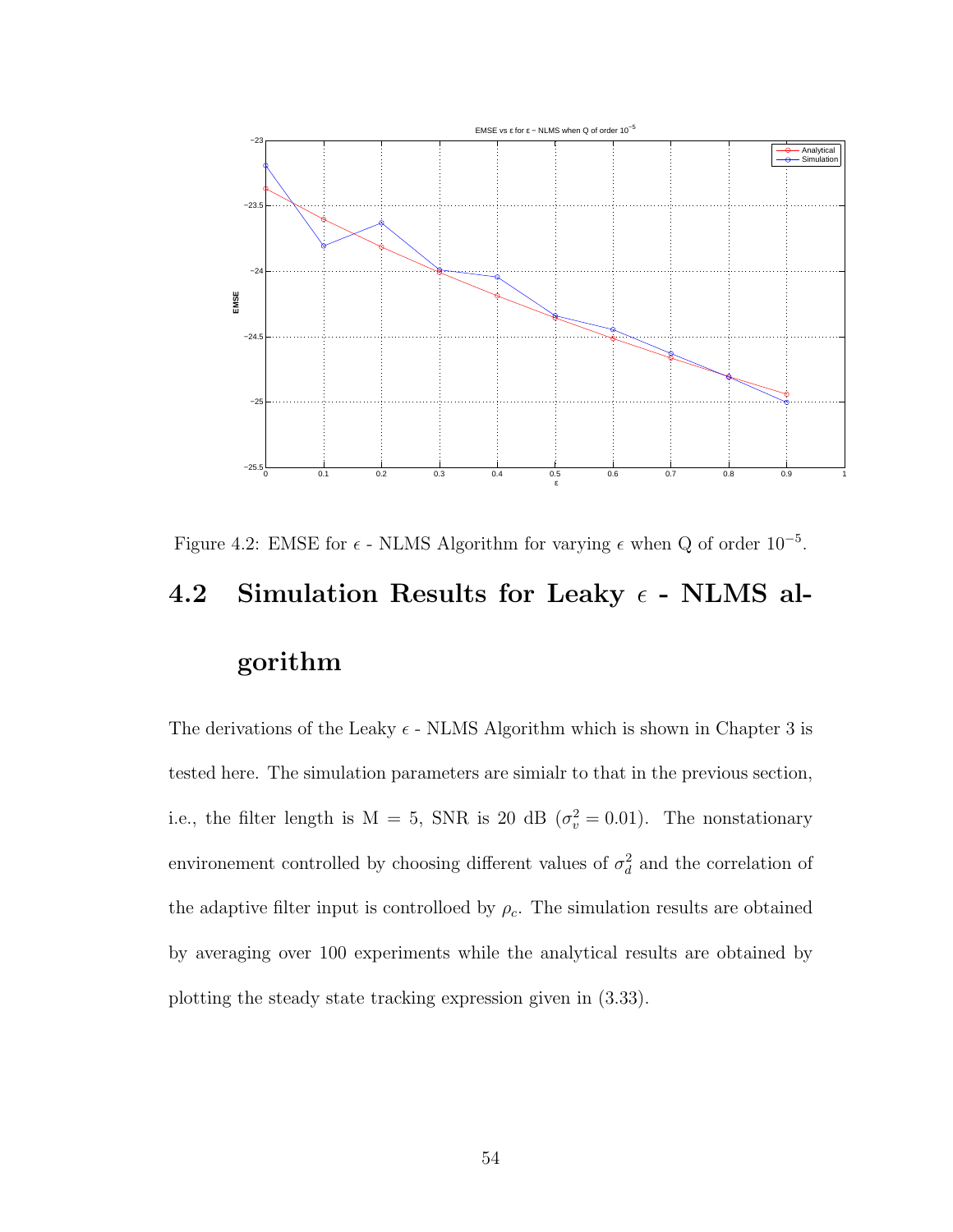

Figure 4.3: EMSE for  $\epsilon$  - NLMS Algorithm for varying  $\epsilon$  when Q of order  $10^{-6}$ .

Tables {4.4 and 4.5} show how the EMSE of the Leaky  $\epsilon$  - NLMS algorithm behaves for different values of  $\epsilon$ . Table 4.4 represents the case when  $\sigma_d^2 = 10^{-6}$ . Table 4.5 when  $\sigma_d^2 = 10^{-5}$  and Table 4.6 when  $\sigma_d^2 = 10^{-4}$ . The tables show the analytical results match the experimental results whith a notable error in the third case (Table 4.3), and with a great accuracy in the first two tables. This implies that when a rapid variations occured in the environemnt the tracking becomes difficult.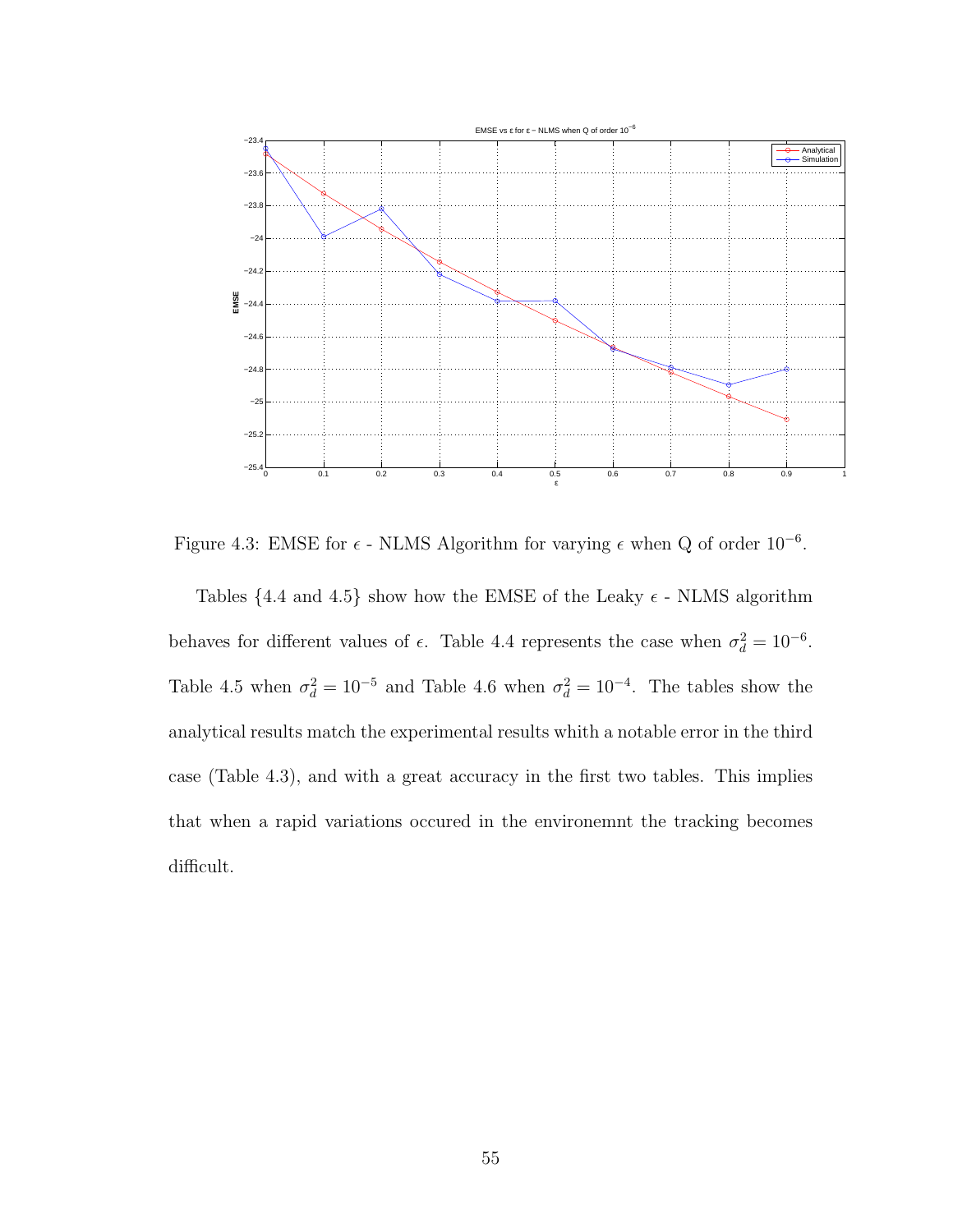

Figure 4.4: EMSE for  $\epsilon$  - NLMS Algorithm for varying  $\epsilon$  when Q of order  $10^{-7}$ .

| EMSE in $10^{-3}$ |      |                  |                 |                |      |                  |      |                  |      |  |  |
|-------------------|------|------------------|-----------------|----------------|------|------------------|------|------------------|------|--|--|
| $\epsilon = 0.1$  |      | $\epsilon = 0.3$ |                 | $\epsilon=0.5$ |      | $\epsilon = 0.7$ |      | $\epsilon = 0.9$ |      |  |  |
| Anal.             | Sim. | Anal.            | $\mathrm{Sim.}$ | Anal.          | Sim. | Anal.            | Sim. | Anal.            | Sim. |  |  |
|                   |      |                  | 3.89            | 3.7            | 3.66 | 3.3              | 3.23 |                  |      |  |  |

Table 4.4: EMSE for Leaky  $\epsilon$ -NLMS when Q is a multiple of  $10^{-6}$ 

| EMSE in $10^{-3}$ |      |                  |      |                  |      |                  |      |                  |      |  |  |
|-------------------|------|------------------|------|------------------|------|------------------|------|------------------|------|--|--|
| $\epsilon = 0.1$  |      | $\epsilon = 0.3$ |      | $\epsilon = 0.5$ |      | $\epsilon = 0.7$ |      | $\epsilon = 0.9$ |      |  |  |
| Anal.             | Sım. | Anal.            | Sim. | Anal.            | Sim. | Anal.            | Sim. | Anal.            | Sım. |  |  |
|                   |      |                  |      |                  |      | 3.5              |      |                  |      |  |  |

Table 4.5: EMSE for Leaky  $\epsilon\text{-NLMS}$  when Q is a multiple of  $10^{-5}$ 

Figures  $\{4.10 - 4.13\}$  show how leaky  $\epsilon$  - NLMS EMSE against  $\epsilon$  in 4 nonstationary environments with different  $\sigma_d^2$ . The figures show that the EMSE of the  $\epsilon$  - NLMS is monotically decreasing as  $\epsilon$  increases (inversely proportional to  $\epsilon$ ) which means that choosing  $\epsilon$  near 1 will ensure a low EMSE. In addition to that, the figures show that in a slow changeble environment the simulation and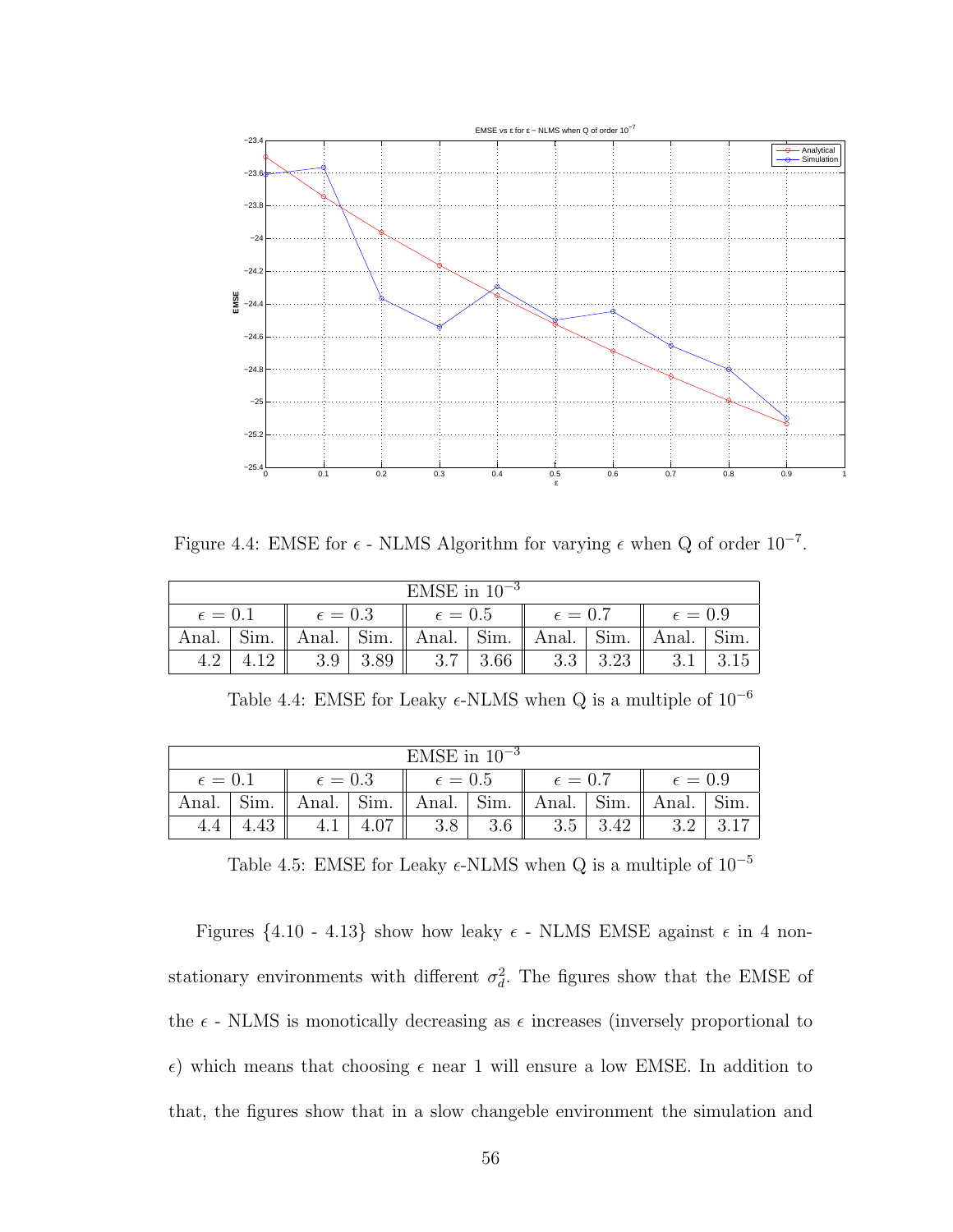

Figure 4.5: EMSE for  $\epsilon$  - NLMS Algorithm when  $\frac{\sigma_d^2}{\sigma_v^2} = 10^{-5}$ .

| EMSE in $10^{-3}$ |      |                  |                    |                |                  |              |      |                                                                              |  |  |  |
|-------------------|------|------------------|--------------------|----------------|------------------|--------------|------|------------------------------------------------------------------------------|--|--|--|
| $\epsilon = 0.1$  |      | $\epsilon = 0.3$ |                    | $\epsilon=0.5$ |                  | $\ell = 0.7$ |      | $\epsilon = 0.9$                                                             |  |  |  |
|                   |      |                  |                    |                |                  |              |      | Anal.   Sim.    Anal.   Sim.    Anal.   Sim.    Anal.   Sim.    Anal.   Sim. |  |  |  |
| 7.3               | 6.96 | 6.0              | $\vert 5.72 \vert$ |                | $5.6 \, \, 4.75$ | 5.1          | 4.46 |                                                                              |  |  |  |

Table 4.6: EMSE for Leaky  $\epsilon\text{-NLMS}$  when Q is a multiple of  $10^{-4}$ 

analytical results are almost the same, this clear in Figures {4.11 - 4.13}, while in rapid changeble environments, a gap appears between the analytical and experimental results which again implies the tracking difficulty in a rapid nonstationary environements.

A study for the effect of the step size on the EMSE of the leaky  $\epsilon$ -NLMS algorithm at different ratios of  $\frac{\sigma_d^2}{\sigma_v^2}$  are shown in Figures {4.14 - 4.18}. The ratio  $\frac{\sigma_d^2}{\sigma_v^2}$  gives us an information about which is the dominant factor of the algorithm if it was the noise or the rapid changes in the environment. The figures show that when this ratio is small the noise is the dominant factor and the environment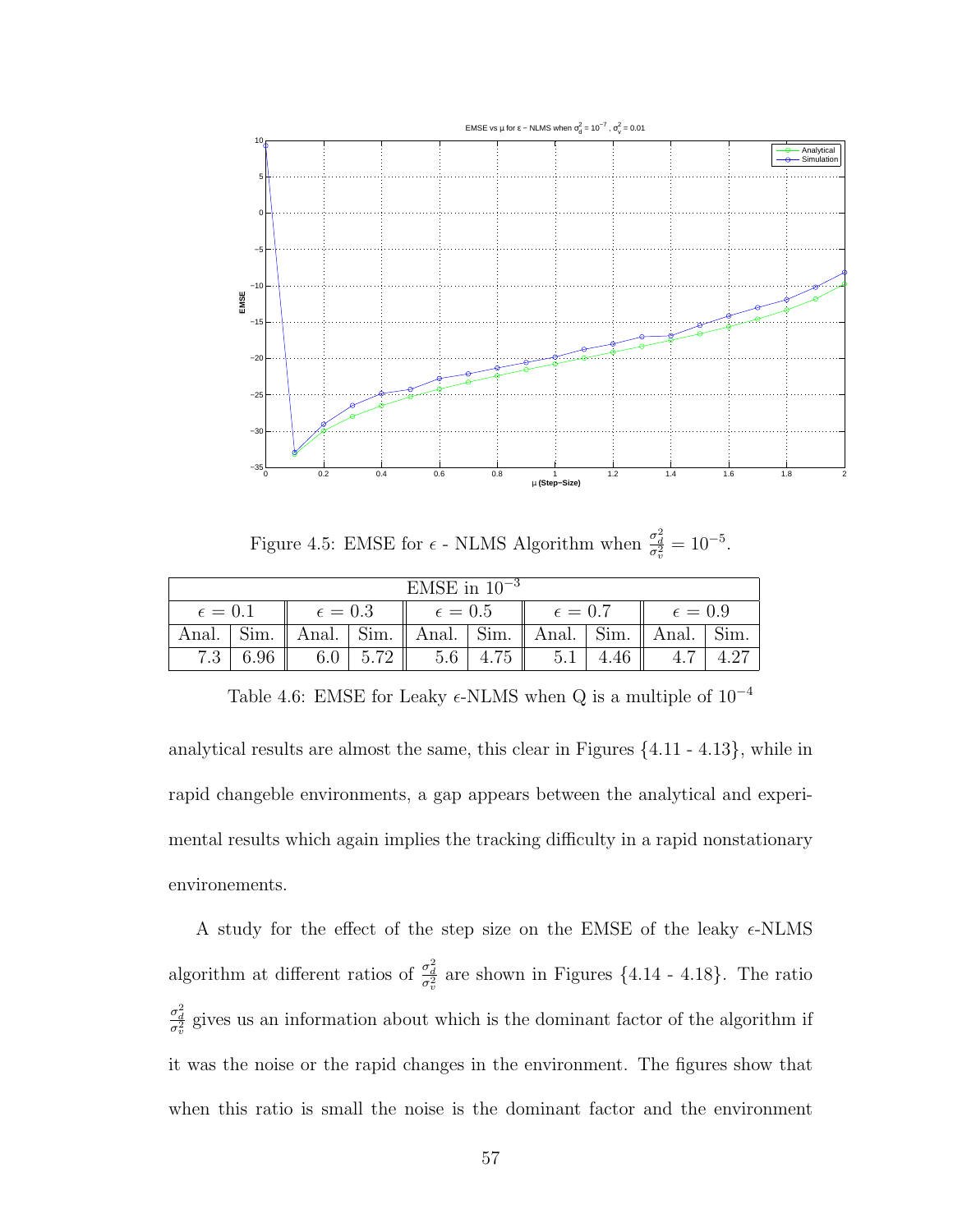

Figure 4.6: EMSE for  $\epsilon$  - NLMS Algorithm when  $\frac{\sigma_d^2}{\sigma_v^2} = 10^{-3}$ .

is slowly changing. The step size is monotically increasing and the EMSE is very small, when this ratio increases until it reaches 1. The analytical curve becomes a parabola while the experimental curve still monotically increasing and the EMSE becomes very large. These resutls imply that small step size is better for EMSE performance but it is bad for the convergence speed of the leaky  $\epsilon$  -NLMS algorithm.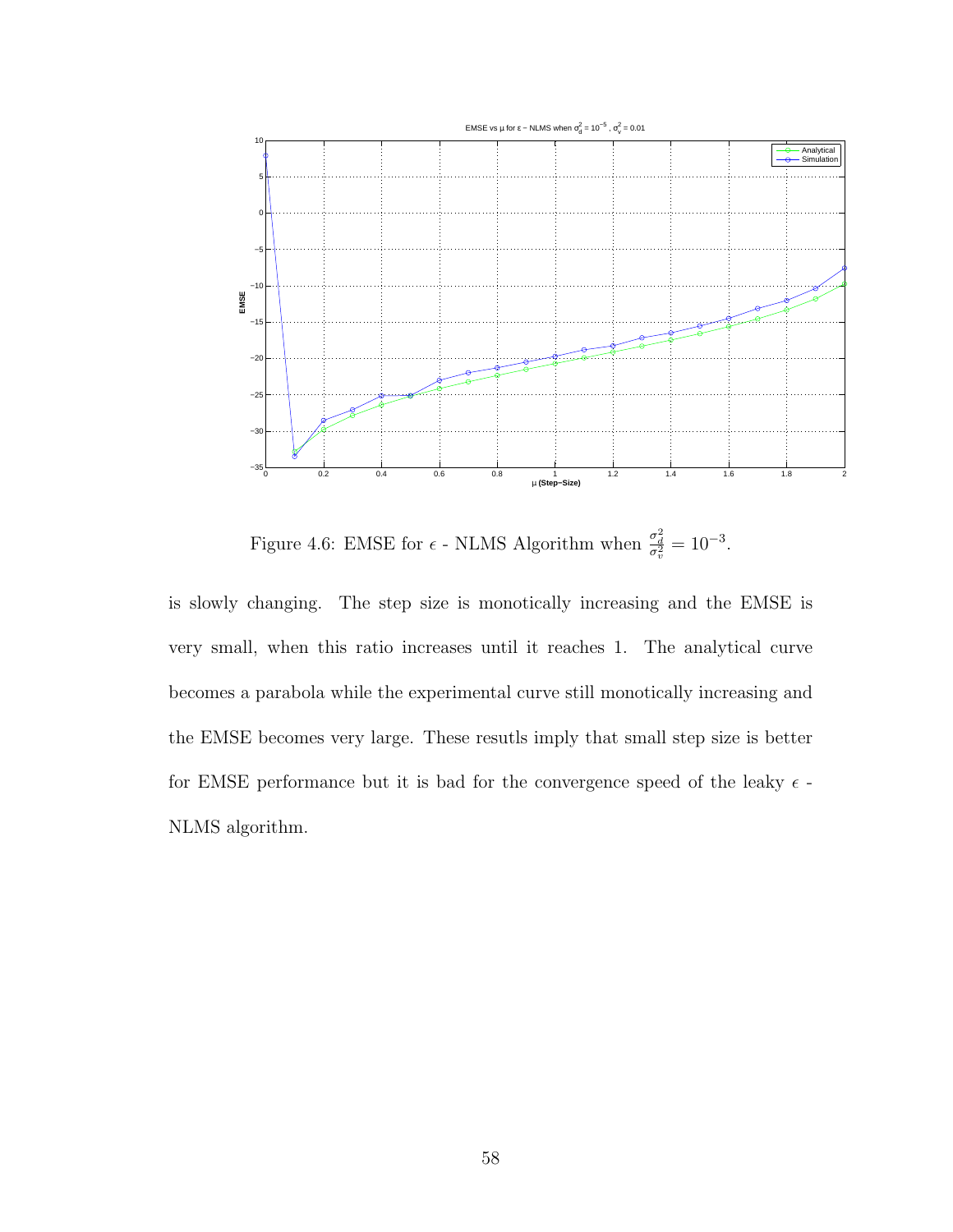

Figure 4.7: EMSE for  $\epsilon$  - NLMS Algorithm when  $\frac{\sigma_d^2}{\sigma_v^2} = 10^{-1}$ .

### 4.3 Comparison of the  $\epsilon$  - NLMS and leaky  $\epsilon$  -

$$
\mathrm{NLMS}~(\alpha=0,\,\beta=1)
$$

The anlaytical EMSE of the  $\epsilon$  - NLMS algorithm can be compared to the equivalent one of the leaky  $\epsilon$  - NLMS algorithm by setting  $\alpha = 0$  (leaky factor of the update recursion (3.1)) and  $\beta = 1$  (leaky factor of the environment mentioned in the nonstaionary data model point (c)).

The comparison performed for different values of  $\sigma_d^2$  and for two different values of the correlation factor of the input data  $\rho_c = 0.2$ , and  $\rho_c = 0.6$ .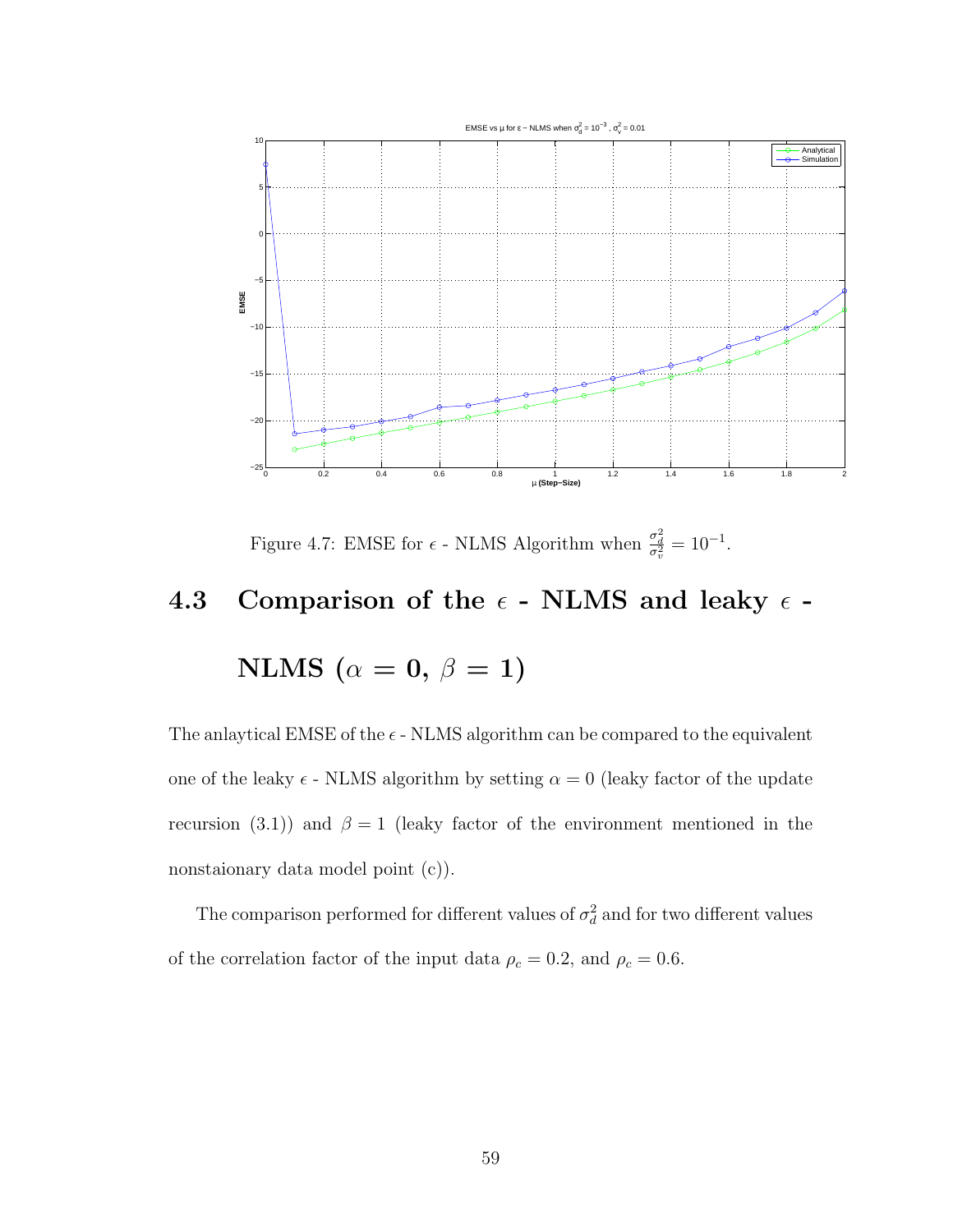

Figure 4.8: EMSE for  $\epsilon$  - NLMS Algorithm when  $\frac{\sigma_d^2}{\sigma_v^2} = 1$ .

The results show that the equation (3.33) is more accurate than equation (2.36) for all values of  $\mu$  and for different values of the correlation factor of the input data  $\rho_c$ .

#### 4.4 Summary

In this chapter, the accuracy of the derived theoretical expressions was examined. The simulation results for both cases (i.e.,  $\epsilon$ -NLMS and Leaky  $\epsilon$ -NLMS) show that the analytical expressions matching the simulation results especially in slow changing environment, while some notable error appear when the adaptive filter works in a rapid changing environment. Moreover, simulation shows that the derived expression for the Leaky  $\epsilon$ -NLMS algorithm is more accurate than the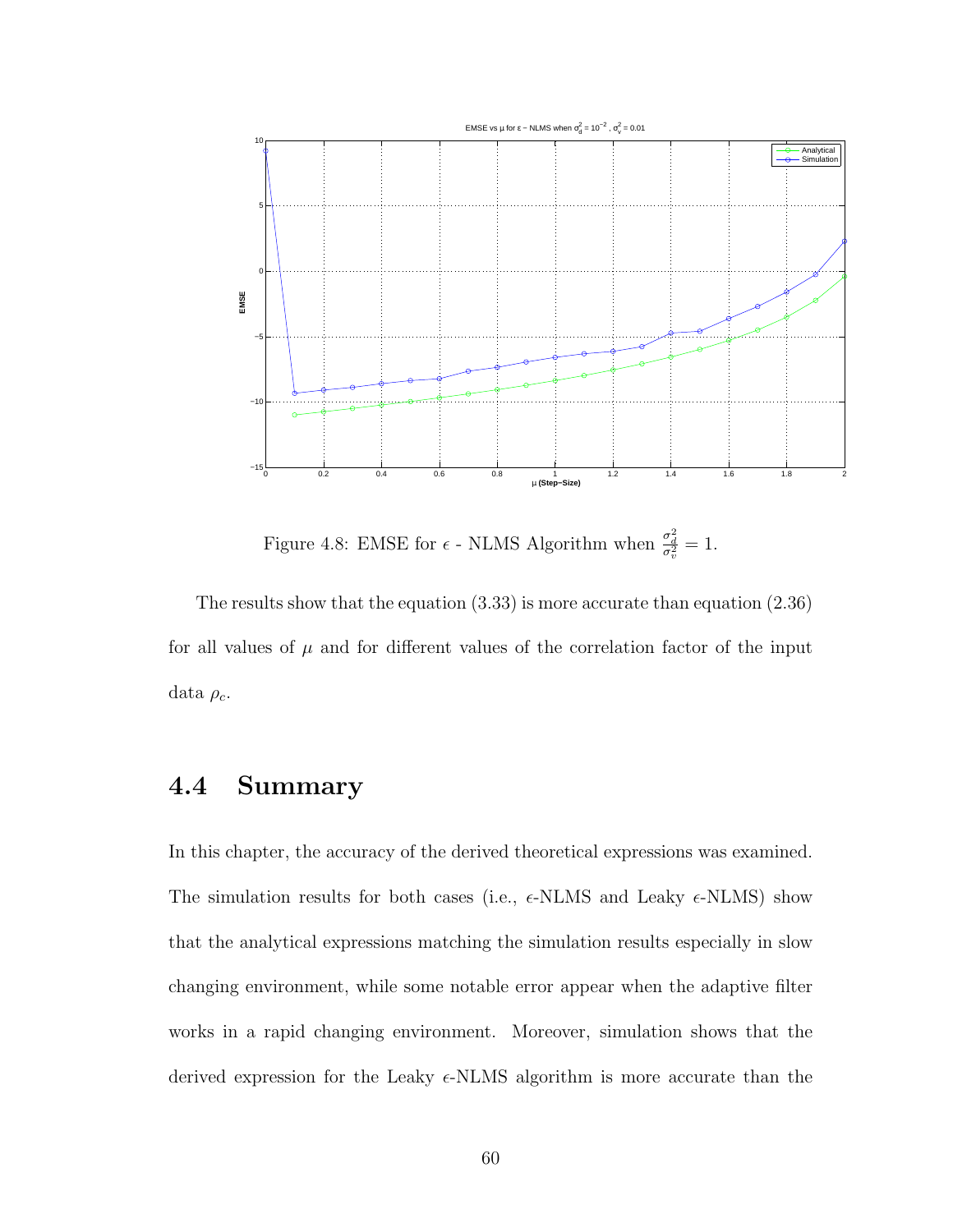

Figure 4.9: EMSE for  $\epsilon$  - NLMS Algorithm when  $\frac{\sigma_d^2}{\sigma_v^2} = 10^2$ .

one derived for the  $\epsilon$ -NLMS algorithm. This is due to the assumptions used to derive the EMSE expression for the  $\epsilon$ -NLMS algorithm are weaker than the assumptions used to derive the same expression for the leaky  $\epsilon$ -NLMS algorithm.

The simulation also shows some facts ablout the relation between the derived expressions for the EMSE and some paramters of the both algorithms  $\epsilon$ -NLMS and Leaky  $\epsilon$ -NLMS. The simulations show that the EMSE decreases monotically against the  $\epsilon$  parameter for both algorithms, which means that choosing  $\epsilon$  close to 1 will give us lower EMSE. Also, the simulation tries to detect the optimal step size for both algorithms by testing the EMSE against the step size of the choosen algorithm. Finally, the simulations show that the algorithm will be inefficient to perform the tracking task in a very rapid changing environment but it will bo so efficient for a slow changing one.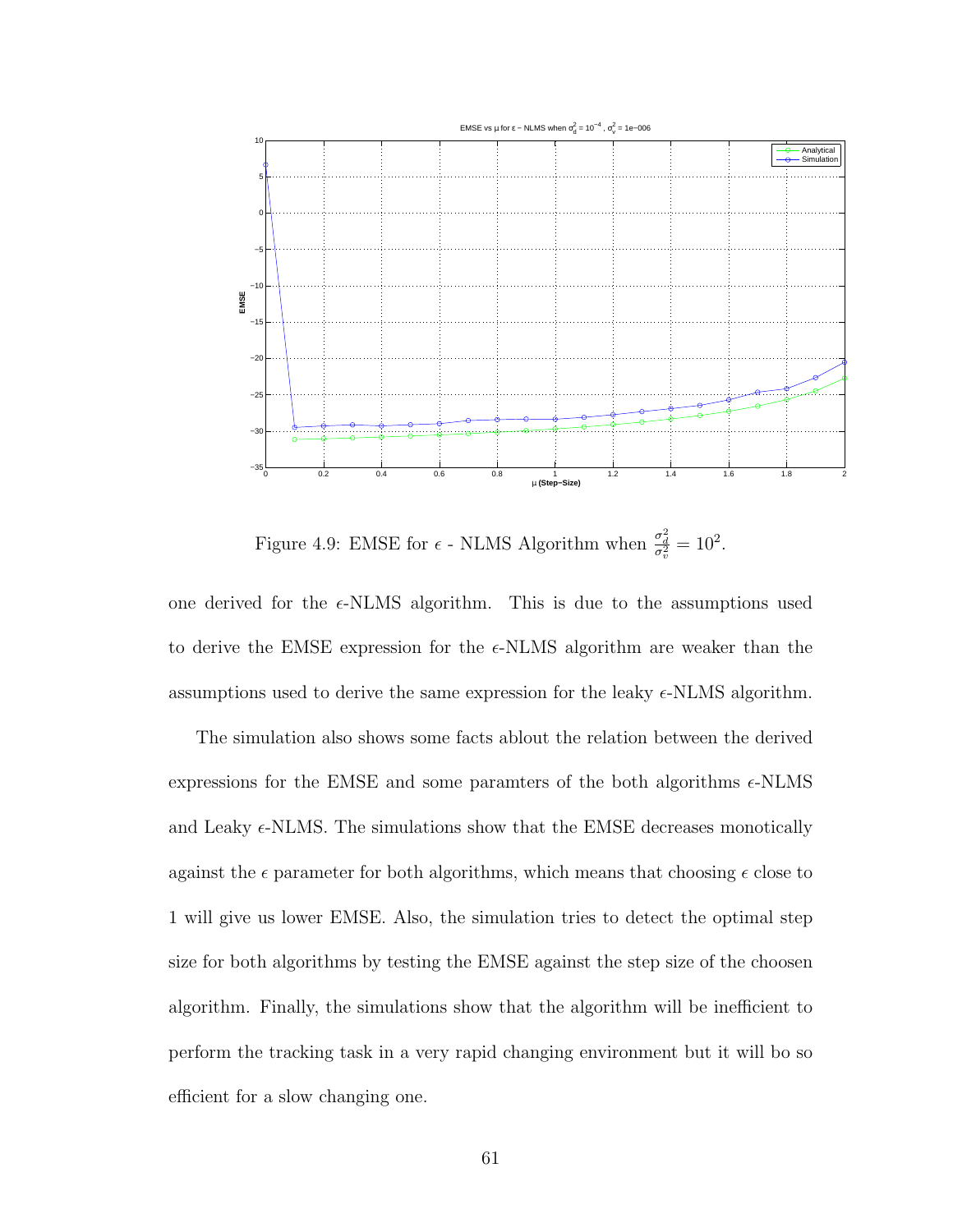

Figure 4.10: EMSE for Leaky  $\epsilon$  - NLMS Algorithm for varying  $\epsilon$  when Q of order  $10^{-4}$ 



Figure 4.11: EMSE for Leaky  $\epsilon$  - NLMS Algorithm for varying  $\epsilon$  when Q of order  $10^{-5}$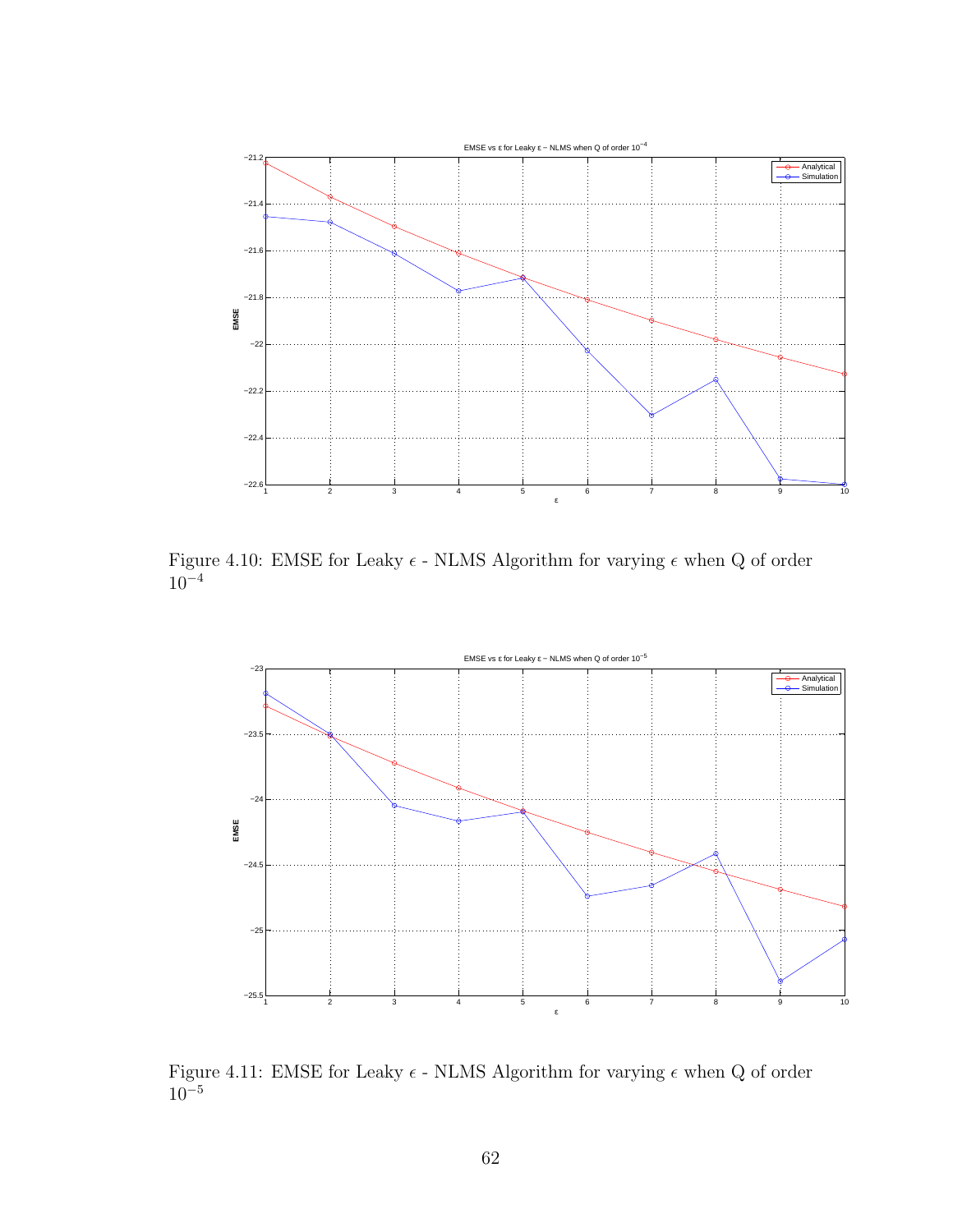

Figure 4.12: EMSE for Leaky  $\epsilon$  - NLMS Algorithm for varying  $\epsilon$  when Q of order  $10^{-6}$ 



Figure 4.13: EMSE for Leaky  $\epsilon$  - NLMS Algorithm for varying  $\epsilon$  when Q of order  $10^{-7}$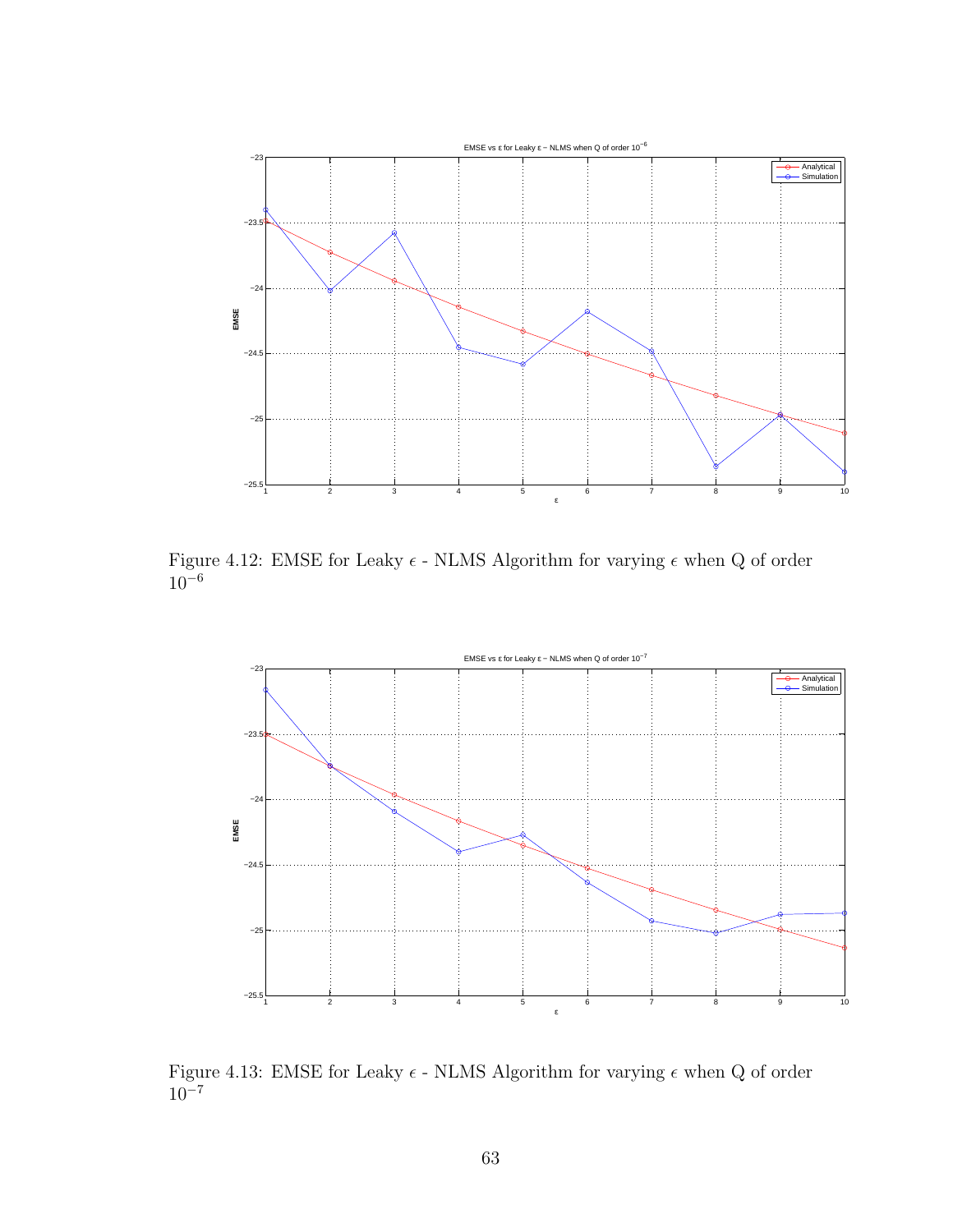

Figure 4.14: EMSE for Leaky  $\epsilon$  - NLMS Algorithm when  $\frac{\sigma_d^2}{\sigma_v^2} = 10^{-5}$ .



Figure 4.15: EMSE for Leaky  $\epsilon$  - NLMS Algorithm when  $\frac{\sigma_d^2}{\sigma_v^2} = 10^{-3}$ .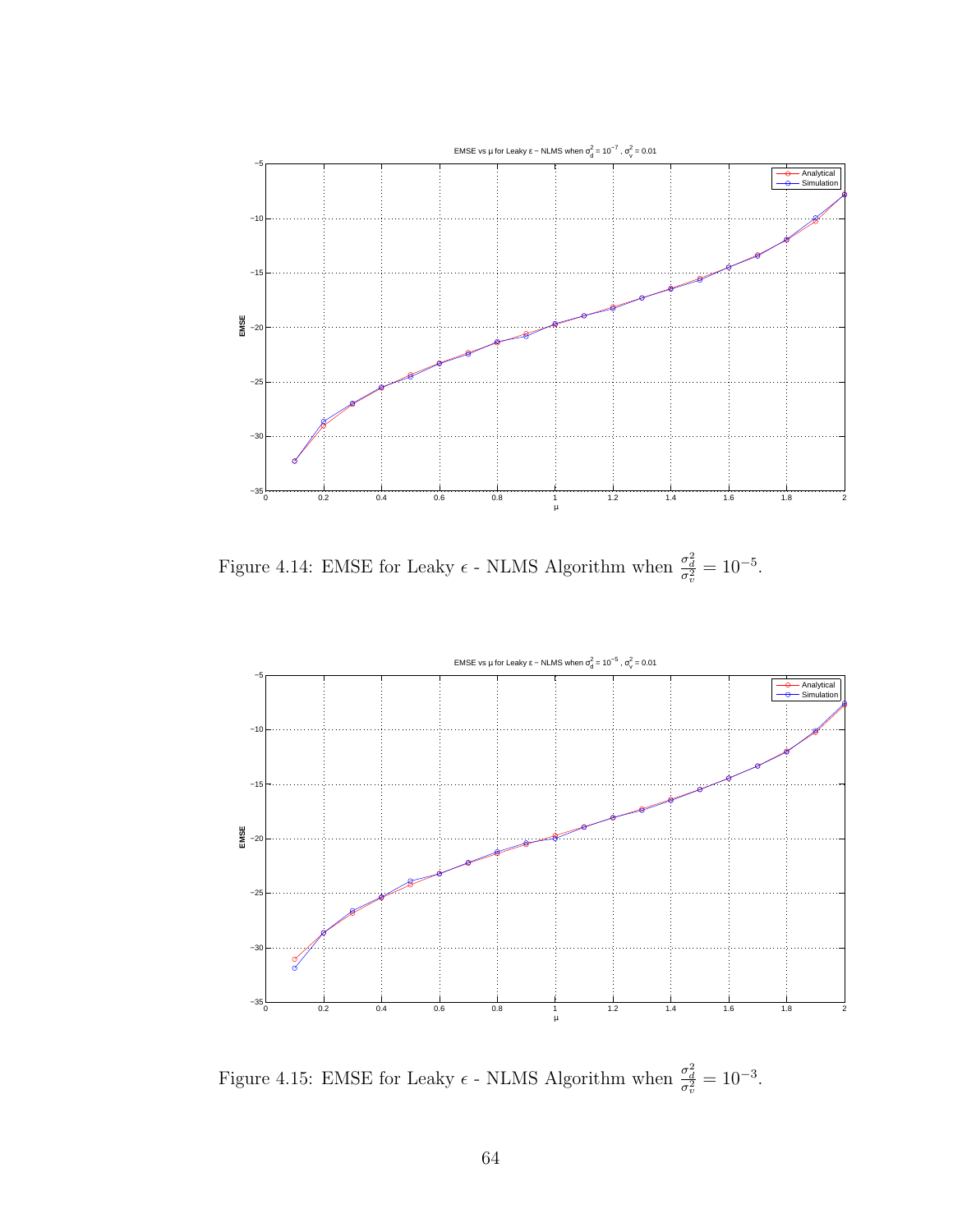

Figure 4.16: EMSE for Leaky  $\epsilon$  - NLMS Algorithm when  $\frac{\sigma_d^2}{\sigma_v^2} = 10^{-1}$ .



Figure 4.17: EMSE for Leaky  $\epsilon$  - NLMS Algorithm when  $\frac{\sigma_d^2}{\sigma_v^2} = 1$ .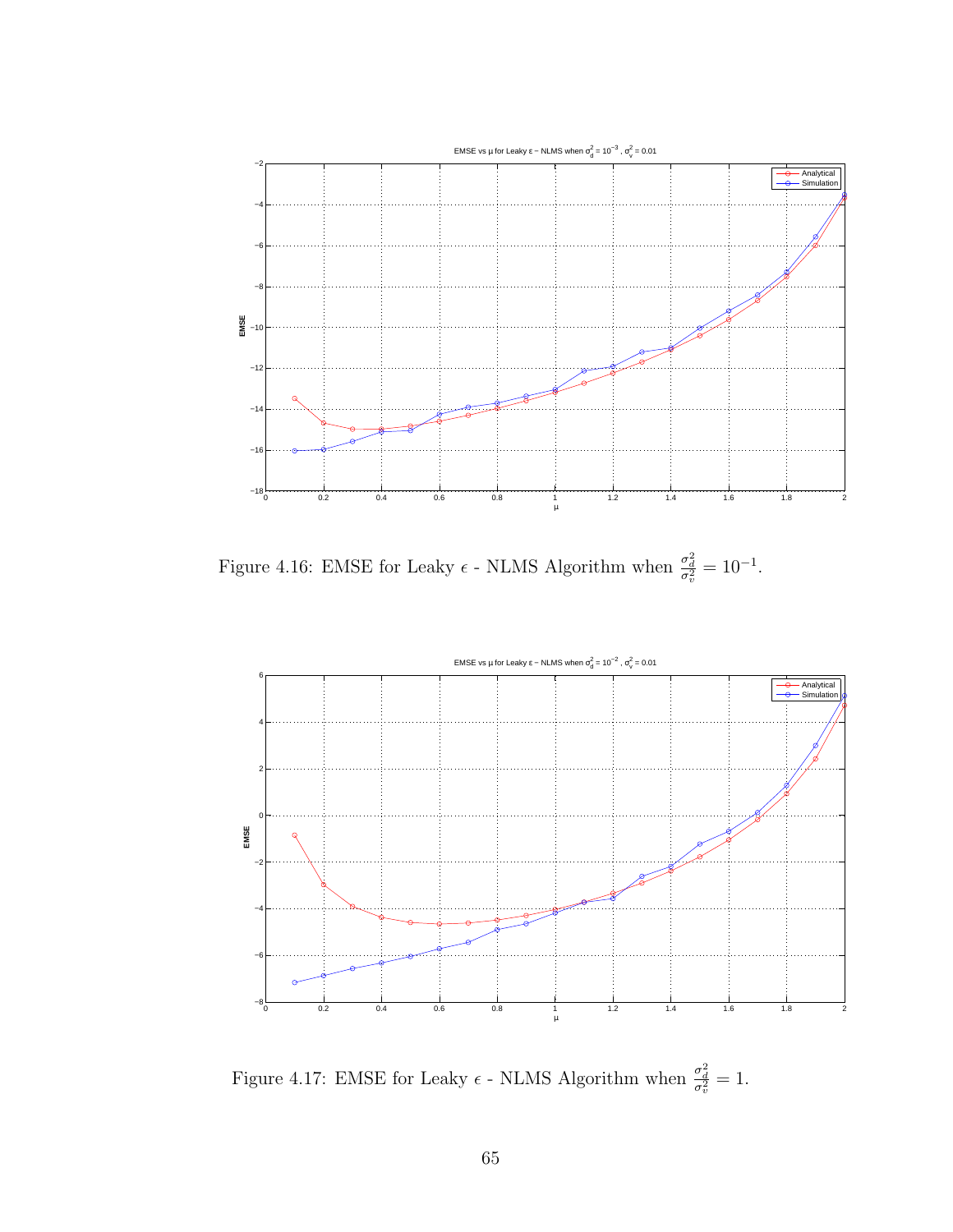

Figure 4.18: EMSE for Leaky  $\epsilon$  - NLMS Algorithm when  $\frac{\sigma_d^2}{\sigma_v^2} = 10^2$ .



Figure 4.19: EMSE vs  $\mu$  for  $\epsilon$  - NLMS , Leaky  $\epsilon$  - NLMS when  $\sigma_d^2 = 10^{-7}$  $\sigma_v^2 = 10^{-2}$ , and  $\rho = 0.2$ .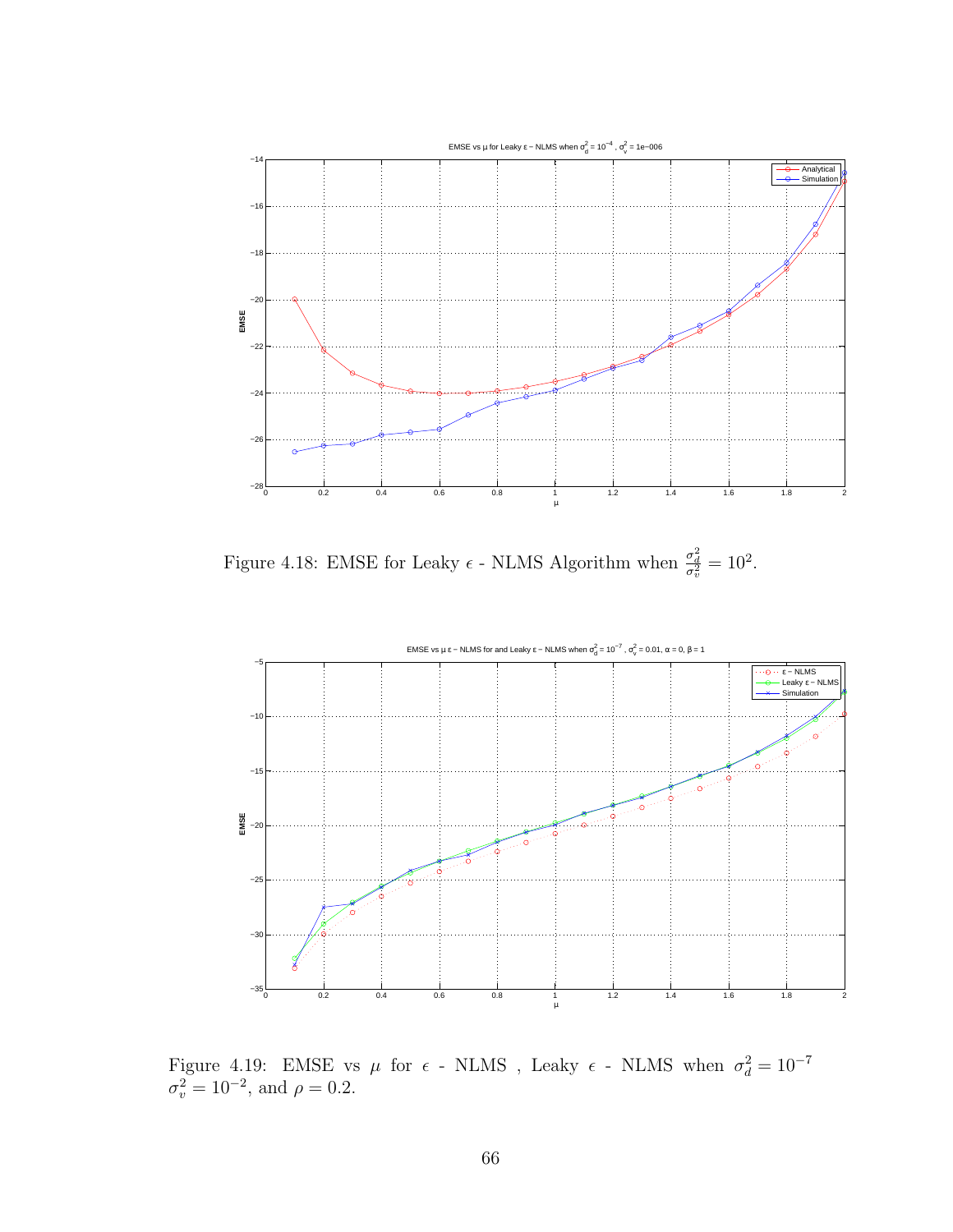

Figure 4.20: EMSE vs  $\mu$  for  $\epsilon$  - NLMS , Leaky  $\epsilon$  - NLMS when  $\sigma_d^2 = 10^{-5}$  $\sigma_v^2 = 10^{-2}$ , and  $\rho = 0.2$ .



Figure 4.21: EMSE vs  $\mu$  for  $\epsilon$  - NLMS , Leaky  $\epsilon$  - NLMS when  $\sigma_d^2 = 10^{-3}$  $\sigma_v^2 = 10^{-2}$ , and  $\rho = 0.2$ .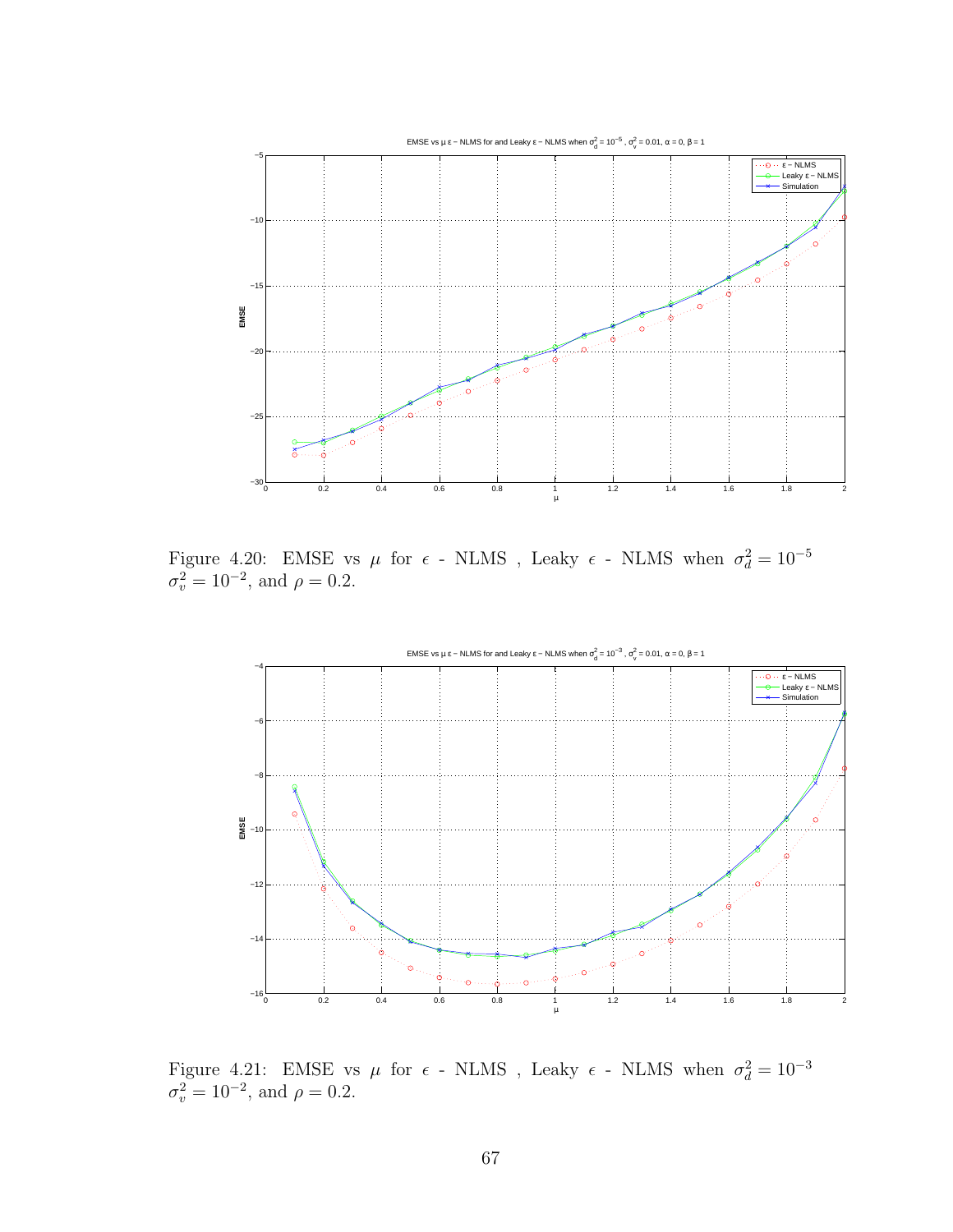

Figure 4.22: EMSE vs  $\mu$  for  $\epsilon$  - NLMS , Leaky  $\epsilon$  - NLMS when  $\sigma_d^2 = 10^{-7}$  $\sigma_v^2 = 10^{-2}$ , and  $\rho = 0.6$ .



Figure 4.23: EMSE vs  $\mu$  for  $\epsilon$  - NLMS , Leaky  $\epsilon$  - NLMS when  $\sigma_d^2 = 10^{-5}$  $\sigma_v^2 = 10^{-2}$ , and  $\rho = 0.6$ .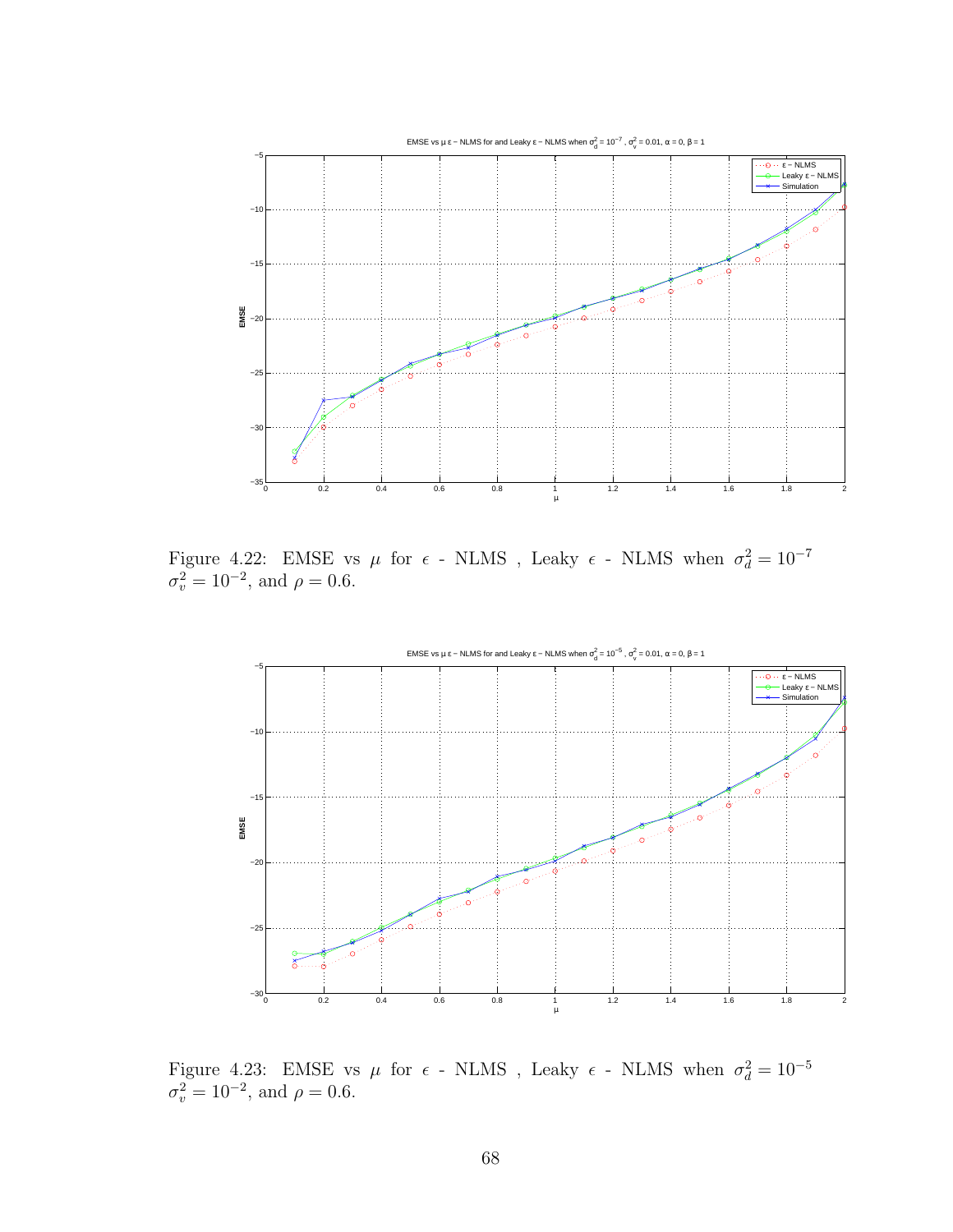

Figure 4.24: EMSE vs  $\mu$  for  $\epsilon$  - NLMS , Leaky  $\epsilon$  - NLMS when  $\sigma_d^2 = 10^{-3}$  $\sigma_v^2 = 10^{-2}$ , and  $\rho = 0.6$ .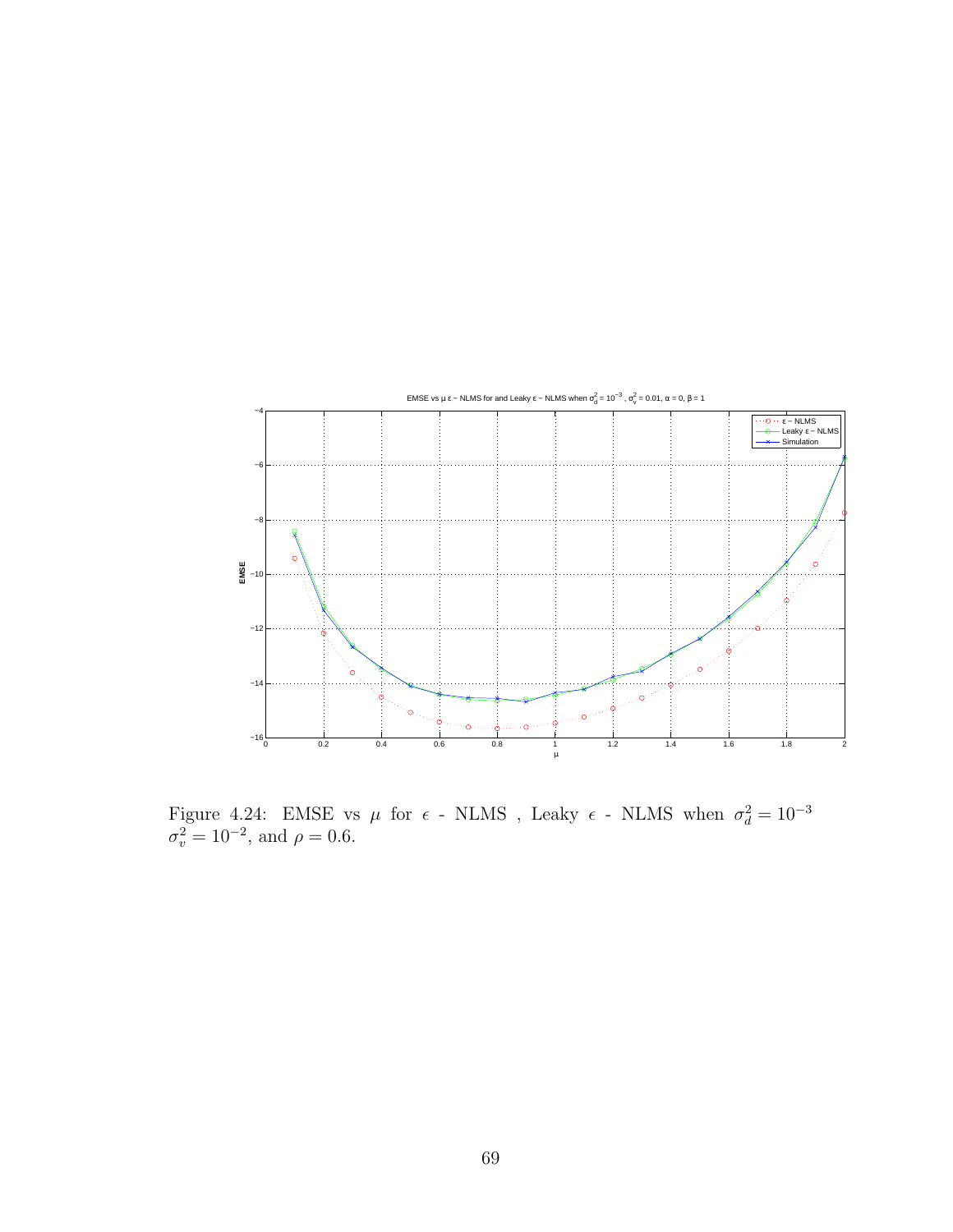#### CHAPTER 5

# CONCLUSIONS AND FUTURE WORK

#### 5.1 Conclusions

In this thesis, the tracking analysis in a non-stationary environment of two adaptive filtering algorithms, the  $\epsilon$ -NLMS algorithm and Leaky  $\epsilon$ -NLMS algorithm, have been considered. In the first part of the thesis, the tracking analysis for the  $\epsilon$ -NLMS algorithm was derived based on the energy conservation relation. The environment assumed to be nonstationary and it is changing with time according to a first order autoregrissive model. Finally, this part provides us with an expression for the steady state EMSE of the  $\epsilon$ -NLMS algorithm where the input data is assumed to be correlated gaussian. This expression depends mainly on two moments (represented by  $\alpha_u$  and  $\eta_u$ ), previously, there are no close form expressions for these two moments, recently [38] derives the exact expressions for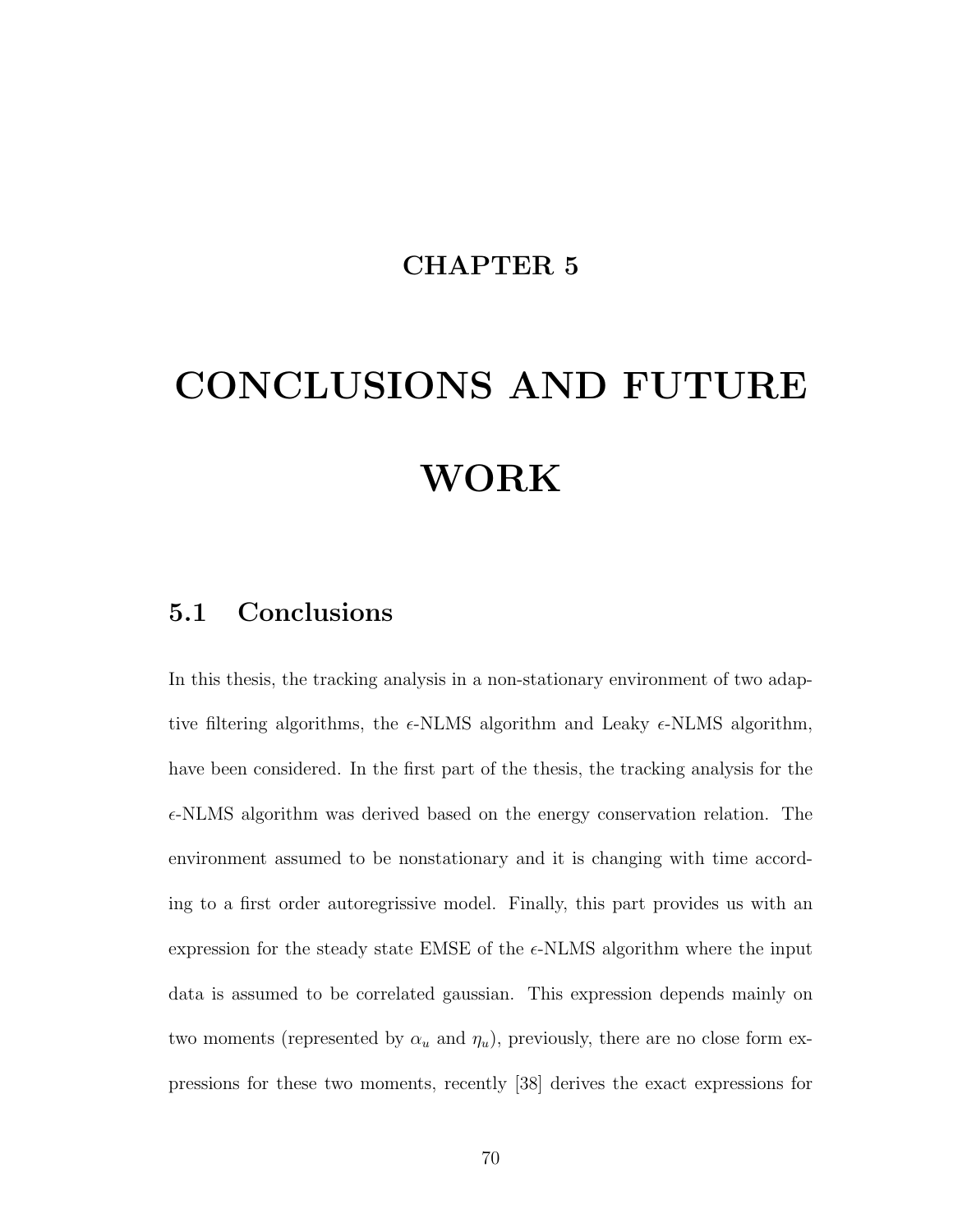these moments, which give us the ability to get the exact expression for the steady state EMSE of the  $\epsilon$ -NLMS algorithm.

The second part of the thesis provides us with an expression for the steady state EMSE of the leaky  $\epsilon$ -NLMS algorithm. As in the first part of the thesis, the environment is assumed to be time varying environment and its variation model assumed to be a first order auto regressive model. The derivation of the steady state EMSE of the leaky  $\epsilon$ -NLMS algorithm relies on the weighted energy conservation relation with the help of the independence assumption principle. The final expression of the EMSE also depends on some moments, again, these moments can't be expressed in a closed form expression, but with the help of [38], a closed form expressions for these moments are derived, so a closed form expression for the steady state EMSE is also available.

In the last part of this thesis, the accuracy of the derived theoretical expressions was examined. The simulation results for both cases (i.e.,  $\epsilon$ -NLMS and Leaky  $\epsilon$ -NLMS) show that the analytical expressions matching the simulation results especially in slow changing environment, while some notable error appears when the adaptive filter works in a rapid changing environment, in addition to that, simulation shows that the derived expression for the Leaky  $\epsilon$ -NLMS algorithm is more accurate than the one which was derived for the  $\epsilon$ -NLMS algorithm, this is due to the fact that assumptions used to derive the EMSE expression for the  $\epsilon$ -NLMS algorithm is weaker than the assumptions used to derive the same expression for the leaky  $\epsilon$ -NLMS algorithm.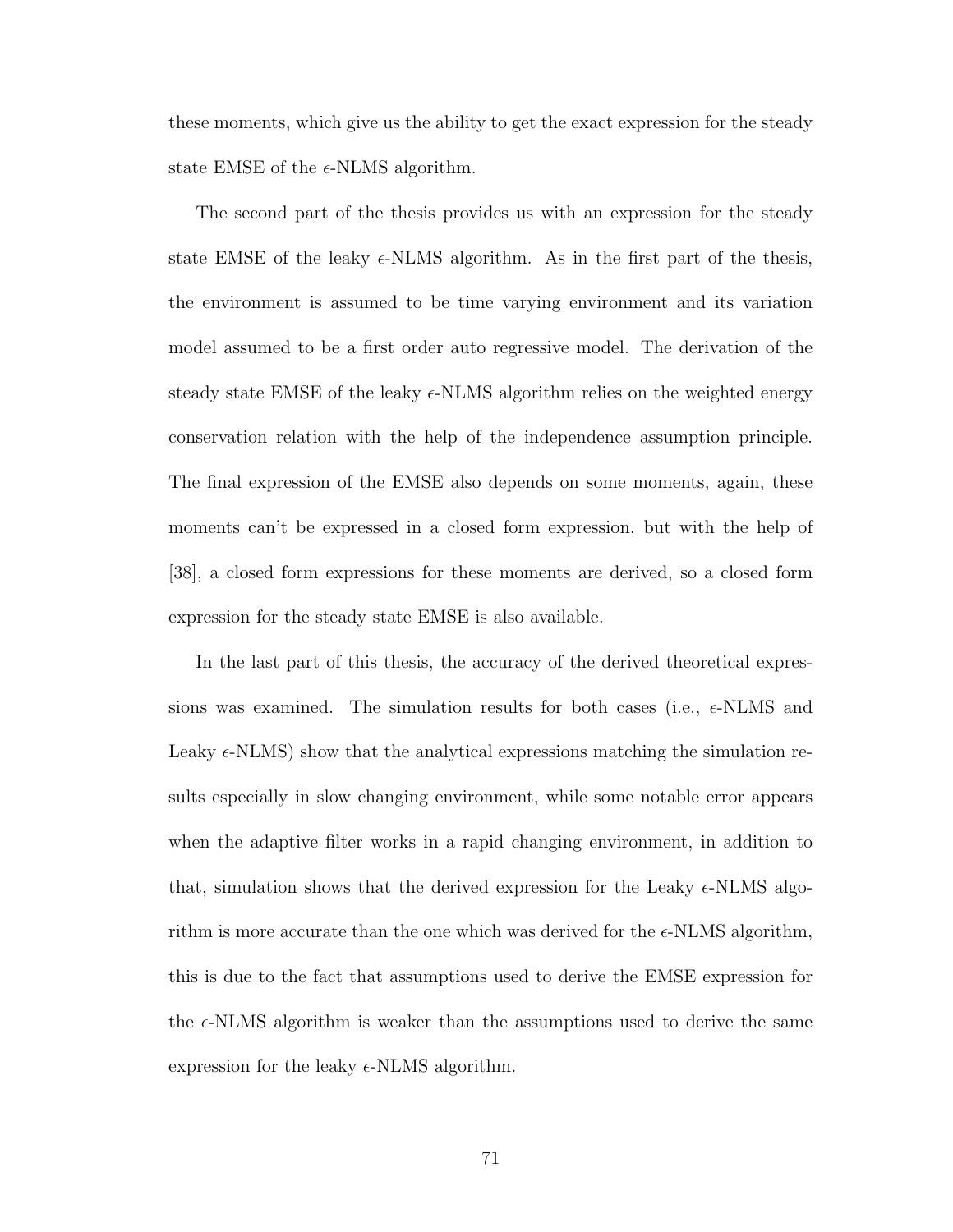The simulation also shows some facts ablout the relation between the derived expressions for the EMSE and some paramters of the both algorithms  $\epsilon$ -NLMS and Leaky  $\epsilon$ -NLMS. The simulations show that the EMSE will decrease monotically against the  $\epsilon$  parameter for both algorithms, this means that choosing  $\epsilon$  close to 1 will give us lower EMSE, also the simulations try to detect the optimal step size for both algorithms by testing the EMSE against the step size of the choosen algorithm. At the end, the simulation shows that the algorithm will be inefficient to perform the tracking task in a very rapid changing environment but it will bo so efficient for slow changing one.

#### 5.2 Future Work

The work applied here in this thesis to derive the EMSE of  $\epsilon$ -NLMS and leaky  $\epsilon$ -NLMS algorithms can be carried out for other algorithms, for example the tracking analysis of the least mean fourth LMF algorithm can be done using the same methodology which is used in this thesis. In addition to that, the time average of these two algorithms can be done in a nonstationary environment with a colored gaussian input.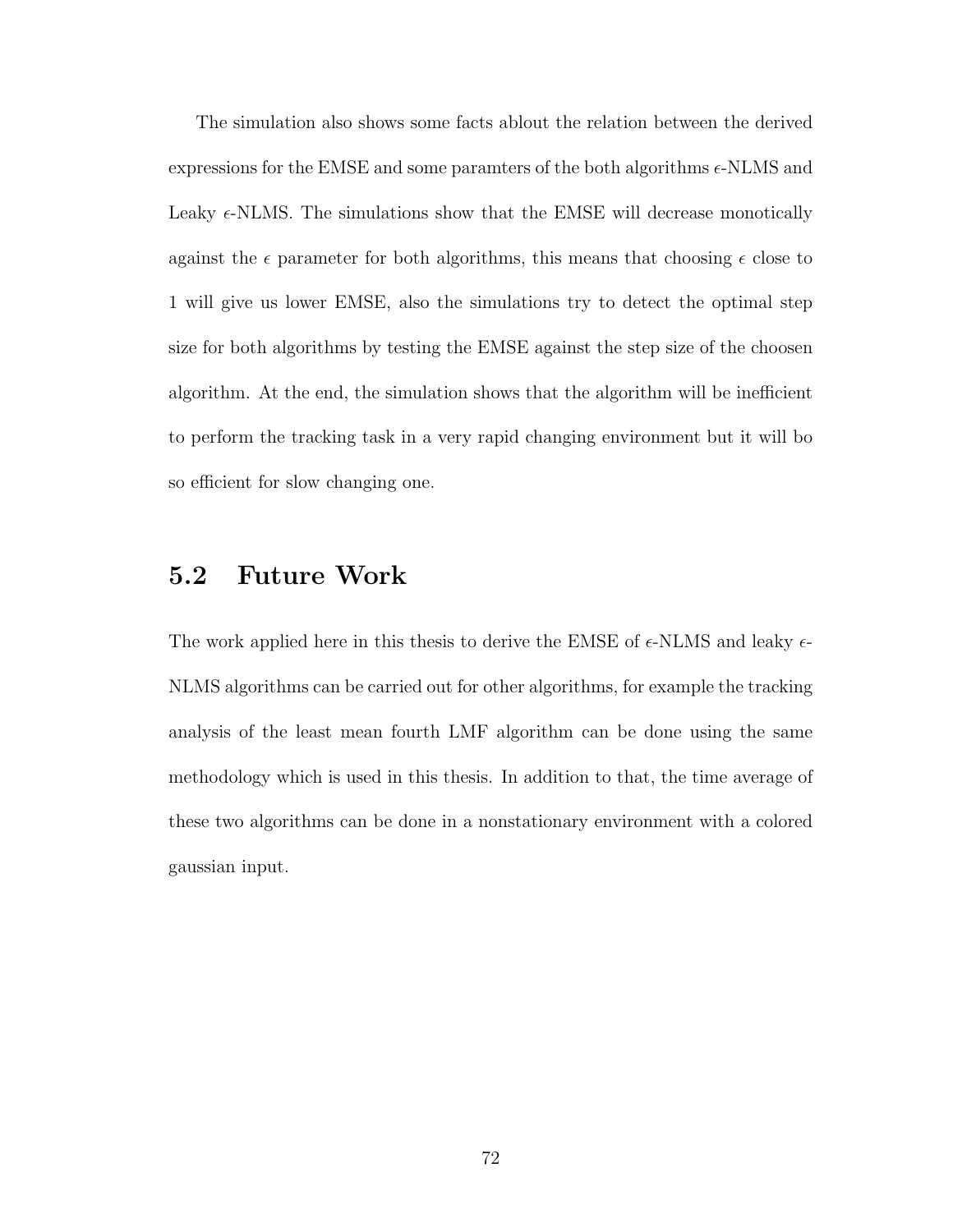## REFERENCES

- [1] S. U. H. Qureshi "Adaptive equalization" IEEE Proceedings, 53:1349-1387, 1985.
- [2] B. Widrow, J. R. Glover, Jr., J. M. McCool, J. Kaunitz, C. S. Williams, J. R. Zeidler, E. Dong, Jr., and R. C. Goodlin "Adaptive noise cancelling: Principles and applications" IEEE Proceedings, 63(12):1692-1716, 1975.
- [3] L. Makhoul "Linear predition a tutorail review" IEEE Proceedings, 63(4):561- 580, 1975.
- [4] C. F. N. Cowan and P. M. Grant "Adaptive Filters," Englewood Cliffs, NJ:Prentice Hall, 1985.
- [5] S. Haykin "Adaptive Filter Theory," Englewood Cliffs, NJ:Prentice Hall, 1996.
- [6] B. Widrow, J. M. McCool, M. G. Larimore, and C. R. Johnson "Stationary and Nonstationary Learning Characteristics of the LMS Adaptive Filter," IEEE Proceedings, 64(8):1151-1162, 1976.
- [7] L. Ljung, M. Morf and D. Falconer "Fast calculation of gain matrices for recursive estimation schemes," Int. J. Contr, 27:1-19, 1978.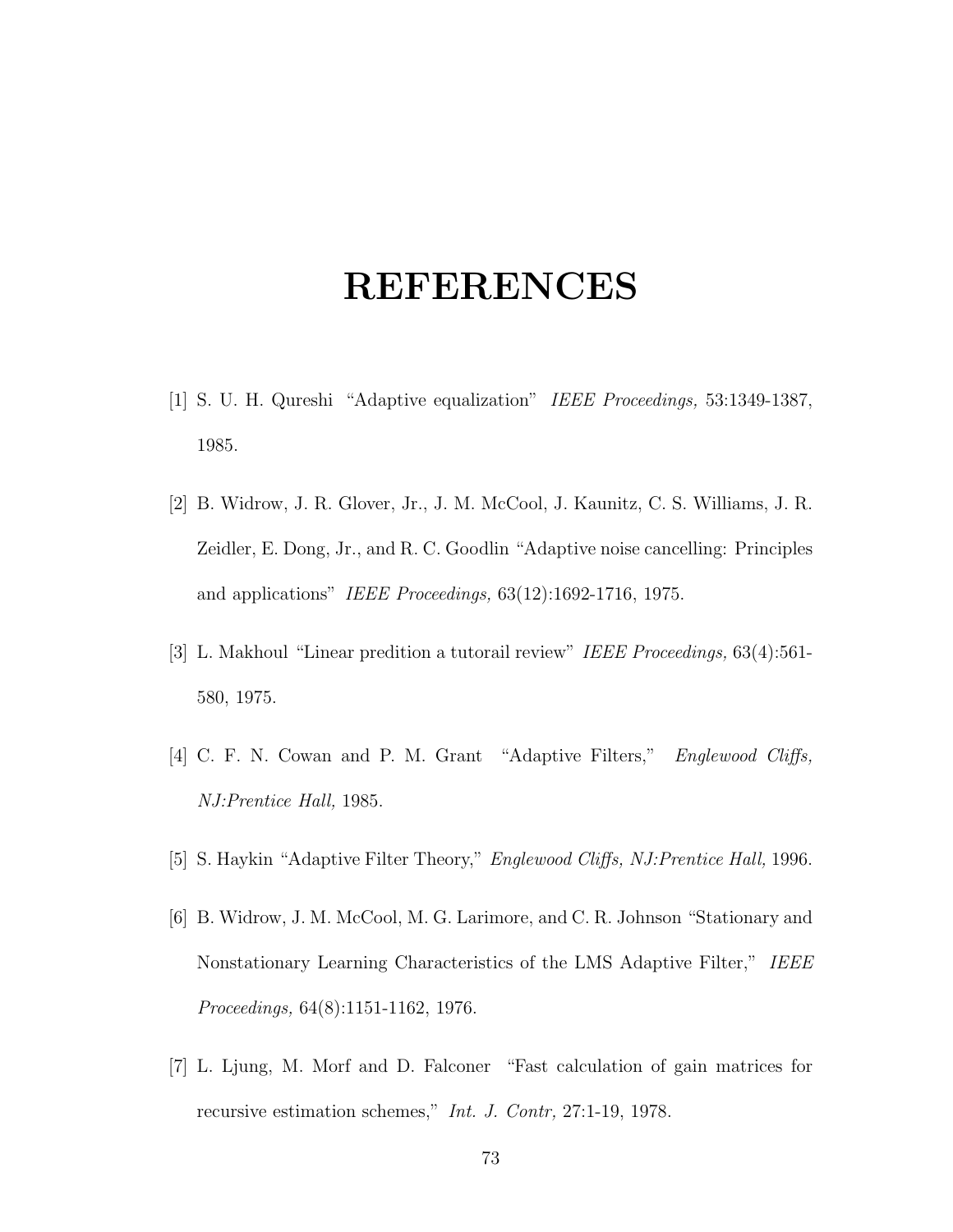- [8] D. Manolakis G. Carayannis and N. Kalouptsidis "A fast sequential algorithm for least squares filtering and prediction," IEEE transactions on Acoustic, Speech and Signal Processing, 31:1394-1402, 1983.
- [9] J. M. Cioffi and T. Kailath "Fast recursive least squares transversal filters for adaptive filtering," IEEE Transaction, Acoustic, Speech, Signal Processing, 32:304-337, 1984.
- [10] A. Benallal and A. Gillorie "A new method to stabilize Fast RLS algorithms based on a First Order Model of the propagation of numerical errors," Proc. ICASSP88, pages 1373-1376, 1988.
- [11] D. Mansour and A. H. Gray "Unconstrained frequency domain adaptive filters," IEEE Transaction Acoustic Speech and Signal Processing, 30(5):726- 734, 1982.
- [12] K. Ozeki and T. Umeda "An adaptive filtering algorithm using an orthogonal projection to an affine subspace and its properties," IEICE Transactions, Japan, J67-A: 126-132, Feb 1984.
- [13] J. I., Nagumo and A. Noda "A learning method for system identification," IEEE Transactions, Automatic control, AC-12:282-287, 1967.
- [14] R. D. Gitlin, H. C. Meadors, and S. B. Weinstein "The Tap-Leakage Algorithm: An Algorithm for the stable operation of a digitally implemented, Fractionally Spaced adaptive equalizer," Bell Syst. Tech. J., 61:1817-1839, 1982.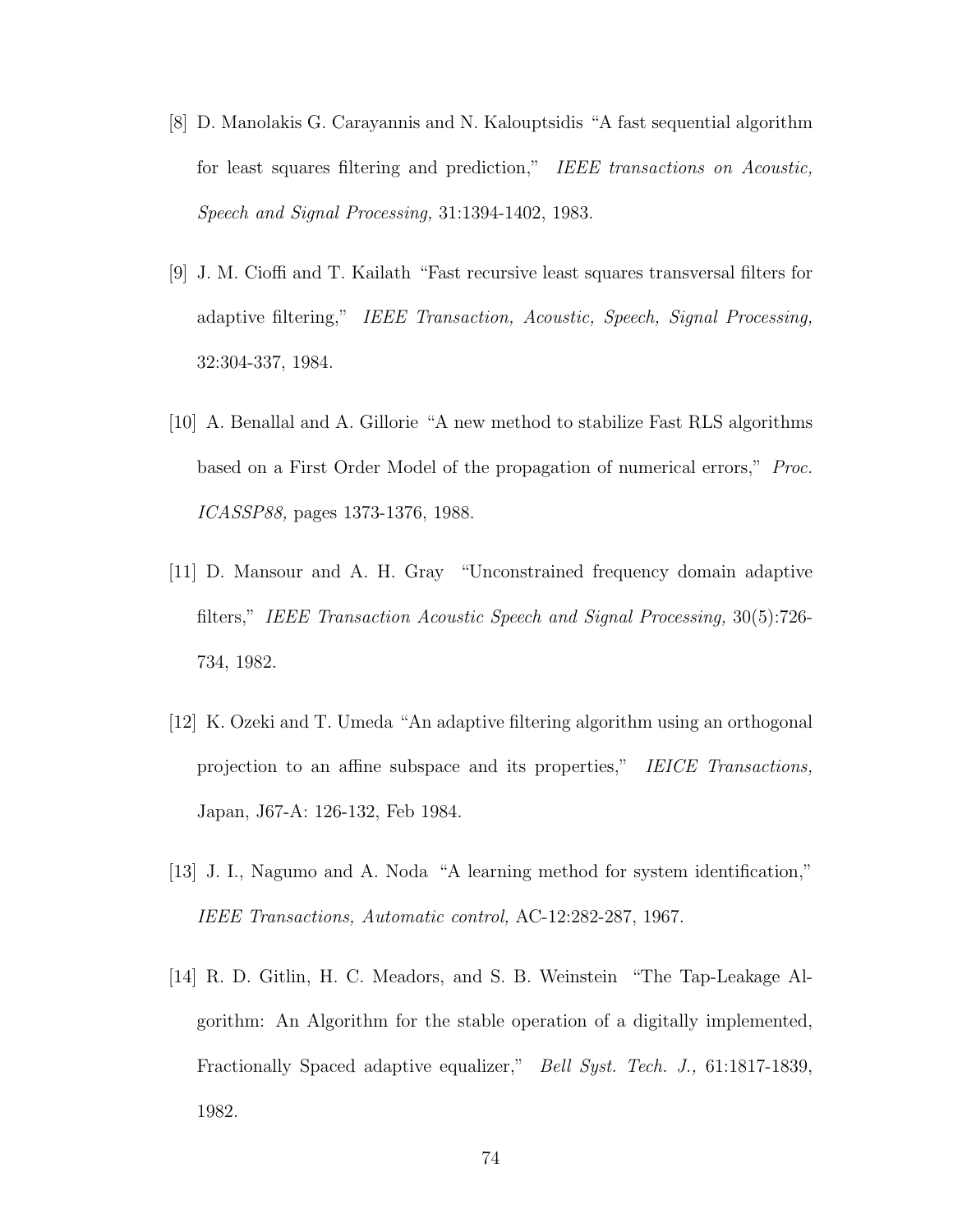- [15] G. A. Clark, S. K. Mitra, and S. R. Parker "Block implementatiom of adaptive digital filters," IEEE Transaction Acoustic Speech and Signal Processing, 29(3):744-752, 1981.
- [16] R. H. Kwong and E. W. Johnston "A Variable Stepsize LMS algorithm," IEEE transactions on signal procssing, 40:1633-1642, 1992.
- [17] T. J. Shan and T. Kailath "Adaptive algorithms with an automatic gain control feature," IEEE transactions on Acoustic Speech and Signal Processing, 35:122- 127, 1988.
- [18] R. W. Harris, D. M. Chabries, and F. A. Bishop "A Variable Stepsize (VS) algorithm," IEEE transactions on Acoustic, Speech and Signal Processing, 34:499- 510, 1986.
- [19] V. J. Methews and Z. Xie "A stochastic gradient adaptive filter with gradient adaptive step size," IEEE transactions on Signal Processing, 41:2075-2087,1993.
- [20] T. Aboulnasr and K. Mayyas "A Robust Variable Step-Size LMS Type Algorithm: Analysis and Simulation," IEEE transactions on Signal Processing, 45:631-639, 1997.
- [21] E. Walach and B. Widrow "The Least Mean Fourth(LMF) adaptive algorithm and its family," IEEE transactions, Information Theory, 30(2):275-283, 1984.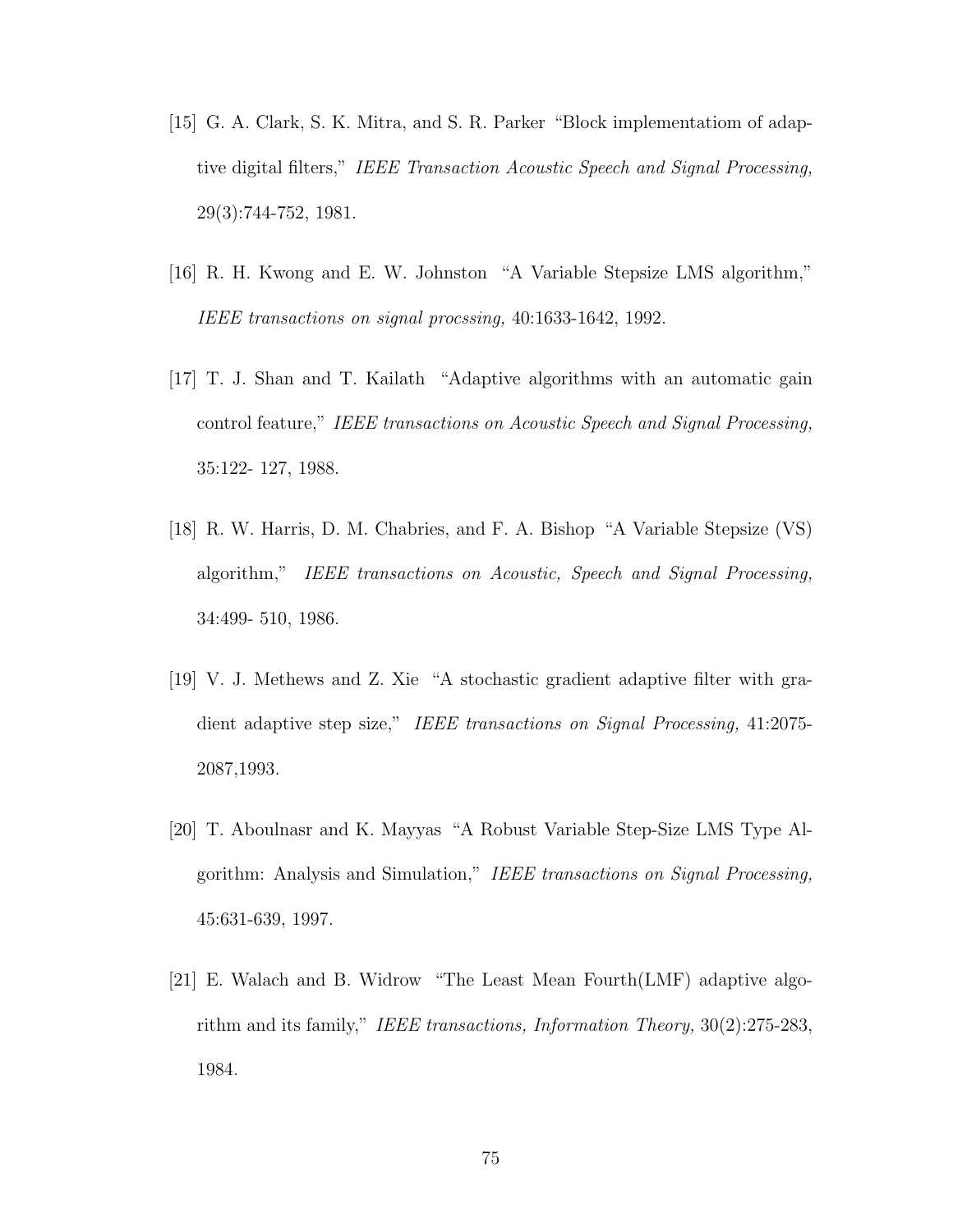- [22] A. Zerguine, C. F. N. Cowan, and M. Bettayeb "Novel LMS-LMF adaptive scheme for echo cancellation," Electronic Letters., 32(19): 1776-1778, 1996.
- [23] A. Zerguine, M. Bettayeb, and C. F. N. Cowan "Hybrid LMS-LMF scheme for echo cancellation," IEE Proceedings-VIS Image Signal Processing., 146(4):173- 180, 1999.
- [24] A. Zerguine, C. F. N. Cowan, and M. Bettayeb "Adaptive echo cancellation using least mean mixed-norm," IEEE Transactions Signal Processing., SP-45(5):1340-1343, 1997.
- [25] J. A. Chambers, O. Tanrikulu, and A. G. Constantinides "Least mean mixednorm adaptive filtering," *Electronic Letters*, 30(19):1574-1575, 1994.
- [26] T. Aboulnasr and A. Zerguine "Variable Weight Mixed-Norm LMS-LMF Adaptive Algorithm," IEEE conference on signals, systems and computers, 1:791-794, 1999.
- [27] J. G. Proakis "Digital Communications," *Singapore: McGraw-Hill*, 1983.
- [28] B. Widrow, P.E. Mantey, L. J. Griffiths, and B.B. Goode "Adaptive Antenna Systems Array," IEEE Proceedings, 55:2143-2159, 1967.
- [29] C. W. K. Gritton and D. W. Lin "Echo Cancellation Algorithms," IEEE ASSP Magazine, pages 30-37, 1984.
- [30] K. Murano, S. Unagami, and F. Amano "IEEE Communication Magazine," IEEE ASSP Magazine, 28(l):49-55, 1990.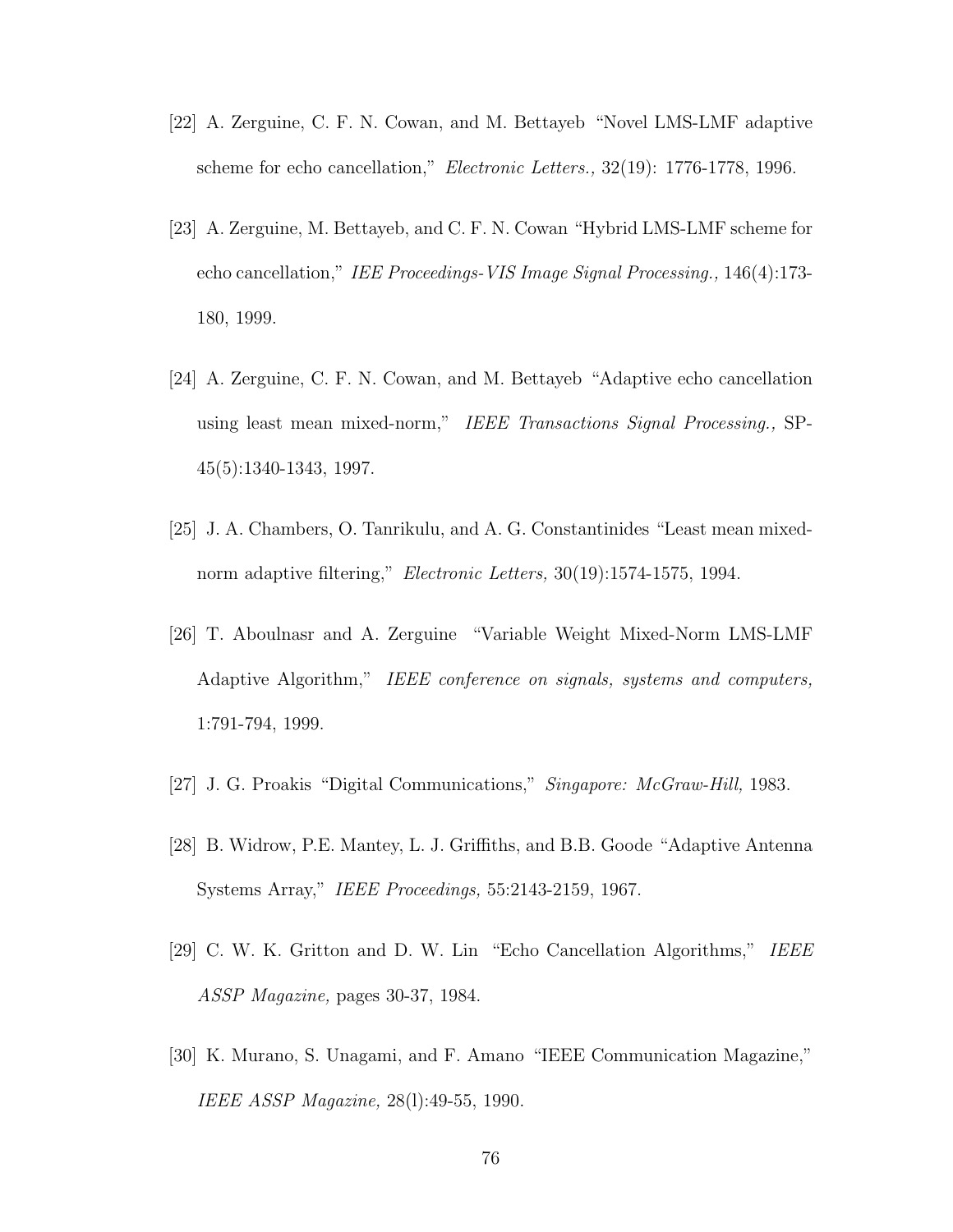- [31] N. J. Bershad "Analysis of the normalized LMS algorithm with gaussian inputs," IEEE transactions on Acoustic, Speech and Signal Processing, ASSP-34:793- 806, 1986.
- [32] N.R. Yousef and A.H. Sayed "Ability of adaptive filters to track carrier offsets and channel nonstationarities," IEEE Transactions on Signal Processing, Vol.50, Issue 7, pp. 1533-1544, 2002.
- [33] A.H. Sayed and T.Y. Al-Naffouri "Mean-square analysis of normalized leaky adaptive filters," Proc, ICASSP, Salt Lake City, UT, vol.6, pp. 3873-3876, 2001.
- [34] A.H. Sayed "Fundamentals of Adaptive Filtering," Wiley, NJ, , 2008.
- [35] T.Y. Al-Naffouri and A.H. Sayed "Transient Analysis of Data-Normalized Adaptive Filters," IEEE Transactions on Signal Processing, vol.51, no. 3, pp. 639-652, 2003.
- [36] T.Y. Al-Naffouri and A.H. Sayed "Transient Analysis of Adaptive Filters -PARTI: The Data Nonlinearity case," Proc, IEEE-EURASIP, Baltimore, Maryland, 2001.
- [37] T.Y. Al-Naffouri and A.H. Sayed "Transient Analysis of Adaptive Filters -PARTII: The Error Nonlinearity case," Proc, IEEE-EURASIP, Baltimore, Maryland, 2001.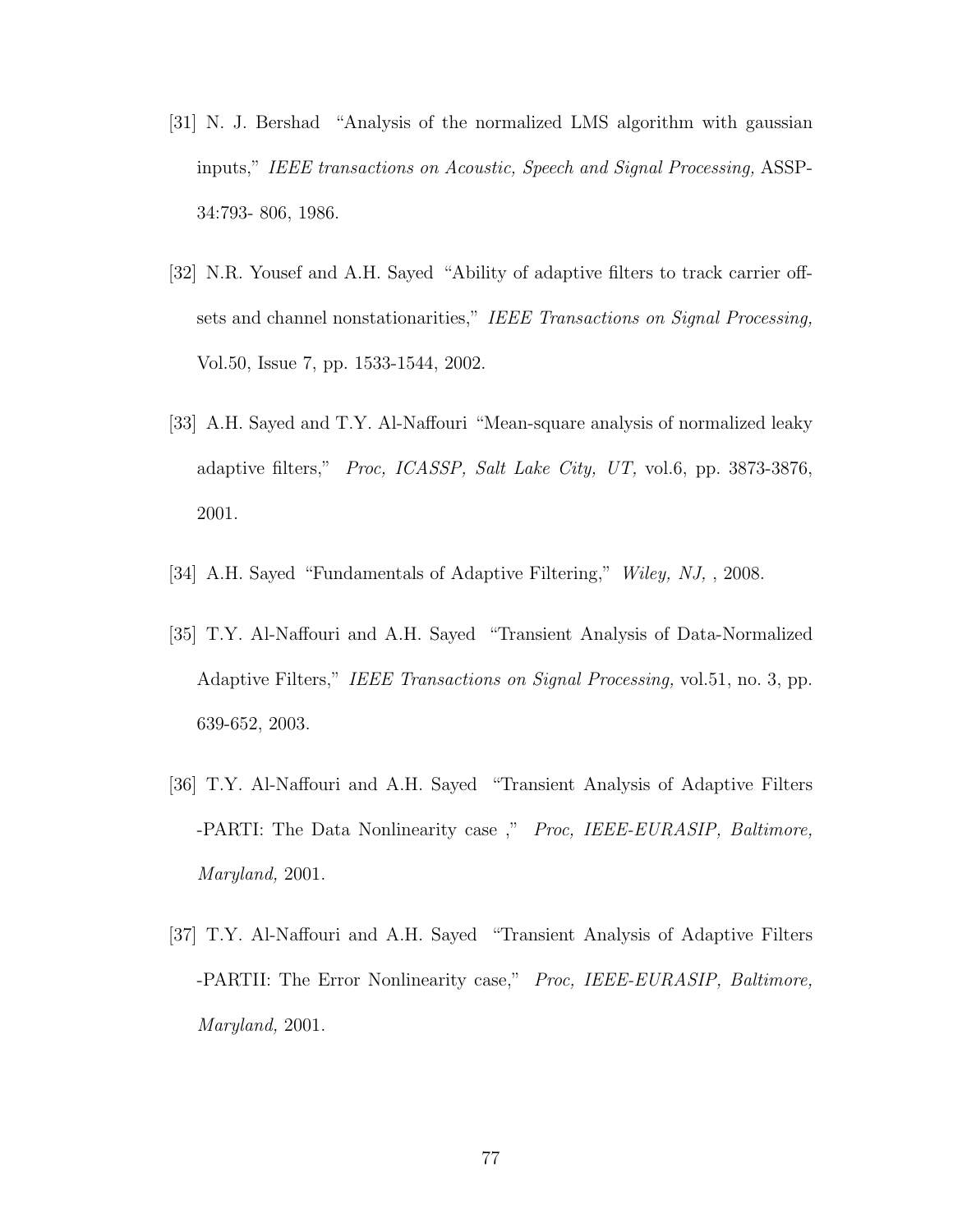[38] T.Y. Al-Naffouri and M. Moinuddin "Exact performance analysis of the e-NLMS algorithm for colored circular Gaussian inputs ," IEEE Transactions on Signal Processing, vol.58, no. 10, pp. 5080-5090, Oct.2010.